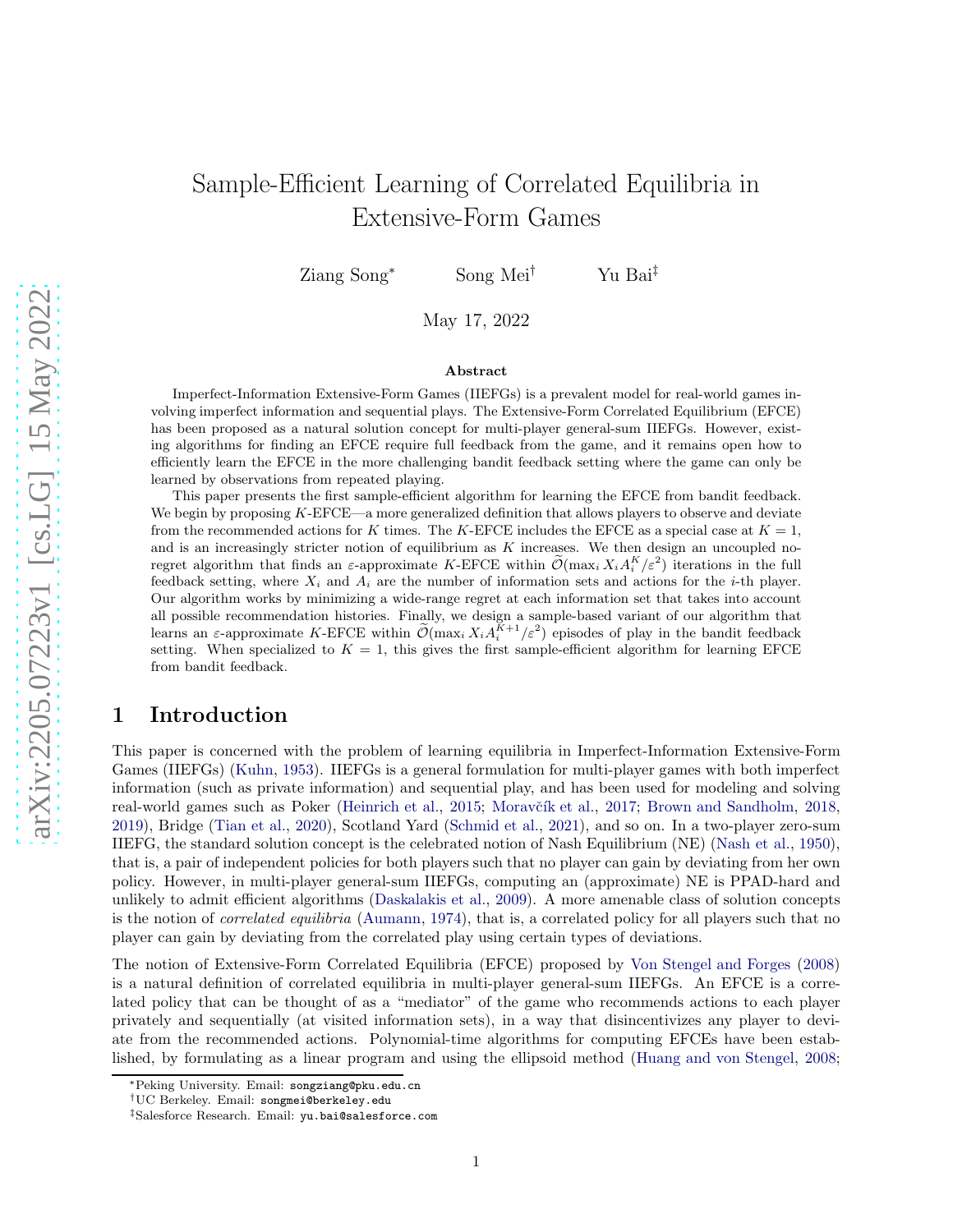[Papadimitriou and Roughgarden,](#page-13-4) [2008;](#page-13-4) [Jiang and Leyton-Brown,](#page-12-4) [2015\)](#page-12-4), min-max optimization [\(Farina et al.,](#page-12-5) [2019\)](#page-12-5), or uncoupled no-regret dynamics using variants of counterfactual regret minimization [\(Celli et al.](#page-11-4), [2020;](#page-11-4) [Farina et al.](#page-12-6), [2021a;](#page-12-6) [Morrill et al.](#page-13-5), [2021](#page-13-5); [Anagnostides et al.,](#page-11-5) [2021\)](#page-11-5).

However, all the above algorithms require that the full game is known (or full feedback). In the more challenging bandit feedback setting where the game can only be learned by observations from repeated playing, it remains open how to learn EFCEs sample-efficiently. This is in contrast to other types of equilibria such as NE in two-player zero-sum IIEFGs, where sample-efficient learning algorithms under bandit feedback are known [\(Lanctot et al.](#page-12-7), [2009;](#page-12-7) [Farina et al.](#page-12-8), [2020c](#page-12-8); [Kozuno et al.](#page-12-9), [2021;](#page-12-9) [Bai et al.](#page-11-6), [2022\)](#page-11-6). A related question is about the structure of the EFCE definition: An EFCE only allows players to deviate once from the observed recommendations, upon which further recommendations are no longer revealed and the player needs to make decisions on her own instead. This may be too restrictive to model situations where players can still observe the recommendations after deviating [\(Morrill et al.,](#page-13-5) [2021](#page-13-5)). It is of interest how we can extend the EFCE definition in a structured fashion to disincentivize such stronger deviations while still allowing efficient algorithms.

This paper makes steps towards answering both questions above, by proposing stronger and more generalized definition of EFCEs, and designing efficient learning algorithms under both full-feedback and bandit-feedback settings. We consider IIEFGs with m players, H steps, where each player i has  $X_i$  information sets and  $A_i$ actions. Our contributions can be summarized as follows.

- We propose K-EFCE, a natural generalization of EFCE, at which players have no gains when allowed to observe and deviate from the recommended actions for K times (Section [3\)](#page-4-0). At  $K = 1$ , the K-EFCE is equivalent to the existing definition of EFCE based on trigger policies. For  $K \geq 1$ , the K-EFCE are increasingly stricter notions of equilibria as K increases.
- We design an algorithm K Extensive-Form Regret Minimization (K-EFR) which finds an  $\varepsilon$ -approximate K-EFCE within  $\mathcal{O}(\max_i X_i A_i^{K \wedge H}/\varepsilon^2)$  iterations under full feedback (Section [4\)](#page-6-0). At  $K = 1$ , our linear in  $\max_i X_i$  dependence improves over the best known  $\mathcal{O}(\max_i X_i^2)$  dependence for computing  $\varepsilon$ -approximate EFCE. At  $K > 1$ , this gives a sharp result for efficiently computing (the stricter) K-EFCE, improving over the best known  $\mathcal{O}(\max_i X_i^2 A_i^{K \wedge H} / \varepsilon^2)$  iteration complexity of [Morrill et al.](#page-13-5) [\(2021\)](#page-13-5).
- $\bullet$  We further design Balanced K-EFR—a sample-based variant of K-EFR—for the more challenging bandit-feedback setting (Section [5\)](#page-8-0). Balanced K-EFR learns an  $\varepsilon$ -approximate K-EFCE within  $\widetilde{\mathcal{O}}(\max_i X_i A_i^{K \wedge H+1}/\varepsilon^2)$ episodes of play. This is the first line of results for learning EFCE and K-EFCE from bandit feedback, and the linear in  $X_i$  dependence matches informaiton-theoretic lower bounds.
- Technically, our bandit-feedback result builds on a novel stochastic wide range regret minimization algorithm SWRHEDGE, as well as sample-based estimators of counterfactual loss functions using newly designed sampling policies, both of which may be of independent interest.

#### 1.1 Related work

Computing Correlated Equilibria from full feedback The notion of Extensive-Form Correlated Equilibria (EFCE) in IIEFGs is introduced in [Von Stengel and Forges](#page-13-3) [\(2008\)](#page-13-3). [Huang and von Stengel](#page-12-3) [\(2008](#page-12-3)) design the first polynomial time algorithm for computing EFCEs in multi-player IIEFGs from full feedback, using a variation of the Ellipsoid against hope algorithm [\(Papadimitriou and Roughgarden,](#page-13-4) [2008](#page-13-4); [Jiang and Leyton-Brown](#page-12-4), [2015](#page-12-4)). Later, [Farina et al.](#page-12-5) [\(2019\)](#page-12-5) propose a min-max optimization formulation of EFCEs which can be solved by first-order methods.

[Celli et al.](#page-11-4) [\(2020\)](#page-11-4) and its extended version [\(Farina et al.](#page-12-6), [2021a\)](#page-12-6) design the first uncoupled no-regret algorithm for computing EFCEs. Their algorithms are based on minimizing the trigger regret (first considered in [Dudik and Gordon](#page-11-7) [\(2012\)](#page-11-7); [Gordon et al.](#page-12-10) [\(2008\)](#page-12-10)) via counterfactual regret decomposition [\(Zinkevich et al.](#page-13-6), [2007\)](#page-13-6). [Morrill et al.](#page-13-5) [\(2021\)](#page-13-5) propose the stronger definition of "Behavioral Correlated Equilibria" (BCE) using general "behavioral deviations", and design the Extensive-Form Regret Minimization (EFR) algorithm to compute a BCE by using a generalized version of counterfactual regret decomposition. They also propose intermediate notions such as a "Twice Informed Partial Sequence" (TIPS) (and its K-shot generalization)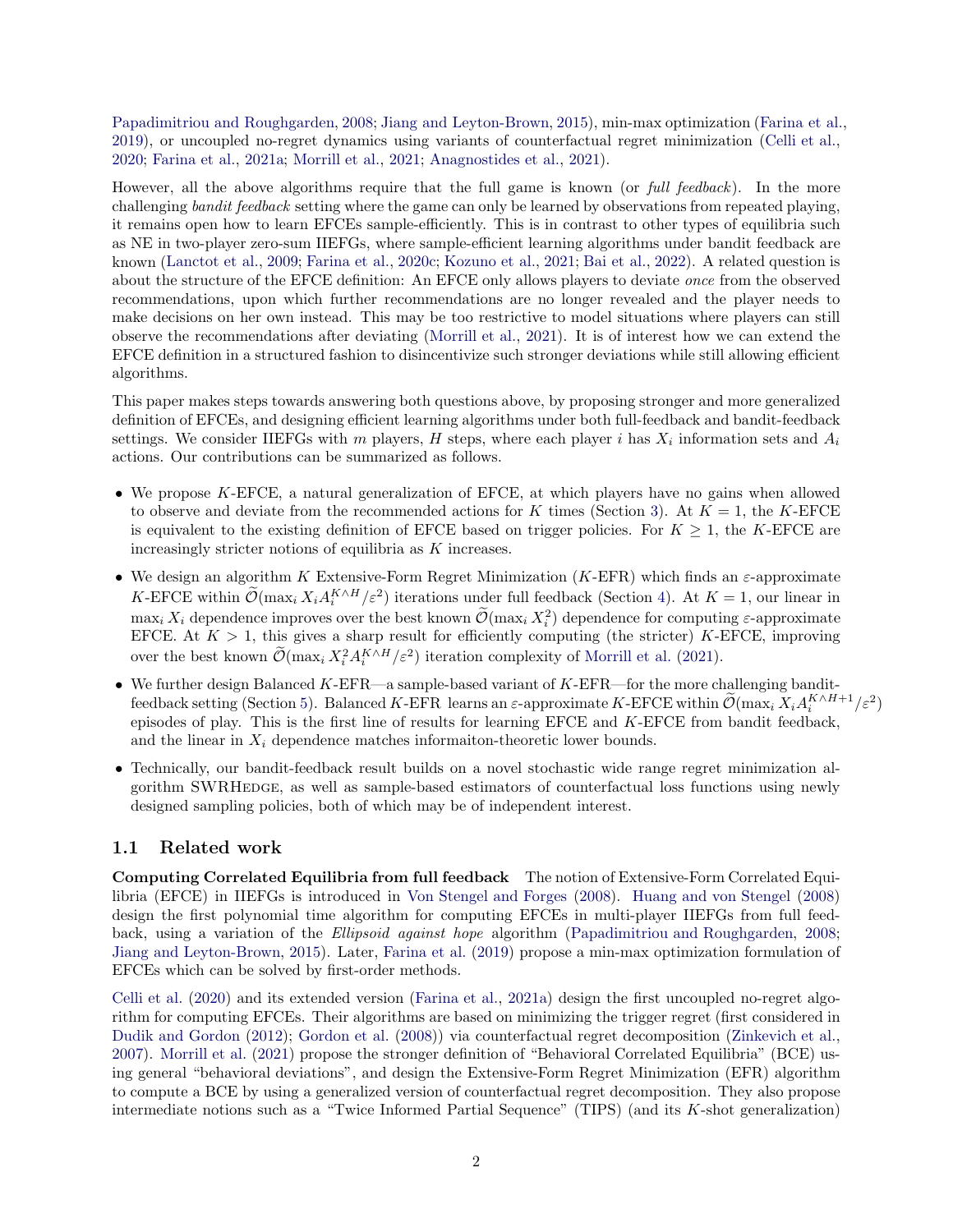as an interpolation between the EFCE and BCE. Our definition of K-EFCE offers a new interpolation between the EFCE and BCE that is different from theirs, as the deviating player in K-EFCE keeps following recommended actions until K deviations has happened, whereas the deviator in K-shot Informed Partial Sequence keeps deviating until  $K$  deviations has happened, after which she resumes to following.

The iteration complexity for computing an  $\varepsilon$ -approximate correlated equilibrium in both [\(Farina et al.](#page-12-6), [2021a](#page-12-6); [Morrill et al.,](#page-13-5) [2021\)](#page-13-5) scales quadratically in  $\max_{i \in [m]} X_i$ . Our K-EFR algorithm for the full feedback setting builds upon the EFR algorithm, but specializes to the notion of K-EFCE, and achieve an improved linear in  $\max_{i \in [m]} X_i$  iteration complexity.

Apart from the EFCE, there are other notions of (coarse) correlated equilibria in IIEFGs such as Normal-Form Coarse-Correlated Equilibria (NFCCE) [\(Zinkevich et al.](#page-13-6), [2007](#page-13-6); [Celli et al.](#page-11-8), [2019](#page-11-8); [Burch et al.](#page-11-9), [2019](#page-11-9); [Farina et al.](#page-12-11), [2020b;](#page-12-11) [Zhou et al.](#page-13-7), [2020\)](#page-13-7), Extensive-Form Coarse-Correlated Equilibria (EFCCE) [\(Farina et al.](#page-12-12), [2020a\)](#page-12-12), and Agent-Form (Coarse-)Correlated Equilibria (AF(C)CE) [\(Selten](#page-13-8), [1975;](#page-13-8) [Von Stengel and Forges](#page-13-3), [2008\)](#page-13-3); see [\(Morrill et al.](#page-13-9), [2020,](#page-13-9) [2021\)](#page-13-5) for a detailed comparison. All above notions are either weaker than or incomparable with the EFCE, and thus results there do not imply results for computing EFCE.

Learning Equilibria from bandit feedback A line of work considers learning Nash Equilibria (NE) in two-player zero-sum IIEFGs and NFCCE in multi-player general-sum IIEFGs from bandit feedback [\(Lanctot et al.,](#page-12-7) [2009;](#page-12-7) [Farina et al.](#page-12-8), [2020c;](#page-12-8) [Farina and Sandholm](#page-12-13), [2021](#page-12-13); [Farina et al.](#page-12-14), [2021b;](#page-12-14) [Zhou et al.](#page-13-10), [2019;](#page-13-10) [Zhang and Sandholm](#page-13-11), [2021;](#page-13-11) [Kozuno et al.,](#page-12-9) [2021](#page-12-9); [Bai et al.,](#page-11-6) [2022](#page-11-6)); Note that the NFCCE is weaker than (and does not imply results for learning) EFCE. Dudík and Gordon [\(2009\)](#page-12-15) consider sample-based learning of EFCE in succinct extensiveform games; however, their algorithm relies on an approximate Markov-Chain Monte-Carlo (MCMC) sampling subroutine that does not lead to an end-to-end sample complexity guarantee. To our best knowledge, our results are the first for learning the EFCE (and K-EFCE) under bandit feedback.

A related line of work considers learning (Coarse) Correlated Equilibria in general-sum Markov games without tree structure but with perfect information [\(Liu et al.](#page-12-16), [2021;](#page-13-12) [Song et al.,](#page-13-12) 2021; [Jin et al.,](#page-12-17) [2021](#page-12-17); Mao and Basar, [2022\)](#page-12-18), which does not imply our results for learning in IIEFGs as their setting does not contain imperfect information.

## <span id="page-2-1"></span>2 Preliminaries

We formulate IIEFGs as partially-observable Markov games (POMGs) with tree structure and perfect recall, following [\(Kozuno et al.,](#page-12-9) [2021](#page-12-9); [Bai et al.,](#page-11-6) [2022\)](#page-11-6). For a positive integer i, we denote by [i] the set  $\{1, 2, \dots, i\}$ . For a finite set  $\mathcal{A}$ , we let  $\Delta(\mathcal{A})$  denote the probability simplex over  $\mathcal{A}$ . Let  $\binom{n}{m}$  denote the binomial coefficient (i.e. number of combinations) of choosing  $m$  elements from  $n$  different elements, with the convention that  $\binom{n}{m} = 0$  if  $m > n$ .

Partially observable Markov game We consider an episodic, tabular, m-player, general-sum, partially observable Markov game

$$
\text{POMG}(m, \mathcal{S}, \{X_i\}_{i \in [m]}, \{A_i\}_{i \in [m]}, H, p_0, \{p_h\}_{h \in [H]}, \{r_{i,h}\}_{i \in [m], h \in [H]})
$$

where S is the state space of size  $|S| = S$ ;  $\mathcal{X}_i$  is the space of information sets (henceforth *infosets*) for the *i*<sup>th</sup> player, which is a partition of S (i.e.,  $x_i \subseteq S$  for all  $x_i \in \mathcal{X}_i$ , and  $S = \sqcup_{x_i \in \mathcal{X}_i} x_i$  where  $\sqcup$  stands for disjoint union) with size  $|\mathcal{X}_i| = X_i$ , and we also use  $x_i : \mathcal{S} \to \mathcal{X}_i$  to denote the *i*<sup>th</sup> player's emission (observation) function;  $A_i$  is the action space for the i<sup>th</sup> player with size  $|A_i| = A_i$ , and we let  $A = A_1 \times \cdots \times A_m$  denote the space of joint actions  $\mathbf{a} = (a_1, \ldots, a_m); H \in \mathbb{Z}_{\geq 1}$  is the time horizon;  $p_0 \in \Delta(\mathcal{S})$  is the distribution of the initial state  $s_1; p_h : \mathcal{S} \times \mathcal{A} \to \Delta(\mathcal{S})$  are transition probabilities where  $p_h(s_{h+1}|s_h, \mathbf{a}_h)$  is the probability of transiting to the next state  $s_{h+1}$  from state-action  $(s_h, \mathbf{a}_h) \in \mathcal{S} \times \mathcal{A}$ ; and  $r_{i,h} : \mathcal{S} \times \mathcal{A} \to [0,1]$  is the deterministic<sup>[1](#page-2-0)</sup> reward function for the  $i<sup>th</sup>$  player at step h.

<span id="page-2-0"></span><sup>&</sup>lt;sup>1</sup>Our results can be directly extended to the case of stochastic rewards.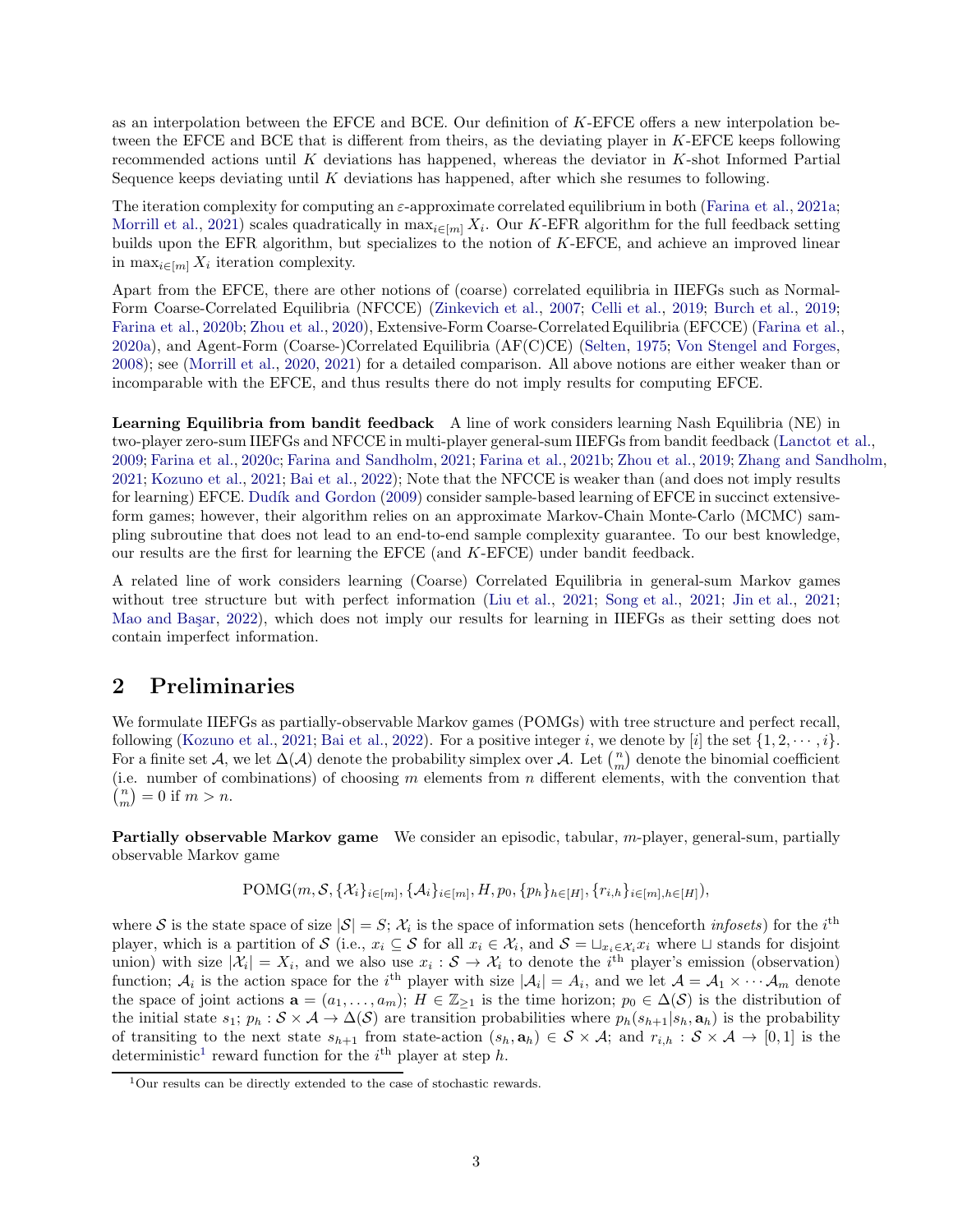Tree structure and perfect recall assumption We use a POMG with tree structure and perfect recall to formulate imperfect information games, following [\(Kozuno et al.,](#page-12-9) [2021;](#page-12-9) [Bai et al.](#page-11-6), [2022\)](#page-11-6). We assume that the game has a tree structure: for any state  $s \in \mathcal{S}$ , there is a unique step h and history  $(s_1, \mathbf{a}_1, \ldots, s_{h-1}, \mathbf{a}_{h-1}, s_h =$ s) to reach s. Precisely, for any policy of the players, for any realization of the game (i.e., trajectory)  $(s'_k, \mathbf{a}'_k)_{k \in [H]}$ , conditionally to  $s'_l = s$ , it almost surely holds that  $l = h$  and  $(s'_1, \ldots, s'_h) = (s_1, \ldots, s_h)$ . We also assume perfect recall, which means that each player remembers its past information sets and actions. In particular, for each information set (infoset)  $x_i \in \mathcal{X}_i$  for the i<sup>th</sup> player, there is a unique history of past infosets and actions  $(x_{i,1}, a_{i,1}, \ldots, x_{i,h-1}, a_{i,h-1}, x_{i,h} = x_i)$  leading to  $x_i$ . This requires that  $\mathcal{X}_i$  can be partitioned to H subsets  $(\mathcal{X}_{i,h})_{h\in[H]}$  such that  $x_{i,h}\in\mathcal{X}_{i,h}$  is reachable only at time step h. We define  $X_{i,h} := |\mathcal{X}_{i,h}|$ . Similarly, the state set S can be also partitioned into H subsets  $(S_h)_{h \in [H]}$ . As we mostly focus on the *i*<sup>th</sup> player, we use  $x_h$  to also denote  $x_{i,h}$  and use them interchangeably.

For  $s \in \mathcal{S}$  and  $x_i \in \mathcal{X}_i$ , we write  $s \in x_i$  if infoset  $x_i$  contains the state s. With an abuse of notation, for  $s \in \mathcal{S}$ , we let  $x_i(s)$  denote the i<sup>th</sup> player's infoset that s belongs to. For any  $h < h'$ ,  $x_{i,h} \in \mathcal{X}_{i,h}$ ,  $x_{i,h'} \in \mathcal{X}_{i,h'}$ , we write  $x_{i,h} \prec x_{i,h'}$  if the information set  $x_{i,h'}$  can be reached from information set  $x_{i,h}$  by i<sup>th</sup> player's actions; we write  $(x_{i,h}, a_{i,h}) \prec x_{i,h'}$  if the infoset  $x_{i,h'}$  can be reached from infoset  $x_{i,h}$  by  $i^{\text{th}}$  player's action  $a_{i,h}$ . For any  $h < h'$  and  $x_{i,h} \in \mathcal{X}_{i,h}$ , we let  $\mathcal{C}_{h'}(x_{i,h}, a_{i,h}) := \{x \in \mathcal{X}_{i,h'} : (x_{i,h}, a_{i,h}) \prec x\}$  and  $\mathcal{C}_{h'}(x_{i,h}) :=$  ${x \in \mathcal{X}_{i,h'} : x_{i,h} \prec x} = \bigcup_{a_{i,h} \in \mathcal{A}_i} C_{h'}(x_{i,h}, a_{i,h})$  denote the infosets within the h'-th step that are reachable from (i.e. childs of)  $x_{i,h}$  or  $(x_{i,h}, a_{i,h})$ , respectively. For shorthand, let  $\mathcal{C}(x_{i,h}, a_{i,h}) := \mathcal{C}_{h+1}(x_{i,h}, a_{i,h})$  and  $\mathcal{C}(x_{i,h}) := \mathcal{C}_{h+1}(x_{i,h})$  denote the set of immediate childs.

**Policies** We use  $\pi_i = \{\pi_{i,h}(\cdot|x_{i,h})\}_{h\in[H],x_{i,h}\in\mathcal{X}_{i,h}}$  to denote a policy of the *i*<sup>th</sup> player, where each  $\pi_{i,h}(\cdot|x_{i,h}) \in$  $\Delta(\mathcal{A}_i)$  is the action distribution at infoset  $x_{i,h}$ . We say  $\pi_i$  is a pure policy if  $\pi_{i,h}(\cdot|x_{i,h})$  takes some single action deterministically for any  $(h, x_{i,h})$ ; in this case we let  $\pi_i(x_{i,h}) = \pi_{i,h}(x_{i,h})$  denote the action taken at infoset  $x_{i,h}$  for shorthand. We use  $\pi = {\pi_i}_{i\in[m]}$  to denote a product policy for all players, and call  $\pi$  a pure product policy if  $\pi_i$  is a pure policy for all  $i \in [m]$ . Let  $\Pi_i$  denote the set of all possible policies for the i<sup>th</sup> player and  $\Pi = \prod_{i \in [m]} \Pi_i$  denote the set of all possible product policies. Any probability measure  $\overline{\pi}$  on  $\Pi$  induces a *correlated policy*, which executes as first sampling a product policy  $\pi = {\pi_i}_{i \in [m]} \in \Pi$ from probability measure  $\bar{\pi}$  and then playing the product policy  $\pi$ . We also use  $\bar{\pi}$  to denote this policy. A correlated policy  $\bar{\pi}$  can be viewed as a *mediator* of the game which samples  $\pi \sim \bar{\pi}$  before the game starts, and privately recommends action sampled from  $\pi_i(\cdot|x_i)$  to the i<sup>th</sup> player when infoset  $x_i \in \mathcal{X}_i$  is visited during the game.

**Reaching probability** With the tree structure assumption, for any state  $s_h \in S_h$  and actions  $\mathbf{a} \in \mathcal{A}$ , there exists a unique history  $(s_1, \mathbf{a}_1, \ldots, s_h = s, \mathbf{a}_h = \mathbf{a})$  ending with  $(s_h = s, \mathbf{a}_h = \mathbf{a})$ . Given any product policy  $\pi$ , the probability of reaching  $(s_h, \mathbf{a}_h)$  at step h can be decomposed as

<span id="page-3-2"></span><span id="page-3-1"></span><span id="page-3-0"></span>
$$
p_h^{\pi}(s_h, \mathbf{a}) = p_{1:h}(s_h) \prod_{i \in [m]} \pi_{i,1:h}(s_h, a_{i,h}), \tag{1}
$$

where we have defined the *sequence-form transitions*  $p_{1:h}$  and *sequence-form policies*  $\pi_{i,1:h}$  as

$$
p_{1:h}(s_h) := p_0(s_1) \prod_{h'=1}^{h-1} p_{h'}(s_{h'+1}|s_{h'}, \mathbf{a}_{h'}),
$$
\n(2)

$$
\pi_{i,1:h}(s_h, a_{i,h}) := \pi_{i,1:h}(x_{i,h}, a_{i,h}) := \prod_{h'=1}^h \pi_{i,h'}(a_{i,h'}|x_{i,h'}),
$$
\n(3)

where  $(s_{h'}, \mathbf{a}_{h'})_{h' \leq h-1}$  is the unique history of states and actions that leads to  $s_h$  by the tree structure;  $x_{i,h} = x_i(s_h)$  is the i<sup>th</sup> player's infoset at the h-th step, and  $(x_{i,h'}, a_{i,h'})_{h' \leq h-1}$  is the unique history of infosets and actions that leads to  $x_{i,h}$  by perfect recall. We also define  $\pi_{i,h:h'}(x_{i,h'}, a_{i,h'}) := \prod_{h'}^{h'}$  $\sum_{h''=h}^{h} \pi_{i,h''}(a_{i,h''}|x_{i,h''})$ for any  $1 \leq h \leq h' \leq H$ .

Value functions and counterfactual loss functions Let  $V_i^{\pi} := \mathbb{E}_{\pi}[\sum_{h=1}^H r_{i,h}]$  denote the value function (i.e. expected cumulative reward) for the  $i<sup>th</sup>$  player under policy  $\pi$ . By the product form of the reaching probability in [\(1\)](#page-3-0), the value function  $V_i^{\pi}$  admits a multi-linear structure over the sequence-form policies.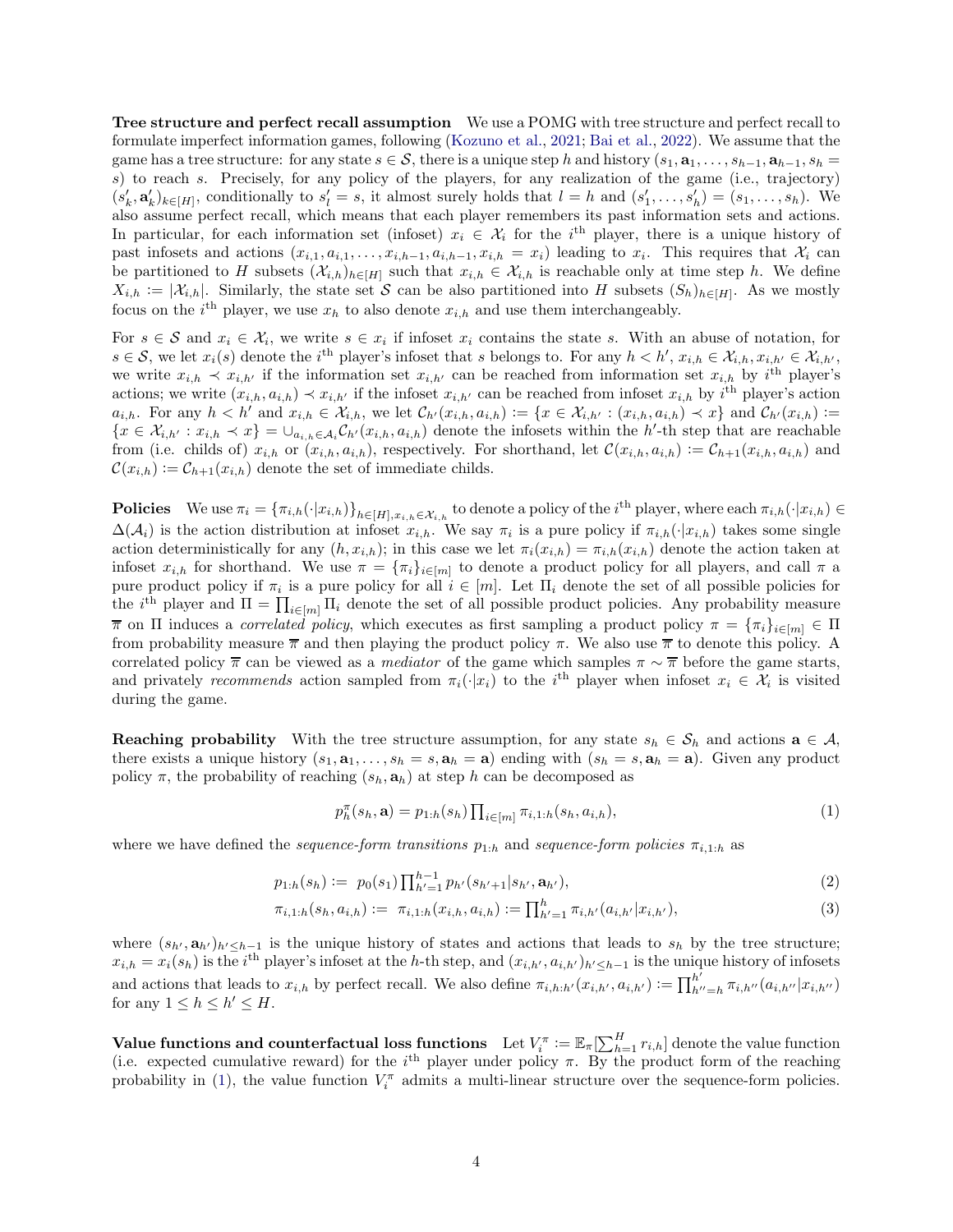Concretely, fixing any sequence of product policies  $\{\pi^t\}_{t=1}^T$  where each  $\pi^t = \{\pi_i^t\}_{i \in [m]}$ , we have

<span id="page-4-3"></span><span id="page-4-2"></span>
$$
V_i^{\pi^t} = \sum_{h=1}^H \sum_{(s_h, \mathbf{a}_h = (a_{j,h})_{j \in [m]}) \in \mathcal{S}_h \times \mathcal{A}} p_{1:h}(s_h) \prod_{j=1}^m \pi_{j,1:h}^t(x_j(s_h), a_{j,h}) r_{i,h}(s_h, \mathbf{a}_h).
$$

For any sequence of policies  $\{\pi^t\}_{t=1}^T$ , we also define the *counterfactual loss function* (for the t-th round)  $\{L_{i,h}^t(x_{i,h}, a_{i,h})\}_{i,h,x_{i,h},a_{i,h}}$  as [\(Zinkevich et al.](#page-13-6), [2007\)](#page-13-6):

$$
\ell_{i,h}^t(x_{i,h}, a_{i,h}) := \sum_{\substack{s_h \in x_{i,h},\\ \mathbf{a}_{-i,h} \in \mathcal{A}_{-i}}} p_{1:h}(s_h) \prod_{j \neq i} \pi_{j,1:h}^t(x_j(s_h), a_{j,h}) [1 - r_{i,h}(s_h, \mathbf{a}_h)],
$$
\n<sup>(4)</sup>

$$
L_{i,h}^{t}(x_{i,h}, a_{i,h}) := \ell_{i,h}^{t}(x_{i,h}, a_{i,h}) + \sum_{h'=h+1}^{H} \sum_{\substack{x_{h'} \in \mathcal{C}_{h'}(x_{i,h}, a_{i,h}), \\ a_{h'} \in \mathcal{A}_i}} \pi_{i,(h+1):h'}^{t}(x_{h'}, a_{h'}) \ell_{i,h'}^{t}(x_{h'}, a_{h'}). \tag{5}
$$

Intuitively,  $L_{i,h}^t(x_{i,h}, a_{i,h})$  measures the  $i^{\text{th}}$  player's expected loss (one minus reward) conditioned on reaching  $(x_{i,h}, a_{i,h})$ , weighted by the (environment) transitions and all other players' policies  $\pi_{-i}^t$  at all time steps, and the  $i^{\text{th}}$  player's own policy  $\pi_i^t$  from step  $h+1$  onward. We will omit the i subscript and use  $L_h^t$  to denote the above when clear from the context.

Feedback protocol We consider two standard feedback protocols for our algorithms: full feedback, and bandit feedback. In the full feedback case, the algorithm can query a product policy  $\pi^t = \{\pi_i^t\}_{i \in [m]}$  in each iteration and observe the counterfactual loss functions  $\{L_{i,h}^t(x_{i,h}, a_{i,h})\}_{i,h,x_{i,h},a_{i,h}}$  exactly<sup>[2](#page-4-1)</sup>. In the bandit feedback case, the players can only play repeated episodes with some policies and observe the transitions and rewards from the environment. Specifically, the t-th episode (overloading the t notation briefly) proceeds as follows: Before the episode starts, each player chooses some policy  $\pi_i^t \in \Pi_i$ . At the beginning of an episode, an initial state  $s_1^t \sim p_0(\cdot)$  is sampled. Then at each step  $h \in [H]$ , the i<sup>th</sup> player observes her infoset  $x_{i,h}^t := x_i(s_h^t)$  and plays actions  $a_{i,h}^t \sim \pi_{i,h}^t(\cdot | x_{i,h}^t)$  for all  $i \in [m]$ . The underlying state then transitions to a next state  $s_{h+1}^t \sim p_h(\cdot | s_h^t, \mathbf{a}_h^t)$ , and the *i*<sup>th</sup> player receives reward  $r_{i,h}^t := r_{i,h}(s_h^t, \mathbf{a}_h^t)$ . The trajectory observed by the *i*<sup>th</sup> player in this episode is  $(x_{i,1}^t, a_{i,1}^t, r_{i,1}^t, \ldots, x_{i,H}^t, a_{i,H}^t, r_{i,H}^t)$ .

## <span id="page-4-0"></span>3 K Extensive-Form Correlated Equilibria

We now introduce the definition of  $K$  Extensive-Form Correlated Equilibria  $(K$ -EFCE) and establish its relationship with existing notions of correlated equilibria in IIEFGs.

#### 3.1 Definition of K-EFCE

Roughly speaking, a K-EFCE is a correlated policy in which no player can gain if allowed to deviate from the observed recommended actions  $K$  times, and forced to choose her own actions without observing further recommendations afterwards.

To state its definition formally, we categorize all possible recommendation histories (henceforth rechistories) at each infoset  $x_{i,h} \in \mathcal{X}_{i,h}$  (for the i<sup>th</sup> player) into two types, based on whether the player has already deviated  $K$  times from past recommendations:

(1) A Type-I rechistory ( $\leq K - 1$  deviations happened) at  $x_{i,h}$  is any action sequence  $b_{1:h-1} \in \mathcal{A}_i^{h-1}$  such that  $\sum_{k=1}^{h-1} \mathbf{1} \{a_k \neq b_k\} \leq K-1$ , where  $(a_1, \ldots, a_{h-1})$  is the unique sequence of actions leading to  $x_{i,h}$ . Let  $\Omega_i^{(1), K}(x_{i,h})$  denote the set of all Type-I rechistories at  $x_{i,h}$ .

<span id="page-4-1"></span><sup>2</sup>This is implementable (and slightly more general than) when the full game (transitions and rewards) is known.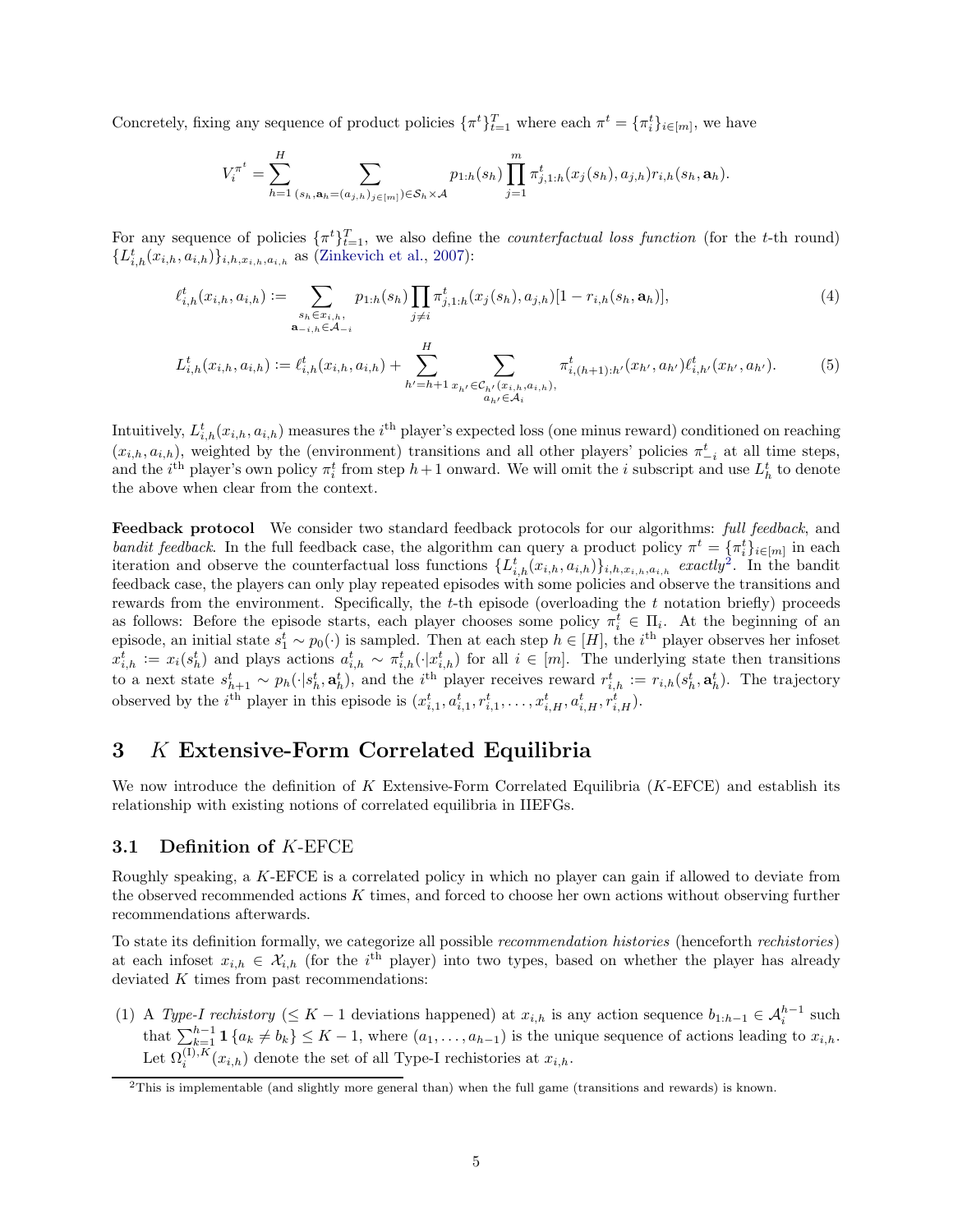#### **Algorithm 1** Executing modified policy  $\phi \diamond \pi_i$

<span id="page-5-1"></span><span id="page-5-0"></span>**Input:** K-EFCE strategy modification  $\phi \in \Phi_i^K$   $(0 \le K \le \infty)$ , policy  $\pi_i \in \Pi_i$  for the  $i^{\text{th}}$  player. 1: Initialize recommendation history  $\mathbf{b} = \emptyset$ . 2: for  $h = 1, \ldots, H$  do 3: Receive infoset  $x_{i,h} \in \mathcal{X}_{i,h}$ . 4: if  $\mathbf{b} \in \Omega_i^{(1),K}(x_{i,h})$  then 5: Observe recommendation  $b_h \sim \pi_{i,h}(\cdot|x_{i,h}).$ 6: Take swapped action  $a_h = \phi(x_{i,h}, \mathbf{b}, b_h)$ . 7: Update recommendation history  $\mathbf{b} \leftarrow (\mathbf{b}, b_h) \in \mathcal{A}_i^h$ . 8: else 9: // Must have  $\mathbf{b} \in \Omega_i^{(\text{II}),K}(x_{i,h})$ , do not observe recommendation from  $\pi_i$ 

- <span id="page-5-4"></span><span id="page-5-3"></span><span id="page-5-2"></span>10: Take action  $a_h = \phi(x_{i,h}, \mathbf{b}).$
- (2) A Type-II rechistory (K deviations happened) at  $x_{i,h}$  is any action sequence  $b_{1:h'} \in \mathcal{A}_i^{h'}$  with length  $h' < h$  such that  $\sum_{k=1}^{h'-1} \mathbf{1}_{\{a_k \neq b_k\}} = K - 1$  and  $a_k \neq b_k$ , where  $(a_1, \ldots, a_{h-1})$  is the unique sequence of actions leading to  $x_{i,h}$ . Let  $\Omega_i^{(II),K}(x_{i,h})$  denote the set of all Type-II rechistories at  $x_{i,h}$ .

We now define a K-EFCE strategy modification ( $0 \leq K \leq \infty$ ) for the *i*<sup>th</sup> player.

<span id="page-5-7"></span>**Definition 1** (K-EFCE strategy modification). A K-EFCE strategy modification  $\phi$  (for the i<sup>th</sup> player) is a mapping  $\phi$  of the following form: At any infoset  $x_{i,h} \in \mathcal{X}_{i,h}$ , for any Type-I rechistory  $b_{1:h-1} \in$  $\Omega_i^{(1),K}(x_{i,h}),$   $\phi$  swaps any recommended action  $b_h$  into  $\phi(x_{i,h},b_{1:h-1},b_h) \in \mathcal{A}_i$ ; for any Type-II rechistory  $b_{1:h'} \in \Omega_i^{(II),K}(x_{i,h}), \phi$  directly takes action  $\phi(x_{i,h}, b_{1:h'}) \in \mathcal{A}_i$ .

Let  $\Phi_{i_{K}}^{K}$  denote the set of all possible K-EFCE strategy modifications for any  $0 \leq K \leq \infty$ . Formally, for any  $\phi \in \Phi_i^K$  and any pure policy  $\pi_i \in \Pi_i$ , we define the modified policy  $\phi \diamond \pi_i$  as in Algorithm [1.](#page-5-0)

We parse the modified policy  $\phi \circ \pi_i$  (Algorithm [1\)](#page-5-0) as follows. Upon receiving the infoset  $x_{i,h}$  at each step  $h$ , the player has the rechistory **b** containing all past observed recommended actions. Then, if **b** is Type-I, i.e. at most  $K-1$  deviations have happened (Line [4\)](#page-5-1), then the player observes the current recommended action  $b_h = \pi_{i,h}(x_{i,h})$ , takes a potentially swapped action  $a_h = \phi(x_{i,h}, \mathbf{b}, b_h)$  (Line [6\)](#page-5-2), and appends  $b_h$  to the recommendation history (Line [7\)](#page-5-3). Otherwise,  $(x_{i,h}, \mathbf{b})$  is Type-II, i.e. K deviations have already happened. In this case, the player does not observe the recommended action, and instead takes an action  $a_h = \phi(x_{i,h}, \mathbf{b})$ , and does not update b (Line [10\)](#page-5-4).

We now define K-EFCE as the equilibrium induced by the K-EFCE strategy modification set  $\Phi_i^K$ . With slight abuse of notation, we define  $\phi \circ \overline{\pi}$  for any *correlated policy*  $\overline{\pi}$  to be the policy  $(\phi \circ \pi_i) \times \pi_{-i}$  where  $\pi \sim \overline{\pi}$  is the product policy sampled from  $\overline{\pi}$ .

<span id="page-5-5"></span>**Definition 2** (K-EFCE). A correlated policy  $\overline{\pi}$  is an  $\varepsilon$ -approximate K Extensive-Form Correlated Equilibrium  $(K$ -EFCE) if

<span id="page-5-6"></span>
$$
K\text{-EFCEGap}(\overline{\pi}) := \max_{i \in [m]} \max_{\phi \in \Phi_i^K} \left( V_i^{\phi \circ \overline{\pi}} - V_i^{\overline{\pi}} \right) \le \varepsilon.
$$

We say  $\bar{\pi}$  is an (exact) K-EFCE if K-EFCEGap( $\bar{\pi}$ ) = 0.

#### 3.2 Properties of K-EFCE

Equivalence between 1-EFCE and trigger definition of EFCE At the special case  $K = 1$ , our (exact) 1-EFCE is equivalent to the existing definition of EFCE based on trigger policies [\(Gordon et al.](#page-12-10), [2008;](#page-12-10) [Celli et al.](#page-11-4), [2020\)](#page-11-4), which defines an  $\varepsilon$ -approximate EFCE as any correlated policy  $\overline{\pi}$  such that the following trigger gap is at most  $\varepsilon$ :

$$
\text{TriggerGap}(\overline{\pi}) := \max_{i \in [m]} \max_{(x_i, a) \in \mathcal{X}_i \times \mathcal{A}_i} \max_{\widehat{\pi}_i \in \Pi_i} \left( \mathbb{E}_{\pi \sim \overline{\pi}} V_i^{\text{trig}(\pi_i, \widehat{\pi}_i, (x_i, a)) \times \pi_{-i}} - \mathbb{E}_{\pi \sim \overline{\pi}} V_i^{\pi} \right) \le \varepsilon.
$$
 (6)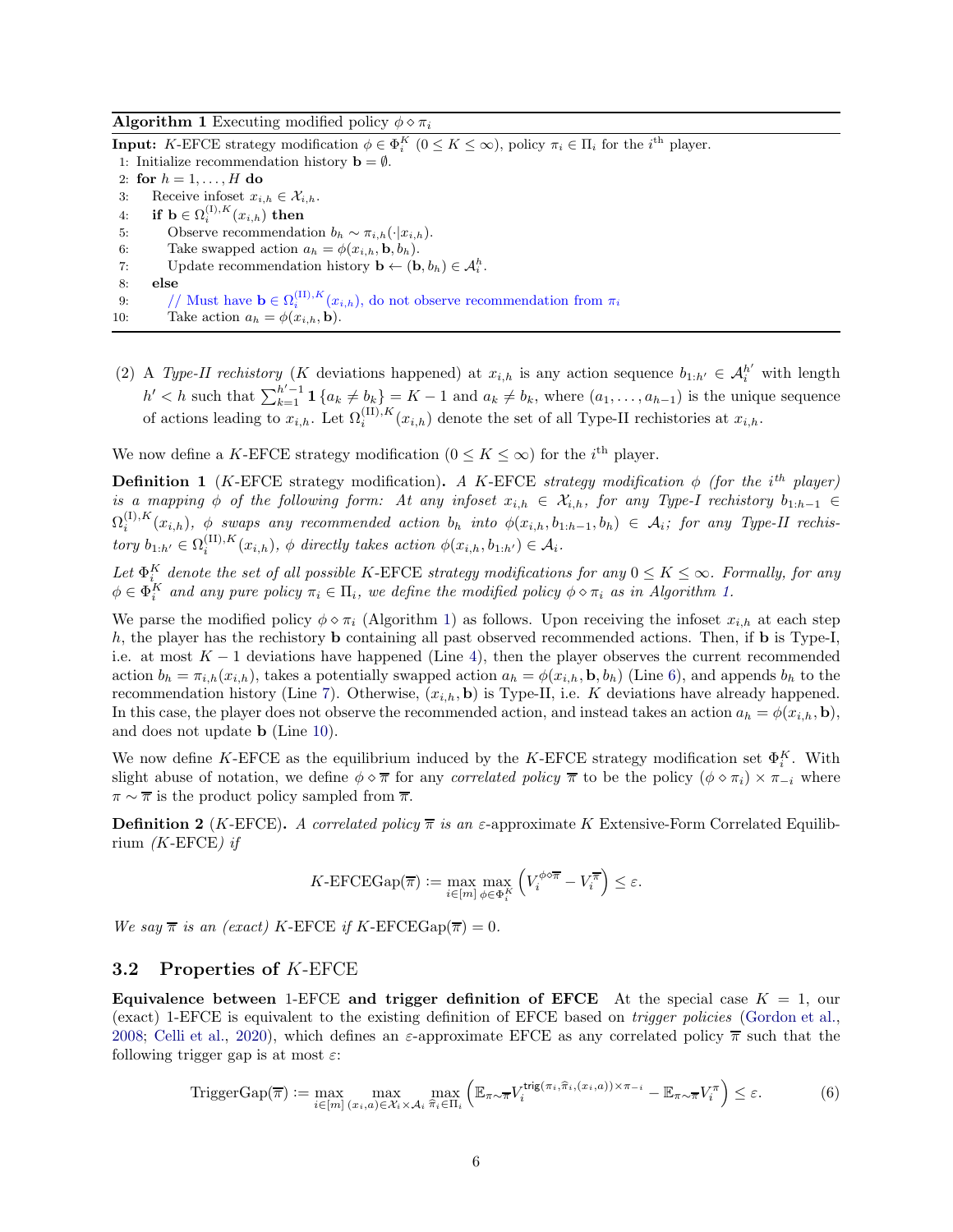Here the trigger policy  $\text{trig}(\pi_i, \hat{\pi}_i, (x_i, a)) \in \Pi_i$  (with triggering sequence  $(x_i, a)$ ) is the unique policy that plays  $\pi_i \in \Pi_i$ , unless infoset  $x_i$  is visited and action a is recommended, in which case the sequence  $(x_i, a)$  is "triggered" and the player plays  $\hat{\pi}_i \in \Pi_i$  thereafter.

<span id="page-6-1"></span>**Proposition 3** (Equivalence of 1-EFCE and trigger definition). For any correlated policy  $\overline{\pi}$ , we have

 $\text{TriggerGap}(\overline{\pi}) \leq 1\text{-EFCEGap}(\overline{\pi}) \leq (\max_{i \in [m]} X_i A_i) \cdot \text{TriggerGap}(\overline{\pi}),$ 

In particular, 1-EFCEGap( $\overline{\pi}$ ) = 0 if and only if TriggerGap( $\overline{\pi}$ ) = 0.

The proof can be found in Appendix [C.1.](#page-22-0) Proposition [3](#page-6-1) has two main implications: (1) An exact EFCE defined by the trigger gap is equivalent to an exact 1-EFCE (cf. Definition [2\)](#page-5-5). Therefore the two definitions yields the same set of exact equilibria. (2) For  $\varepsilon > 0$ , 1-EFCEGap( $\overline{\pi}$ )  $\leq \varepsilon$  implies TriggerGap( $\overline{\pi}$ )  $\leq \varepsilon$ , but the converse only holds with an extra  $\max_{i \in [m]} X_i A_i$  factor, and thus 1-EFCEGap is a stricter metric for approximate equilibria than TriggerGap. This distinction is inherent instead of a proof artifact: Our 1-EFCE strategy modification (Algorithm [1\)](#page-5-0) is able to *implement multiple trigger policies simultaneously*, as long as their triggering sequences are not ancestors or descendants of each other.

**Containment relationship** We next show that  $K$ -EFCE are indeed stricter equilibria as K increases, i.e. any (approximate)  $(K + 1)$ -EFCE is also an (approximate) K-EFCE, but not the converse. This justifies the necessity of considering K-EFCE for all values of  $K \geq 1$  and shows that they are strict strengthenings of the 1-EFCE. Note that as we consider games with a finite horizon  $H$ , we have K-EFCEGap =  $H$ -EFCEGap for all  $K \geq H$  (including  $K = \infty$ ). The proof of Proposition [4](#page-6-2) can be found in Appendix [C.2.](#page-24-0)

<span id="page-6-2"></span>**Proposition 4** (Containment relationship). For any correlated policy  $\overline{\pi}$ , we have

 $0-\text{EFCEGap}(\overline{\pi}) \leq 1-\text{EFCEGap}(\overline{\pi}) \leq \cdots \leq K-\text{EFCEGap}(\overline{\pi}) \leq (K+1)-\text{EFCEGap}(\overline{\pi}) \leq \cdots \leq \infty-\text{EFCEGap}(\overline{\pi}).$ 

In other words, K-EFCE are stricter equilibria as K increases: Any  $\varepsilon$ -approximate  $(K + 1)$ -EFCE is also an  $\varepsilon$ -approximate K-EFCE for any  $\varepsilon \geq 0$  and  $K \geq 0$ .

Moreover, the converse bounds do not hold, even if multiplicative factors are allowed: For any  $0 \leq K < \infty$ , there exists a game with  $H = K + 1$  and a correlated policy  $\bar{\pi}$  for which

 $K\text{-EFCEGap}(\overline{\pi}) = 0$  but  $(K+1)\text{-EFCEGap}(\overline{\pi}) \ge 1/3 > 0.$ 

**Relationship with other correlated equilibria** We also remark that the two endpoints  $K = 0$  and  $K = \infty$  of K-EFCE are closely related to other existing definitions of correlated equilibria in IIEFGs. Concretely, 0-EFCE is equivalent to Normal-Form Coarse Correlated Equilibria (NFCCE), whereas  $\infty$ -EFCE is equivalent to using the "Behavioral Correlated Equilibria" considered in [\(Morrill et al.,](#page-13-5) [2021\)](#page-13-5), which is strictly weaker than Normal-Form Correlated Equilibria (NFCE) that is more computationally challenging to learn [\(Farina et al.,](#page-12-12) [2020a](#page-12-12); [Celli et al.,](#page-11-4) [2020](#page-11-4)). See Appendix [C.3](#page-25-0) and Proposition [C.4](#page-25-1) for the definitions of these equilibria and the formal statement of the above relationships.

## <span id="page-6-0"></span>4 Computing K-EFCE from full feedback

We first present our algorithm for computing K-EFCE in the full-feedback setting.

Algorithm description Our algorithm K Extensive-Form Regret Minimization (K-EFR), described in Algorithm [2,](#page-7-0) is an uncoupled no-regret learning algorithm that aims to minimize the following  $K$ -EFCE regret

$$
R_{i,K}^T := \max_{\phi \in \Phi_i^K} \sum_{t=1}^T \left( V_i^{\phi \circ \pi_i^t \times \pi_{-i}^t} - V_i^{\pi^t} \right). \tag{7}
$$

By standard online-to-batch conversion, achieving sublinear K-EFCE regret for every player implies that the average joint policy over all players is an approximate  $K$ -EFCE (Lemma [E.1\)](#page-29-0).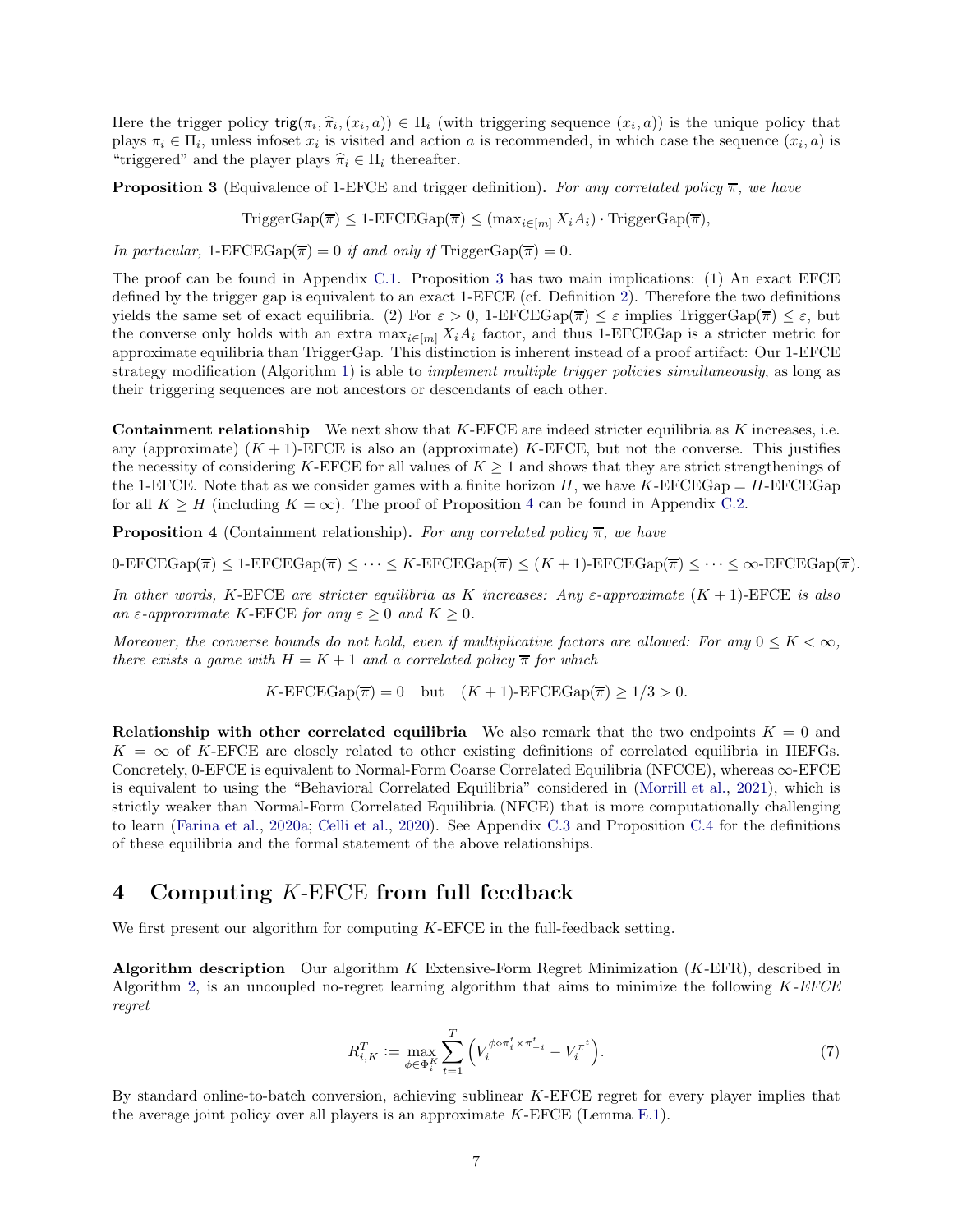<span id="page-7-0"></span>Algorithm 2 K-EFR with full feedback  $(i<sup>th</sup>$  player's version)

<span id="page-7-2"></span>**Input:** Algorithm REGALG for minimizing wide range regret; learning rates  $\{\eta_{x_{i,h}}\}_{x_{i,h}} \in \mathcal{X}_i$ . 1: Initialize regret minimizers  $\{\mathcal{R}_{x_{i,h}}\}_{x_{i,h}\in\mathcal{X}_i}$  with REGALG and learning rate  $\eta_{x_{i,h}}$ . 2: for iteration  $t = 1, \ldots, T$  do 3: for  $h = 1, \ldots, H$  do 4: for  $x_{i,h} \in \mathcal{X}_{i,h}$  do 5: Compute  $S_{b_{1:h-1}}^t = \prod_{k=1}^{h-1} \pi_{i,k}^t(b_k|x_k)$  for all  $b_{1:h-1} \in \Omega_i^{(I),K}(x_{i,h}).$ 6: Compute  $S_{b_{1:h'}}^t = \prod_{k=1}^{h'} \pi_{i,k}^t(b_k|x_k)$  for all  $b_{1:h'} \in \Omega_i^{(\text{II}),K}(x_{i,h}).$ 7:  $\mathcal{R}_{x_{i,h}}$ .Observe\_Time\_Selection( $\{S_{b_{1:h-1}}^t\}_{b_{1:h-1}\in\Omega_i^{(I),K}(x_{i,h})}\cup\{S_{b_{1:h'}}^t\}_{b_{1:h'}\in\Omega_i^{(II),K}(x_{i,h})}$ ). 8: Set policy  $\pi_i^t(\cdot|x_{i,h}) \leftarrow \mathcal{R}_{x_{i,h}}.\text{RECOMMEND}().$ 9: Observe counterfactual losses  $\left\{L_h^t(x_{i,h}, a_h)\right\}_{h,x_{i,h},a_h}$  (depending on  $\pi_i^t$  and  $\pi_{-i}^t$ ; cf. [\(5\)](#page-4-2)). 10: **for** all  $x_{i,h} \in \mathcal{X}_i$  do 11:  $\mathcal{R}_{x_{i,h}}$ . Observe Loss $\left\{L_h^t(x_{i,h}, a)\right\}_{a \in \mathcal{A}_i}$ . **Output:** Policies  $\{\pi_i^t\}_{t=1}^T$ .

<span id="page-7-8"></span><span id="page-7-4"></span>At a high level, our Algorithm [2](#page-7-0) builds upon the EFR algorithm of [Morrill et al.](#page-13-5) [\(2021](#page-13-5)) to minimize the K-EFCE regret  $R_{i,K}^T$ , by maintaining a *regret minimizer*  $\mathcal{R}_{x_{i,h}}$  (using algorithm REGALG) at each infoset  $x_{i,h} \in \mathcal{X}_u$  that is responsible for outputting the policy  $\pi_i^t(\cdot|x_{i,h}) \in \Delta_{\mathcal{A}_i}$  (Line [8\)](#page-7-1) which combine to give the overall policy  $\pi_i^t$  for the *t*-th iteration.

Core to our algorithm is the requirement that  $\mathcal{R}_{x_{i,h}} \sim \text{RegALG}$  should be able to minimize regrets with time-selection functions and strategy modifications (also known as the wide range regret) [\(Lehrer,](#page-12-19) [2003](#page-12-19); [Blum and Mansour](#page-11-10), [2007\)](#page-11-10). Specifically,  $\mathcal{R}_{x_{i,h}}$  needs to control the regret

<span id="page-7-7"></span><span id="page-7-3"></span><span id="page-7-1"></span>
$$
\max_{\varphi \in \Psi^s} \sum_{t=1}^T \prod_{k=1}^{h-1} \pi_i^t(b_k | x_k) \left( \langle \pi_{i,h}^t(\cdot | x_{i,h}) - \varphi \diamond \pi_{i,h}^t(\cdot | x_{i,h}), L_{i,h}^t(x_{i,h}, \cdot) \rangle \right) \tag{8}
$$

for all possible Type-I rechistories  $b_{1:h-1} \in \Omega_i^{(1),K}(x_{i,h})$  simultaneously, where  $S_{b_{1:h-1}}^t$  is the *time-selection* function (i.e. a weight function) associated with this  $b_{1:h-1}$  (cf. Line [5\)](#page-7-2), and  $\Psi^s = \{\psi : A_i \to A_i\}$  is the set of all swap modifications from the action set  $A_i$  onto itself. (An analogous regret for Type-II rechistories is also controlled by  $\mathcal{R}_{x_{i,h}}$ .) Controlling these "local" regrets at each  $x_{i,h}$  guarantees that the overall K-EFCE regret is bounded, by the  $K$ -EFCE regret decomposition (cf. Lemma [E.2\)](#page-30-0).

To control this wide range regret, we instantiate REGALG as WRHEDGE (Algorithm [5;](#page-15-0) cf. Appendix [A.2\)](#page-15-1), which is similar as the wide regret minimization algorithm in [\(Khot and Ponnuswami,](#page-12-20) [2008\)](#page-12-20), with a slight modification of the initial weights suitable for our purpose (cf. [\(15\)](#page-15-2)). The learning rate is set as

<span id="page-7-9"></span><span id="page-7-5"></span>
$$
\eta_{x_{i,h}} = \sqrt{\binom{H}{K \wedge H} X_i A_i^{K \wedge H} \log A_i / (H^2 T)}
$$
\n(9)

for all  $x_{i,h} \in \mathcal{X}_i$ . With this algorithm in place, at each iteration,  $\mathcal{R}_{x_{i,h}}$  observes all time selection functions (Line [7\)](#page-7-3), computes the policy for the current iteration (Line [8\)](#page-7-1), and then observes the loss vector  $L_{i,h}^t(x_{i,h},\cdot)$ (Line [9\)](#page-7-4) that is useful for updating the policy in the next iteration.

Theoretical guarantee We are now ready to present the theoretical guarantee for K-EFR.

<span id="page-7-6"></span>**Theorem 5** (Computing K-EFCE from full feedback). For any  $0 \le K \le \infty$ ,  $\varepsilon \in (0, H]$ , let all players run Algorithm [2](#page-7-0) together in a self-play fashion where REGALG is instantiated as Algorithm [5](#page-15-0) with learning rates specified in [\(9\)](#page-7-5). Let  $\pi^t = {\pi^t_i}_{i \in [m]}$  denote the joint policy of all players at the t'th iteration. Then the average policy  $\overline{\pi} = \text{Unif}(\{\pi^t\}_{t=1}^T)$  satisfies K-EFCEGap( $\overline{\pi}$ )  $\leq \varepsilon$ , as long as the number of iterations

$$
T \geq \mathcal{O}\Big(\binom{H}{K \wedge H}\left(\max_{i \in [m]} X_i A_i^{K \wedge H}\right) \iota/\varepsilon^2\Big),\,
$$

where  $\iota = \log(\max_{i \in [m]} A_i)$  is a log factor and  $\mathcal{O}(\cdot)$  hides  $\text{poly}(H)$  factors.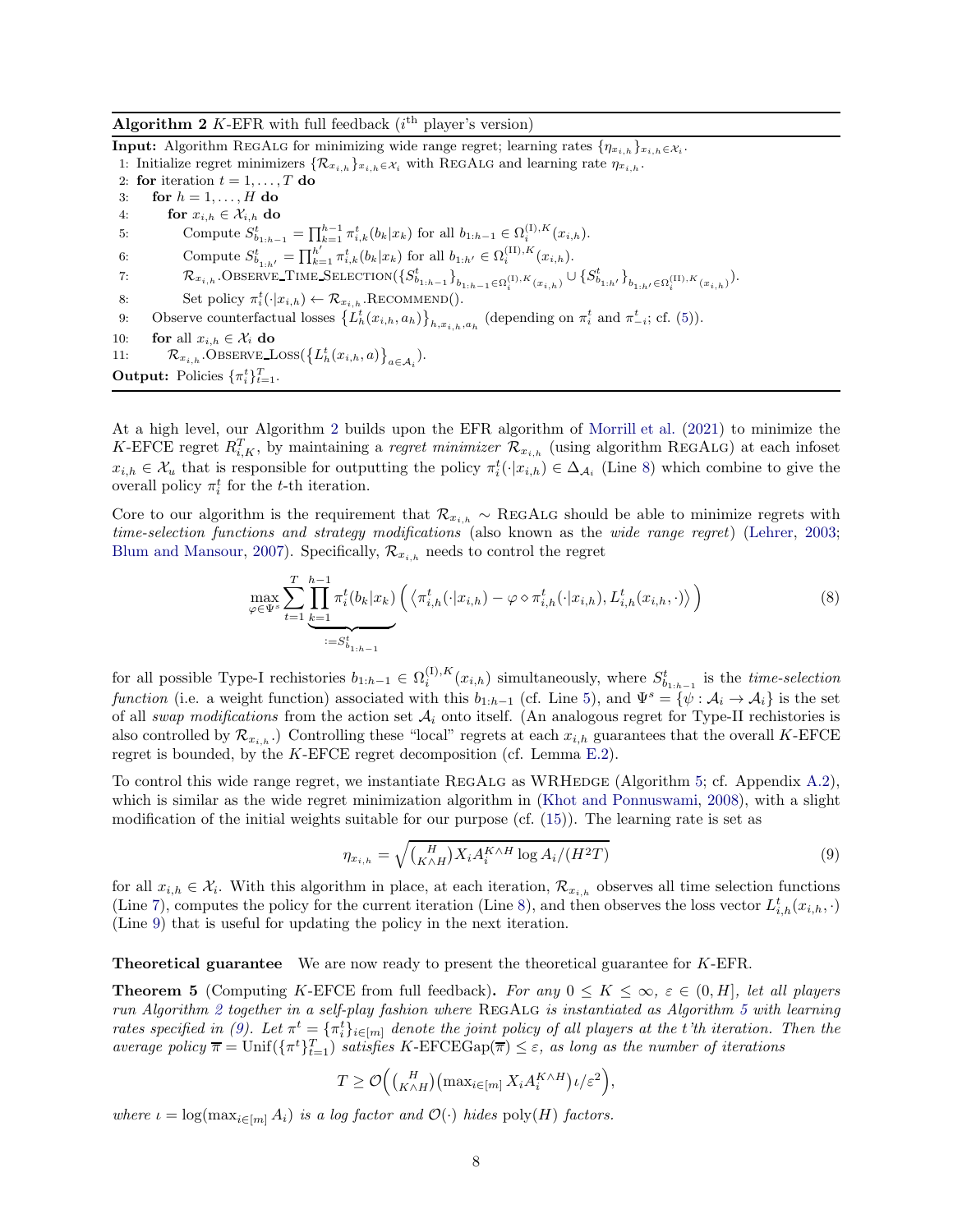In the special case of  $K = 1$ , Theorem [5](#page-7-6) shows that K-EFR can compute an  $\varepsilon$ -approximate 1-EFCE within  $\mathcal{O}(\max_{i \in [m]} X_i A_i / \varepsilon^2)$  iterations. This improves over the existing  $\mathcal{O}(\max_{i \in [m]} X_i^2 A_i^2 / \varepsilon^2)$  iteration complexity of [Celli et al.](#page-11-4) [\(2020\)](#page-11-4); [Farina et al.](#page-12-6) [\(2021a\)](#page-12-6) by a factor of  $X_iA_i$ . Also, compared with the iteration complexity of the optimistic algorithm of [\(Anagnostides et al.](#page-11-11), [2022\)](#page-11-11) which is at least  $\widetilde{\mathcal{O}}(\max_{i \in [m]} X_i^{4-\delta} A_i^{4/3} / \varepsilon^{4/3})^3$  $\widetilde{\mathcal{O}}(\max_{i \in [m]} X_i^{4-\delta} A_i^{4/3} / \varepsilon^{4/3})^3$  $\widetilde{\mathcal{O}}(\max_{i \in [m]} X_i^{4-\delta} A_i^{4/3} / \varepsilon^{4/3})^3$ , we achieve lower  $X_i$  dependence (though worse  $\varepsilon$  dependence).

For  $1 < K \leq \infty$ , Theorem [5](#page-7-6) gives a sharp  $\widetilde{\mathcal{O}}((\frac{H}{K \wedge H})(\max_{i \in [m]} X_i A_i^{K \wedge H})/\varepsilon^2)$  iteration complexity for computing K-EFCE. This improves over the  $\widetilde{\mathcal{O}}((\frac{H}{K\wedge H})(\max_{i\in[m]} X_i^2 A_i^{(K\wedge H)})/\varepsilon^2)$  rate of EFR [\(Morrill et al.](#page-13-5), [2021\)](#page-13-5) instantiated to the K-EFCE problem. Also, note that although the term  $A_i^{K \wedge H}$  is exponential in K (for  $K \leq H$ ), this is sensible since it is roughly the same scale as the number of possible recommendation histories, which is also the "degree of freedom" within a K-EFCE strategy modification.

K-EFCE regret guarantee While Theorem [5](#page-7-6) requires all players running K-EFR together via self-play, our algorithm also achieves a low K-EFCE regret when controlling the  $i<sup>th</sup>$  player only and facing potentially adversarial opponents. Concretely, Algorithm [2](#page-7-0) for the *i*<sup>th</sup> player achieves  $R_{i,K}^T \leq \tilde{\mathcal{O}}(\sqrt{\binom{H}{K \wedge H} X_i A_i^{K \wedge H} T})$ with high probability (Corollary [F.3\)](#page-34-0). In particular, the  $\tilde{\mathcal{O}}(\sqrt{X_iT})$  scaling is optimal up to log factors, due to the fact that  $R_{i,K}^T \geq R_{i,0}^T$  (i.e. the vanilla regret) and the known lower bound  $R_{i,0}^T \geq \Omega(\sqrt{X_iT})$  in IIEFGs [\(Zhou et al.](#page-13-13), [2018](#page-13-13)).

**Proof overview** Our Theorem [5](#page-7-6) follows from a sharp analysis on the K-EFCE regret of Algorithm [2,](#page-7-0) by incorporating (i) a decomposition of the K-EFCEGap into local regrets at each infoset with tight leading coeffi-cients (Lemma [E.2\)](#page-30-0), and (ii) loss-dependent upper bounds for the wide range regret of WRHEDGE (Lemma [A.2\)](#page-15-3), which when plugged into the aforementionted regret decomposition yields the improved dependence in  $(X_i A_i^{K \wedge H})$  over the analysis of [Morrill et al.](#page-13-5) [\(2021](#page-13-5)) (Lemma [F.1](#page-33-0) & [F.2\)](#page-33-1). The full proof can be found in Appendix [F.1.](#page-33-2)

## <span id="page-8-0"></span>5 Learning  $K$ -EFCE from bandit feedback

We now present Balanced K-EFR, a sample-based variant of  $K$ -EFR that achieves a sharp sample complexity in the more challenging bandit feedback setting.

Our algorithm relies on the following balanced exploration policy [\(Farina et al.](#page-12-8), [2020c](#page-12-8); [Bai et al.,](#page-11-6) [2022\)](#page-11-6). Recall that  $|\mathcal{C}_h(x_{i,h'}, a_{i,h'})|$  is the number of descendants of  $(x_{i,h'}, a_{i,h'})$  within the h-th layer of the i<sup>th</sup> player's game tree (cf. Section [2\)](#page-2-1).

<span id="page-8-2"></span>**Definition 6** (Balanced exploration policy). For any  $1 \leq h \leq H$ , we define  $\pi_i^{*,h}$ , the (i<sup>th</sup> player's) balanced exploration policy for layer h as

<span id="page-8-3"></span>
$$
\pi_{i,h'}^{\star,h}(a_{h'}|x_{h'}) := \frac{|\mathcal{C}_h(x_{i,h'}, a_{i,h'})|}{|\mathcal{C}_h(x_{i,h'})|} \quad \text{for all } (x_{i,h'}, a_{i,h'}) \in \mathcal{X}_{i,h'} \times \mathcal{A}_i, \quad 1 \le h' \le h-1,\tag{10}
$$

and  $\pi^{*,h}_{i,h'}(a_{i,h'}|x_{i,h'}) := 1/A_i$  for  $h' \geq h$ .

Note that there are H such policies, one for each layer h. We remark that the construction of  $\pi_i^{\star,h}$  requires knowledge about the descendant relationships among the  $i<sup>th</sup>$  player's infosets, which is a mild requirement (e.g. can be efficiently obtained from one traversal of the  $i<sup>th</sup>$  player's game tree).

Algorithm description Our Balanced K-EFR (sketched in Algorithm [3](#page-9-0) and fully described in Algo-rithm [8\)](#page-40-0) builds upon the full feedback version of K-EFR (Algorithm [2\)](#page-7-0). For each infoset  $x_{i,h} \in \mathcal{X}_i$ , the algorithm computes time selection functions  $\{S_{\mathbf{b}}^{t}\}_{\mathbf{b}\in\Omega_{i}^{(I),K}(x_{i,h})\cup\Omega_{i}^{(II),K}(x_{i,h})}$ , based on the corresponding  $M^{t}$  (de-fined in Line [3](#page-9-1) & [4\)](#page-9-2), as well as the following additional weighting function (below  $W := \{k \in [h-1] : a_k \neq b_k\},\$ 

<span id="page-8-1"></span><sup>&</sup>lt;sup>3</sup>More precisely, [Anagnostides et al.](#page-11-11) [\(2022](#page-11-11), Corollary 4.17) proves an  $\mathcal{O}((X_i \max_{\pi_i \in \Pi_{\text{max}} ||\pi_i||_1^2 A/\varepsilon)^{4/3})$  iteration complexity, which specializes to the above rate, as for any  $\delta > 0$  a game with  $\max_{\pi_i \in \Pi_{\text{max}}} ||\pi_i||_1 \geq X_i^{1-\delta}$  can be constructed.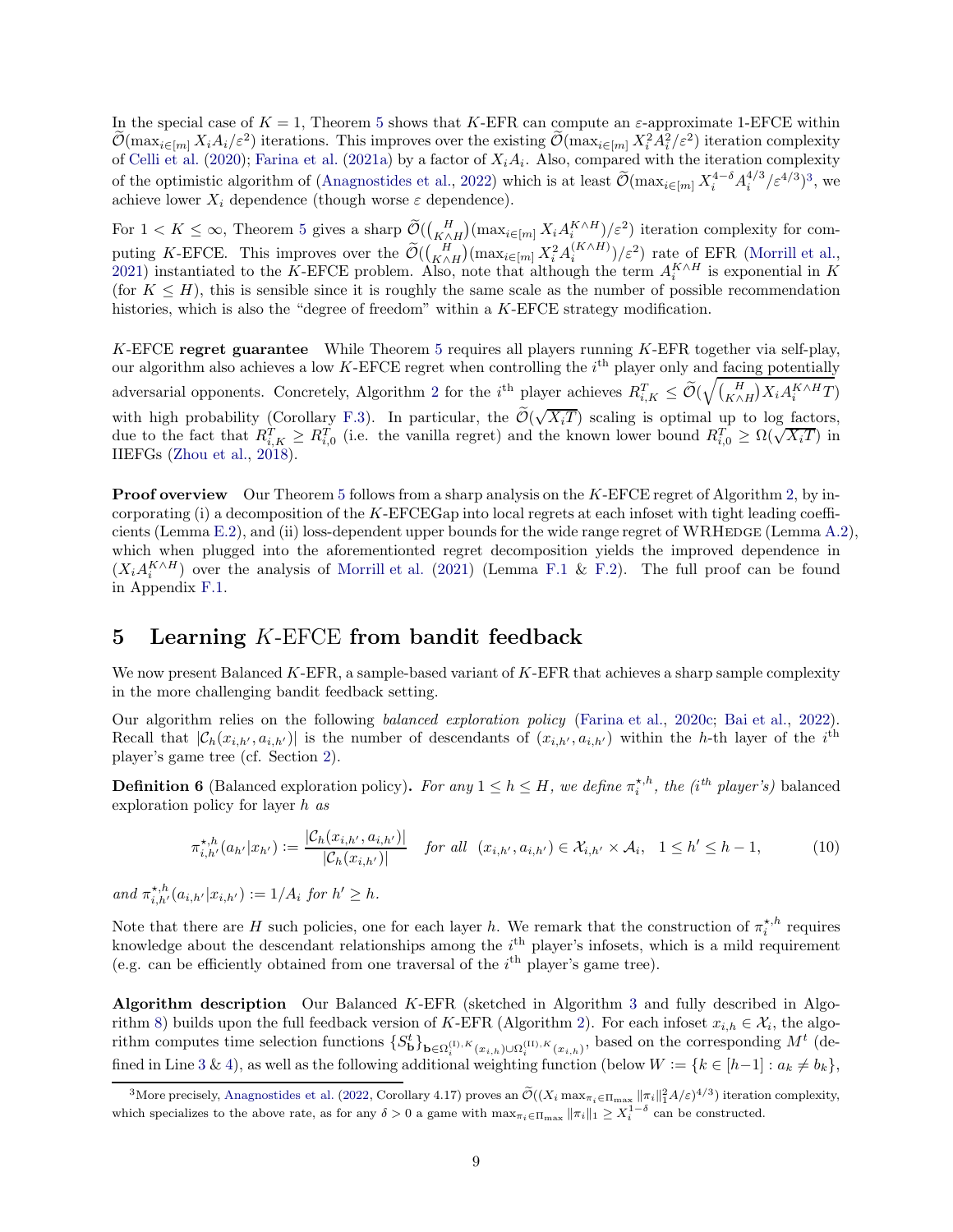#### <span id="page-9-0"></span>Algorithm 3 Balanced K-EFR for the  $i<sup>th</sup>$  player (sketch; detailed description in Algorithm [8\)](#page-40-0)

**Input:** Weights  ${w_{b_{1:h-1}}(x_{i,h})}_{x_{i,h},b_{1:h-1} \in \Omega_i^{(1),K}(x_{i,h})}$  and  ${w_{b_{1:h'}}(x_{i,h})}_{x_{i,h},b_{1:h'} \in \Omega_i^{(II),K}(x_{i,h})}$  defined in [\(11\)](#page-9-3), [\(12\)](#page-9-4), learning rates  $\{\eta_{x_{i,h}}\}_{x_{i,h}\in\mathcal{X}_i}$ , loss upper bound  $L>0$ .

- 1: Initialize regret minimizers  $\{\mathcal{R}_{x_{i,h}}\}_{x_{i,h}\in\mathcal{X}_i}$  with REGALG, learning rate  $\eta_{x_{i,h}}$ , and loss upper bound  $\overline{L}$ .
- 2: The algorithm is almost the same as the full feedback case (Algorithm [2\)](#page-7-0), with the following changes:
- <span id="page-9-2"></span>3: For all  $b_{1:h-1} \in \Omega_i^{(1),K}(x_{i,h})$ , replace Line [5](#page-7-2) by  $S^t_{b_{1:h-1}} := M^t_{b_{1:h-1}} w_{b_{1:h-1}}(x_{i,h})$  where  $M^t_{b_{1:h-1}} := \prod_{k=1}^{h-1} \pi^t_{i,k}(b_k|x_k)$ .
- 4: For all  $b_{1:h'} \in \Omega_i^{(II),K}(x_{i,h}),$  replace Line [6](#page-7-7) by  $S_{b_{1:h'}}^t := M_{b_{1:h'}}^t w_{b_{1:h'}}(x_{i,h})$  where  $M_{b_{1:h'}}^t := \prod_{k=1}^{h'} \pi_{i,k}^t (b_k | x_k)$ .
- 5: Replace Line [9](#page-7-4) by obtaining sample-based loss estimators  $\{\widetilde{L}_{(x_{i,h},b_{1:h'})}^t(\cdot)\}_{(x_{i,h},b_{1:h'})\in\Omega_i^{(II),K}}$ and  $\{\tilde{L}_{(x_{i,h},b_{1:h-1})}^t(\cdot)\}_{(x_{i,h},b_{1:h-1})\in\Omega_i^{(1),K}}$  from Algorithm [4](#page-10-0) & [7](#page-38-0) respectively.

6: Replace Line [11](#page-7-8) by feeding the above loss estimators instead of true counterfactual losses to  $\mathcal{R}_{x_{i,h}}$ . **Output:** Policies  $\{\pi_i^t\}_{t=1}^T$ .

and fill( $\cdot$ ,  $\cdot$ ) is defined in [\(35\)](#page-38-1))

<span id="page-9-3"></span><span id="page-9-1"></span>
$$
w_{b_{1:h-1}}(x_{i,h}) = \prod_{k \in fill(W,(h-1)\wedge (K-1))\cup \{h\}} \pi_{i,k}^{\star,h}(a_k|x_k), \text{ for all } b_{1:h-1} \in \Omega_i^{(I),K}(x_{i,h}),
$$
 (11)

<span id="page-9-4"></span>
$$
w_{b_{1:h'}}(x_{i,h}) = \prod_{k \in W \cup \{h'+1, \dots, h\}} \pi_{i,k}^{\star, h}(a_k | x_k), \text{ for all } b_{1:h'} \in \Omega_i^{(\text{II}), K}(x_{i,h}).
$$
 (12)

The resulting choice of time selection functions,  $S_{\bf b}^t = M_{\bf b}^t w_{\bf b}^t(x_{i,h})$ , is different from Algorithm [2,](#page-7-0) and is needed for this sampled case.

The main new ingredient within Algorithm [3](#page-9-0) is to use sample-based loss estimators obtained by two balanced sampling algorithms (Algorithm  $4 \& 7$  $4 \& 7$ ), one for each type of rechistories. Here we present the sampling algorithm for Type-II rechistories in Algorithm [4;](#page-10-0) The sampling algorithm for Type-I rechistories (Algorithm [7\)](#page-38-0) is designed similarly and deferred to Appendix [G.1](#page-38-2) due to space limit. Algorithm [4](#page-10-0) performs two main steps:

- Line [1](#page-38-3)[-3](#page-10-1) (Sampling): Construct policies  $\{\pi_i^{t,(h,h',W)}\}$  $\{t, (h, h^r, W)\}$  that are *interlaced concatenations* of the current  $\pi_i^t$ and the balanced policy  $\pi_i^{\star, h}$ , and play one episode using each policy against  $\pi_{-i}^t$ .
- Line [7:](#page-10-2) Construct loss estimators  $\{\widetilde{L}_{x_{i,h},b_{1:h'}}(a)\}_{x_{i,h},b_{1:h'},a}$  by [\(13\)](#page-10-2), where for each  $x_{i,h}$  and  $b_{1:h'} \in$  $\Omega_i^{(II),K}(x_{i,h})$  this is an unbiased estimator of counterfactual losses  $\{L_h^t(x_{i,h},a)\}_{a\in\mathcal{A}_i}$ . These unbiased estimators will be used by Algorithm [3](#page-9-0) to be fed into the regret minimization algorithm REGALG.

Stochastic wide-range regret minimization Algorithm [3](#page-9-0) requires the wide-range regret minimization algorithm RegAlg to additionally handle the stochastic setting, i.e. minimize the wide-range regret (e.g. [\(8\)](#page-7-9)) when fed with our sample-based loss estimators. Here, we instantiate REGALG to be SWRHEDGE (Algorithm  $6$ ), a stochastic variant of WRHEDGE, with hyperparameters

<span id="page-9-5"></span>
$$
\eta_{x_{i,h}} = \sqrt{\binom{H}{K \wedge H} X_i A_i^{K \wedge H+1} \log(8 \sum_{i \in [m]} X_i A_i / p) / (H^3 T)}, \quad \overline{L} = H. \tag{14}
$$

We remark that the SWRHEDGE is a non-trivial extension of WRHEDGE to the stochastic setting, as in each round t it admits multiple sample-based loss estimators, one for each  $\bf{b}$  (coming from potentially different sampling distributions), with the same mean (cf. Line [8\)](#page-18-1). This generality is needed, as Algorithm [4](#page-10-0) uses different sampling policies to construct the loss estimator  $\tilde{L}^t_{x_{i,h},b_{1,h'}}(\cdot)$  for each  $b_{1:h'} \in \Omega_i^{(\text{II}),K}(x_{i,h})$  (cf. [\(13\)](#page-10-2)).

More details on the sampling technique We remark that (i) The sampling policies  $\{\pi_i^{t,(h,h',W)}\}$  in Algorithm [4](#page-10-0) are *interlaced concatenations* of  $\pi_i^t$  and  $\pi_i^{\star,h}$  along time steps h, where the policy to take at each  $h$  is determined by W. These policies are generalizations of the sampling policies in the Balanced CFR algorithm of [Bai et al.](#page-11-6) [\(2022](#page-11-6)) (which can be thought of as a simple non-interlacing concatenation). They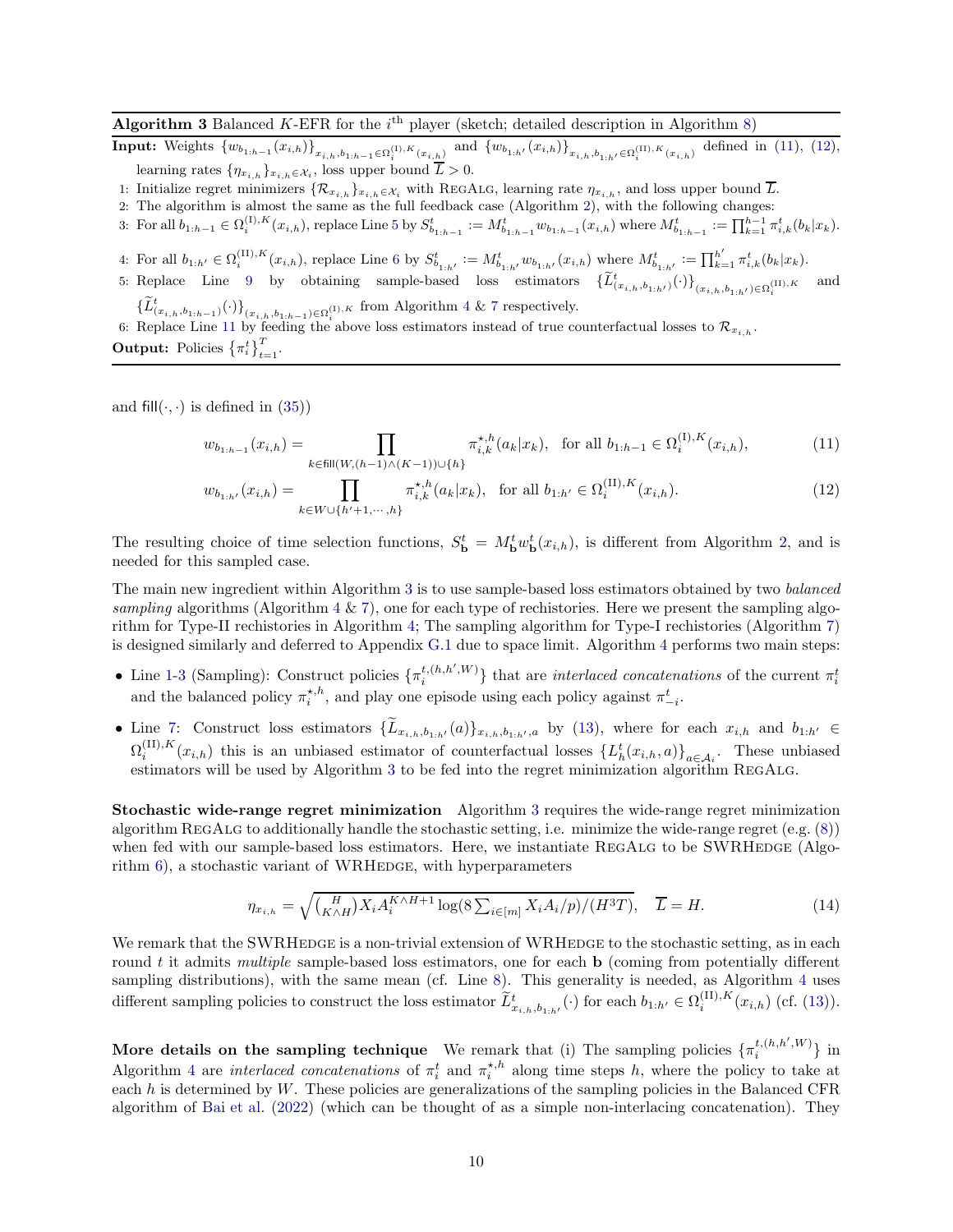#### <span id="page-10-0"></span>Algorithm 4 Loss estimator for Type-II rechistories via Balanced Sampling  $(i<sup>th</sup>$  player's version)

**Input:** Policy  $\pi_i^t$ ,  $\pi_{-i}^t$ . Balanced exploration policies  $\{\pi_i^{*,h}\}_{h\in[H]}$ .

- 1: for  $K \leq h' < h \leq H$ ,  $W \subseteq [h']$  with  $|W| = K$  and ending in  $h'$  do
- 2: Set policy  $\pi_i^{t,(h,h',W)} \leftarrow (\pi_{i,k}^{\star,h})_{k \in W \cup \{h'+1,\ldots,h\}} \cdot (\pi_{i,k}^t)_{k \in [h'] \setminus W} \cdot \pi_{i,(h+1):H}^t$ .
- 3: Play  $\pi_i^{t,(h,h',W)} \times \pi_{-i}^t$  for one episode, observe trajectory

<span id="page-10-5"></span><span id="page-10-2"></span><span id="page-10-1"></span>
$$
(x_{i,1}^{t,(h,h',W)},a_{i,1}^{t,(h,h',W)},r_{i,1}^{t,(h,h',W)},\ldots,x_{i,H}^{t,(h,h',W)},a_{i,H}^{t,(h,h',W)},r_{i,H}^{t,(h,h',W)}).
$$

- 4: for all  $(x_{i,h}, b_{1:h'}) \in \Omega_i^{(II),K}$  do
- 5: Find  $(x_{i,1}, a_1) \prec \cdots \prec (x_{i,h-1}, a_{h-1}) \prec x_{i,h}$ .
- 6: Set  $W \leftarrow \{k \in [h'] : b_k \neq a_k\}$
- 7: Construct loss estimator for all  $a \in A_i$  (below  $a_h \in A_i$  is arbitrary):

$$
\widetilde{L}_{(x_{i,h},b_{1:h'})}^{t}(a) \leftarrow \frac{\mathbf{1}\left\{(x_{i,h}^{t,(h,h',W)}, a_{i,h}^{t,(h,h',W)}) = (x_{i,h},a)\right\}}{\pi_{i,1:h}^{t,(h,h',W)}(x_{i,h},a)} \cdot \sum_{h''=h}^{H} \left(1 - r_{i,h''}^{t,(h,h',W)}\right). \tag{13}
$$

Output: Loss estimators  $\left\{ \widetilde{L}^t_{(x_{i,h},b_{1:h'})}(\cdot) \right\}$  $(x_{i,h}, b_{1:h'}) \in \Omega_i^{\mathrm{(II)},K}$  .

allow *time-selection aware sampling*: Each loss estimator  $\tilde{L}^t_{(x_{i,h},b_{1:h'})}(\cdot)$  achieves low variance relative to the corresponding time selection function  $S_{b_{1:h'}}^t$ . Further, there is an *efficient sharing* of sampling policies, as here roughly  $\binom{H}{K \wedge H} X_i A_i^{K \wedge H}$  loss estimators (one for each  $(x_{i,h}, b_{1:h'})$ ) are constructed using only (a much lower number of)  $H\begin{pmatrix} H & H \\ K \wedge H \end{pmatrix}$  policies. (ii) Effectively, our unbiased loss estimators [\(13\)](#page-10-2) involve both importance weighting (for steps  $1 : h$ ) and Monte-Carlo estimation (for steps  $h + 1$  onward) simultaneously, which is important for obtaining a sharp sample complexity result.

Theoretical guarantee We now present our main result for the bandit feedback setting.

<span id="page-10-3"></span>**Theorem 7** (Learning K-EFCE from bandit feedback). For any  $0 \le K \le \infty$ ,  $\varepsilon \in (0, H]$  and  $p \in [0, 1)$ , letting all players run Algorithm [3](#page-9-0) (full description in Algorithm [8\)](#page-40-0) together in a self-play fashion for T iterations, with REGALG instantiated as SWRHEDGE (Algorithm  $6$ ) with hyperparameters in [\(14\)](#page-9-5). Let  $\pi^t = {\{\pi^t_i\}}_{i \in [m]}$  denote the joint policy of all players at the t'th iteration. Then, with probability at least  $1-p$ , the correlated policy  $\overline{\pi} = \text{Unif}(\{\pi^t\}_{t=1}^T)$  satisfies K-EFCEGap( $\overline{\pi}$ )  $\leq \varepsilon$ , as long as  $T \geq$  $\mathcal{O}(H^3\binom{H}{K\wedge H}(\max_{i\in[m]}X_iA_i^{K\wedge H+1})\iota/\varepsilon^2)$ . The total number of episodes played is

$$
3mH\left(\begin{matrix}H\\K\wedge H\end{matrix}\right)\cdot T=\mathcal{O}\Big(m\left(\begin{matrix}H\\K\wedge H\end{matrix}\right)^2\left(\max_{i\in[m]}X_iA_i^{K\wedge H+1}\right)\iota/\varepsilon^2\Big),\,
$$

where  $\iota = \log(8 \sum_{i \in [m]} X_i A_i/p)$  is a log factor and  $\mathcal{O}(\cdot)$  hides  $\text{poly}(H)$  factors.

To our best knowledge, Theorem [7](#page-10-3) provides the first result for learning K-EFCE under bandit feedback. The sample complexity  $\widetilde{\mathcal{O}}(\binom{H}{K \wedge H}^2 \max_{i \in [m]} (X_i A_i^{K \wedge H+1})/\varepsilon^2)$  (ignoring m, H factors) has only an  $\binom{H}{K \wedge H} A_i$ additional factor over the iteration complexity in the full feedback setting (Theorem [5\)](#page-7-6), which is natural— The  $\binom{H}{K \wedge H}$  comes from the number of episodes sampled within each iteration (Lemma [G.1\)](#page-38-4), and the  $A_i$ arises from estimating loss vectors from bandit feedback. In particular, the special case of  $K = 1$  provides the first result for learning EFCEs from bandit feedback, with sample complexity  $\tilde{\mathcal{O}}(\max_{i \in [m]} X_i A_i^2/\varepsilon^2)$ . We remark that the linear in  $X_i$  dependence at all  $K \geq 0$  is optimal, as the sample complexity lower bound for the  $K = 0$  case (learning NFCCEs) is already  $\Omega(\max_{i \in [m]} X_i A_i / \varepsilon^2)$  [\(Bai et al.,](#page-11-6) [2022\)](#page-11-6)<sup>[4](#page-10-4)</sup>.

We remark that the policies  $\{\pi_i^t\}_{t=1}^T$  maintained in Algorithm [3](#page-9-0) also achieves sublinear K-EFCE regret. However, strictly speaking, this is not a regret bound of our algorithm, as the sampling policies  $\pi_i^{t,(h,h',W)}$ i actually used are not  $\pi_i^t$ .

<span id="page-10-4"></span><sup>4</sup>The sample complexity lower bound in [\(Bai et al.,](#page-11-6) [2022](#page-11-6)) is stated for learning Nash Equilibria in two-player zero-sum IIEFGs, but can be directly extended to learning NFCCEs in multi-player general-sum IIEFGs.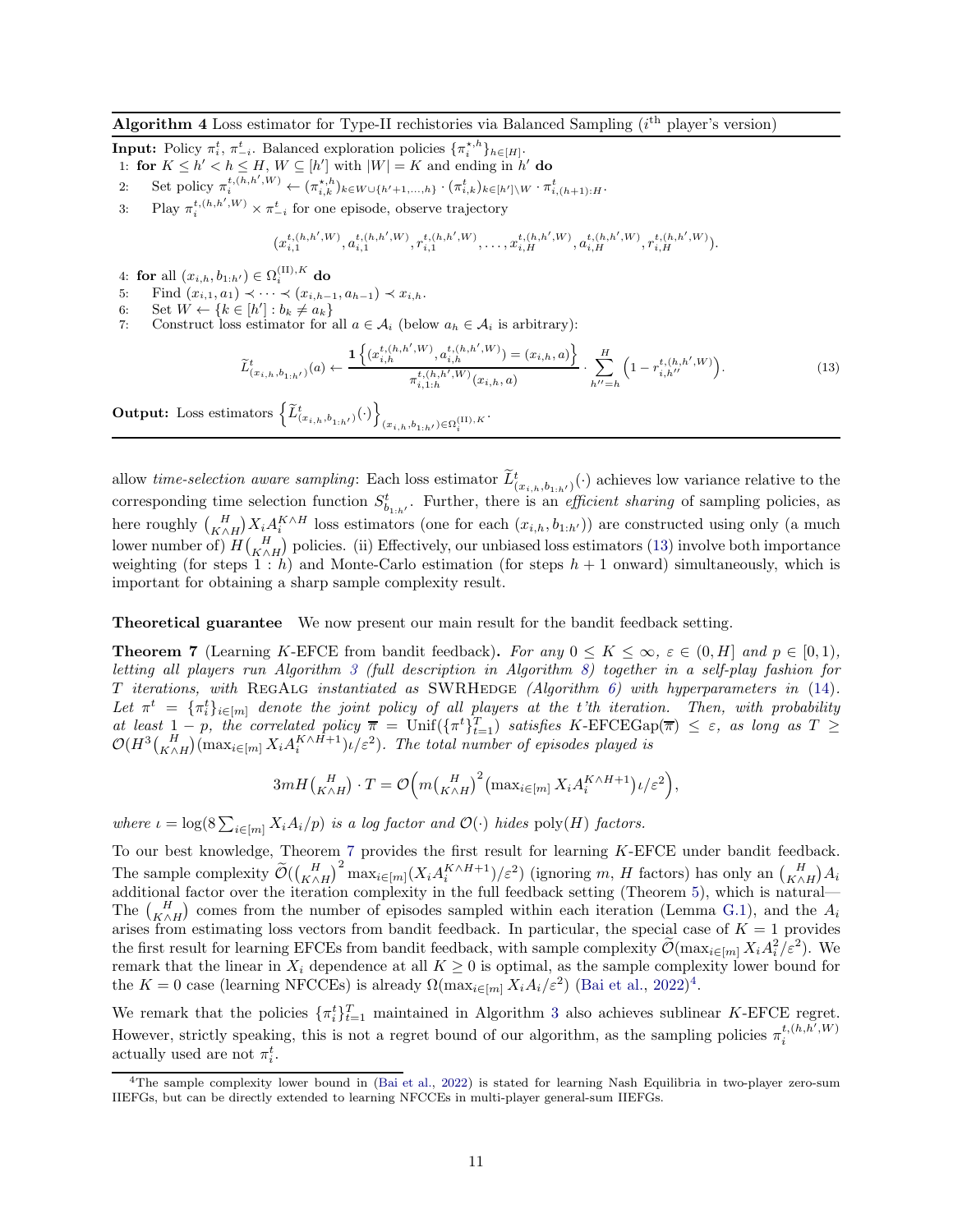Proof overview The proof of Theorem [7](#page-10-3) builds on the analysis in the full-feedback case, and further relies on several new techniques in order to achieve the sharp linear in  $\max_{i\in[m]} X_i$  sample complexity: (1) A regret bound for the SWRHEDGE algorithm under the same-mean condition (Lemma [A.3\)](#page-17-0), which may be of independent interest; (2) Crucial use of the *balancing property* of  $\pi_i^{*,h}$  (Lemma [B.5\)](#page-22-1) to control the variance of the loss estimators  $\tilde{L}^t_{(x_{i,h},b_{1:h'})}(\cdot)$ , which in turn produces sharp bounds on the regret terms and additional concentration terms (Lemma [G.4](#page-42-0)[-G.9\)](#page-52-0). The full proof can be found in Appendix [G.3.](#page-39-0)

### 6 Conclusion

This paper proposes K-EFCE, a generalized definition of Extensive-Form Correlated Equilibria in Imperfect-Information Games, and designs sharp algorithms for computing K-EFCE under full feedback and learning a K-EFCE under bandit feedback. Our algorithms perform wide-range regret minimization over each infoset to minimize the overall K-EFCE regret, and introduce new efficient sampling policies to handle bandit feedback. We believe our work opens up many future directions, such as accelerated techniques for computing K-EFCE from full feedback, learning other notions of equilibria from bandit feedback, as well as empirical investigations of our algorithms.

## References

- <span id="page-11-12"></span>Alekh Agarwal, Daniel Hsu, Satyen Kale, John Langford, Lihong Li, and Robert Schapire. Taming the monster: A fast and simple algorithm for contextual bandits. In *International Conference on Machine* Learning, pages 1638–1646. PMLR, 2014.
- <span id="page-11-5"></span>Ioannis Anagnostides, Gabriele Farina, Christian Kroer, and Tuomas Sandholm. Faster no-regret learning dynamics for extensive-form correlated equilibrium. 2021.
- <span id="page-11-11"></span>Ioannis Anagnostides, Gabriele Farina, Christian Kroer, Andrea Celli, and Tuomas Sandholm. Faster noregret learning dynamics for extensive-form correlated and coarse correlated equilibria. arXiv preprint arXiv:2202.05446, 2022.
- <span id="page-11-3"></span>Robert J Aumann. Subjectivity and correlation in randomized strategies. Journal of mathematical Economics, 1(1):67–96, 1974.
- <span id="page-11-6"></span>Yu Bai, Chi Jin, Song Mei, and Tiancheng Yu. Near-optimal learning of extensive-form games with imperfect information. arXiv preprint arXiv:2202.01752, 2022.
- <span id="page-11-10"></span>Avrim Blum and Yishay Mansour. From external to internal regret. Journal of Machine Learning Research, 8(6), 2007.
- <span id="page-11-0"></span>Noam Brown and Tuomas Sandholm. Superhuman ai for heads-up no-limit poker: Libratus beats top professionals. Science, 359(6374):418–424, 2018.
- <span id="page-11-1"></span>Noam Brown and Tuomas Sandholm. Superhuman ai for multiplayer poker. Science, 365(6456):885–890, 2019.
- <span id="page-11-9"></span>Neil Burch, Matej Moravcik, and Martin Schmid. Revisiting cfr+ and alternating updates. Journal of Artificial Intelligence Research, 64:429–443, 2019.
- <span id="page-11-8"></span>Andrea Celli, Alberto Marchesi, Tommaso Bianchi, and Nicola Gatti. Learning to correlate in multi-player general-sum sequential games. Advances in Neural Information Processing Systems, 32, 2019.
- <span id="page-11-4"></span>Andrea Celli, Alberto Marchesi, Gabriele Farina, and Nicola Gatti. No-regret learning dynamics for extensiveform correlated equilibrium. arXiv preprint arXiv:2004.00603, 2020.
- <span id="page-11-2"></span>Constantinos Daskalakis, Paul W Goldberg, and Christos H Papadimitriou. The complexity of computing a nash equilibrium. SIAM Journal on Computing, 39(1):195–259, 2009.
- <span id="page-11-7"></span>Miroslav Dudik and Geoffrey Gordon. A sampling-based approach to computing equilibria in succinct extensive-form games. arXiv preprint arXiv:1205.2649, 2012.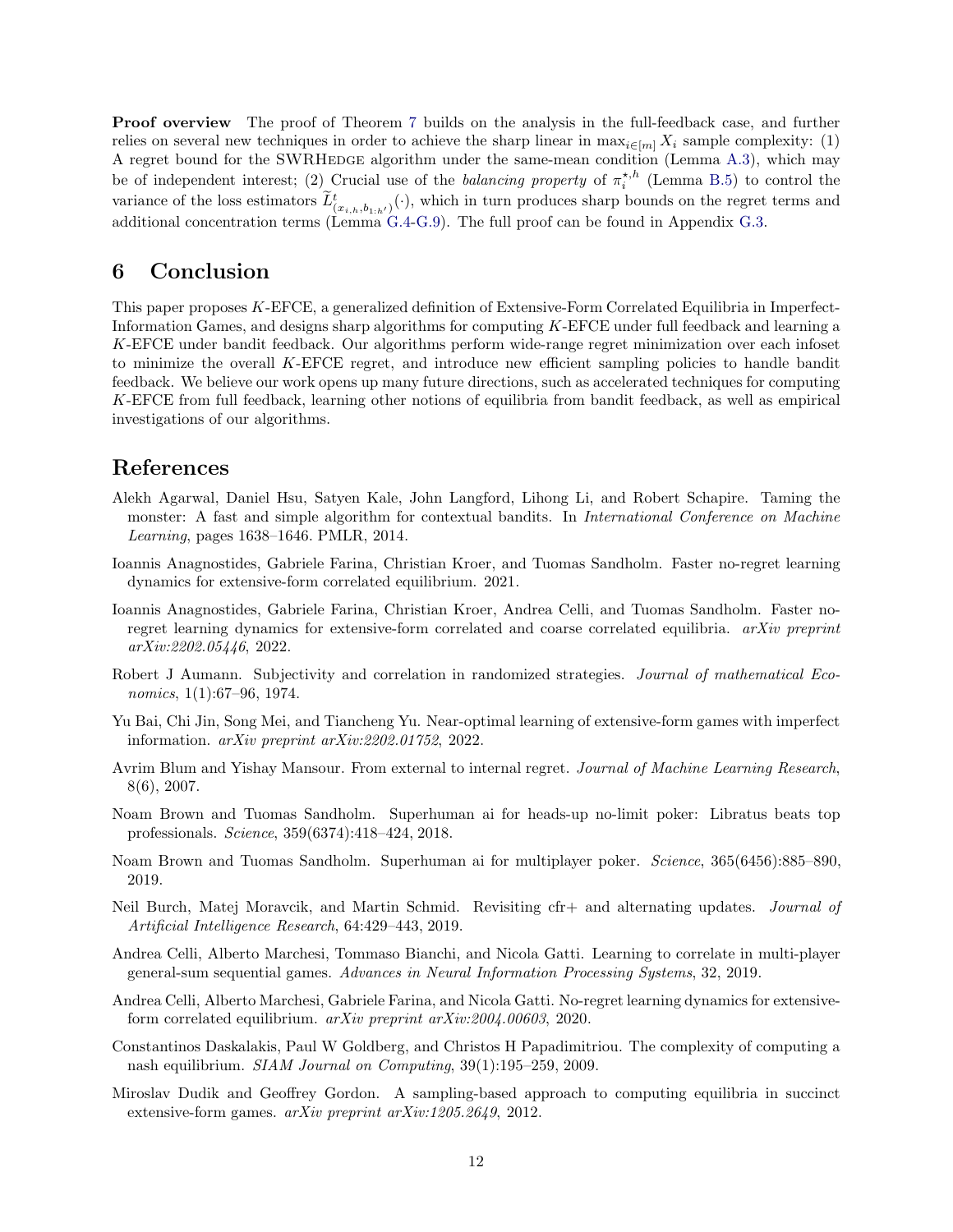- <span id="page-12-15"></span>Miroslav Dudík and Geoffrey J Gordon. A sampling-based approach to computing equilibria in succinct extensive-form games. In Proceedings of the Twenty-Fifth Conference on Uncertainty in Artificial Intelligence, pages 151–160, 2009.
- <span id="page-12-13"></span>Gabriele Farina and Tuomas Sandholm. Model-free online learning in unknown sequential decision making problems and games. arXiv preprint arXiv:2103.04539, 2021.
- <span id="page-12-5"></span>Gabriele Farina, Chun Kai Ling, Fei Fang, and Tuomas Sandholm. Correlation in extensive-form games: Saddle-point formulation and benchmarks. Advances in Neural Information Processing Systems, 32, 2019.
- <span id="page-12-12"></span>Gabriele Farina, Tommaso Bianchi, and Tuomas Sandholm. Coarse correlation in extensive-form games. In Proceedings of the AAAI Conference on Artificial Intelligence, volume 34, pages 1934–1941, 2020a.
- <span id="page-12-11"></span>Gabriele Farina, Christian Kroer, and Tuomas Sandholm. Faster game solving via predictive blackwell approachability: Connecting regret matching and mirror descent.  $arXiv$  preprint  $arXiv:2007.14358$ , 2020b.
- <span id="page-12-8"></span>Gabriele Farina, Christian Kroer, and Tuomas Sandholm. Stochastic regret minimization in extensive-form games. In International Conference on Machine Learning, pages 3018–3028. PMLR, 2020c.
- <span id="page-12-6"></span>Gabriele Farina, Andrea Celli, Alberto Marchesi, and Nicola Gatti. Simple uncoupled no-regret learning dynamics for extensive-form correlated equilibrium.  $arXiv$  preprint  $arXiv:2104.01520$ , 2021a.
- <span id="page-12-14"></span>Gabriele Farina, Robin Schmucker, and Tuomas Sandholm. Bandit linear optimization for sequential decision making and extensive-form games. arXiv preprint arXiv:2103.04546, 2021b.
- <span id="page-12-10"></span>Geoffrey J Gordon, Amy Greenwald, and Casey Marks. No-regret learning in convex games. In Proceedings of the 25th international conference on Machine learning, pages 360–367, 2008.
- <span id="page-12-1"></span>Johannes Heinrich, Marc Lanctot, and David Silver. Fictitious self-play in extensive-form games. In International conference on machine learning, pages 805–813. PMLR, 2015.
- <span id="page-12-3"></span>Wan Huang and Bernhard von Stengel. Computing an extensive-form correlated equilibrium in polynomial time. In International Workshop on Internet and Network Economics, pages 506–513. Springer, 2008.
- <span id="page-12-4"></span>Albert Xin Jiang and Kevin Leyton-Brown. Polynomial-time computation of exact correlated equilibrium in compact games. Games and Economic Behavior, 91:347–359, 2015.
- <span id="page-12-17"></span>Chi Jin, Qinghua Liu, Yuanhao Wang, and Tiancheng Yu. V-learning–a simple, efficient, decentralized algorithm for multiagent rl.  $arXiv$  preprint  $arXiv:2110.14555$ , 2021.
- <span id="page-12-20"></span>Subhash Khot and Ashok Kumar Ponnuswami. Minimizing wide range regret with time selection functions. In COLT, pages 81–86, 2008.
- <span id="page-12-9"></span>Tadashi Kozuno, Pierre M´enard, R´emi Munos, and Michal Valko. Model-free learning for two-player zero-sum partially observable markov games with perfect recall.  $arXiv$  preprint  $arXiv:2106.06279$ , 2021.
- <span id="page-12-0"></span>Harold W Kuhn. Extensive games and the problem of information. In Contributions to the Theory of Games (AM-28), Volume II, pages 193–216. Princeton University Press, 1953.
- <span id="page-12-7"></span>Marc Lanctot, Kevin Waugh, Martin Zinkevich, and Michael H Bowling. Monte carlo sampling for regret minimization in extensive games. In NIPS, pages 1078–1086, 2009.
- <span id="page-12-19"></span>Ehud Lehrer. A wide range no-regret theorem. Games and Economic Behavior, 42(1):101–115, 2003.
- <span id="page-12-16"></span>Qinghua Liu, Tiancheng Yu, Yu Bai, and Chi Jin. A sharp analysis of model-based reinforcement learning with self-play. In *International Conference on Machine Learning*, pages 7001–7010. PMLR, 2021.
- <span id="page-12-18"></span>Weichao Mao and Tamer Basar. Provably efficient reinforcement learning in decentralized general-sum markov games. Dynamic Games and Applications, pages 1–22, 2022.
- <span id="page-12-2"></span>Matej Moravčík, Martin Schmid, Neil Burch, Viliam Lisỳ, Dustin Morrill, Nolan Bard, Trevor Davis, Kevin Waugh, Michael Johanson, and Michael Bowling. Deepstack: Expert-level artificial intelligence in heads-up no-limit poker. Science, 356(6337):508–513, 2017.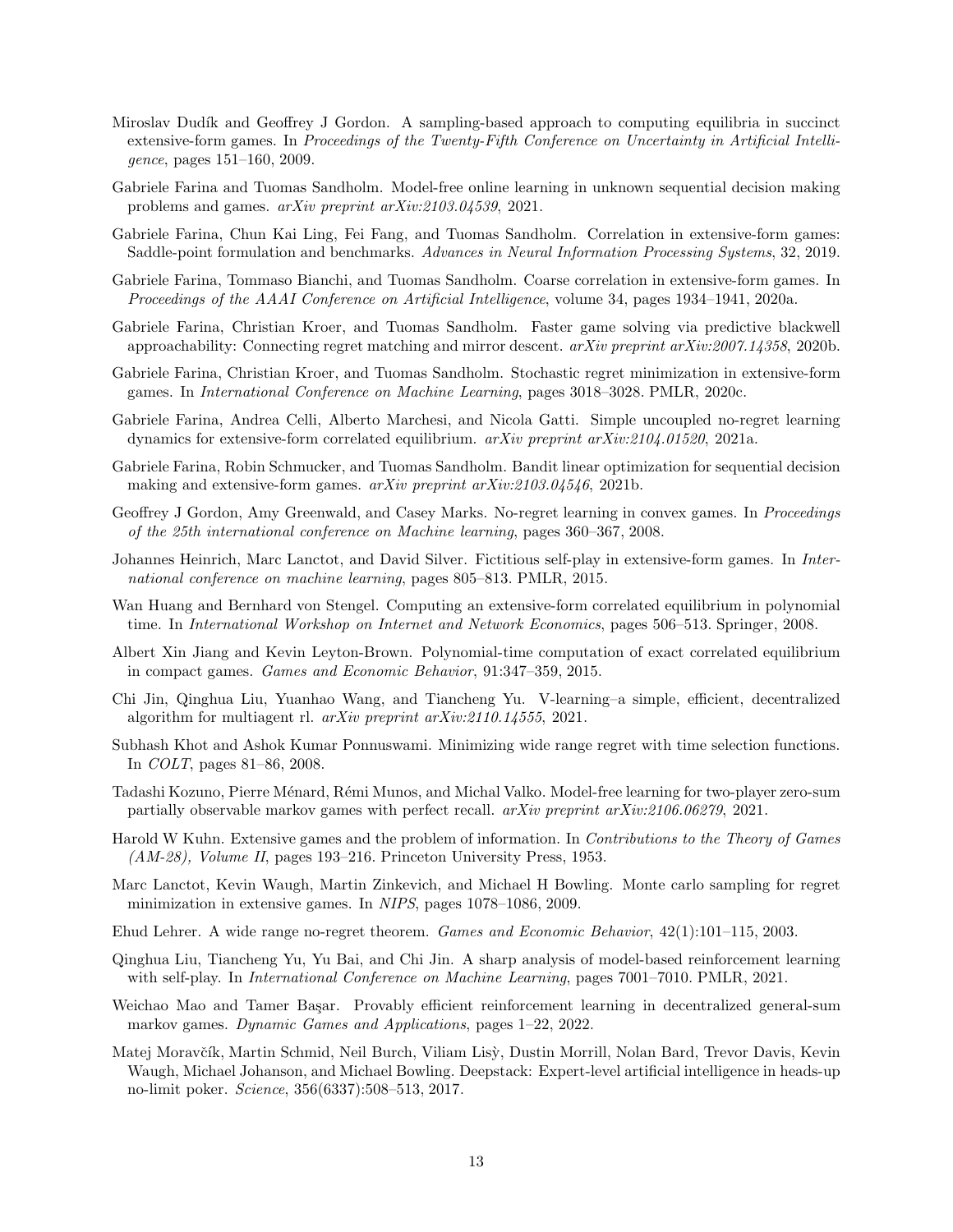- <span id="page-13-9"></span>Dustin Morrill, Ryan D'Orazio, Reca Sarfati, Marc Lanctot, James R Wright, Amy Greenwald, and Michael Bowling. Hindsight and sequential rationality of correlated play. arXiv preprint arXiv:2012.05874, 2020.
- <span id="page-13-5"></span>Dustin Morrill, Ryan D'Orazio, Marc Lanctot, James R Wright, Michael Bowling, and Amy R Greenwald. Efficient deviation types and learning for hindsight rationality in extensive-form games. In International Conference on Machine Learning, pages 7818–7828. PMLR, 2021.
- <span id="page-13-2"></span>John F Nash et al. Equilibrium points in n-person games. Proceedings of the national academy of sciences, 36(1):48–49, 1950.
- <span id="page-13-4"></span>Christos H Papadimitriou and Tim Roughgarden. Computing correlated equilibria in multi-player games. Journal of the ACM (JACM), 55(3):1–29, 2008.
- <span id="page-13-1"></span>Martin Schmid, Matej Moravcik, Neil Burch, Rudolf Kadlec, Josh Davidson, Kevin Waugh, Nolan Bard, Finbarr Timbers, Marc Lanctot, Zach Holland, et al. Player of games. arXiv preprint arXiv:2112.03178, 2021.
- <span id="page-13-8"></span>Reinhard Selten. Reexamination of the perfectness concept for equilibrium points in extensive games. International Journal of Game Theory, 4, 1975.
- <span id="page-13-12"></span>Ziang Song, Song Mei, and Yu Bai. When can we learn general-sum markov games with a large number of players sample-efficiently? arXiv preprint arXiv:2110.04184, 2021.
- <span id="page-13-0"></span>Yuandong Tian, Qucheng Gong, and Tina Jiang. Joint policy search for multi-agent collaboration with imperfect information. arXiv preprint arXiv:2008.06495, 2020.
- <span id="page-13-3"></span>Bernhard Von Stengel and Françoise Forges. Extensive-form correlated equilibrium: Definition and computational complexity. Mathematics of Operations Research, 33(4):1002–1022, 2008.
- <span id="page-13-11"></span>Brian Hu Zhang and Tuomas Sandholm. Finding and certifying (near-) optimal strategies in black-box extensive-form games. In *Proceedings of the AAAI Conference on Artificial Intelligence*, volume 35, pages 5779–5788, 2021.
- <span id="page-13-13"></span>Yichi Zhou, Tongzheng Ren, Jialian Li, Dong Yan, and Jun Zhu. Lazy-cfr: fast and near optimal regret minimization for extensive games with imperfect information.  $arXiv$  preprint  $arXiv:1810.04433$ , 2018.
- <span id="page-13-10"></span>Yichi Zhou, Jialian Li, and Jun Zhu. Posterior sampling for multi-agent reinforcement learning: solving extensive games with imperfect information. In International Conference on Learning Representations, 2019.
- <span id="page-13-7"></span>Yichi Zhou, Tongzheng Ren, Jialian Li, Dong Yan, and Jun Zhu. Lazy-cfr: fast and near-optimal regret minimization for extensive games with imperfect information. In International Conference on Learning Representations, 2020. URL <https://openreview.net/forum?id=rJx4p3NYDB>.
- <span id="page-13-6"></span>Martin Zinkevich, Michael Johanson, Michael Bowling, and Carmelo Piccione. Regret minimization in games with incomplete information. Advances in neural information processing systems, 20:1729–1736, 2007.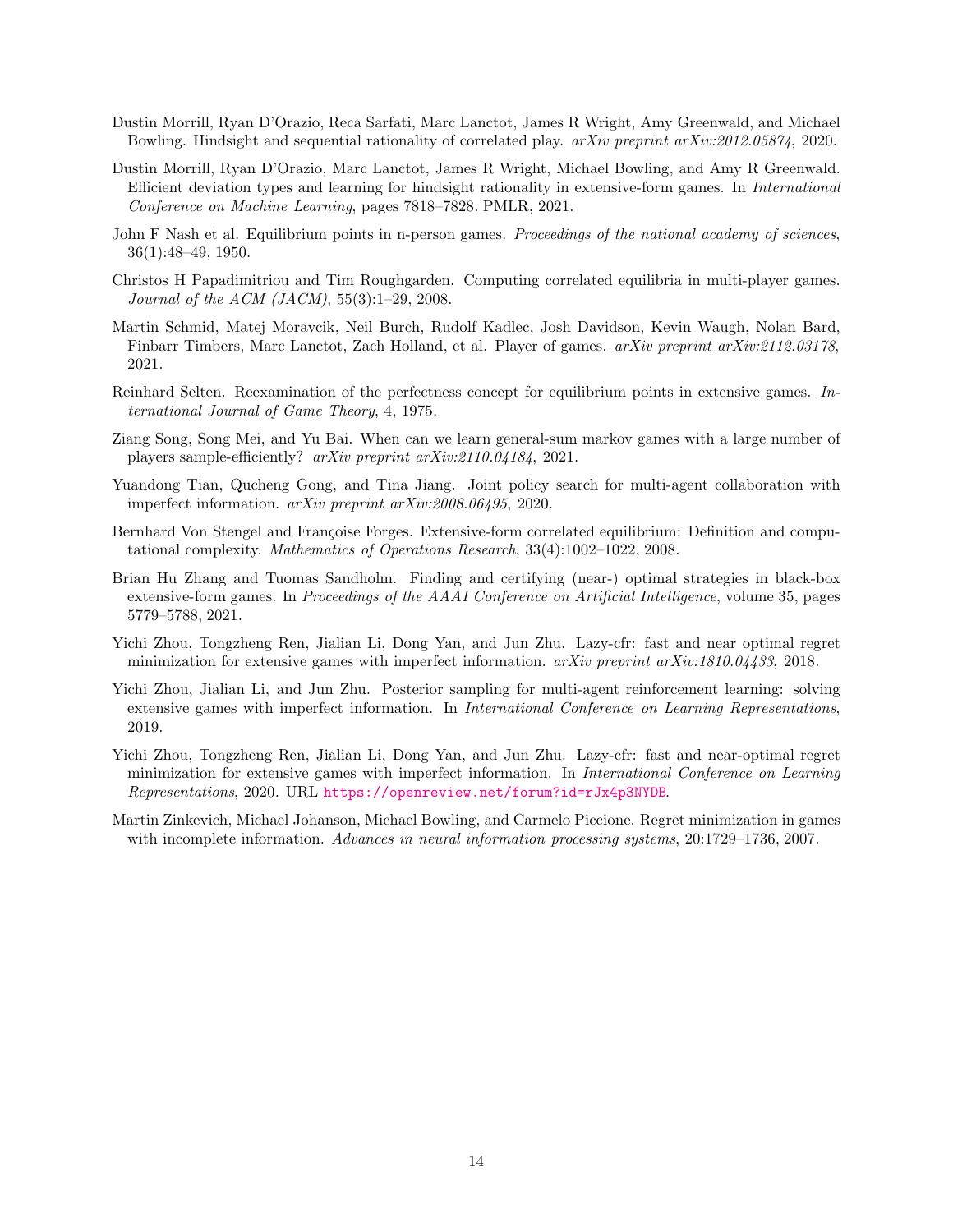# Appendix

## Table of Contents

| A | <b>Technical tools</b>                                                                                                                  | 16 |
|---|-----------------------------------------------------------------------------------------------------------------------------------------|----|
|   | A.1                                                                                                                                     | 16 |
|   | A.2                                                                                                                                     | 16 |
|   | A.3 Minimizing stochastic wide-range regret                                                                                             | 18 |
| B | Properties of the game                                                                                                                  | 21 |
|   | B.1                                                                                                                                     | 21 |
|   | B.2                                                                                                                                     | 22 |
| C | Proofs for Section 3                                                                                                                    | 23 |
|   |                                                                                                                                         | 23 |
|   |                                                                                                                                         | 25 |
|   |                                                                                                                                         | 26 |
|   |                                                                                                                                         |    |
| D | Properties of K-EFCE strategy modification                                                                                              | 28 |
| E | Regret decomposition for K-EFCE                                                                                                         | 30 |
| F | Proofs for Section 4                                                                                                                    | 34 |
|   | F.1                                                                                                                                     | 34 |
|   | F.2                                                                                                                                     | 35 |
|   | Proof of Lemma F.2 $\dots \dots \dots \dots \dots \dots \dots \dots \dots \dots \dots \dots \dots \dots \dots \dots \dots \dots$<br>F.3 | 37 |
|   | G Proofs for Section 5                                                                                                                  | 38 |
|   |                                                                                                                                         | 39 |
|   | G.2                                                                                                                                     | 39 |
|   |                                                                                                                                         | 40 |
|   |                                                                                                                                         | 42 |
|   | G.4.1 Proof of Lemma G.4: Bound on $\widetilde{\mathrm{REGRET}}_h^{T,\mathrm{swap}}$                                                    | 44 |
|   |                                                                                                                                         | 47 |
|   | G.4.3                                                                                                                                   | 49 |
|   | Proof of Lemma G.3 $\ldots$ $\ldots$ $\ldots$ $\ldots$ $\ldots$ $\ldots$ $\ldots$ $\ldots$ $\ldots$ $\ldots$<br>G.5                     | 52 |
|   | G.5.1 Proof of Lemma G.7: Bound on $REGRETh1$                                                                                           | 53 |
|   | G.5.2 Proof of Lemma G.8: Bound on $\text{BIAS}_{1,h}^{T,\text{ext}}$                                                                   | 56 |
|   | G.5.3 Proof of Lemma G.9: Bound on $\text{BIAS}_{2,h}^{T,\text{ext}}$                                                                   | 58 |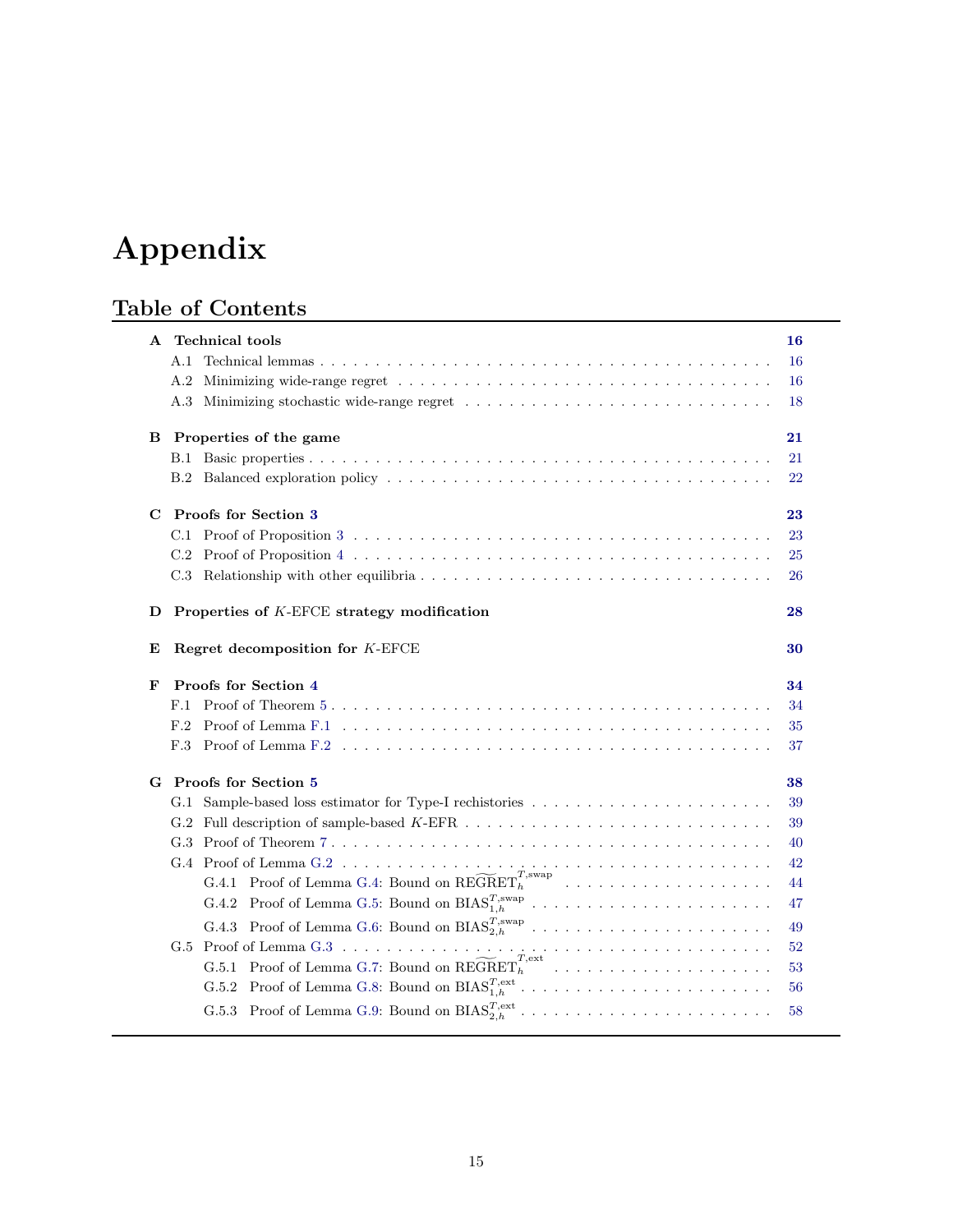## <span id="page-15-5"></span><span id="page-15-4"></span>A Technical tools

#### A.1 Technical lemmas

The following Freedman's inequality can be found in [\(Agarwal et al.](#page-11-12), [2014,](#page-11-12) Lemma 9).

**Lemma A.1** (Freedman's inequality). Suppose random variables  $\{X_t\}_{t=1}^T$  is a martingale difference sequence, i.e.  $X_t \in \mathcal{F}_t$  where  $\{\mathcal{F}_t\}_{t\geq 1}$  is a filtration, and  $\mathbb{E}[X_t | \mathcal{F}_{t-1}] = 0$ . Suppose  $X_t \leq R$  almost surely for some (non-random)  $R > 0$ . Then for any  $\lambda \in (0, 1/R]$ , we have with probability at least  $1 - \delta$  that

$$
\sum_{t=1}^{T} X_t \leq \lambda \cdot \sum_{t=1}^{T} \mathbb{E}\big[X_t^2 | \mathcal{F}_{t-1}\big] + \frac{\log(1/\delta)}{\lambda}.
$$

#### <span id="page-15-1"></span>A.2 Minimizing wide-range regret

**Time selection functions** For each element b in a finite set  $\mathcal{B}$ ,  $\{S_b^t\}_{t\geq 1}$  represent the time selection function indexed by b. We let  $\mathcal{B}^s$  be the set of swap time selection index and  $\mathcal{B}^e$  be the set of external time selection index.

**Modifications** We denote the set of swap modification function set  $\Psi^s = {\psi : [A] \rightarrow [A]}$  and external modification function set  $\Psi^e = {\psi : [A] \to [A] : \psi(b) = a, \forall b \in [A]}$ . Given a modification rule  $\psi : [A] \to [A]$ , define  $M_{\psi}$  to be the matrix with a 1 in column  $\psi(b)$  of row b for all  $i \in [A]$  and zeros everywhere else.

Specializing the results in [Khot and Ponnuswami](#page-12-20) [\(2008\)](#page-12-20), here we present an algorithm for minimizing regret modified with time selection function and strategy modification pairs.

#### <span id="page-15-0"></span>Algorithm 5 Wide-Range Regret Minimization with Hedge (WRHEDGE)

- **Input:** Learning rate  $\eta > 0$ . Swap index set  $\mathcal{B}^s$  and external index set  $\mathcal{B}^e$ ; Swap strategy modification set  $\Psi^s$  and external index set  $\Psi^e$ .
- 1: Initialize  $\mathcal{I} := (\mathcal{B}^s \times \Psi^s) \cup (\mathcal{B}^e \times \Psi^e), S_b^0 \leftarrow 0$  for all  $b \in \mathcal{B}^s \cup \mathcal{B}^e$ ,

<span id="page-15-2"></span>
$$
q^{0}(b,\psi) \leftarrow \frac{|\Psi^{s}| \mathbf{1} \{b \in \mathcal{B}^{e}\} + |\Psi^{e}| \mathbf{1} \{b \in \mathcal{B}^{s}\}}{\sum_{(b',\psi') \in \mathcal{I}} [|\Psi^{s}| \mathbf{1} \{b' \in \mathcal{B}^{e}\} + |\Psi^{e}| \mathbf{1} \{b' \in \mathcal{B}^{s}\}]}
$$
(15)

for all  $(b, \psi) \in \mathcal{I}$ .

- 2: for iteration  $t = 1, \ldots, T$  do
- 3: (OBSERVE\_TIME\_SELECTION) Receive time selection functions  $\{S_b^t\}_{b\in \mathcal{B}^s\cup \mathcal{B}^e}$ .
- 4: Update distribution over  $(b, \psi) \in \mathcal{I}$ :

$$
q^t(b,\psi) \propto q^{t-1}(b,\psi) \exp\Big\{\eta \exp(-\eta \|\ell^{t-1}\|_\infty) S_b^{t-1}\langle p^{t-1},\ell^{t-1}\rangle - \eta S_b^{t-1}\langle \psi\diamond p^{t-1},\ell^{t-1}\rangle\Big\}.
$$

<span id="page-15-6"></span>5: Set  $p^t \in \Delta([A])$  as a solution to the equation  $p^{t\top} = p^{t\top} \left( \frac{\sum_{(b,\psi) \in \mathcal{I}} S_b^t q^t}{\sum_{(b,\psi) \in \mathcal{I}} S_b^t q^t} \right)$  $\sum_{(b,\psi)\in\mathcal{I}}\frac{S_b^t q^t(b,\psi)M_\psi}{S^t a^t(b,\psi)}$  $\sum_{(b,\psi)\in\mathcal{I}} S_b^t q^t(b,\psi)$  $\overline{ }$ .

- 6: if RECOMMEND is called then
- 7: Output the vector  $p^t$ .
- 8: (OBSERVE LOSS) Receive loss vector  $\ell^t \in \mathbb{R}^A$ .

With a slight modification on the initial weight and a refined proof, we have the following lemma on bounding the wide range regret.

<span id="page-15-3"></span>**Lemma A.2** (Wide-range regret bound of WRHEDGE). Let  $\{\ell^t(a)\}_{a\in[A],t\in[T]}$  and  $\{S_b^t\}_{b\in B^s\cup B^e,t\in[T]}$  be arbitrary arrays of loss functions and time selection functions. Assume that  $S_b^t \in [0,1]$  and  $\ell^t \in [0,\infty]^A$  for any  $b \in \mathcal{B}^s \cup \mathcal{B}^e$ ,  $a \in [A]$  and  $t \in [T]$ . Let  $p^t$  be given as in Algorithm [5](#page-15-0) with learning rate  $\eta \in (0, \infty)$ . Then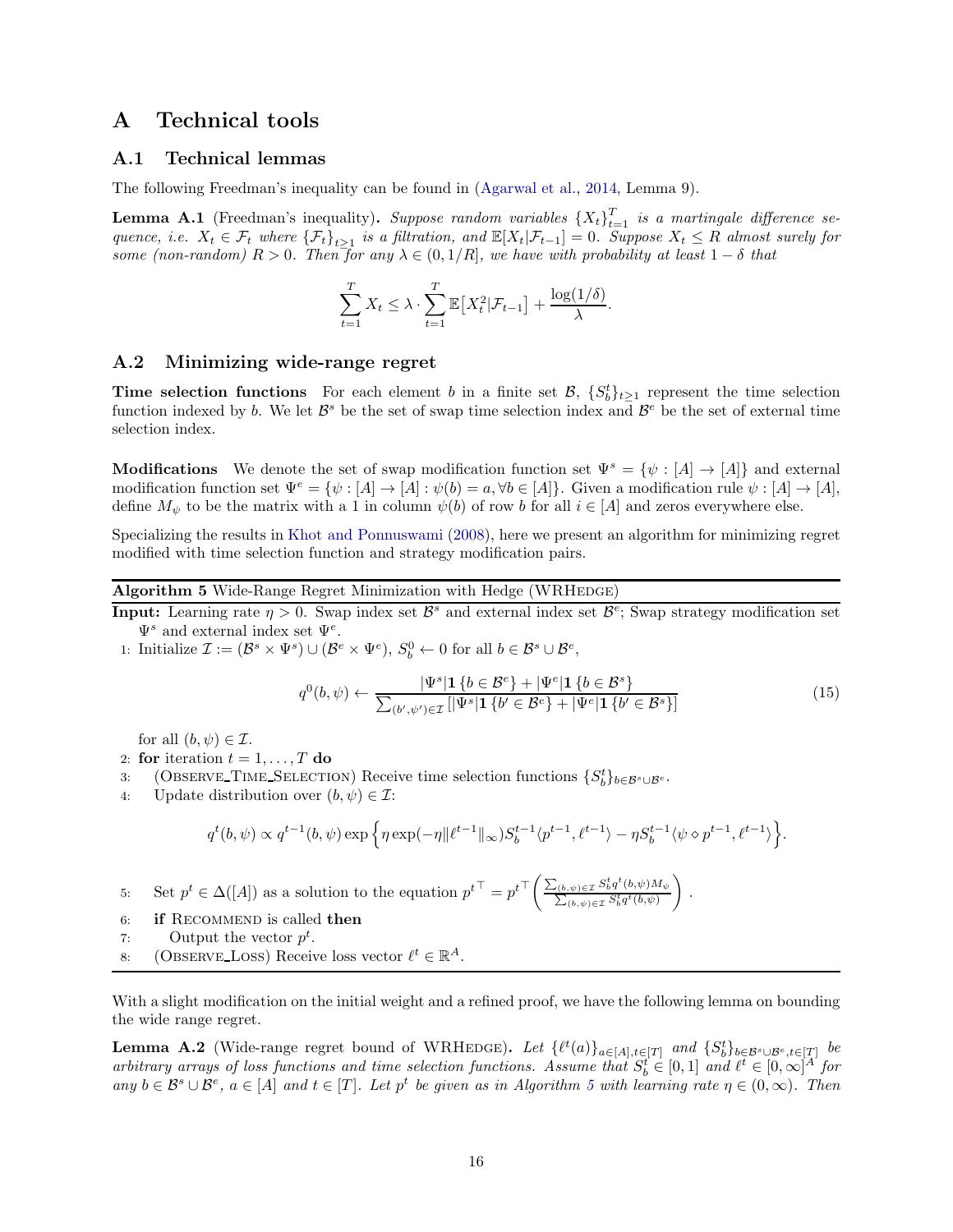we have

$$
\sup_{\psi \in \Psi^s} \sum_{t=1}^T S_b^t \Big( \langle p^t, \ell^t \rangle - \langle \psi \diamond p^t, \ell^t \rangle \Big) \le \sum_{t=1}^T \eta \|\ell^t\|_{\infty} S_b^t \langle p^t, \ell^t \rangle + \frac{\log[(|\mathcal{B}^s| + |\mathcal{B}^e|)|\Psi^s|]}{\eta}, \quad \forall b \in \mathcal{B}^s,
$$
  
\n
$$
\sup_{\psi \in \Psi^e} \sum_{t=1}^T S_b^t \Big( \langle p^t, \ell^t \rangle - \langle \psi \diamond p^t, \ell^t \rangle \Big) \le \sum_{t=1}^T \eta \|\ell^t\|_{\infty} S_b^t \langle p^t, \ell^t \rangle + \frac{\log[(|\mathcal{B}^s| + |\mathcal{B}^e|)]\Psi^e|]}{\eta}, \quad \forall b \in \mathcal{B}^e.
$$

*Proof.* First, we define some quantities. For  $(b, \psi) \in \mathcal{I}$ , the loss w.r.t.  $\{S_b^t\}_{t\geq 1}$  till time t is defined as

$$
L_b^t := \sum_{t'=1}^t S_b^{t'} \left\langle p^{t'}, \ell^{t'} \right\rangle,
$$

and the loss w.r.t.  $({S_b^t}_{t\geq 1}, \psi)$  till time t is defined as

$$
L^{t}(b, \psi) := \sum_{t'=1}^{t} S_{b}^{t'} \left\langle \psi \diamond p^{t'}, \ell^{t'} \right\rangle.
$$

The weight of  $(\{S_b^t\}_{t\geq 1}, \psi)$  at the end of time t defined as

$$
w^t(b,\psi) := (|\Psi^s| \mathbf{1} \{b \in \mathcal{B}^e\} + |\Psi^e| \mathbf{1} \{b \in \mathcal{B}^s\}) \exp\left\{\eta \sum_{t'=1}^t \exp(-\eta \|\ell^{t'}\|_{\infty}) S_b^{t'}\left\langle p^{t'}, \ell^{t'}\right\rangle - \eta L^t(b,\psi)\right\},\,
$$

where  $w^0(b, \psi)$  is set as  $|\Psi^s| \mathbf{1} \{b \in \mathcal{B}^e\} + |\Psi^e| \mathbf{1} \{b \in \mathcal{B}^s\}$ . Let  $W^t := \sum_{(b,\psi) \in \mathcal{I}} w^t(b, \psi)$ . Then  $q^t(b, \psi)$  is equal to  $w^{t-1}(b, \psi)/W^{t-1}$ . Next, we prove a claim (similar to Claim 6 in [Khot and Ponnuswami](#page-12-20) [\(2008\)](#page-12-20)):

$$
W^t \le W^{t-1}, \text{ for all } t \ge 1.
$$

In fact, by  $\exp(-\eta x) \leq 1 - (1 - \exp(-\eta \|\ell^t\|_{\infty}))x/\ell^t\|_{\infty}$  and  $\exp(\eta x) \leq 1 + (\exp(\eta \|\ell^t\|_{\infty}) - 1)x/\ell^t\|_{\infty}$  for any  $\eta \in (0, \infty)$  and  $x \in [0, ||\ell^t||_{\infty}]$ , we have

$$
W^{t} = \sum_{(b,\psi)\in\mathcal{I}} w^{t}(b,\psi) = \sum_{(b,\psi)\in\mathcal{I}} w^{t-1}(b,\psi) \exp\left\{\eta S_{b}^{t}\left\langle \exp(-\eta ||\ell^{t}||_{\infty})p^{t} - \psi \diamond p^{t},\ell^{t}\right\rangle\right\}
$$
  
\n
$$
\leq \sum_{(b,\psi)\in\mathcal{I}} w^{t-1}(b,\psi) \left(1 - \frac{(1 - \exp(-\eta ||\ell^{t}||_{\infty}))S_{b}^{t}}{||\ell^{t}||_{\infty}}\left\langle \psi \diamond p^{t},\ell^{t}\right\rangle\right) \cdot \left(1 + \frac{(1 - \exp(-\eta ||\ell^{t}||_{\infty}))S_{b}^{t}}{||\ell^{t}||_{\infty}}\left\langle p^{t},\ell^{t}\right\rangle\right)
$$
  
\n
$$
\leq W^{t-1} - \frac{1 - \exp(-\eta ||\ell^{t}||_{\infty})}{||\ell^{t}||_{\infty}} W^{t-1} \sum_{(b,\psi)\in\mathcal{I}} q^{t}(b,\psi) S_{b}^{t}\left\langle \psi \diamond p^{t},\ell^{t}\right\rangle
$$
  
\n
$$
+ \frac{1 - \exp(-\eta ||\ell^{t}||_{\infty})}{||\ell^{t}||_{\infty}} W^{t-1} \sum_{(b,\psi)\in\mathcal{I}} q^{t}(b,\psi) S_{b}^{t}\left\langle p^{t},\ell^{t}\right\rangle
$$
  
\n
$$
\stackrel{(ii)}{=} W^{t-1}.
$$

Here, (i) follows from  $q^t(b, \psi) = w^{t-1}(b, \psi)/W^{t-1}$  and  $\ell^t \in [0, 1]^A$ ; (ii) uses the fact that  $p^t$  solves

$$
{p^t}^\top = {p^t}^\top \Bigg(\frac{\sum_{(b,\psi)\in \mathcal{I}} S_b^t q^t(b,\psi) M_\psi}{\sum_{(b,\psi)\in \mathcal{I}} S_b^t q^t(b,\psi)}\Bigg)
$$

in line [5](#page-15-6) in the algorithm, which gives

$$
\sum_{(b,\psi)\in\mathcal{I}}q^t(b,\psi)S_b^tp^t=\sum_{(b,\psi)\in\mathcal{I}}q^t(b,\psi)S_b^t(\psi\diamond p^t).
$$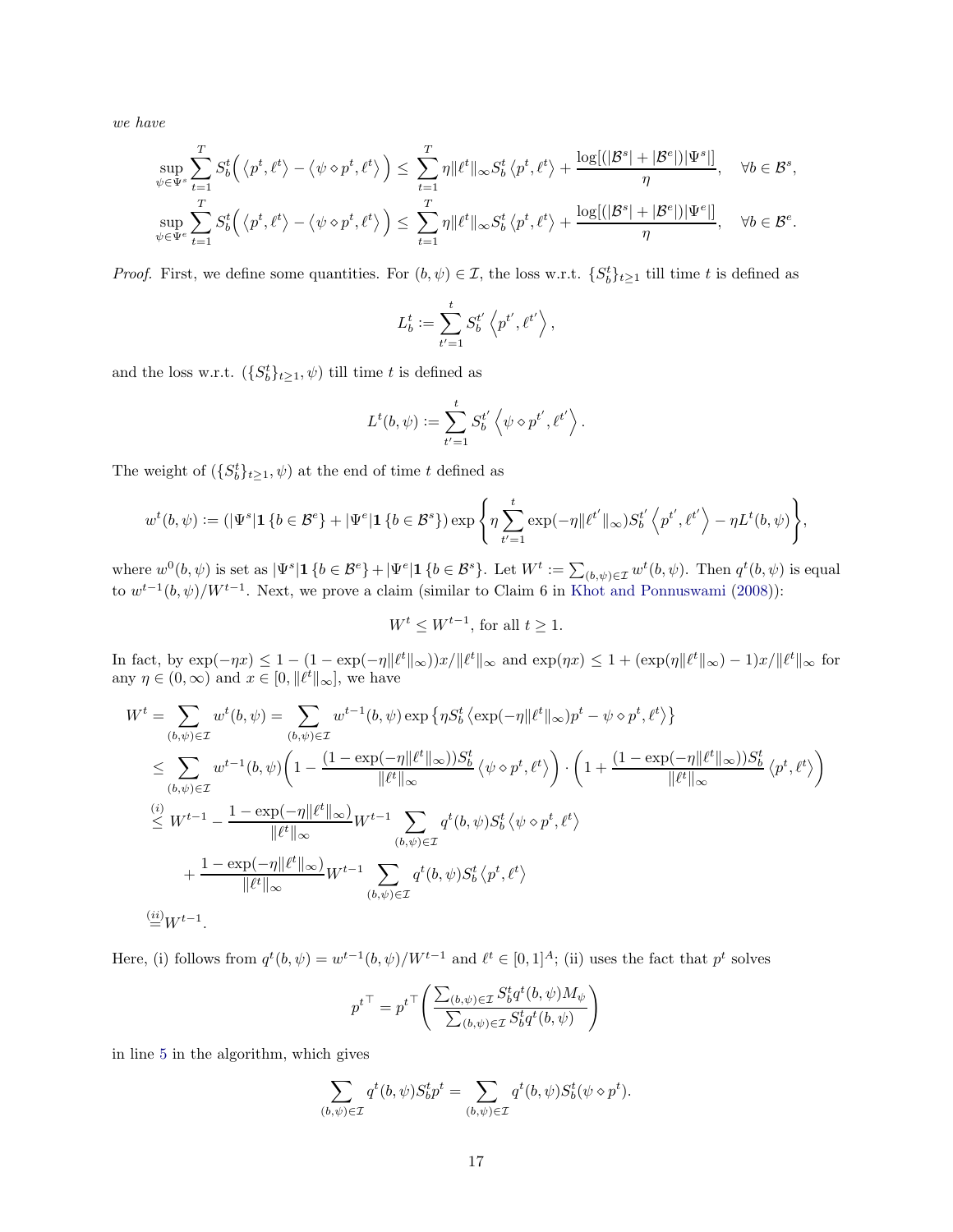This finish the proof of the claim.

The claim means  $W^t$  is non-increasing, so for all  $(b, \psi) \in \mathcal{I}$ ,

$$
(|\Psi^s| \mathbf{1} \{b \in \mathcal{B}^e\} + |\Psi^e| \mathbf{1} \{b \in \mathcal{B}^s\}) \exp\left\{\eta \sum_{t'=1}^t \exp(-\eta ||\ell^{t'}||_{\infty}) S_b^{t'} \left\langle p^{t'}, \ell^{t'} \right\rangle - \eta L^t(b, \psi)\right\}
$$
  
= 
$$
w^t(b, \psi) \le \sum_{(b', \psi') \in \mathcal{I}} w^0(b', \psi') = |\Psi^s| |\Psi^e| (|\mathcal{B}^e| + |\mathcal{B}^s|),
$$

which gives

$$
\sum_{t'=1}^t \exp(-\eta \|\ell^{t'}\|_{\infty}) S_b^{t'} \left\langle p^{t'}, \ell^{t'} \right\rangle - L^t(b, \psi) \le \frac{\log[|\Psi^s|(|\mathcal{B}^e| + |\mathcal{B}^s|)]}{\eta}, \quad \forall b \in \mathcal{B}^s,
$$
  

$$
\sum_{t'=1}^t \exp(-\eta \|\ell^{t'}\|_{\infty}) S_b^{t'} \left\langle p^{t'}, \ell^{t'} \right\rangle - L^t(b, \psi) \le \frac{\log[|\Psi^e|(|\mathcal{B}^e| + |\mathcal{B}^s|)]}{\eta}, \quad \forall b \in \mathcal{B}^e,
$$

Note that we have  $1 \le \exp(-\eta ||\ell^t||_{\infty}) + \eta ||\ell^t||_{\infty}$ . So we can get that, for any  $b \in \mathcal{B}^s$ ,

$$
L^{t}(b) - L^{t}(b, \psi) = \sum_{t=1}^{T} S_{b}^{t} \langle p^{t}, \ell^{t} \rangle - L^{t}(b, \psi)
$$
  
\n
$$
\leq \sum_{t=1}^{T} \exp(-\eta || \ell^{t} ||_{\infty}) S_{b}^{t} \langle p^{t'}, \ell^{t'} \rangle - L^{t}(b, \psi) + \sum_{t=1}^{T} \eta || \ell^{t} ||_{\infty} S_{b}^{t} \langle p^{t}, \ell^{t} \rangle
$$
  
\n
$$
\leq \sum_{t=1}^{T} \eta || \ell^{t} ||_{\infty} S_{b}^{t} \langle p^{t}, \ell^{t} \rangle + \frac{\log[|\Psi^{s}|(|\mathcal{B}^{e}| + |\mathcal{B}^{s}|)]}{\eta}.
$$

Note that the left side is exactly  $\sum_{t=1}^{T} S_b^t(\langle p^t, \ell^t \rangle - \langle \psi \diamond p^t, \ell^t \rangle)$ . Consequently,

$$
\sum_{t=1}^T S_b^t\Big(\left\langle p^t,\ell^t\right\rangle-\left\langle \psi\diamond p^t,\ell^t\right\rangle\Big)\leq\sum_{t=1}^T\eta\|\ell^t\|_\infty S_b^t\left\langle p^t,\ell^t\right\rangle+\frac{\log[|\Psi^s|(|\mathcal{B}^e|+|\mathcal{B}^s|)]}{\eta},\quad \ \forall b\in\mathcal{B}^s.
$$

 $\Box$ 

<span id="page-17-1"></span>We have similar results for  $b \in \mathcal{B}^e$ . Taking supremum over all  $\psi \in \Psi^e$  or  $\psi \in \Psi^s$  proves the lemma.

#### A.3 Minimizing stochastic wide-range regret

In this subsection, we consider stochastic loss functions, i.e. we can only observe the stochastic loss estimators  $\ell^t$ . Moreover, we suppose for each  $b \in \mathcal{B}^e \cup \mathcal{B}^s$  and t, there is a corresponding loss estimator  $\ell^t_b$ .

We present our algorithm Stochastic Wide-Range Regret Minimization with Hedge (SWRHEDGE) in Algo-rithm [6.](#page-18-0) At each round t, there is a  $\sigma$ -field  $\mathcal{F}_{t-1}$  which is generated by all the random variables before the t-th round. So along with the execution of the algorithm, we have a filtration  $\{\mathcal{F}_t\}_{t\geq 0}$ .

<span id="page-17-0"></span>**Lemma A.3** (Wide-range regret bound for SWRHEDGE). Let  $\{\ell^t\}_{t\in[T]}, \{M_b^t\}_{b\in\mathcal{B}^s\cup\mathcal{B}^e, t\in[T]},$  and  $\{w_b\}_{b\in\mathcal{B}^s\cup\mathcal{B}^e}$ be arbitrary arrays of loss functions, time selection functions, and weighting functions. Let  $0 < \overline{L} < \infty$  be a parameter (that will serve as an upper bound of all  $w_b M_b^t \parallel \tilde{\ell}_b^t \parallel_{\infty}$ ). Assume that (i)  $M_b^t \geq 0$ ,  $w_b > 0$ , and  $\widetilde{\ell}_b^t \in [0, \overline{L}/(w_b M_b^t)]^A$  for any  $b \in \mathcal{B}^s \cup \mathcal{B}^e$ ,  $a \in [A]$  and  $t \in [T]$ ; (ii)  $\mathbb{E} \left[ \widetilde{\ell}_b^t | \mathcal{F}_{t-1} \right]$  $\Big] = \ell^t$  for all  $b \in \mathcal{B}^s \cup \mathcal{B}^e$ . Let p<sup>t</sup> be given as in Algorithm [6](#page-18-0) with learning rate  $\eta \in (0,\infty)$  and time selection function  $\{S_b^t\}_{b\in \mathcal{B}^s\cup \mathcal{B}^e}$  $\{w_b M_b^t\}_{b \in \mathcal{B}^s \cup \mathcal{B}^e}$ . Then with probability at least  $1 - p$ , we have

$$
\sup_{\psi \in \Psi^s} \sum_{t=1}^T M_b^t \left( \left\langle p^t, \widetilde{\ell}_b^t \right\rangle - \left\langle \psi \diamond p^t, \widetilde{\ell}_b^t \right\rangle \right) \leq \sum_{t=1}^T \eta \overline{L} M_b^t \left\langle p^t, \widetilde{\ell}_b^t \right\rangle + \frac{\log[(|\mathcal{B}^s| + |\mathcal{B}^e|)|\Psi^s|/p]}{\eta w_b}, \quad \forall b \in \mathcal{B}^s,
$$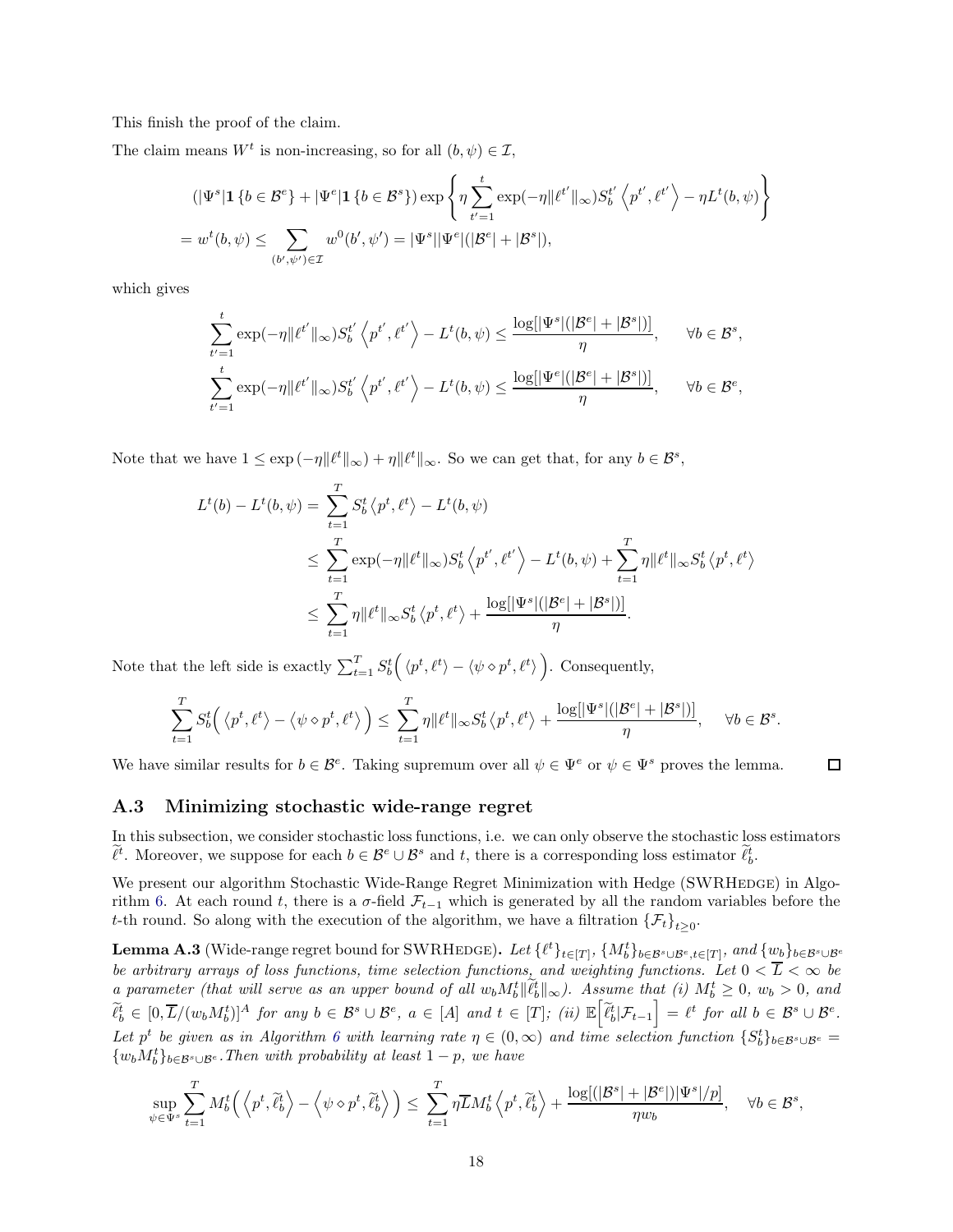#### <span id="page-18-0"></span>Algorithm 6 Stochastic Wide Range Regret Minimization with Hedge (SWRHEDGE)

- **Input:** Learning rate  $\eta > 0$  and  $\overline{L}$ . Swap index set  $\mathcal{B}^s$  and external index set  $\mathcal{B}^e$ ; Swap strategy modification set  $\Psi^s$  and external index set  $\Psi^e$ .
- 1: Initialize  $\mathcal{I} := (\mathcal{B}^s \times \Psi^s) \cup (\mathcal{B}^e \times \Psi^e), S_b^0 \leftarrow 0$  for all  $b \in \mathcal{B}^s \cup \mathcal{B}^e$ ,

$$
q^{0}(b,\psi) \leftarrow \frac{|\Psi^{s}| \mathbf{1} \{b \in \mathcal{B}^{e}\} + |\Psi^{e}| \mathbf{1} \{b \in \mathcal{B}^{s}\}}{\sum_{(b',\psi') \in \mathcal{I}} [|\Psi^{s}| \mathbf{1} \{b' \in \mathcal{B}^{e}\} + |\Psi^{e}| \mathbf{1} \{b' \in \mathcal{B}^{s}\}]}
$$

for all  $(b, \psi) \in \mathcal{I}$ .

- 2: for iteration  $t = 1, \ldots, T$  do
- 3: (OBSERVE TIME SELECTION) Receive time selection functions  $\{S_b^t\}_{b\in \mathcal{B}^s\cup \mathcal{B}^e}$ .
- 4: Update distribution over  $(b, \psi) \in \mathcal{I}$ :

$$
q^t((b,\psi)) \propto q^{t-1}((b,\psi))\exp\Big\{\eta\exp(-\eta \overline{L})S_b^{t-1}\langle p^{t-1},\tilde{\ell}_b^{t-1}\rangle - \eta S_b^{t-1}\langle \psi\diamond p^{t-1},\tilde{\ell}_b^{t-1}\rangle\Big\}.
$$

- <span id="page-18-2"></span>5: Set  $p^t \in \Delta([A])$  as a solution to the equation  $p^{t\top} = p^{t\top} \left( \frac{\sum_{(b,\psi) \in \mathcal{I}} S_b^t q^t}{\sum_{(b,\psi) \in \mathcal{I}} S_b^t q^t} \right)$  $\sum_{(b,\psi)\in\mathcal{I}}\frac{S_b^t q^t(b,\psi)M_\psi}{S^t a^t(b,\psi)}$  $\sum_{(b,\psi)\in\mathcal{I}} S_b^t q^t(b,\psi)$  $\overline{ }$ .
- 6: if RECOMMEND is called then
- <span id="page-18-1"></span>7: Output the vector  $p^t$ .
- 8: (OBSERVE\_LOSS) Receive loss vectors  $\{\tilde{\ell}_b^t\}_{b \in \mathcal{B}^s \cup \mathcal{B}^e}$  (where  $\mathbb{E}\left(\tilde{\ell}_b^t | \mathcal{F}_{t-1}\right)$  $=$   $\ell^t$  doesn't depend on b).

$$
\sup_{\psi \in \Psi^e} \sum_{t=1}^T M_b^t \left( \left\langle p^t, \tilde{\ell}_b^t \right\rangle - \left\langle \psi \diamond p^t, \tilde{\ell}_b^t \right\rangle \right) \leq \sum_{t=1}^T \eta \overline{L} M_b^t \left\langle p^t, \tilde{\ell}_b^t \right\rangle + \frac{\log[(|\mathcal{B}^s| + |\mathcal{B}^e|)|\Psi^e|/p]}{\eta w_b}, \quad \forall b \in \mathcal{B}^e.
$$

*Proof.* First, we define some quantities. For  $(b, \psi) \in \mathcal{I}$ , the loss w.r.t.  $\{S_b^t\}_{t\geq 1}$  till time t is defined as

$$
L^{t}(b) := \sum_{t'=1}^{t} S_{b}^{t'} \left\langle p^{t'}, \tilde{\ell}_{b}^{t'} \right\rangle,
$$

and the loss w.r.t.  $({S_b^t}_{t\geq 1}, \psi)$  till time t is defined as

$$
L^{t}(b, \psi) := \sum_{t'=1}^{t} S_{b}^{t'} \left\langle \psi \diamond p^{t'}, \widetilde{\ell}_{b}^{t'} \right\rangle.
$$

The weight of  $(\{S_b^t\}_{t\geq 1}, \psi)$  at the end of time t defined as

$$
w^t(b,\psi) := (|\Psi^s| \mathbf{1} \{b \in \mathcal{B}^e\} + |\Psi^e| \mathbf{1} \{b \in \mathcal{B}^s\}) \exp \big\{\eta \exp(-\eta \overline{L}) L^t(b) - \eta L^t(b,\psi) \big\},\
$$

where  $w^0(b, \psi)$  is set as  $|\Psi^s| \mathbf{1} \{b \in \mathcal{B}^e\} + |\Psi^e| \mathbf{1} \{b \in \mathcal{B}^s\}$ . Let  $W^t := \sum_{(b,\psi) \in \mathcal{I}} w^t(b, \psi)$ . Then  $q^t(b, \psi)$  is equal to  $w^{t-1}(b, \psi)/W^{t-1}$ .

Next, we prove a claim:

$$
\mathbb{E}[W^t|\mathcal{F}_{t-1}] \leq W^{t-1}, \text{ for all } t \geq 1.
$$

In fact, by  $\exp(-\eta x) \leq 1 - (1 - \exp(-\eta \overline{L}))x/\overline{L}$  and  $\exp(\eta x) \leq 1 + (\exp(\eta \overline{L}) - 1)x/\overline{L}$  for any  $\eta \in (0, \infty]$  and  $x \in [0, \overline{L}],$  we have

$$
W^{t} = \sum_{(b,\psi)\in\mathcal{I}} w^{t}(b,\psi) = \sum_{(b,\psi)\in\mathcal{I}} w^{t-1}(b,\psi) \exp\left\{\eta S_{b}^{t}\left\langle \exp(-\eta \overline{L})p^{t} - \psi \diamond p^{t}, \tilde{\ell}_{b}^{t}\right\rangle\right\}
$$
  

$$
\leq \sum_{(b,\psi)\in\mathcal{I}} w^{t-1}(b,\psi)\left(1 - \frac{(1 - \exp(-\eta \overline{L}))S_{b}^{t}}{\overline{L}}\left\langle \psi \diamond p^{t}, \tilde{\ell}_{b}^{t}\right\rangle\right) \cdot \left(1 + \frac{(1 - \exp(-\eta \overline{L}))S_{b}^{t}}{\overline{L}}\left\langle p^{t}, \tilde{\ell}_{b}^{t}\right\rangle\right)
$$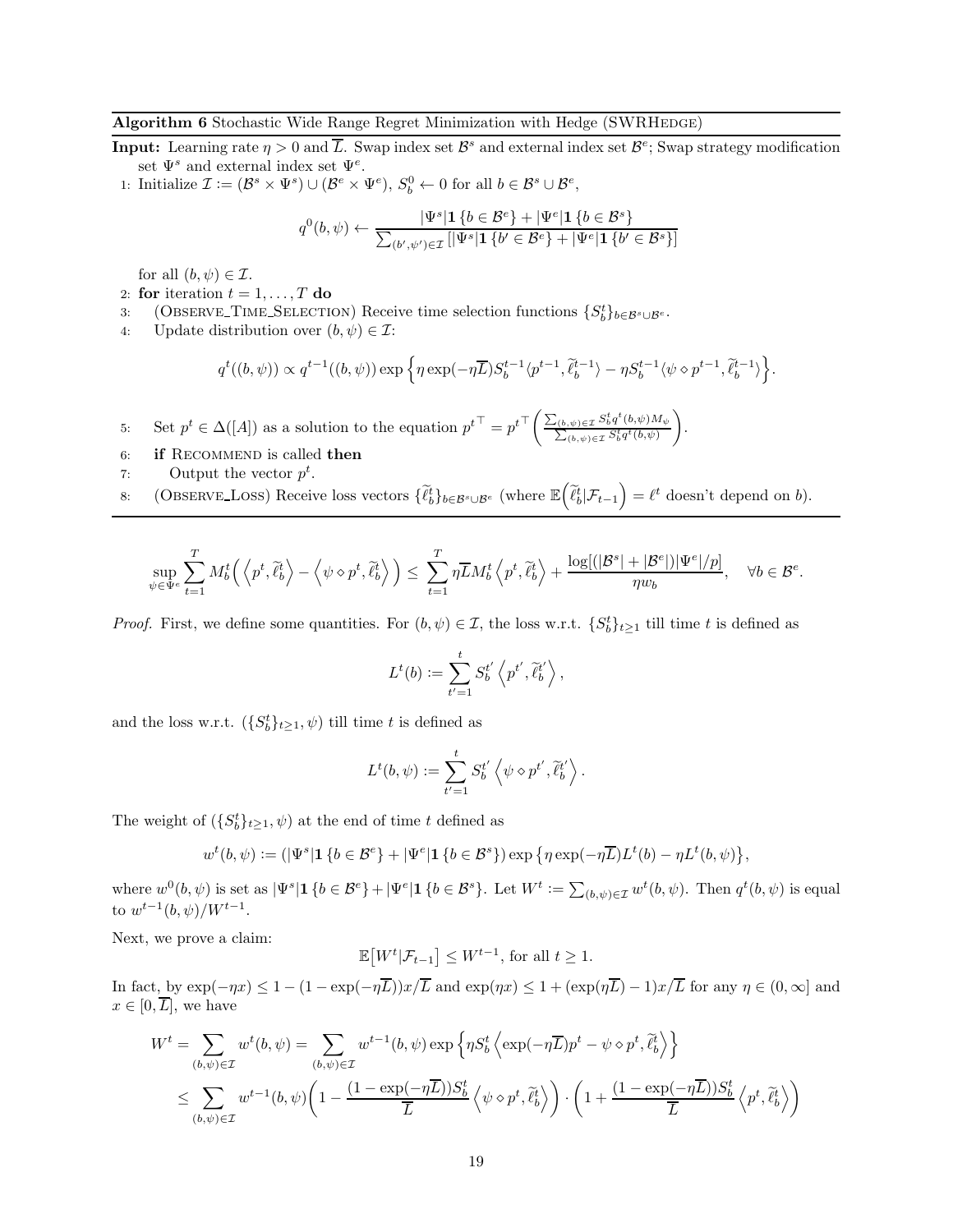$$
\leq W^{t-1} - \frac{1 - \exp(-\eta \overline{L})}{\overline{L}} W^{t-1} \sum_{(b,\psi) \in \mathcal{I}} q^t(b,\psi) S_b^t \langle \psi \diamond p^t, \tilde{\ell}_b^t \rangle + \frac{1 - \exp(-\eta \overline{L})}{\overline{L}} W^{t-1} \sum_{(b,\psi) \in \mathcal{I}} q^t(b,\psi) S_b^t \langle p^t, \tilde{\ell}_b^t \rangle.
$$

Here, (i) follows from  $q^t(b, \psi) = w^{t-1}(b, \psi)/W^{t-1}$  and  $S_b^t \|\tilde{\ell}_b^t\|_{\infty} \leq \overline{L}$  for any b. Using the above inequality,  $\mathbb{E}\Big(\widetilde{\ell}_b^t|\mathcal{F}_{t-1}$  $=\ell^t$  for any b, and the fact that  $p^t$  solves

$$
{p^t}^\top = {p^t}^\top \Bigg(\frac{\sum_{(b,\psi)\in \mathcal{I}} S_b^t q^t(b,\psi) M_\psi}{\sum_{(b,\psi)\in \mathcal{I}} S_b^t q^t(b,\psi)}\Bigg)
$$

in line [5](#page-18-2) in the algorithm, which gives

$$
\sum_{(b,\psi)\in\mathcal{I}} q^t(b,\psi)S_b^t p^t = \sum_{(b,\psi)\in\mathcal{I}} q^t(b,\psi)S_b^t(\psi \diamond p^t),
$$

we have

$$
\mathbb{E}[W^t|\mathcal{F}_{t-1}] \leq W^{t-1}.
$$

Taking expectation and using the tower property of conditional expectation yields that

$$
\mathbb{E}\big[W^t\big] \leq W^0
$$

.

Therefore, by Markov inequality, we have with probability at least  $1 - p$  that

$$
W^t \le W^0/p.
$$

On this event, we have for all  $(b, \psi) \in \mathcal{I}$  that

$$
(|\Psi^s| \mathbf{1} \{b \in \mathcal{B}^e\} + |\Psi^e| \mathbf{1} \{b \in \mathcal{B}^s\}) \exp \left\{\eta \exp(-\eta \overline{L}) L^t(b) - \eta L^t(b, \psi)\right\}
$$
  
=  $w^t(b, \psi) \le W^t \le W^0/p \le \sum_{(b', \psi') \in \mathcal{I}} w^0(b', \psi')/p = |\Psi^s| |\Psi^e| (|\mathcal{B}^e| + |\mathcal{B}^s|)/p.$ 

As a result,

$$
\exp \left\{\eta \exp(-\eta \overline{L})L^t(b) - \eta L^t(b,\psi)\right\} \leq |\Psi^s|(|\mathcal{B}^e| + |\mathcal{B}^s|)/p, \quad \forall b \in \mathcal{B}^s,
$$
  

$$
\exp \left\{\eta \exp(-\eta \overline{L})L^t(b) - \eta L^t(b,\psi)\right\} \leq |\Psi^e|(|\mathcal{B}^e| + |\mathcal{B}^s|)/p, \quad \forall b \in \mathcal{B}^e.
$$

Note that we have  $1 \le \exp(-\eta \overline{L}) + \eta \overline{L}$ . So we can get that, for any  $b \in \mathcal{B}^s$ ,

$$
L^{t}(b) - L^{t}(b, \psi) \le \exp(-\eta \overline{L})L^{t}(b) - L^{t}(b, \psi) + \eta \overline{L}L^{t}(b)
$$
  

$$
\le \frac{\log[|\Psi^{s}|(|\mathcal{B}^{e}| + |\mathcal{B}^{s}|)/p]}{\eta} + \eta \overline{L}L^{t}(b).
$$

Note that the left side is exactly  $\sum_{t=1}^{T} S_b^t \left( \left\langle p^t, \tilde{\ell}_b^t \right\rangle \right)$ −  $\left\langle \psi \diamond p^t, \tilde{\ell}_b^t \right\rangle$ ). Consequently,

$$
\sum_{t=1}^T S_b^t \left( \left\langle p^t, \tilde{\ell}_b^t \right\rangle - \left\langle \psi \diamond p^t, \tilde{\ell}_b^t \right\rangle \right) \leq \sum_{t=1}^T \eta \overline{L} S_b^t \left\langle p^t, \tilde{\ell}_b^t \right\rangle + \frac{\log[|\Psi^s|(|\mathcal{B}^e|+|\mathcal{B}^s|)/p]}{\eta}, \quad \forall b \in \mathcal{B}^s.
$$

Because  $S_b^t = M_b^t w_b$ , dividing by  $w_b$  gives that

L

$$
\sum_{t=1}^T M_b^t \left( \left\langle p^t, \widetilde{\ell}_b^t \right\rangle - \left\langle \psi \diamond p^t, \widetilde{\ell}_b^t \right\rangle \right) \leq \sum_{t=1}^T \eta \overline{L} M_b^t \left\langle p^t, \widetilde{\ell}_b^t \right\rangle + \frac{\log[|\Psi^s|(|\mathcal{B}^e|+|\mathcal{B}^s|)/p]}{\eta w_b}, \quad \forall b \in \mathcal{B}^s.
$$

We have similar results for  $b \in \mathcal{B}^e$ . Taking supreme over all  $\psi \in \Psi^e$  or  $\psi \in \Psi^s$  proves the lemma.

 $\Box$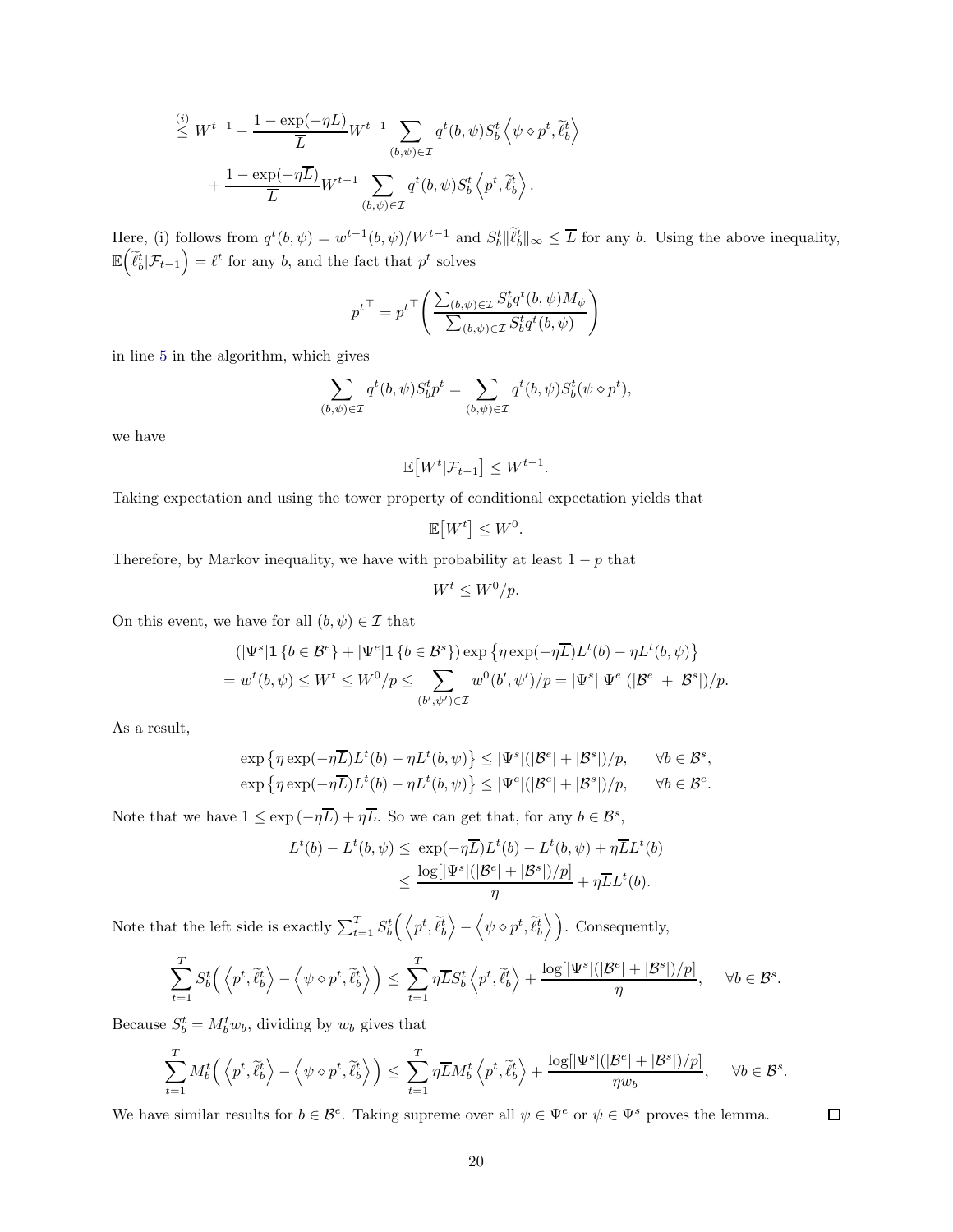## <span id="page-20-1"></span><span id="page-20-0"></span>B Properties of the game

#### B.1 Basic properties

Given the sequence-form transitions  $p_{1:h}$  as in Eq. [\(2\)](#page-3-1) and the sequence-form policies of the opponents  $\{\pi_{j,1:h}\}_{j\neq i}$  as in Eq. [\(3\)](#page-3-2), we define the marginal reaching probability  $p_{1:h}^{\pi_{-i}}(s_h)$  and  $p_{1:h}^{\pi_{-i}}(x_{i,h})$  as follows:

<span id="page-20-3"></span>
$$
p_{1:h}^{\pi_{-i}}(s_h) = p_{1:h}(s_h) \prod_{j \in [m], j \neq i} \pi_{j,1:h}(s_h, a_{j,h}),
$$
\n(16)

$$
p_{1:h}^{\pi_{-i}}(x_{i,h}) = \sum_{s_h \in x_{i,h}} p_{1:h}^{\pi_{-i}}(s_h). \tag{17}
$$

<span id="page-20-2"></span>**Lemma B.1** (Properties of  $p_{1:h}^{\pi_{-i}}(x_h)$ ). The following holds for any  $\pi_{-i} = {\pi_j}_{j \neq i} \in \otimes_{j \neq i} \Pi_j$ :

(a) For any policy  $\pi_i \in \Pi_i$ , we have

$$
\sum_{(x_h, a_h) \in \mathcal{X}_{i,h} \times \mathcal{A}_i} \pi_{i,1:h}(x_h, a_h) p_{1:h}^{\pi_{-i}}(x_h) = 1.
$$

(b)  $0 \le p_{1:h}^{\pi_{-i}}(x_h) \le 1$  for all  $h \in [H], x_h \in \mathcal{X}_{i,h}$ .

Proof. For (a), notice that

$$
\pi_{i,1:h}(x_h, a_h) p_{1:h}^{\pi_{-i}}(x_h) = \sum_{s_h \in x_h} p_{1:h}(s_h) \cdot \pi_{i,1:h}(x_h, a_h) \cdot \prod_{j \neq i} \pi_{j,1:h-1}(x_{j,h}(s_{h-1}), a_{j,h-1})
$$
  
= 
$$
\sum_{s_h \in x_h} \mathbb{P}^{\pi_i, \pi_{-i}}(\text{visit } (s_h, a_h)) = \mathbb{P}^{\pi_i, \pi_{-i}}(\text{visit } (x_h, a_h)).
$$

Summing over all  $(x_h, a_h) \in \mathcal{X}_{i,h} \times \mathcal{A}_i$ , the right hand side sums to one, thereby showing (a).

For (b), fix any  $x_h \in \mathcal{X}_{i,h}$ . Clearly  $p_{1:h}^{\pi_{-i}}(x_h) \geq 0$ . Choose any  $a_h \in \mathcal{A}_i$ , and choose policy  $\pi_i^{x_h,a_h} \in \Pi_i$  such that  $\pi_{i,1:h}^{x_h,a_h}(x_h,a_h) = 1$  (such  $\pi_i^{x_h,a_h}$  exists, for example, by deterministically taking all actions prescribed in infoset  $x_h$  at all ancestors of  $x_h$ ). For this  $\pi_i^{x_h,a_h}$ , using (a), we have

$$
p_{1:h}^{\pi_{-i}}(x_h) = \pi_{i,1:h}^{\pi_{h},a_{h}}(x_h,a_{h}) \cdot p_{1:h}^{\pi_{-i}}(x_h) \leq \sum_{(x_h',a_h') \in \mathcal{X}_{i,h} \times \mathcal{A}_{i}} \pi_{i,1:h}^{\pi_{h},a_{h}}(x_h',a_h') \cdot p_{1:h}^{\pi_{-i}}(x_h') = 1.
$$

This shows part (b).

**Corollary B.2.** For any policy  $\pi_i \in \Pi_i$  and  $h \in [H]$ , we have

$$
\sum_{(x_h, a_h) \in \mathcal{X}_{i,h} \times \mathcal{A}_i} \pi_{i,1:h}(x_h, a_h) \ell_{i,h}^t(x_h, a_h) \le 1.
$$

Proof. Notice by definition

$$
\ell_h^t(x_h, a_h) = \sum_{s_h \in x_h, (a_{j,h})_{j \neq i} \in \otimes_{j \neq i} A_j} p_{1:h}(s_h) \prod_{j \neq i} \pi_{j,1:h}^t(x_{j,h}(s_h), a_{j,h})(1 - r_h(s_h, \mathbf{a}_h)) \leq p_{1:h}^{\pi_{-i}}(x_h),
$$

and the result is implied by Lemma [B.1](#page-20-2) (b).

**Lemma B.3.** For any  $h \in [H]$ , the counterfactual loss function  $L_{i,h}^t$  defined in [\(5\)](#page-4-2) satisfies the bound

(a) For any policy  $\pi_i \in \Pi_i$ , we have

$$
\sum_{(x_h, a_h) \in \mathcal{X}_{i,h} \times \mathcal{A}_i} \pi_{i,1:h}(x_h, a_h) L_{i,h}^t(x_h, a_h) \leq H - h + 1.
$$

 $\Box$ 

 $\Box$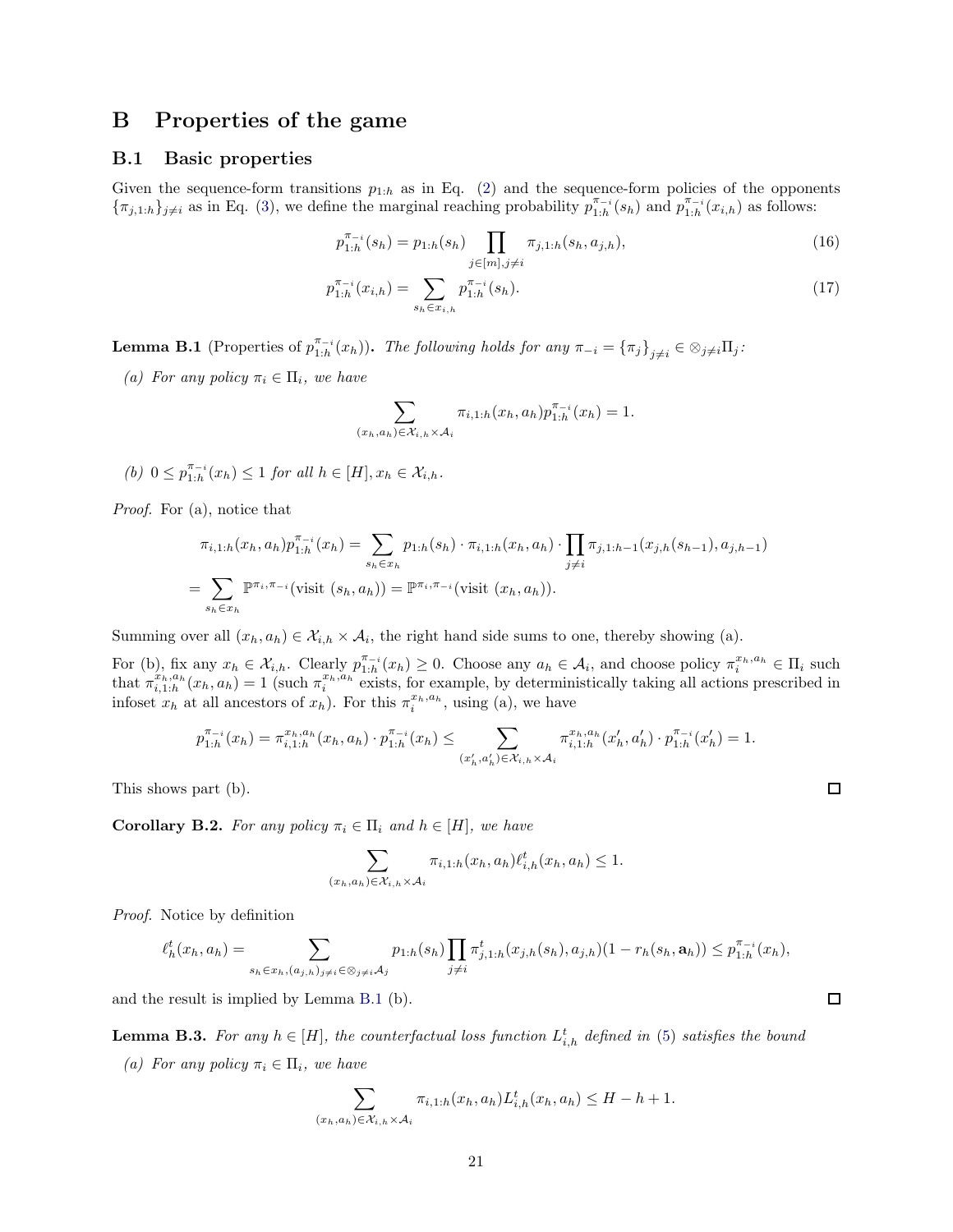(b) For any  $(h, x_h, a_h)$ , we have

$$
0 \le L_{i,h}^t(x_h, a_h) \le p_{1:h}^{\pi_{-i}^t}(x_h) \cdot (H - h + 1).
$$

Proof. Part (a) follows from the fact that

$$
\sum_{(x_h, a_h) \in \mathcal{X}_{i,h} \times \mathcal{A}_i} \pi_{i,1:h}(x_h, a_h) L_{i,h}^t(x_h, a_h) = \mathbb{E}_{\pi_i, \pi_{-i}^t} \left[ \sum_{h'=h}^H r_{h'} \right] \leq H - h + 1,
$$

where the first equality follows from the definition of the loss functions  $\ell_h$  and  $L_h$  in [\(4\)](#page-4-3), [\(5\)](#page-4-2).

For part (b), the nonnegativity follows clearly by definition. For the upper bound, take any policy  $\pi_i^{x_h,a_h} \in \Pi_i$ such that  $\pi_{i,1:h}^{x_h,a_h}(x_h,a_h) = 1$ . We then have

$$
L_{i,h}^{t}(x_h, a_h) = \pi_{i,1:h}^{x_h, a_h}(x_h, a_h) L_{i,h}^{t}(x_h, a_h) = \mathbb{E}_{\pi_i^{x_h, a_h}, \pi_{-i}^{t}} \left[ \mathbf{1} \left\{ \text{visit } x_h, a_h \right\} \cdot \sum_{h'=h}^{H} r_{h'} \right]
$$
  
\n
$$
= \mathbb{P}_{\pi_i^{x_h, a_h}, \pi_{-i}^{t}} \left( \text{visit } x_h, a_h \right) \cdot \mathbb{E}_{\pi_i^{x_h, a_h}, \pi_{-i}^{t}} \left[ \sum_{h'=h}^{H} r_{h'} \right] \text{visit } x_h, a_h \right]
$$
  
\n
$$
\leq \pi_{i,1:h}^{x_h, a_h}(x_h, a_h) p_{1:h}^{\pi_{-i}^{t}}(x_h) \cdot (H - h + 1) = p_{1:h}^{\pi_{-i}^{t}}(x_h) \cdot (H - h + 1).
$$

<span id="page-21-0"></span>This proves the lemma.

#### B.2 Balanced exploration policy

Here we collect properties of the balanced exploration policy  $\pi_i^{\star,h}$  (cf. Definition [6\)](#page-8-2). Most results below have appeared in [\(Bai et al.](#page-11-6), [2022,](#page-11-6) Appendix C.2) in the two-player zero-sum setting; For consistency of notation here we present them in our setting of multi-player general-sum IIEFGs.

We begin by providing an interpretation of the balanced exploration policy  $\pi^{*,h}_{i,1:h}$ : its inverse  $1/\pi^{*,h}_{i,1:h}$  can be viewed as the (product) of a "transition probability" over the game tree for the i'th player.

For any  $1 \leq h \leq H$  and  $1 \leq k \leq h-1$ , define  $p_{i,k}^{*,h}(x_{k+1}|x_k,a_k) = |\mathcal{C}_h(x_{k+1})|/|\mathcal{C}_h(x_k,a_k)|$  (we use the convention that  $|\mathcal{C}_h(x_h)| = 1$ ). By this definition,  $p_{i,k}^{*,h}(\cdot|x_k, a_k)$  is a probability distribution over  $\mathcal{C}_h(x_k, a_k)$ and can be interpreted as a balanced transition probability from  $(x_k, a_k)$  to  $x_{k+1}$ . The sequence-form of this balanced transition probability takes the form

$$
p_{i,1:h}^{\star,h}(x_h) = \frac{|\mathcal{C}_h(x_1)|}{X_{i,h}} \prod_{k=1}^{h-1} p_{i,k}^{\star,h}(x_{k+1}|x_k, a_k) = \frac{|\mathcal{C}_h(x_1)|}{X_{i,h}} \prod_{k=1}^{h-1} \frac{|\mathcal{C}_h(x_{k+1})|}{|\mathcal{C}_h(x_k, a_k)|}.
$$
 (18)

<span id="page-21-4"></span>**Lemma B.4.** For any  $(x_h, a_h) \in \mathcal{X}_{i,h} \times \mathcal{A}_i$ , the sequence form of the transition  $p_{i,1:h}^{*,h}(x_h)$  and the sequence form of balanced exploration policy  $\pi^{*,h}_{i,1:h}(x_h, a_h)$  are related by

<span id="page-21-2"></span>
$$
p_{i,1:h}^{\star,h}(x_h) = \frac{1}{X_{i,h}A_i \cdot \pi_{i,1:h}^{\star,h}(x_h, a_h)}.\tag{19}
$$

Furthermore, for any i-th player's policy  $\pi_i \in \Pi_i$  and any  $h \in [H]$ , we have

<span id="page-21-3"></span>
$$
\sum_{(x_h, a_h) \in \mathcal{X}_{i,h} \times \mathcal{A}_i} \pi_{i,1:h}(x_h, a_h) p_{i,1:h}^{\star, h}(x_h) = 1.
$$
 (20)

<span id="page-21-1"></span>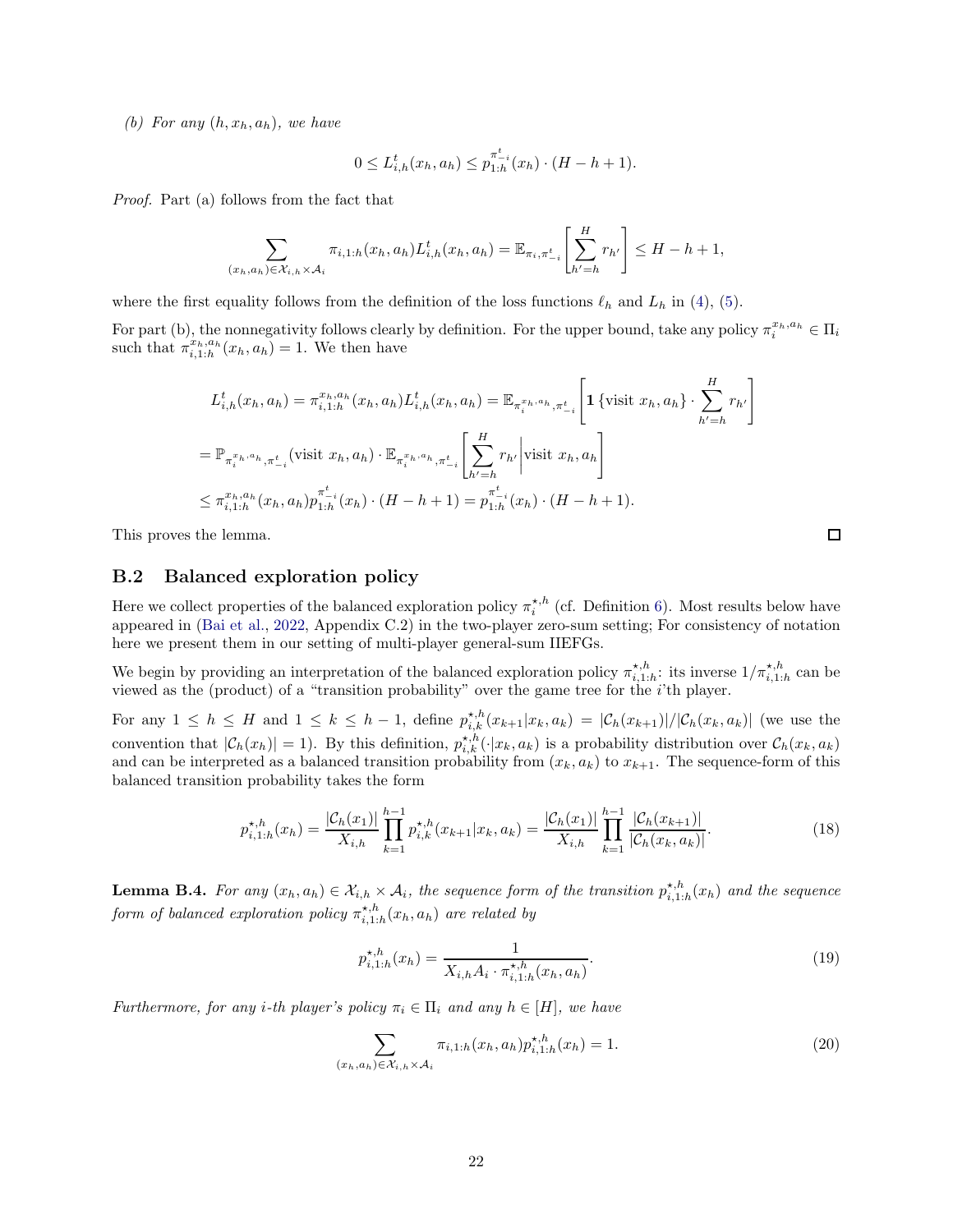Proof. By the definition of the balanced transition probability as in Eq. [\(18\)](#page-21-1) and the balanced exploration policy as in Eq. [\(10\)](#page-8-3), we have

$$
\frac{1}{X_{i,h}A_i \cdot \pi_{i,1:h}^{\star,h}(x_h, a_h)} = \frac{1}{X_{i,h}A_i} \prod_{k=1}^{h-1} \frac{|\mathcal{C}_h(x_k)|}{|\mathcal{C}_h(x_k, a_k)|} \times A_i = \frac{|\mathcal{C}_h(x_1)|}{X_{i,h}} \prod_{k=1}^{h-1} \frac{|\mathcal{C}_h(x_{k+1})|}{|\mathcal{C}_h(x_k, a_k)|} = p_{i,1:h}^{\star,h}(x_h).
$$

where the second equality used the property that  $|\mathcal{C}_h(x_h)| = 1$ . This proves Eq. [\(19\)](#page-21-2). The proof of Eq. [\(20\)](#page-21-3) is similar to the proof of Lemma B 1 (a) is similar to the proof of Lemma [B.1](#page-20-2) (a).

<span id="page-22-1"></span>**Lemma B.5** (Balancing property of  $\pi_i^{*,h}$ ). For any i<sup>th</sup> player's policy  $\pi_i \in \Pi_i$  and any  $h \in [H]$ , we have

$$
\sum_{(x_h, a_h) \in \mathcal{X}_{i,h} \times \mathcal{A}_i} \frac{\pi_{i,1:h}(x_h, a_h)}{\pi_{i,1:h}^{\star, h}(x_h, a_h)} = X_{i,h} A_i.
$$

Proof. Lemma [B.5](#page-22-1) follows as a direct consequence of Eq. [\(19\)](#page-21-2) and [\(20\)](#page-21-3) in Lemma [B.4.](#page-21-4)

 $\Box$ 

Lemma [B.5](#page-22-1) states that  $\pi_i^{\star,h}$  is a good exploration policy in the sense that the distribution mismatch between it and  $any \pi_i \in \Pi_i$  has bounded  $L_1$  norm. Further, the bound  $X_{i,h}A_i$  is non-trivial—For example, if we replace  $\pi_{i,1:h}^{*,h}$  with the uniform policy  $\pi_{i,1:h}^{\text{unif}}(x_h, a_h) = 1/A_i^h$ , the left-hand side can be as large as  $X_{i,h}A_i^h$  in the worst case.

## <span id="page-22-2"></span><span id="page-22-0"></span>C Proofs for Section [3](#page-4-0)

#### C.1 Proof of Proposition [3](#page-6-1)

*Proof.* It suffices to consider all trigger policy trig $(\pi_i, \hat{\pi}_i, (x_i, a))$  where  $\hat{\pi}_i$  is a pure policy (at each infoset  $x_{h'}$ ,  $\hat{\pi}_i$  chooses action  $\hat{\pi}_i(x_{h'})$  deterministically.). We prove the two claims separately.

**Step 1.** We first show that TriggerGap( $\overline{\pi}$ )  $\leq$  1-EFCEGap( $\overline{\pi}$ ) for any correlated policy  $\overline{\pi}$ . We first claim that, for any trigger policy  $\text{trig}(\pi_i, \hat{\pi}_i, (x_{i,h}^*, a^*))$  where  $\pi_i, \hat{\pi}_i \in \Pi_i$ ,  $x_{i,h}^* \in \mathcal{X}_{i,h}$ , and  $a^* \in \mathcal{A}_i$ , there exists an 1-EFCE strategy modification  $\phi^* \in \Phi_i^1$  such that, for any opponent's policy  $\pi_{-i} \in \Pi_{-i}$ , we have

$$
V^{\operatorname{trig}(\pi_i,\widehat\pi_i,(x_{i,h}^\star,a^\star))\times\pi_{-i}}_i=V^{(\phi^\star\diamond\pi_i)\times\pi_{-i}}_i.
$$

Given this claim, for any correlated policy  $\overline{\pi}$ , we have as desired

$$
\begin{split} \text{TriggerGap}(\overline{\pi}) &= \max_{i \in [m]} \max_{(x_i, a) \in \mathcal{X}_i \times \mathcal{A}_i} \max_{\widehat{\pi}_i \in \Pi_i} \left( \mathbb{E}_{\pi \sim \overline{\pi}} V_i^{\text{trig}(\pi_i, \widehat{\pi}_i, (x_i, a)) \times \pi_{-i}} - \mathbb{E}_{\pi \sim \overline{\pi}} V_i^{\pi} \right) \\ &\leq \max_{i \in [m]} \max_{\phi \in \Phi_i^1} \left( \mathbb{E}_{\pi \sim \overline{\pi}} V_i^{(\phi \circ \pi_i) \times \pi_{-i}} - \mathbb{E}_{\pi \sim \overline{\pi}} V_i^{\pi} \right) = 1 \text{-EFCEGap}(\overline{\pi}). \end{split}
$$

To prove such a claim, we can choose the 1-EFCE strategy modification  $\phi^*$  to be the following: (1) At any Type-I rechistory with infoset  $x = x_{i,h}^*$ ,  $\phi^*$  swaps  $a_*$  to  $\hat{\pi}_i(x_{i,h}^*)$  and swaps a to a for any  $a \neq a_*$ ; (2) At any Type-I rechistory with infoset x such that  $x \neq x^*_{i,h}$  and  $x \neq (x^*_{i,h}, a^*)$ ,  $\phi^*$  does not swap the recommended action (swap the recommended action to itself); (3) At any Type-I rechistory and Type-II rechistory with infoset  $x \succ (x_{i,h}^*, a^*)$ ,  $\phi^*$  chooses action  $\hat{\pi}_i(x)$  (no matter seeing recommendation or not);<br>(4) Figures are history that decrease full into the characteristics of a subsecutive illustration there (4) For any rechistory that does not fall into the above categories,  $\phi^*$  can be arbitrarily defined since those rechistories will not be encountered by the design of  $\phi^*$  as above. It is easy to see that such an 1-EFCE strategy modification  $\phi^*$  applied on any  $\pi_i$  implements the trigger policy trig $(\pi_i, \hat{\pi}_i, (x_{i,h}^*, a^*))$  so that their value functions are equal. This proves the claim.

**Step 2.** We next show that  $1$ -EFCEGap $(\overline{\pi}) \leq \max_{i \in [m]} X_i A_i$ . TriggerGap $(\overline{\pi})$  for any correlated policy  $\overline{\pi} \in \Delta(\Pi)$ . For any 1-EFCE strategy modification  $\phi \in \Phi_i^1$  and any  $\pi_i \in \Pi_i$ , by decomposing the first time step h in which  $\phi \circ \pi_i(x_i) \neq \pi_i(x_i)$ , we have the decomposition of identity

$$
1 = \sum_{h=1}^{H} \sum_{x_h \in \mathcal{X}_{i,h}} \sum_{a_h \in \mathcal{A}_i} \mathbf{1} \{x_h \text{ is visited, } a_{1:h} \text{ are recommended before, and } \phi(x_h, a_{1:h}) \neq a_h\}
$$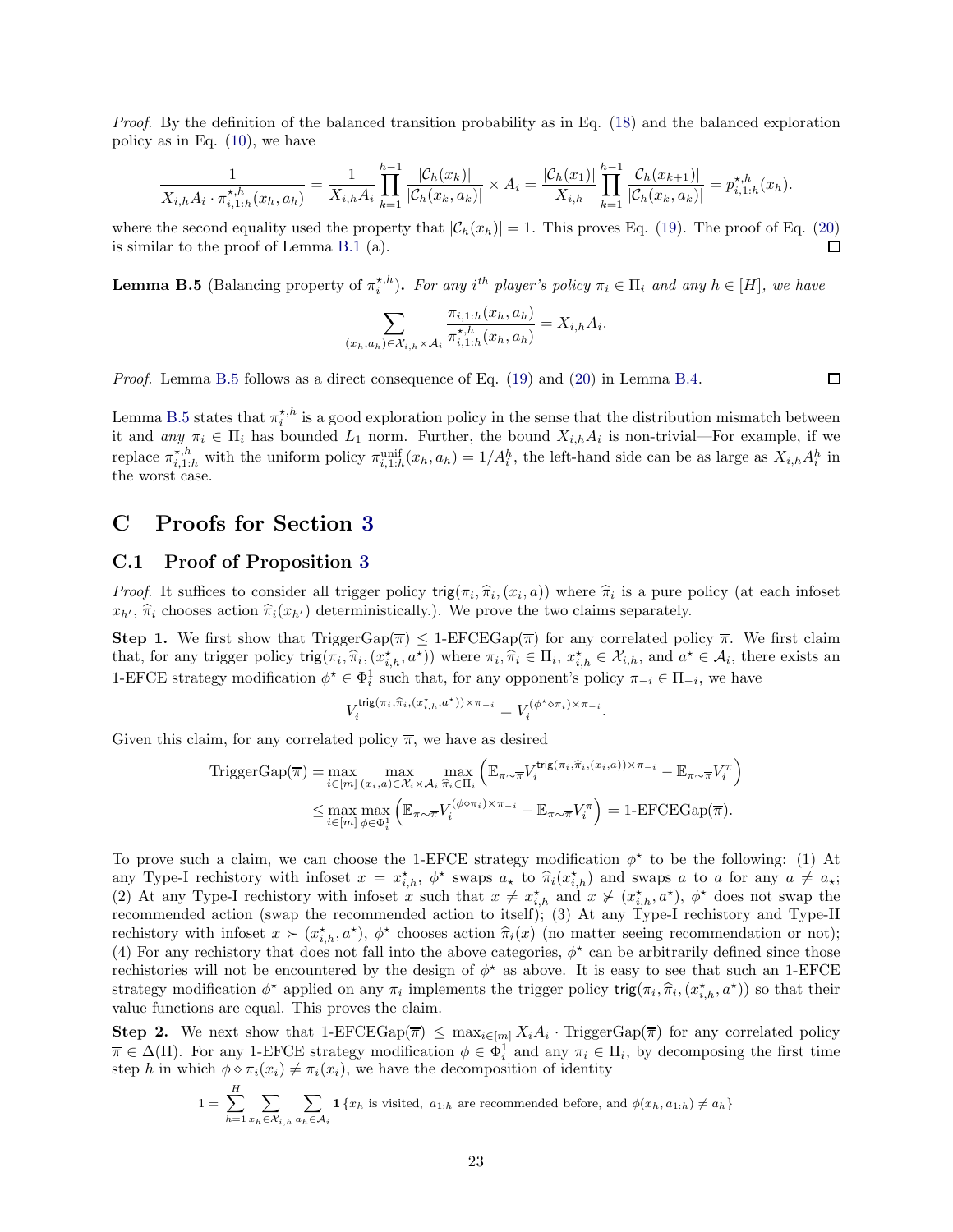+ X  $x_H \in \mathcal{X}_{i,H}$  $\sqrt{}$  $a_H \in A_i$ **1** { $x_H$  is visited,  $a_{1:H}$  are recommended before, and  $\phi(x_H, a_{1:H}) = a_H$  }.

As a consequence, for any  $\phi \in \Phi_i^1$ ,  $\pi_i \in \Pi_i$  and  $\pi_{-i} \in \Pi_{-i}$ , we have

$$
V_i^{(\phi \circ \pi_i) \times \pi_{-i}} - V_i^{\pi} = (\mathbb{E}_{(\phi \circ \pi_i) \times \pi_{-i}} - \mathbb{E}_{\pi}) \left[ \sum_{k=1}^H r_{i,k} \right]
$$
  
\n
$$
= (\mathbb{E}_{(\phi \circ \pi_i) \times \pi_{-i}} - \mathbb{E}_{\pi}) \left[ \sum_{h=1}^H \sum_{x_h \in \mathcal{X}_{i,h}} \sum_{a_h \in \mathcal{A}_i} \mathbf{1} \{x_h \text{ is visited, } a_{1:h} \text{ are recommended before, and } \phi(x_h, a_{1:h}) \neq a_h \} \sum_{k=1}^H r_{i,k} \right]
$$
  
\n
$$
+ (\mathbb{E}_{(\phi \circ \pi_i) \times \pi_{-i}} - \mathbb{E}_{\pi}) \left[ \sum_{x_H \in \mathcal{X}_{i,H}} \sum_{a_H \in \mathcal{A}_i} \mathbf{1} \{x_H \text{ is visited, } a_{1:H} \text{ are recommended before, and } \phi(x_H, a_{1:H}) = a_H \} \sum_{k=1}^H r_{i,k} \right]
$$
  
\n
$$
= \sum_{h=1}^H \sum_{x_h \in \mathcal{X}_{i,h}} \sum_{a_h \in \mathcal{A}_i} (\mathbb{E}_{(\phi \circ \pi_i) \times \pi_{-i}} - \mathbb{E}_{\pi}) \left[ \mathbf{1} \{x_h \text{ is visited, } a_{1:h} \text{ are recommended before, and } \phi(x_h, a_{1:h}) \neq a_h \} \sum_{k=1}^H r_{i,k} \right],
$$

where the last equality used two facts: (i) fixing  $x_1, a_1, \cdots, x_H, a_H$ , supposing that  $\phi(x_h, a_{1:h}) = a_h$  for all  $h \leq H$ , then the probability of  $x_H$  is visited and  $a_{1:H}$  are recommended are the same under  $(\phi \circ \pi_i) \times \pi_{-i}$  and  $\pi$ ; (ii) the randomness of  $\sum_{k=1}^{H} r_{i,k}$  is independent of policy when fixing  $x_1, a_1, \dots, x_H, a_H$ . So the second quantity of left hand size of that single equality is zero.

For any  $(x_h, a_h) \in \mathcal{X}_{i,h} \times \mathcal{A}_i, \phi \in \Phi_i^1$  and  $\pi_i \in \Pi_i$ , we define the trigger policy  $\text{trig}(\pi_i, (\phi \circ \pi_i), (x_h, a_h))$  to be a policy that plays  $\pi_i$  before triggered by  $(x_h, a_h)$  and plays  $\phi \diamond \pi_i$  after triggered by  $(x_h, a_h)$ . Supposing that  $\phi(x_{h'}, a_{1:h'}) = a_{h'}, \forall h' < h$  and  $\phi(x_h, a_{1:h}) \neq a_h$ , the probability of  $x_h$  is visited and  $a_{1:h}$  are recommended are the same the same under  $(\phi \circ \pi_i) \times \pi_{-i}$  and  $\text{trig}(\pi_i, (\phi \circ \pi_i), (x_h, a_h)) \times \pi_{-i}$ , which gives

<span id="page-23-0"></span>
$$
\mathbb{E}_{(\phi \diamond \pi_i) \times \pi_{-i}} \left[ \mathbf{1} \{ x_h \text{ is visited, } a_{1:h} \text{ are recommended before, and } \phi(x_h, a_{1:h}) \neq a_h \} \sum_{h=1}^H r_{i,h} \right]
$$
\n
$$
= \mathbb{E}_{\text{trig}(\pi_i, (\phi \diamond \pi_i), (x_h, a_h)) \times \pi_{-i}} \left[ \mathbf{1} \{ x_h \text{ is visited, } a_{1:h} \text{ are recommended before, and } \phi(x_h, a_{1:h}) \neq a_h \} \sum_{h=1}^H r_{i,h} \right].
$$
\n
$$
(21)
$$

Consequently, we have

$$
\mathbb{E}_{\pi \sim \overline{\pi}} \Big( V_i^{(\phi \circ \pi_i) \times \pi_{-i}} - V_i^{\pi} \Big)
$$
\n
$$
= \sum_{h=1}^{H} \sum_{x_h \in \mathcal{X}_{i,h}} \sum_{a_h \in \mathcal{A}_i} \mathbb{E}_{\pi \sim \overline{\pi}} \Big( \mathbb{E}_{(\phi \circ \pi_i) \times \pi_{-i}} - \mathbb{E}_{\pi} \Big) \Bigg[ \mathbf{1} \{ x_h \text{ is visited, } a_{1:h} \text{ are recommended before, and } \phi(x_h, a_{1:h}) \neq a_h \} \sum_{h=1}^{H} r_{i,h} \Bigg]
$$
\n
$$
\stackrel{\text{(i)}{\equiv}}{\equiv} \sum_{h=1}^{H} \sum_{x_h \in \mathcal{X}_{i,h}} \sum_{a_h \in \mathcal{A}_i} \mathbf{1} \{ \phi(x_h, a_{1:h}) \neq a_h \}
$$
\n
$$
\times \mathbb{E}_{\pi \sim \overline{\pi}} \Big( \mathbb{E}_{\text{trig}(\pi_i, (\phi \circ \pi_i), (x_h, a_h)) \times \pi_{-i}} - \mathbb{E}_{\pi} \Big) \Bigg[ \mathbf{1} \{ x_h \text{ is visited and } a_{1:h} \text{ are recommended before} \} \sum_{h=1}^{H} r_{i,h} \Bigg]
$$
\n
$$
\stackrel{\text{(ii)}{\equiv}}{\equiv} \sum_{h=1}^{H} \sum_{x_h \in \mathcal{X}_{i,h}} \sum_{a_h \in \mathcal{A}_i} \mathbf{1} \{ \phi(x_h, a_{1:h}) \neq a_h \} \mathbb{E}_{\pi \sim \overline{\pi}} \Big( \mathbb{E}_{\text{trig}(\pi_i, (\phi \circ \pi_i), (x_h, a_h)) \times \pi_{-i}} - \mathbb{E}_{\pi} \Big) \Bigg[ \sum_{h=1}^{H} r_{i,h} \Bigg]
$$
\n
$$
\stackrel{\text{(iii)}}{\leq} \sum_{h=1}^{H} \sum_{x_h \in \mathcal{X}_{i,h}} \sum_{a_h \in \mathcal{A}_i} \text{TriggerGap}(\overline{\pi}) = X_i A_i \cdot \text{TriggerGap}(\overline{\pi}) \tag{22}
$$

Here in (i) we used equation [\(21\)](#page-23-0); in (iii) we bound the indicator by 1 and use the fact that TriggerGap is non-negative (by the observation that in the definition [\(6\)](#page-5-6), we can choose  $x_i$  to be some leaf infoset  $x_{i,H}$  and choose  $\hat{\pi}_i(x_{i,H}) = a$  so that trig $(\pi_i, \hat{\pi}_i, (x_i, a)) = \pi_i$ ; in (ii) we use the fact that trig $(\pi_i, (\phi \circ \pi_i), (x_h, a_h))$  and  $\pi$  are identical on any infoset x such that  $x \neq x_h$  and  $x \neq (x_h, a_h)$ , so that

$$
\left(\mathbb{E}_{\textsf{trig}(\pi_i,(\phi\diamond\pi_i),(x_h,a_h))\times\pi_{-i}}-\mathbb{E}_\pi\right)\!\left[\mathbf{1}\left\{a_{1:h}\right.\text{are not recommended before or }x_h\text{ is not visited}\right\}\sum_{h=1}^H r_{i,h}\right]=0.
$$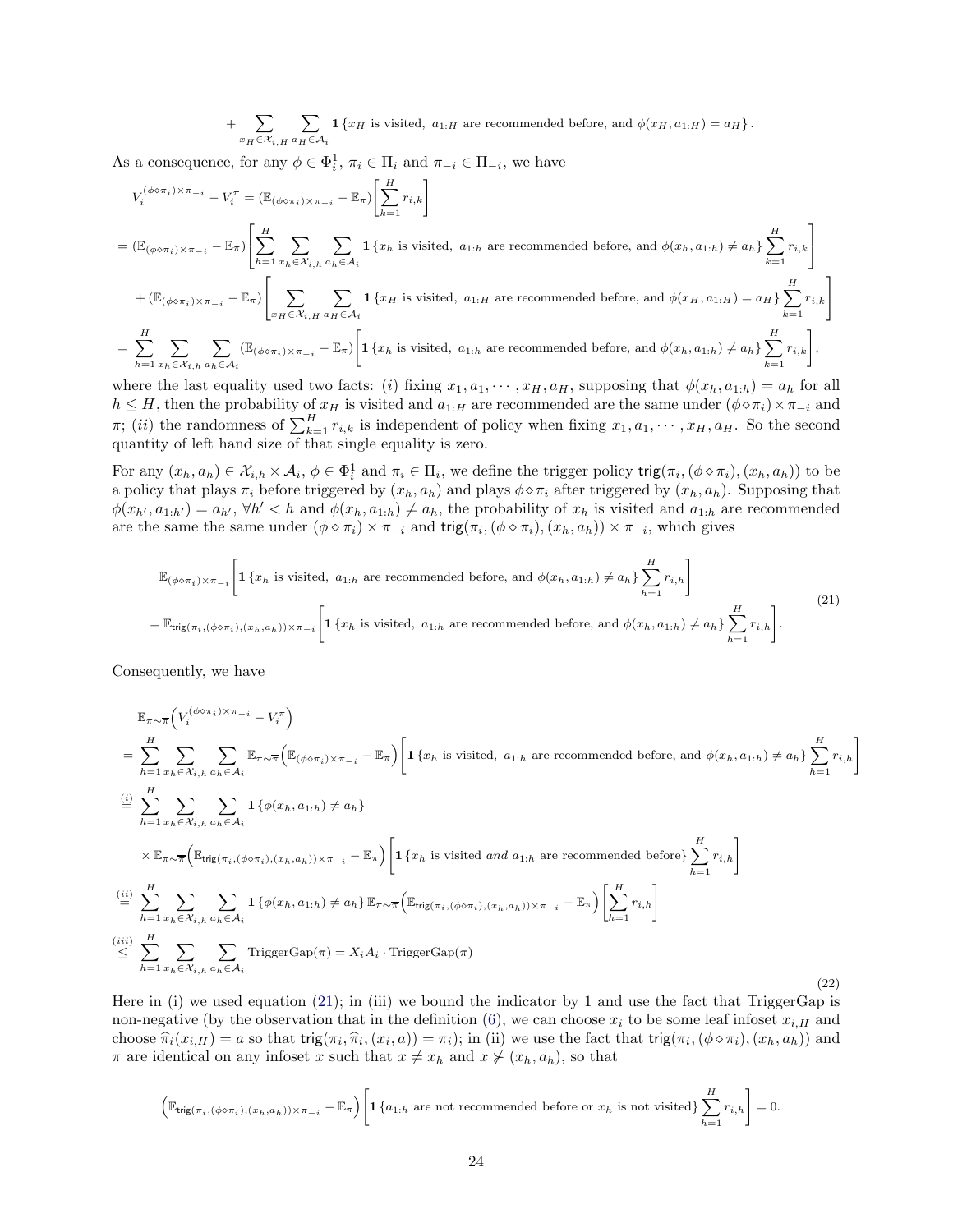Finally, take supermum over  $\phi \in \Phi_i^1$  and then take supermum over  $i \in [m]$ , we get

1-EFCEGap(
$$
\overline{\pi}
$$
) =  $\max_{i \in [m]} \max_{\phi \in \Phi_i^1} \mathbb{E}_{\pi \sim \overline{\pi}} \left( V_i^{(\phi \circ \pi_i) \times \pi_{-i}} - V_i^{\pi} \right) \le \max_{i \in [m]} X_i A_i$  · TriggerGap( $\overline{\pi}$ ).

<span id="page-24-0"></span>This proves the lemma.

#### C.2 Proof of Proposition [4](#page-6-2)

Proof. We prove the two claims separately as follows.

**Proof of** K-EFCEGap( $\overline{\pi}$ )  $\leq (K + 1)$ -EFCEGap( $\overline{\pi}$ ) We claim that, for any  $K \geq 0$  and strategy modification  $\phi \in \Phi_i^K$ , there exists  $\phi' \in \Phi_i^{K+1}$  such that for any policy  $\pi_i \in \Pi_i$ , we have that  $\phi \circ \pi_i$  and  $\phi' \circ \pi_i$  gives the same policy. Given this claim, we have

$$
\max_{\phi \in \Phi_i^K} \mathbb{E}_{\pi \sim \pi} V_i^{(\phi \circ \pi_i) \times \pi_{-i}} \leq \max_{\phi \in \Phi_i^{K+1}} \mathbb{E}_{\pi \sim \pi} V_i^{(\phi \circ \pi_i) \times \pi_{-i}}.
$$

This implies  $K$ -EFCEGap( $\overline{\pi}$ )  $\leq (K + 1)$ -EFCEGap( $\overline{\pi}$ ) for all  $K \geq 0$ .

To prove such a claim, we can choose the strategy modification  $\phi' \in \Phi_i^{K+1}$  to be the following: (1) For any rechistory  $(x_{i,h}, b_{1:h-1}) \in \Omega_i^{(1), K} \cap \Omega_i^{(1), K+1}$  and any action  $a_h \in \mathcal{A}_i$ , we set  $\phi'(x_{i,h}, b_{1:h-1}, a_h) =$  $\phi(x_{i,h}, b_{1:h-1}, a_h)$ ; (2) For any rechistory  $(x_{i,h}, b_{1:h-1}) \in \Omega_i^{(1), K+1} \setminus \Omega_i^{(1), K}$  and any action  $a_h \in \mathcal{A}_i$ , we set  $\phi'(x_{i,h}, b_{1:h-1}, a_h) = \phi(x_{i,h}, b_{1:h+1})$  where  $h_{**} = \inf\{k \leq h : \sum_{h''=1}^k \mathbf{1}\{a_{h''} \neq b_{h''}\} = K\};$  (3) For any rechistory  $(x_{i,h}, b_{1:h'}) \in \Omega_i^{(II), K+1}$ , we set  $\phi'(x_{i,h}, b_{1:h'}) = \phi(x_{i,h}, b_{1:h_{**}})$  where  $h_{**} = \inf\{k \leq h' :$  $\sum_{h''=1}^{k} \mathbf{1} \{ a_{h''} \neq b_{h''} \} = K \}.$  It is easy to see that for any  $\pi_i \in \Pi_i$ , we have that  $\phi' \diamond \pi_i$  is the same as  $\phi \diamond \pi_i$ . This proves the claim.

#### Example of a game and a  $\bar{\pi}$  with K-EFCEGap( $\bar{\pi}$ ) = 0 but (K + 1)-EFCEGap( $\bar{\pi}$ )  $\geq$  1/3

For any  $K \geq 0$ , we consider a two-player game with  $H = K + 1$  steps and perfect information. The action spaces are  $\mathcal{A}_1 = \{1, 2\}$  for the first player and  $\mathcal{A}_2 = \{1, 2\}$  for the second player in each time step. The state space  $S = \bigcup_{h=1}^{H} S_h$  can be identified as  $S_h = A_1^{h-1} \times A_2^{h-1}$  for  $h = 1, 2, ..., K+1$  and both players' infosets are the same as the state space  $\mathcal{X}_1 = \mathcal{X}_2 = \mathcal{S}$ . If action  $(a_h, b_h)$  is taken at  $s_h = (a_{1:h-1}, b_{1:h-1}) \in \mathcal{S}_h$ , then the environment will transit to the next state given by  $s_{h+1} = (a_{1:h}, b_{1:h})$ . The reward for the second player is always 0 at every time step. We design the reward for the first player (denoting as  $r_h$  in short) as following:

- The reward  $r_h(\cdot, \cdot) = 0$  when  $h \leq K$  for every state actions.
- The reward at  $s_{K+1} = (a_{1:K+1}, b_{1:K+1})$  is defined as

$$
r_{K+1}(s_{K+1}, a_{K+1}, b_{K+1}) = \mathbf{1}\left\{a_1 \neq b_1, \dots, a_{K+1} \neq b_{K+1}\right\} + \frac{1}{2} \cdot \mathbf{1}\left\{a_1 = b_1, \dots, a_{K+1} = b_{K+1}\right\}.
$$

Let  $\Pi_{\star} = \{(\pi_{\star}, \pi_{\star}) : \pi_{\star} \in \Pi_1\}$  where  $\Pi_1$  is the set of pure policies of the first player. That means,  $\Pi_{\star}$ is the set of pure policies such that two players take the same action (either 1 or 2) at each state. We define  $\bar{\pi}$  as the uniform distribution over such a policy space  $\Pi_{\star}$ . We claim that K-EFCEGap( $\bar{\pi}$ ) = 0 but  $(K+1)$ -EFCEGap $(\overline{\pi}) \geq 1/3$ . Since the reward of the second player is always 0, we only need to consider the value function gap of the first player. Note that the value function of the first player for the correlated policy  $\pi$  is  $1/2$ .

We first consider the  $(K + 1)$ -EFCEGap. If the first player deviates from the recommended action in every time step (this is an allowed strategy modification in  $\Phi_i^{K+1}$ ), she can receive reward 1 so that her received value is 1. As a consequence, we have

$$
(K + 1)
$$
-EFCEGap( $\overline{\pi}$ )  $\geq 1 - 1/2 > 1/3$ .

 $\Box$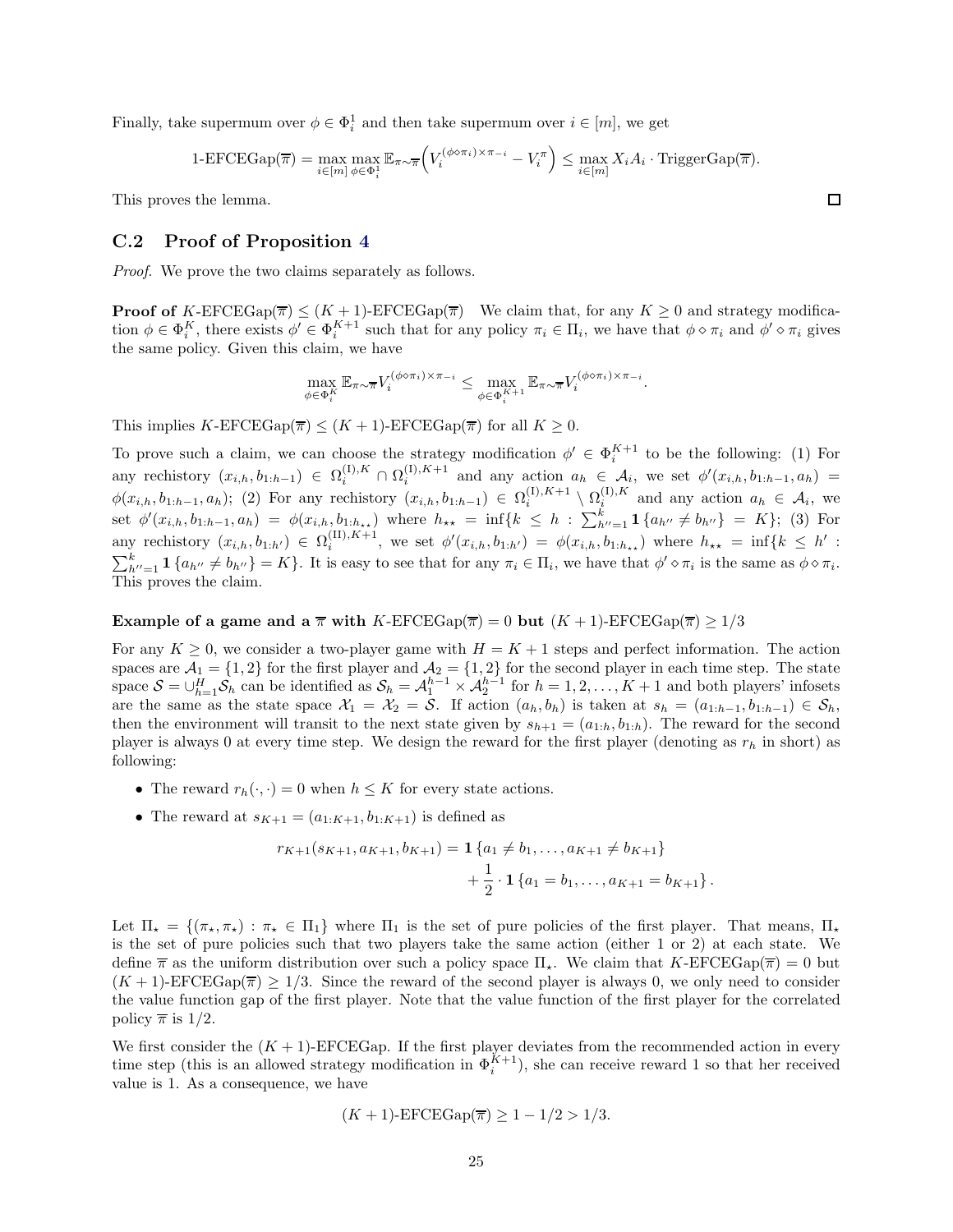We then consider the K-EFCEGap. If the first player chooses to deviate at any step, she need to play a different action from the second player at all time steps to receive an reward 1, otherwise she will receive reward 0. However, she is only allowed to see the recommendation K times. There is at least one time step such that she cannot see the recommendation and she need to guess what is the second player's action. The probability that her guess coincides with the other player's action is  $1/2$  no matter how she guess. So by deviating from the recommended action, the first player can receive a value at most 1/2. That means, K-EFCEGap( $\overline{\pi}$ )  $\leq 1/2 - 1/2 = 0$ . This finishes the proof of the Proposition. П

#### <span id="page-25-0"></span>C.3 Relationship with other equilibria

Throughout this subsection, in order to introduce the definition of NFCE, we reload the definition of a correlated policy to be a probability measure on all pure product policies instead of general product policies. We let  $\Pi_i^{\text{pure}}$  denote the set of all possible pure policies for player *i*. Note that this does not affect our definition of K-EFCE introduced in Section [3.](#page-4-0)

We first present the definitions of Normal-Form Correlated Equilibria (NFCE) and Normal-Form Coarse Correlated Equilibria (NFCCE) (from e.g. [\(Farina et al.,](#page-12-12) [2020a\)](#page-12-12)). For consistency with our K-EFCE definition, we define both equilibria through defining their set of strategy modifications.

<span id="page-25-2"></span>**Definition C.1** (NFCE strategy modification). A NFCE strategy modification  $\phi$  (for the i<sup>th</sup> player) is a  $mapping \phi(\cdot, \cdot): \mathcal{X}_i \times \Pi_i^{pure} \to \mathcal{A}_i$ . Let  $\Phi_i^{NFCE}$  denote the set of all possible NFCE strategy modification for the i<sup>th</sup> player. For any  $\phi \in \Phi_i^{\text{NFCE}}$ , and any pure policy  $\pi_i \in \Pi_i^{\text{pure}}$ , we define the modified policy  $\phi \diamond \pi_i$  as following: at infoset  $x_{i,h}$ , the modified policy  $\phi \diamond \pi_i$  takes action  $\phi(x_{i,h}, \pi_i)$ .

**Definition C.2** (NFCCE strategy modification). A NFCCE strategy modification  $\phi$  (for the i<sup>th</sup> player) is a mapping  $\phi(\cdot): \mathcal{X}_i \to \mathcal{A}_i$ . Let  $\Phi_i^{\text{NFCCE}}$  denote the set of all possible NFCCE strategy modification for the i<sup>th</sup> player. For any  $\phi \in \Phi_i^{\text{NFCCE}}$ , and any pure policy  $\pi_i \in \Pi_i^{\text{pure}}$ , we define the modified policy  $\phi \circ \pi_i$  as following: at infoset  $x_{i,h}$ , the modified policy  $\phi \diamond \pi_i$  take action  $\phi(x_{i,h})$ .

At a high level, NFCE has the "strongest" form of strategy modifications, which can observe the entire pure policy  $\pi_i$  (i.e. full set of recommendations on every infoset). NFCCE has the "weakest" form of strategy modifications, which cannot observe any recommendation at all (so that each  $\phi \in \Phi_i^{\text{NFCCE}}$  is equivalent to a pure policy in  $\Pi_i^{\text{pure}}$ ).

**Definition C.3** (NFCE and NFCCE). An  $\varepsilon$ -approximate {NFCE, NFCCE} of a POMG is a correlated policy  $\bar{\pi}$  such that

$$
\{{\rm NFCE}, {\rm NFCCE}\} {\rm Gap}(\overline{\pi}):=\max_{i\in[m]}\max_{\phi\in\Phi_i^{{\rm NFCE}, {\rm NFCCE}}}\left(\mathbb E_{\pi\sim\overline{\pi}} V_i^{(\phi\circ\pi_i)\times\pi_{-i}}-\mathbb E_{\pi\sim\overline{\pi}} V_i^\pi\right)\leq\varepsilon.
$$

We say  $\bar{\pi}$  is an (exact) {NFCE, NFCCE} if the above holds with  $\varepsilon = 0$ .

<span id="page-25-1"></span>**Proposition C.4** (Relationship between K-EFCE and NFCE, NFCCE). For any correlated policy  $\overline{\pi}$ , we have

(a)  $\infty$ -EFCEGap( $\overline{\pi}$ )  $\leq$  NFCEGap( $\overline{\pi}$ ), *i.e.* NFCE *is stricter than*  $\infty$ -EFCE (NFCEGap( $\overline{\pi}$ )  $\leq \varepsilon$  *implies*  $\infty$ -EFCEGap( $\overline{\pi}$ )  $\leq \varepsilon$ ).

Further, the converse bound does not hold even if multiplicative factors are allowed: there exists a game with  $H = 2$  and a correlated policy  $\overline{\pi}$  for which

$$
\infty
$$
-EFCEGap( $\overline{\pi}$ ) = 0 but  $NFCEGap(\overline{\pi}) > 1/20$ .

(b) 0-EFCEGap( $\overline{\pi}$ ) = NFCCEGap( $\overline{\pi}$ ), *i.e.* 0-EFCE *is equivalent to* NFCCE.

*Proof.* (a) We first show that  $\infty$ -EFCEGap( $\overline{\pi}$ )  $\leq$  NFCEGap( $\overline{\pi}$ ). Indeed, for any  $\infty$ -EFCE strategy modification  $\phi \in \Phi_i^{\infty-\text{EFCE}}$ , we let  $\phi' \in \Phi_i^{\text{NFCE}}$  such that for any  $x_{i,h} \in \mathcal{X}_i$  and  $\pi_i \in \Pi_i^{\text{pure}}, \phi'(x_{i,h}, \pi_i) := \phi(x_{i,h}, b_{1:h-1})$ where  $b_{1:h-1} := (\pi_i(x_{i,1}), \ldots, \pi_i(x_{i,h-1}))$  and  $x_{i,1} \preceq \cdots \preceq x_{i,h-1} \preceq x_{i,h}$  are the unique history of infosets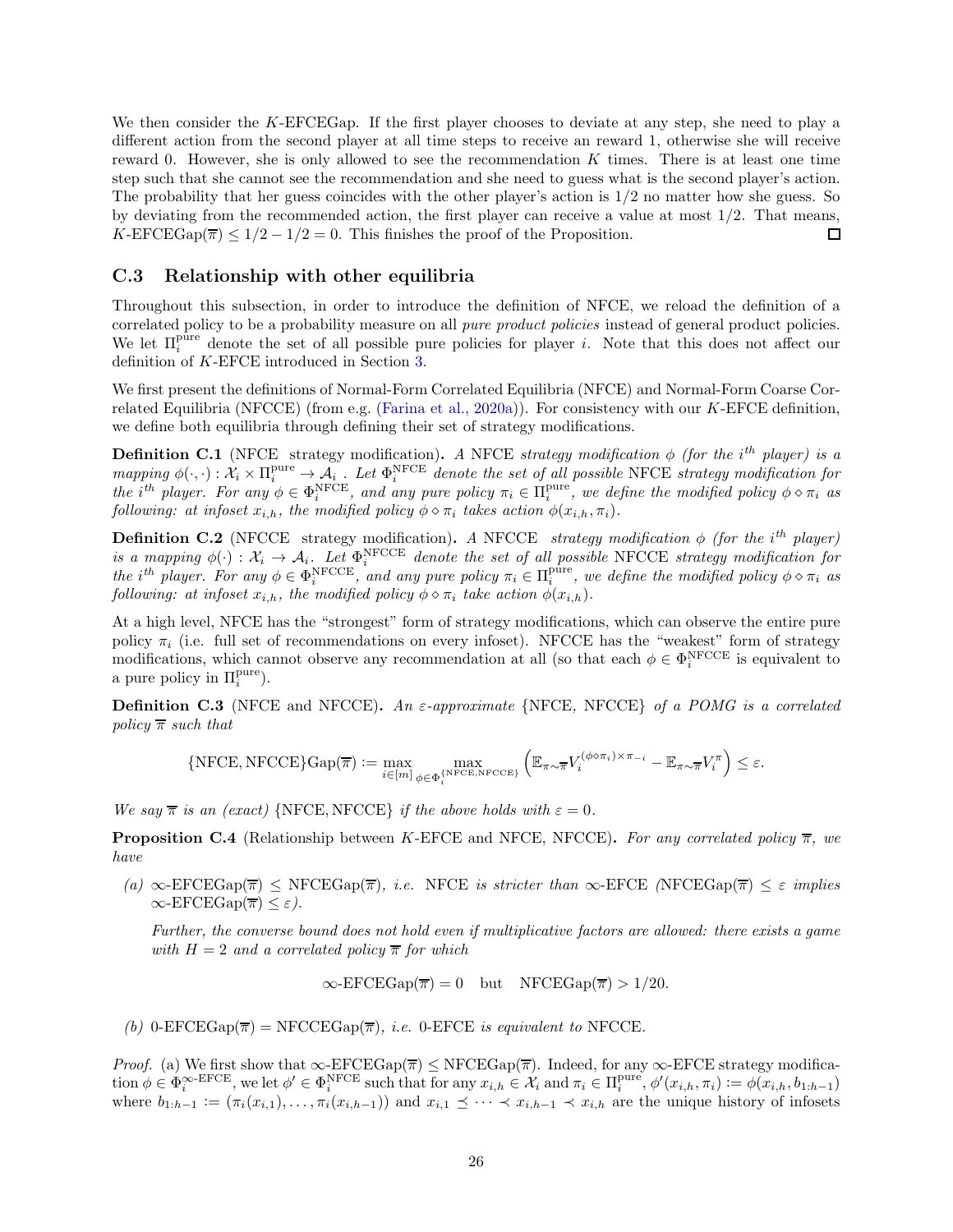leading to  $x_{i,h}$ . By comparing the execution of  $\phi \circ \pi$  (cf. Algorithm [1\)](#page-5-0) and  $\phi' \circ \pi$  (cf. Definition [C.1\)](#page-25-2), the policy  $\phi \diamond \pi_i$  exactly implements (i.e. is the same as)  $\phi' \diamond \pi_i$ . This gives

$$
\infty\text{-EFCEGap}(\overline{\pi}) = \max_{\phi \in \Phi_i^{\infty\text{-EFCE}}} \mathbb{E}_{\pi \sim \overline{\pi}} V_i^{(\phi \circ \pi_i) \times \pi_{-i}} \leq \max_{\phi \in \Phi_i^{\text{NFCE}}} \mathbb{E}_{\pi \sim \overline{\pi}} V_i^{(\phi \circ \pi_i) \times \pi_{-i}} = \text{NFCEGap}(\overline{\pi}).
$$

We next prove the second claim (converse bound does not hold), by constructing the following example.

**Example 1** ( $\infty$ -EFCE is not  $\varepsilon$ -approximate NFCE with  $\varepsilon = 1/20$ ): We consider a two-player game with 2 steps and perfect information. The infosets for both players is  $\mathcal{X}_{1,1} = \mathcal{X}_{2,1} = \{s_0\}$  and  $\mathcal{X}_{2,1} = \mathcal{X}_{2,2} =$  ${s_{1,1}, s_{1,2}, s_{2,1}, s_{2,2}}.$  The action spaces are  $A_1 = {a_1, a_2}$  and  $A_2 = {b_1, b_2}.$  If action pair  $(a_i, b_j)$   $(i, j = 1, 2)$ is chosen at  $s_0, s_{i,j}$  would be reached with probability 1. The reward for the second player is always 0. And we design the reward for the first player as following:

- The reward at  $s_0$  depends only on the action of the first player: the reward is  $1/2$  if  $a_1$  is chosen and 0 if  $a_2$  is chosen.
- The rewards at  $s_{1,1}$  and  $s_{1,2}$  are always 0. The rewards at  $s_{2,1}$  and  $s_{2,2}$  depends only on the action of the second player: the rewards are all 1 if  $b_1$  is chosen and 0 if  $b_2$  is chosen.

Suppose  $\overline{\pi}$  is the uniform distribution of all the deterministic policies that takes  $(a_1, b_1)$  or  $(a_2, b_2)$  at each infosets (there are  $2^5 = 32$  such policies). We would verify that  $\overline{\pi}$  is a  $\infty$ -EFCE but not a 1/20-NFCE. Since the reward of the second player is always 0, we only need to consider the first player.

On one hand, the first player can only modify his action at  $s_0$  to  $a_2$  if he observes that the recommendation at  $s_0$ ,  $s_{2,1}$  and  $s_{2,2}$  are all  $a_1$  (which happens iff the recommendation for his opponent are all  $b_1$ ). Otherwise, he does not change his action. Only  $\frac{1}{8}$  of the deterministic policies are modified and for each deterministic policy  $\pi_i$  that are modified, the value function of  $\pi_i$  are increased by  $\frac{1}{2}$ . So using this NFCE strategy modification, the first player's value function are increased by  $\frac{1}{16}$ , which gives that

$$
\text{NFCEGap}(\overline{\pi}) \ge 1/16 > 1/20.
$$

On the other hand, for any  $\infty$ -EFCE strategy modification, taking  $a_2$  at  $s_0$  always has utility  $1/2$  since the actions taken by the second player at  $\mathcal{X}_2$  are all uniformly distributed conditional on the recommendation at s<sub>0</sub>. The utility of taking  $a_1$  at s<sub>0</sub> is also 1/2. This means that any  $\infty$ -EFCE strategy modification of  $\overline{\pi}$ has value function 1/2, so does  $\bar{\pi}$ . Consequently,  $\bar{\pi}$  is an exact  $\infty$ -EFCE, i.e.  $\infty$ -EFCEGap( $\bar{\pi}$ ) = 0.  $\diamond$ 

(b) Consider K-EFCE with  $K = 0$ . From the definition of strategy modifications and the executing of modified policy (Algorithm [1\)](#page-5-0), for  $\phi \in \Phi_i^0$  and policy  $\pi_i \in \Pi_i^{\text{pure}}$ ,  $\phi \diamond \pi_i$  takes action  $\phi(x_i, \emptyset)$  at  $x_i$ . So  $\phi$  is equivalent to a modification  $\phi' \in \Phi_i^{\text{NFCCE}}$  which satisfies  $\phi'(x_i) = \phi(x_i, \emptyset)$  for all  $x_i \in \mathcal{X}_i$ . Here, the equivalence means that  $\phi \circ \pi_i = \phi' \circ \pi_i$  for any  $\pi_i \in \Pi_i^{\text{pure}}$ . This gives

$$
0\text{-EFCEGap}(\overline{\pi}) = \max_{\phi \in \Phi_i^0} \mathbb{E}_{\pi \sim \overline{\pi}} V_i^{(\phi \circ \pi_i) \times \pi_{-i}} = \max_{\phi \in \Phi_i^{\text{NFCCE}}} \mathbb{E}_{\pi \sim \overline{\pi}} V_i^{(\phi \circ \pi_i) \times \pi_{-i}} = \text{NFCCEGap}(\overline{\pi}),
$$

which is the desired result.

Equivalence between ∞-EFCE and BCE Next, we give an (informal) argument of the equivalence between "behavioral deviations" considered in [\(Morrill et al.](#page-13-5), [2021\)](#page-13-5) and our  $\infty$ -EFCE strategy modifications. As a consequence,  $(exact) \infty$ -EFCE is equivalent to the "Behavioral Correlated Equilibria" (BCE) of [\(Morrill et al.,](#page-13-5) [2021\)](#page-13-5).

A "behavioral deviation"  $\phi$  for one player states that at each infoset, the player can choose from three options: (i) follow the recommendation action, (ii) choose a action without ever seeing the recommendation action, or (iii) choose an action after seeing the recommendation action. Further, the choice of these three options as well as the action to deviate to may depend on the infoset as well as the recommendation history. This is exactly equivalent to the  $\infty$ -EFCE strategy modification defined in Definition [1.](#page-5-7)

 $\Box$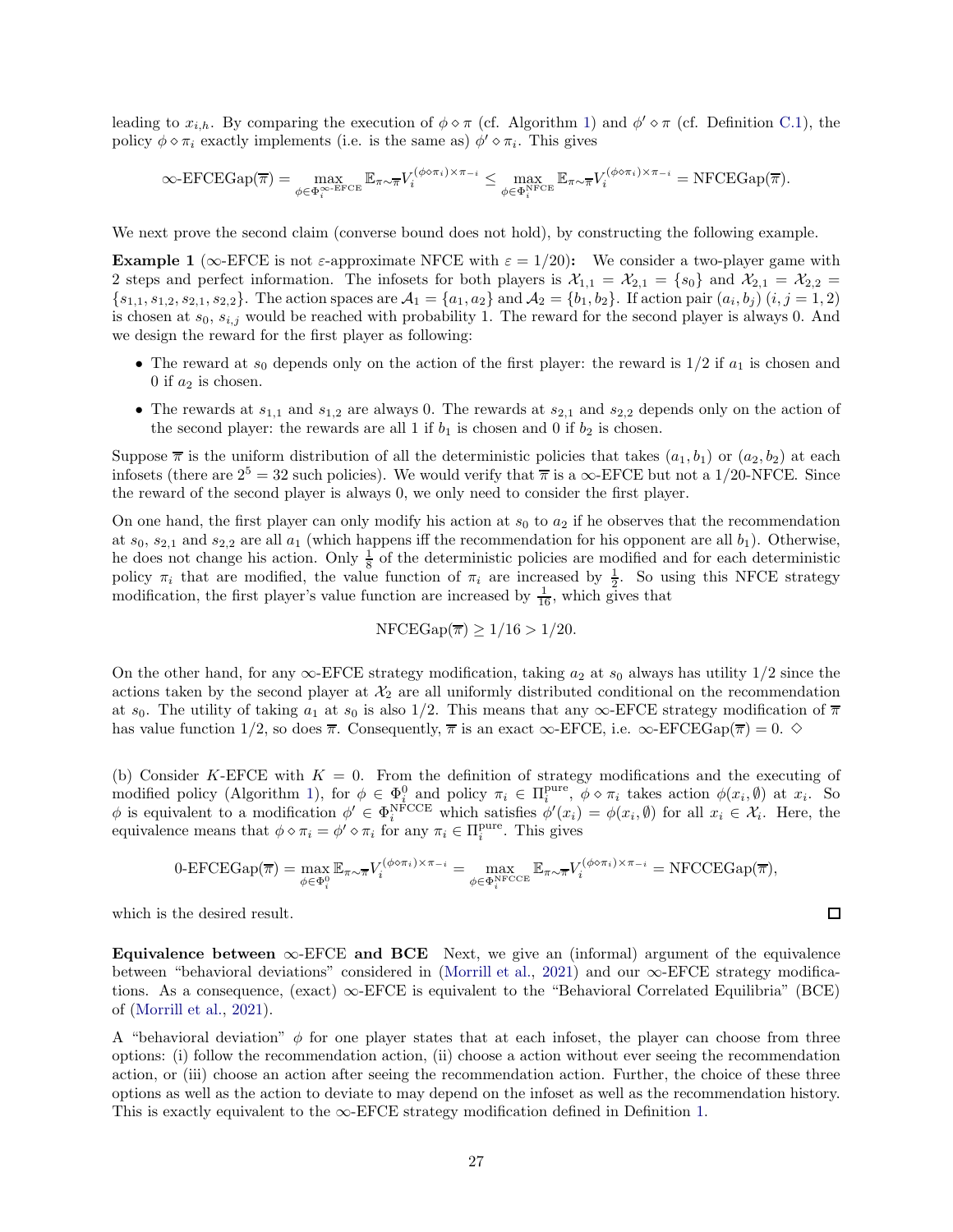## <span id="page-27-0"></span>D Properties of K-EFCE strategy modification

For any  $\phi \in \Phi_i^K$ , we define its "probabilistic" expression  $\mu^{\phi}$  as follows: For any  $a_h \in \mathcal{A}_i$ ,

$$
\mu_h^{\phi}(a_h|x_{i,h}, b_{1:h-1}, b_h) := \mathbf{1} \{ a_h = \phi(x_{i,h}, b_{1:h-1}, b_h) \} \quad \text{for all } (x_{i,h}, b_{1:h-1}), b_h \in \Omega_{i,h}^{(1), K} \times \mathcal{A}_i,
$$
  

$$
\mu_h^{\phi}(a_h|x_{i,h}, b_{1:h'}) := \mathbf{1} \{ a_h = \phi(x_{i,h}, b_{1:h'}) \} \quad \text{for all } (x_{i,h}, b_{1:h'}) \in \Omega_{i,(h_*,h)}^{(II), K}.
$$

In words,  $\mu_h^{\phi}(\cdot|x_{i,h}, b_{1:h-1}, b_h) \in \Delta(\mathcal{A}_i)$  is the pure policy that takes action  $\phi(x_{i,h}, b_{1:h-1}, b_h)$  deterministically, for any Type-I rechistory  $(x_{i,h}, b_{1:h-1})$  and recommendation  $b_h \in \mathcal{A}_i$ ;  $\mu_h^{\phi}(a_h | x_{i,h}, b_{1:h'})$  is the pure policy that takes action  $\phi(x_{i,h}, b_{1:h'})$  for any Type-II rechistory  $(x_{i,h}, b_{1:h'})$ . For convenience, we abuse notation slightly to let

$$
\phi_h(\cdot|x_{i,h},b_{1:h}):=\mu^{\phi}_h(\cdot|x_{i,h},b_{1:h-1},b_h), \quad \phi_h(\cdot|x_{i,h},b_{1:h'}) := \mu^{\phi}_h(\cdot|x_{i,h},b_{1:h'}).
$$

Moreover, we use  $D(a_{1:k}, b_{1:k})$  to denote the Hamming distance of two action sequences  $a_{1:k}, b_{1:k} \in \mathcal{A}_i^k$ :

$$
D(a_{1:k}, b_{1:k}) := \sum_{h=1}^k \mathbf{1} \{a_h \neq b_h\},\,
$$

and define the following notation as shorthand for the indicator that  $a_{1:h}$  and  $b_{1:h}$  differs in { $\leq K-1, K$ } elements:

$$
\delta^{\leq K-1}(a_{1:h-1}, b_{1:h-1}) := \mathbf{1} \left\{ D(a_{1:h-1}, b_{1:h-1}) \leq K - 1 \right\};
$$
  

$$
\delta^K(a_{1:h-1}, b_{1:h-1}) := \mathbf{1} \left\{ D(a_{1:h-1}, b_{1:h-1}) = K \right\}.
$$

<span id="page-27-1"></span>**Lemma D.1.** For any  $\phi \in \Phi_i^K$  and any (potentially mixed) policy  $\pi_i$  for the i<sup>th</sup> player,  $\phi \circ \pi_i$  is also a (potentially mixed) policy for the  $i^{th}$  player, with sequence-form expression

$$
(\phi \diamond \pi_i)_{1:h}(x_h, a_h) = \sum_{b_{1:h}} \delta^{\leq K-1}(a_{1:h-1}, b_{1:h-1}) \prod_{k=1}^h \phi_k(a_k | x_k, b_{1:k}) \prod_{k=1}^h \pi_i(b_k | x_k) + \sum_{b_{1:h}} \delta^K(a_{1:h-1}, b_{1:h-1}) \prod_{k=1}^h \phi_k(a_k | x_k, b_{1:k \wedge \tau_K}) \prod_{k=1}^r \pi_i(b_k | x_k),
$$

where

$$
\tau_K := \inf \left\{ h' \le h - 1 : \sum_{h''=1}^{h'} \mathbf{1} \left\{ a_{h''} \ne b_{h''} \right\} \ge K \right\} \tag{23}
$$

is the time step of the K-th deviation, and the event  $\{\tau_K \leq k\}$  can be determined by  $(a_{1:k}, b_{1:k})$  for any  $k \geq 1$ . Further,

<span id="page-27-2"></span>
$$
\sum_{(x_h, a_h) \in \mathcal{X}_{i,h} \times \mathcal{A}_i} \frac{(\phi \circ \pi_i)_{1:h}(x_h, a_h)}{\pi_{i,1:h}^{\star, h}(x_h, a_h)} = X_{i,h} A_i.
$$

*Proof.* Suppose the ancestors of  $x_h$  are  $x_1 \prec x_2 \prec \cdots \prec x_{h-1} \prec x_h$  and the actions leading to  $x_h$  are  $a_1, \ldots, a_{h-1}$ . The sequence-form expression  $(\phi \circ \pi_i)(x_h, a_h)$  is the probability of  $(\phi \circ \pi_i)$  choose  $a_k$  at  $x_k$  for all  $k \in [h]$ . Let the recommended action  $b_k = \pi_i(x_k)$  for all  $k \in [h]$ .

If  $|\{h' \in [h-1]: a_{h'} \neq b_{h'}\}| \leq K-1$ , the conditional probability of  $(\phi \circ \pi)$  choose  $a_k$  at  $x_k$  for all  $k \in [h]$ is  $\prod_{k=1}^{h} \phi_k(a_k|x_k, b_{1:k})$ , as the player would always swap the action; If  $|\{h' \in [h] : a_{h'} \neq b_{h'}\}| \geq K$ , the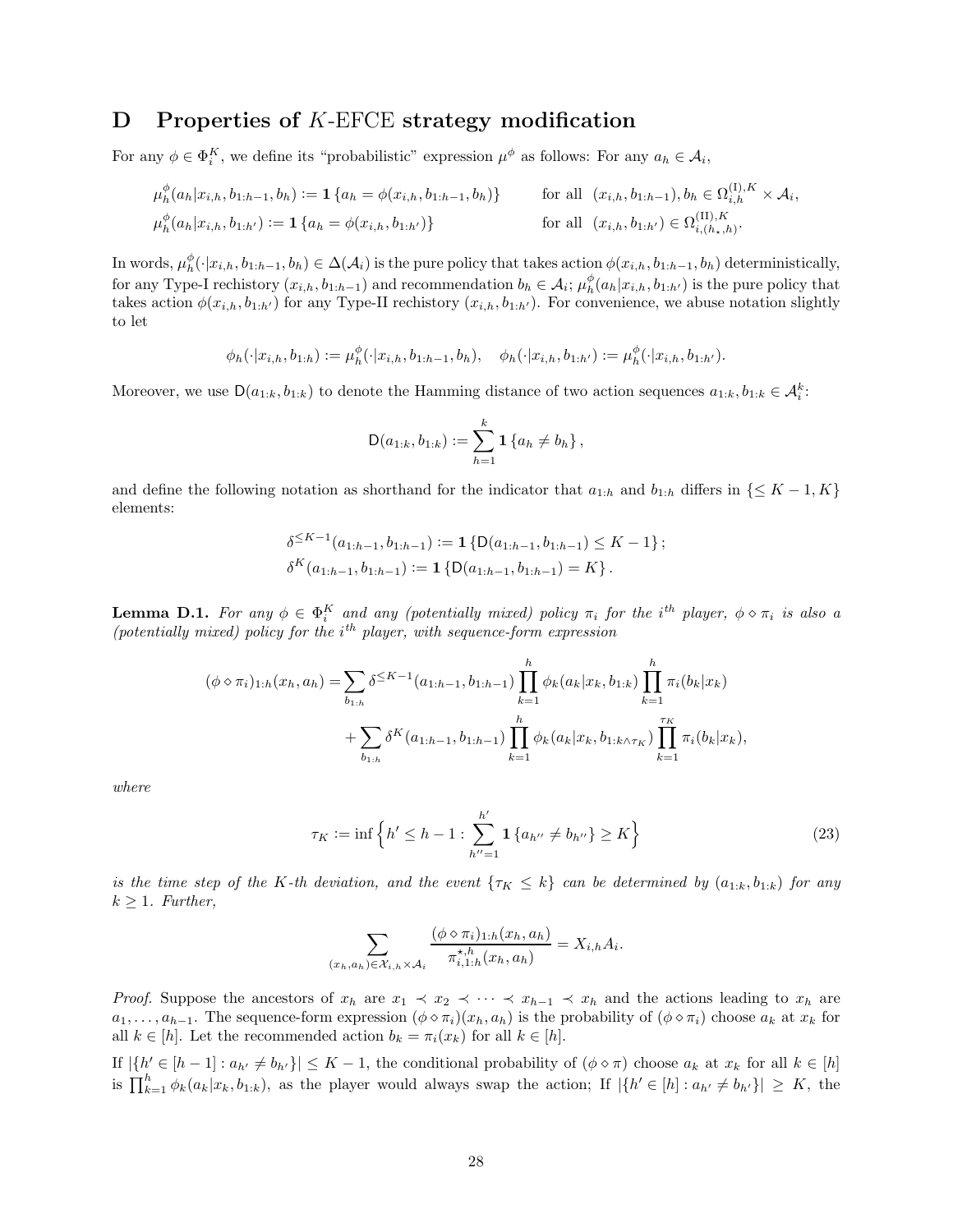conditional probability of  $(\phi \circ \pi)$  choose  $a_k$  at  $x_k$  for all  $k \in [h]$  is  $\prod_{k=1}^h \phi_k(a_k|x_k, b_{1:k \wedge \tau_K})$ . So by the law of total probability, we have

$$
(\phi \diamond \pi_i)_{1:h}(x_h, a_h) = \sum_{b_{1:h}} \delta^{\leq K-1}(a_{1:h-1}, b_{1:h-1}) \prod_{k=1}^h \phi_k(a_k | x_k, b_{1:k}) \prod_{k=1}^h \pi_i(b_k | x_k)
$$
  
+ 
$$
\sum_{b_{1:h}} \mathbf{1} \{ |\{h' \in [h] : a_{h'} \neq b_{h'}\}| \geq K \} \prod_{k=1}^h \phi_k(a_k | x_k, b_{1:k \wedge \tau_K}) \prod_{k=1}^h \pi_i(b_k | x_k).
$$

Notice that  $\prod_{k=1}^{h} \phi_k(a_k|x_k, b_{1:k \wedge \tau_K})$  only depend on  $b_{1:\tau_K}$  and  $\sum_{b_{\tau_K:h}} \prod_{k=1}^{h} \pi_i(b_k|x_k) = \prod_{k=1}^{\tau_K} \pi_i(b_k|x_k)$ , so the second summation admits a simpler form:

$$
\sum_{b_{1:h}} \mathbf{1} \left\{ \left| \{ h' \in [h] : a_{h'} \neq b_{h'} \} \right| \geq K \} \prod_{k=1}^{h} \phi_k(a_k | x_k, b_{1:k \wedge \tau_K}) \prod_{k=1}^{h} \pi_i(b_k | x_k)
$$
  
= 
$$
\sum_{b_{1:h'} : \sum_{1}^{h'} \mathbf{1} \{ a_k \neq b_k \} = K \text{ and } b_{h'} \neq a_{h'} } \prod_{k=1}^{h} \phi_k(a_k | x_k, b_{1:k \wedge h'}) \prod_{k=1}^{h'} \pi_i(b_k | x_k)
$$
  
= 
$$
\sum_{b_{1:h}} \delta^K(a_{1:h-1}, b_{1:h-1}) \prod_{k=1}^{h} \phi_k(a_k | x_k, b_{1:k \wedge \tau_K}) \prod_{k=1}^{\tau_K} \pi_i(b_k | x_k).
$$

The last equality is because we can add  $a_{h'+1:h}$  behind  $b_{1:h'}$  to get a new  $b_{1:h}$  which doesn't change the value of the summation. Then the first part of this lemma is proved. The second part actually is a direct corollary of Lemma [B.5.](#page-22-1)  $\Box$ 

This Lemma has the following corollary.

**Corollary D.2.** For the i<sup>th</sup> player and any pure policy  $\pi \in \Pi$ , fix any  $\phi \in \Phi_i^K$  and  $x_h \in \mathcal{X}_{i,h}$  with  $(a_1, \ldots, a_{h-1})$  being the unique history of actions leading to  $x_h$ . Then the probability that  $x_h$  is reached by the i<sup>th</sup> player under policy  $(\phi \diamond \pi_i) \times \pi_{-i}$  is

$$
\mathbb{P}_{\phi \circ \pi_i \times \pi_{-i}}(x_h \text{ is reached by the } i^{th} \text{ player})
$$
\n
$$
= \sum_{b_{1:h-1}} \delta^{\leq K-1}(a_{1:h-1}, b_{1:h-1}) \prod_{k=1}^{h-1} \phi_k(a_k|x_k, b_{1:k}) \cdot \prod_{k=1}^{h-1} \pi_i(b_k|x_k) p_{1:h}^{\pi_{-i}}(x_{i,h})
$$
\n
$$
+ \sum_{b_{1:h-1}} \delta^K(a_{1:h-1}, b_{1:h-1}) \prod_{k=1}^{h-1} \phi_k(a_k|x_k, b_{1:k \wedge \tau_K}) \cdot \prod_{k=1}^{\tau_K} \pi_i(b_k|x_k) p_{1:h}^{\pi_{-i}}(x_{i,h}).
$$

Proof. We have

$$
\mathbb{P}_{\phi \diamond \pi_i \times \pi_{-i}}(x_h \text{ is reached by the } i^{th} \text{ player})
$$
  
= 
$$
\sum_{a \in A_i} (\phi \diamond \pi_i)_{1:h}(x_h, a) p_{1:h}^{\pi_{-i}}(x_{i,h}),
$$

where  $p_{1:h}^{\pi_{-i}}(x_{i,h})$  is defined in equation [\(16\)](#page-20-3). So applying Lemma [D.1](#page-27-1) yields the desired result.

As each step h, one (and only one)  $x_h \in \mathcal{X}_{i,h}$  is visited, the summation of the above reaching probability over  $x_h$  is 1. This directly yields the following corollary.

 $\Box$ 

<span id="page-28-0"></span>**Corollary D.3.** For the i<sup>th</sup> player and any policy  $\pi \in \Pi$ , fix any  $\phi \in \Phi_i^K$ , we have

$$
\sum_{x_h \in \mathcal{X}_{i,h}} \sum_{b_1 h_1 h_2} \delta^{\leq K-1}(a_{1:h-1}, b_{1:h-1}) \prod_{k=1}^{h-1} \phi_k(a_k | x_k, b_{1:k}) \cdot \prod_{k=1}^{h-1} \pi_i(b_k | x_k) p_{1:h}^{\pi_{-i}}(x_{i,h})
$$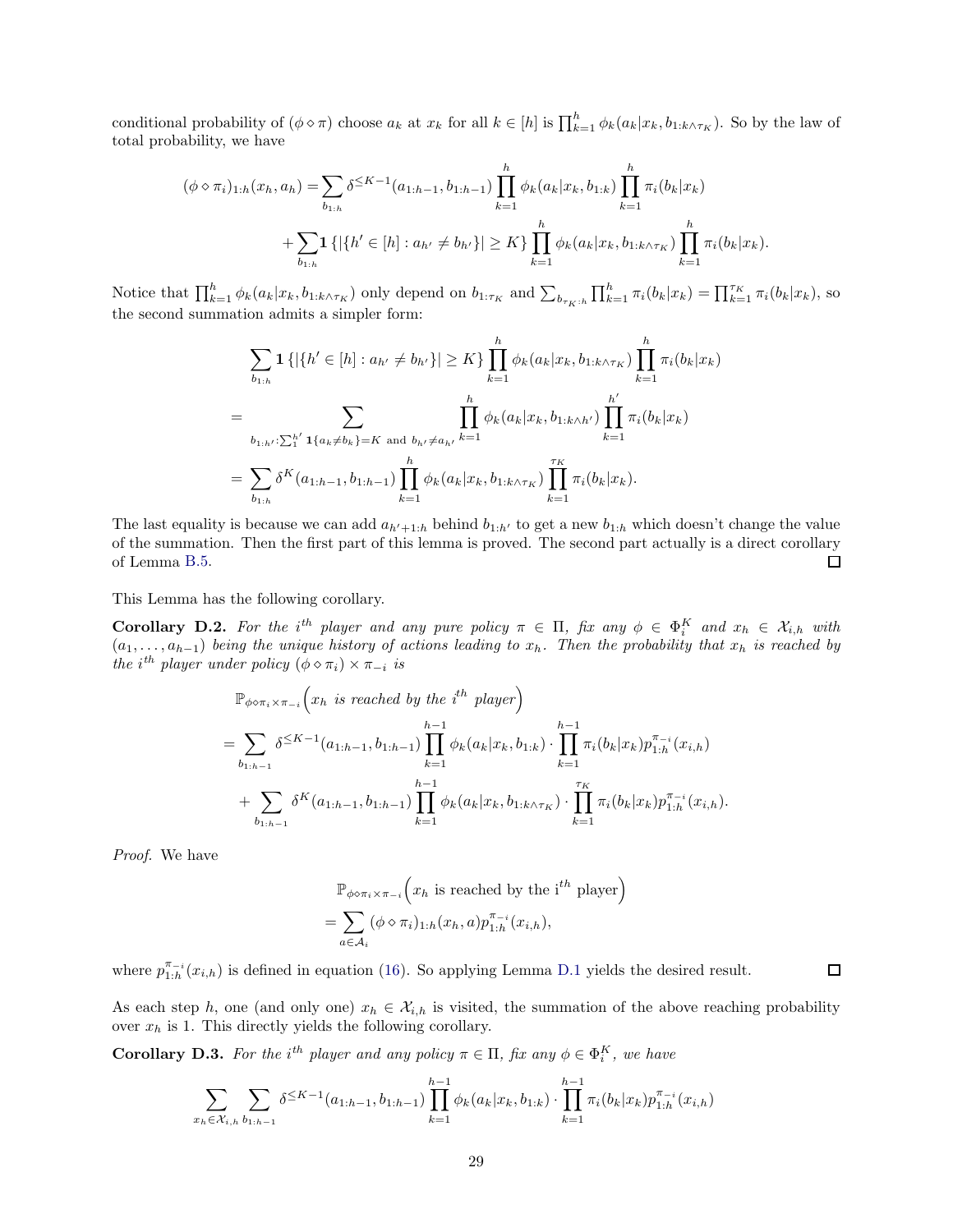$$
+\sum_{x_h \in \mathcal{X}_{i,h}} \sum_{b_{1:h-1}} \delta^K(a_{1:h-1}, b_{1:h-1}) \prod_{k=1}^{h-1} \phi_k(a_k | x_k, b_{1:k \wedge \tau_K}) \cdot \prod_{k=1}^{\tau_K} \pi_i(b_k | x_k) p_{1:h}^{\pi_{-i}}(x_{i,h}) = 1.
$$

## <span id="page-29-1"></span>E Regret decomposition for K-EFCE

This section presents the definition of the K-EFCE regret along with its properties, which will be useful for the proofs of our main results.

Let  $\{\pi^t\}_{t\in[T]}$  be a sequence of policy. Define the K-EFCE regret for the  $i^{\text{th}}$  player as

$$
R_{i,K}^T = \max_{\phi \in \Phi_i^K} \sum_{t=1}^T \left( V_i^{\phi \diamond \pi_i^t \times \pi_{-i}^t} - V_i^{\pi^t} \right).
$$
 (24)

<span id="page-29-0"></span>**Lemma E.1** (Online-to-batch for K-EFCE). Let  $\{\pi^t = (\pi_i^t)_{i \in [n]}\}_{t \in [T]}$  be a sequence of product policies for all players over T rounds. Then, for the average (correlated) policy  $\pi = \text{Unif}(\{\pi^t\}_{t=1}^T)$ , we have

$$
K\text{-EFCEGap}(\overline{\pi}) = \max_{i \in [m]} R_{i,K}^T / T.
$$

*Proof.* This follows directly by the definition of  $K$ -EFCEGap:

$$
K\text{-EFCEGap}(\overline{\pi}) = \max_{i \in [m]} \max_{\phi \in \Phi_i^K} \left( V_i^{\phi \circ \overline{\pi}} - V_i^{\overline{\pi}} \right)
$$
  

$$
= \max_{i \in [m]} \max_{\phi \in \Phi_i^K} \mathbb{E}_{\pi \sim \overline{\pi}} \left[ V_i^{\phi \circ \pi_i \times \pi_{-i}} - V_i^{\pi} \right]
$$
  

$$
= \max_{i \in [m]} \max_{\phi \in \Phi_i^K} \frac{1}{T} \sum_{t=1}^T \left[ V_i^{\phi \circ \pi_i^t \times \pi_{-i}^t} - V_i^{\pi^t} \right]
$$
  

$$
= \max_{i \in [m]} R_{i,K}^T / T.
$$

<span id="page-29-3"></span><span id="page-29-2"></span>

For  $(x_{i,h}, b_{1:h-1}, \varphi) \in \Omega_i^{(1), K} \times \Psi^s$ , we define the immediate local swap regret as

$$
\widehat{R}_{(x_h,b_{1:h-1}),\varphi}^T := \sum_{t=1}^T \prod_{k=1}^{h-1} \pi_i^t(b_k|x_k) \Big( \langle \pi_{i,h}^t(\cdot|x_{i,h}) - \varphi \diamond \pi_{i,h}^t(\cdot|x_{i,h}), L_{i,h}^t(x_{i,h},\cdot) \rangle \Big).
$$

and the (overall) local swap regret as

$$
\widehat{R}_{(x_h, b_{1:h-1})}^{T, \text{swap}} := \max_{\varphi} \widehat{R}_{(x_h, b_{1:h-1}), \varphi}^{T}.
$$
\n(25)

For  $(x_{i,h}, b_{1:h'}, a) \in \Omega_i^{(II), K} \times \mathcal{A}_i$ , we define the immediate external regret as

$$
\widehat{R}_{(x_h, b_{1:h'}) , a}^T := \sum_{t=1}^T \prod_{k=1}^{h'} \pi_i^t(b_k | x_k) \Big( \langle \pi_{i,h}^t(\cdot | x_{i,h}), L_{i,h}^t(x_{i,h}, \cdot) \rangle - L_{i,h}^t(x_{i,h}, a) \Big).
$$

and the (overall) local external regret as

$$
\widehat{R}_{(x_h, b_{1:h'})}^{T, \text{ext}} := \max_{a \in \mathcal{A}_i} \widehat{R}_{(x_h, b_{1:h'})}^T, \tag{26}
$$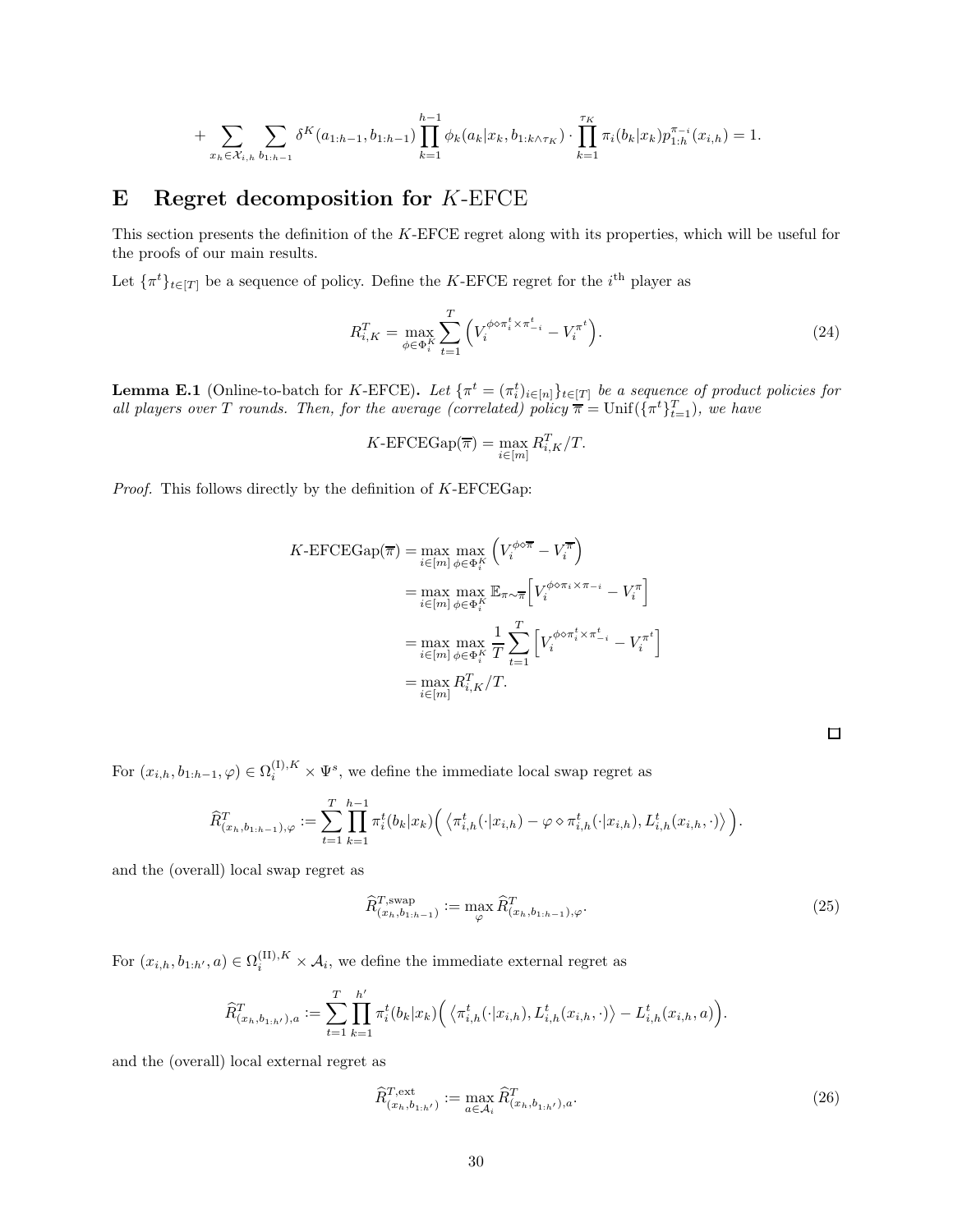K-EFCE regret decomposition Our main result in this section is the following regret decomposition that decomposes the K-EFCE regret  $R_{i,K}^T$  into combinations of local regrets at each rechistory.

<span id="page-30-0"></span>**Lemma E.2** (Regret decomposition for K-EFCE). We have  $R_{i,K}^T \leq \sum_{h=1}^H R_h^T$ , with

$$
R_h^T := \max_{\phi \in \Phi_i^K} \sum_{x_h \in \mathcal{X}_{i,h}} G_h^{T, \text{swap}}(x_h; \phi) + \max_{\phi \in \Phi_i^K} \sum_{x_h \in \mathcal{X}_{i,h}} G_h^{T, \text{ext}}(x_h; \phi).
$$

Here

$$
G_h^{T,\text{swap}}(x_h; \phi) := \sum_{b_{1:h-1}} \delta^{\leq K-1}(a_{1:h-1}, b_{1:h-1}) \prod_{k=1}^{h-1} \phi_k(a_k | x_k, b_{1:k}) \widehat{R}_{(x_h, b_{1:h-1})}^{T,\text{swap}},
$$
\n(27)

and

$$
G_{h}^{T,\text{ext}}(x_{h};\phi) := \sum_{b_{1:h-1}} \delta^{K}(a_{1:h-1}, b_{1:h-1}) \prod_{k=1}^{h-1} \phi_{k}(a_{k}|x_{k}, b_{1:k \wedge \tau_{K}}) \widehat{R}_{(x_{h}, b_{1:\tau_{K}})}^{T,\text{ext}}
$$
  

$$
= \sum_{h'=K}^{h-1} \sum_{b_{1:h'}} \mathbf{1} \left\{ \tau_{K} = h' \right\} \prod_{k=1}^{h-1} \phi_{k}(a_{k}|x_{k}, b_{1:k \wedge h'}) \widehat{R}_{(x_{h}, b_{1:h'})}^{T,\text{ext}}.
$$
 (28)

Above,  $a_{1:h-1}$  is the unique sequence of actions leading to  $x_h$ , and  $\tau_K$  (cf. definition in [\(23\)](#page-27-2)) depends on  $a_{1:h-1}, b_{1:h-1}.$ 

Throughout the rest of the proofs, the definitions of the sequence  $a_{1:h-1}$  and  $\tau_K$  is the same as in the above regret minimizer, i.e.  $a_{1:h-1}$  is determined by  $x_h$ , and  $\tau_K$  is determined by  $(x_h, b_{1:h-1})$ .

Proof of Lemma [E.2.](#page-30-0) We begin by performing the following performance decomposition

$$
R_{i,K}^{T} = \max_{\phi \in \Phi_{i}^{K}} \sum_{t=1}^{T} (V_{i}^{\phi \circ \pi_{i}^{t} \times \pi_{-i}^{t}} - V_{i}^{\pi^{t}})
$$
  
\n
$$
= \max_{\phi \in \Phi_{i}^{K}} \sum_{t=1}^{T} \left( \mathbb{E}_{\phi \circ \pi_{i}^{t} \times \pi_{-i}^{t}} \left[ \sum_{h=1}^{H} r_{i,h} \right] - \mathbb{E}_{\pi^{t}} \left[ \sum_{h=1}^{H} r_{i,h} \right] \right)
$$
  
\n
$$
= \max_{\phi \in \Phi_{i}^{K}} \sum_{t=1}^{T} \sum_{h=1}^{H} \left( \mathbb{E}_{((\phi \circ \pi_{i}^{t})_{1:h} \pi_{i,h+1:H}^{t}) \times \pi_{-i}^{t}} \left[ \sum_{k=1}^{H} r_{i,k} \right] - \mathbb{E}_{((\phi \circ \pi_{i}^{t})_{1:h-1} \pi_{i,h:H}^{t}) \times \pi_{-i}^{t}} \left[ \sum_{k=1}^{H} r_{i,k} \right] \right)
$$
  
\n
$$
= \max_{\phi \in \Phi_{i}^{K}} \sum_{t=1}^{T} \sum_{h=1}^{H} \left( \mathbb{E}_{((\phi \circ \pi_{i}^{t})_{1:h} \pi_{i,h+1:H}^{t}) \times \pi_{-i}^{t}} \left[ \sum_{k=h}^{H} r_{i,k} \right] - \mathbb{E}_{((\phi \circ \pi_{i}^{t})_{1:h-1} \pi_{i,h:H}^{t}) \times \pi_{-i}^{t}} \left[ \sum_{k=h}^{H} r_{i,k} \right] \right)
$$
  
\n
$$
= \max_{\phi \in \Phi_{i}^{K}} \sum_{h=1}^{H} \sum_{t=1}^{T} \left( \mathbb{E}_{((\phi \circ \pi_{i}^{t})_{1:h-1} \pi_{i,h:H}^{t}) \times \pi_{-i}^{t}} \left[ \sum_{k=h}^{H} (1-r_{i,k}) \right] - \mathbb{E}_{((\phi \circ \pi_{i}^{t})_{1:h} \pi_{i,h+1:H}^{t}) \times \pi_{-i}^{t}} \left[ \sum_{k=h}^{H} (1-r_{i,k})
$$

Here,  $((\phi \diamond \pi_i^t)_{1:h} \pi_{i,h+1:H}^t) \times \pi_{-i}^t$  refers to the policy that the  $i^{\text{th}}$  player uses  $\phi \diamond \pi_i^t$  for the first h step, and then uses  $\pi_i^t$  where as other players always use  $\pi_{-i}^t$ . The last step use that fact that  $((\phi \circ \pi_i^t)_{1:h} \pi_{i,h+1:H}^t) \times \pi_{-i}^t$ and  $((\phi \circ \pi_i^t)_{1:h-1} \pi_{i,h:H}^t) \times \pi_{-i}^t$  are the same for the first  $h-1$  steps, so the expected reward in first  $h-1$ steps are the same, too. Therefore, if we let

$$
\widetilde{R}_{h}^{T} = \max_{\phi \in \Phi_{i}^{K}} \sum_{t=1}^{T} \left( \mathbb{E}_{( (\phi \circ \pi_{i}^{t})_{1:h-1} \pi_{i,h:H}^{t}) \times \pi_{-i}^{t}} \left[ \sum_{k=h}^{H} (1-r_{i,k}) \right] - \mathbb{E}_{( (\phi \circ \pi_{i}^{t})_{1:h} \pi_{i,h+1:H}^{t}) \times \pi_{-i}^{t}} \left[ \sum_{k=h}^{H} (1-r_{i,k}) \right] \right)
$$
\n
$$
R_{i,K}^{T} \leq \sum_{h=1}^{H} \widetilde{R}_{h}^{T}.
$$

we have  $R_{i,K}^T \leq \sum_{h=1}^H \widetilde{R}_{h}^T$ 

We next show that

$$
\widetilde{R}_h^T \leq \max_{\phi \in \Phi_i^K} \sum_{x_h \in \mathcal{X}_{i,h}} G_h^{T,\text{swap}}(x_h; \phi) + \max_{\phi \in \Phi_i^K} \sum_{x_h \in \mathcal{X}_{i,h}} G_h^{T,\text{ext}}(x_h; \phi) = R_h^T,
$$

which yields the desired result. Fix any  $h \in [H]$  and  $\phi \in \Phi_i^K$ , from the execution of modified policy  $\phi \diamond \pi_i$ in Algorithm [1,](#page-5-0)

$$
\mathbb{E}_{\left((\phi \circ \pi_i^t)_{1:h} \pi_{i,h+1:H}^t\right) \times \pi_{-i}^t} \left[\sum_{k=h}^H (1 - r_{i,k})\right]
$$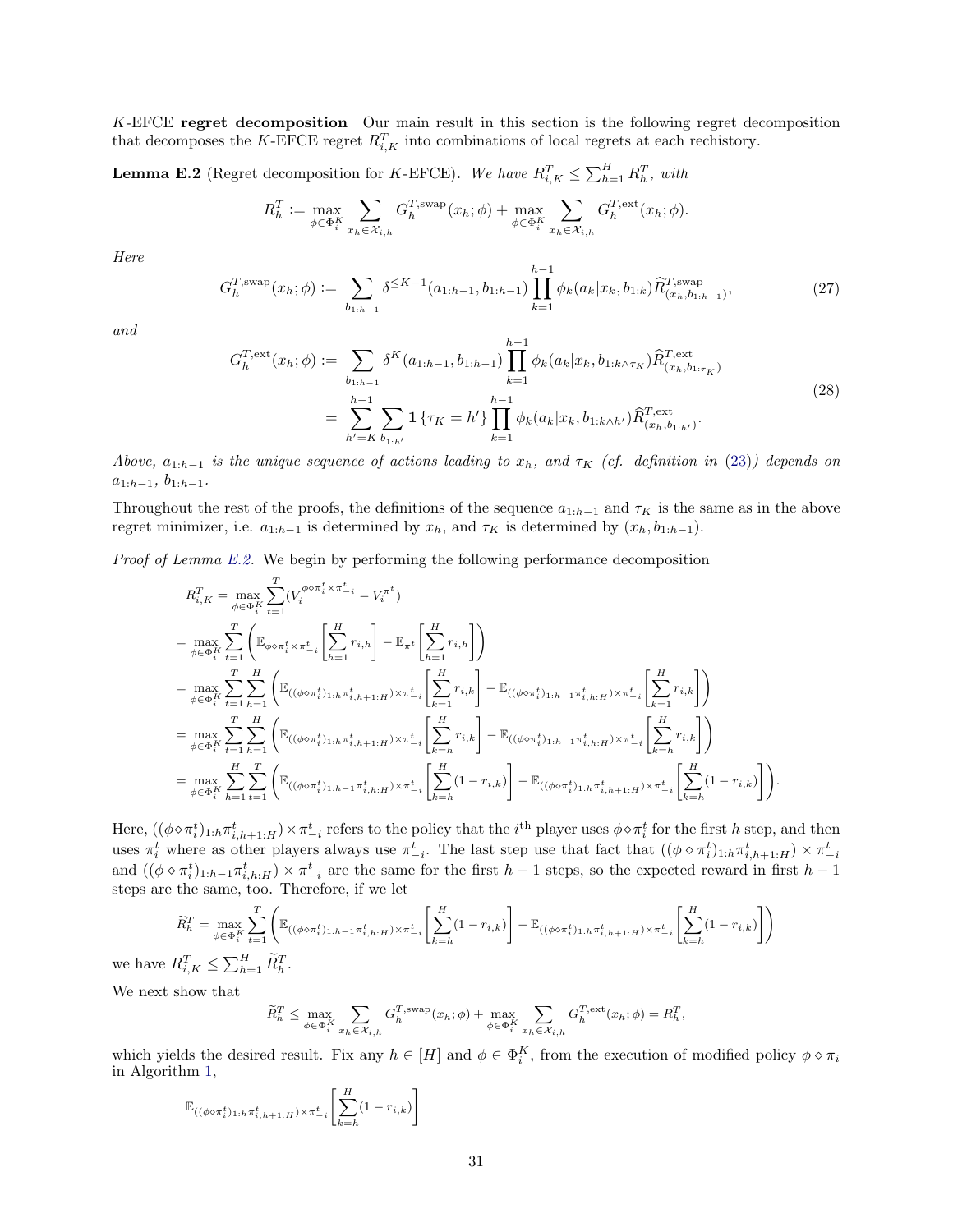$$
= \sum_{x_h \in \mathcal{X}_{i,h}} \sum_{b_{1:h-1}} \prod_{k=1}^{h-1} \pi_i^t(b_k|x_k) \prod_{\substack{k=1 \ \text{probability of taking 'right' actions leading to } x_h}}^{h-1} \underbrace{\phi_h(\cdot|x_h, b_{1:h \wedge \tau_K}), L_{i,h}^t(x_h, \cdot))}_{\text{counterfactual loss}},
$$

where we assume  $b_h = \pi_i^t(x_h)$  in  $\phi_k(\cdot|x_h, b_{1:h \wedge \tau_K})$  and  $\tau_K := \inf\{h' \leq h-1 : \sum_{h''=1}^{h'} \mathbf{1} \{a_{h''} \neq b_{h''}\} \geq K\}.$ Similarly,

$$
\mathbb{E}_{((\phi \circ \pi_i^t)_{1:h-1} \pi_{i,h:H}^t) \times \pi_{-i}^t} \left[ \sum_{k=h}^H (1-r_{i,k}) \right]
$$
\n
$$
= \sum_{x_h \in \mathcal{X}_{i,h}} \sum_{b_{1:h-1}} \prod_{k=1}^{h-1} \pi_i^t(b_k|x_k) \prod_{\substack{k=1 \ \text{probability} \ \text{probability} \ \text{of taking 'right' actions leading to } x_h}}^{h-1} \underbrace{\left\langle \pi_i^t(\cdot|x_h), L_{i,h}^t(x_h, \cdot) \right\rangle}_{\text{counterfactual utility}}
$$

.

.

Substituting these into  $\overline{R}_h^T$ , we have

$$
\begin{split} &\widetilde{R}_{h}^{T}=\max_{\phi\in\Phi_{i}^{K}}\sum_{t=1}^{T}\left(\mathbb{E}_{((\phi\circ\pi_{i}^{t})_{1:h-1}\pi_{i,h:H}^{t})\times\pi_{-i}^{t}}\left[\sum_{k=h}^{H}(1-r_{i,k})\right]-\mathbb{E}_{((\phi\circ\pi_{i}^{t})_{1:h}\pi_{i,h+1:H}^{t})\times\pi_{-i}^{t}}\left[\sum_{k=h}^{H}(1-r_{i,k})\right]\right) \\ &=\max_{\phi\in\Phi_{i}^{K}}\sum_{t=1}^{T}\sum_{x_{h}\in\mathcal{X}_{i,h}}\sum_{b_{1:h-1}}\left(\prod_{k=1}^{h-1}\pi_{i}^{t}(b_{k}|x_{k})\prod_{k=1}^{h-1}\phi_{k}(a_{k}|x_{k},b_{1:k\wedge\tau_{K}})\left\langle\pi_{i}^{t}(\cdot|x_{h})-\phi_{h}(\cdot|x_{h},b_{1:h\wedge\tau_{K}}),L_{i,h}^{t}(x_{h},\cdot)\right\rangle\right) \\ &=\max_{\phi\in\Phi_{i}^{K}}\sum_{x_{h}\in\mathcal{X}_{i,h}}\sum_{b_{1:h-1}}\left(\prod_{k=1}^{h-1}\phi_{k}(a_{k}|x_{k},b_{1:k\wedge\tau_{K}})\sum_{t=1}^{T}\prod_{k=1}^{h-1}\pi_{i}^{t}(b_{k}|x_{k})\left\langle\pi_{i}^{t}(\cdot|x_{h})-\phi_{h}(\cdot|x_{h},b_{1:h\wedge\tau_{K}}),L_{i,h}^{t}(x_{h},\cdot)\right\rangle\right) \end{split}
$$

For fixed  $\phi$ ,  $x_h$ , based on whether  $D(a_{1:h-1}, b_{1:h-1}) \leq K - 1$  or not, we have

$$
\widetilde{R}_{h}^{T} = \max_{\phi \in \Phi_{i}^{K}} \sum_{x_{h} \in \mathcal{X}_{i,h}} \sum_{b_{1:h-1}} \left( \prod_{k=1}^{h-1} \phi_{k}(a_{k}|x_{k}, b_{1:k \wedge \tau_{K}}) \sum_{t=1}^{T} \prod_{k=1}^{h-1} \pi_{i}^{t}(b_{k}|x_{k}) \left\langle \pi_{i}^{t}(\cdot|x_{h}) - \phi_{h}(\cdot|x_{h}, b_{1:h \wedge \tau_{K}}), L_{i,h}^{t}(x_{h}, \cdot) \right\rangle \right) \n= \max_{\phi \in \Phi_{i}^{K}} (I_{h} + II_{h}),
$$

where

$$
I_h := \sum_{x_h \in \mathcal{X}_{i,h}} \sum_{b_1: h-1} \delta^{\leq K-1}(a_{1:h-1}, b_{1:h-1}) \prod_{k=1}^{h-1} \phi_k(a_k | x_k, b_{1:k})
$$
  

$$
\sum_{t=1}^T \prod_{k=1}^{h-1} \pi_i^t(b_k | x_k) \Big\langle \pi_i^t(\cdot | x_h) - \phi_h(\cdot | x_h, b_{1:h \wedge \tau_K}), L_{i,h}^t(x_h, \cdot) \Big\rangle,
$$

and

$$
\Pi_h := \sum_{x_h \in \mathcal{X}_{i,h}} \sum_{b_{1:h-1}} \mathbf{1} \left\{ D(a_{1:h-1}, b_{1:h-1}) \ge K \right\} \prod_{k=1}^{h-1} \phi_k(a_k | x_k, b_{1:k \wedge \tau_K})
$$
  

$$
\sum_{t=1}^T \prod_{k=1}^{h-1} \pi_i^t(b_k | x_k) \Big\langle \pi_i^t(\cdot | x_h) - \phi_h(\cdot | x_h, b_{1:h \wedge \tau_K}), L_{i,h}^t(x_h, \cdot) \Big\rangle.
$$

For  $I_h$ , since  $D(a_{1:h-1}, b_{1:h-1}) \leq K - 1$ , at step h, the number of deviations is less than K and  $\tau_K \geq h$ . Moreover, max over  $\phi \in \Phi_i^K$  can be separated into max over all  $\phi_h(\cdot|x_h, b_{1:h \wedge \tau_K})$ , so we have

$$
\max_{\phi \in \Phi_i^K} I_h = \max_{\phi \in \Phi_i^K} \sum_{x_h \in \mathcal{X}_{i,h}} \sum_{b_{1:h-1}} \delta^{\leq K-1}(a_{1:h-1}, b_{1:h-1}) \prod_{k=1}^{h-1} \phi_k(a_k | x_k, b_{1:k \wedge \tau_K})
$$
  

$$
\times \sum_{t=1}^T \prod_{k=1}^{h-1} \pi_i^t(b_k | x_k) \Big\langle \pi_i^t(\cdot | x_h) - \phi_h(\cdot | x_h, b_{1:h \wedge \tau_K}), L_{i,h}^t(x_h, \cdot) \Big\rangle
$$
  

$$
\leq \max_{\phi \in \Phi_i^K} \sum_{x_h \in \mathcal{X}_{i,h}} \sum_{b_{1:h-1}} \delta^{\leq K-1}(a_{1:h-1}, b_{1:h-1}) \prod_{k=1}^{h-1} \phi_k(a_k | x_k, b_{1:k})
$$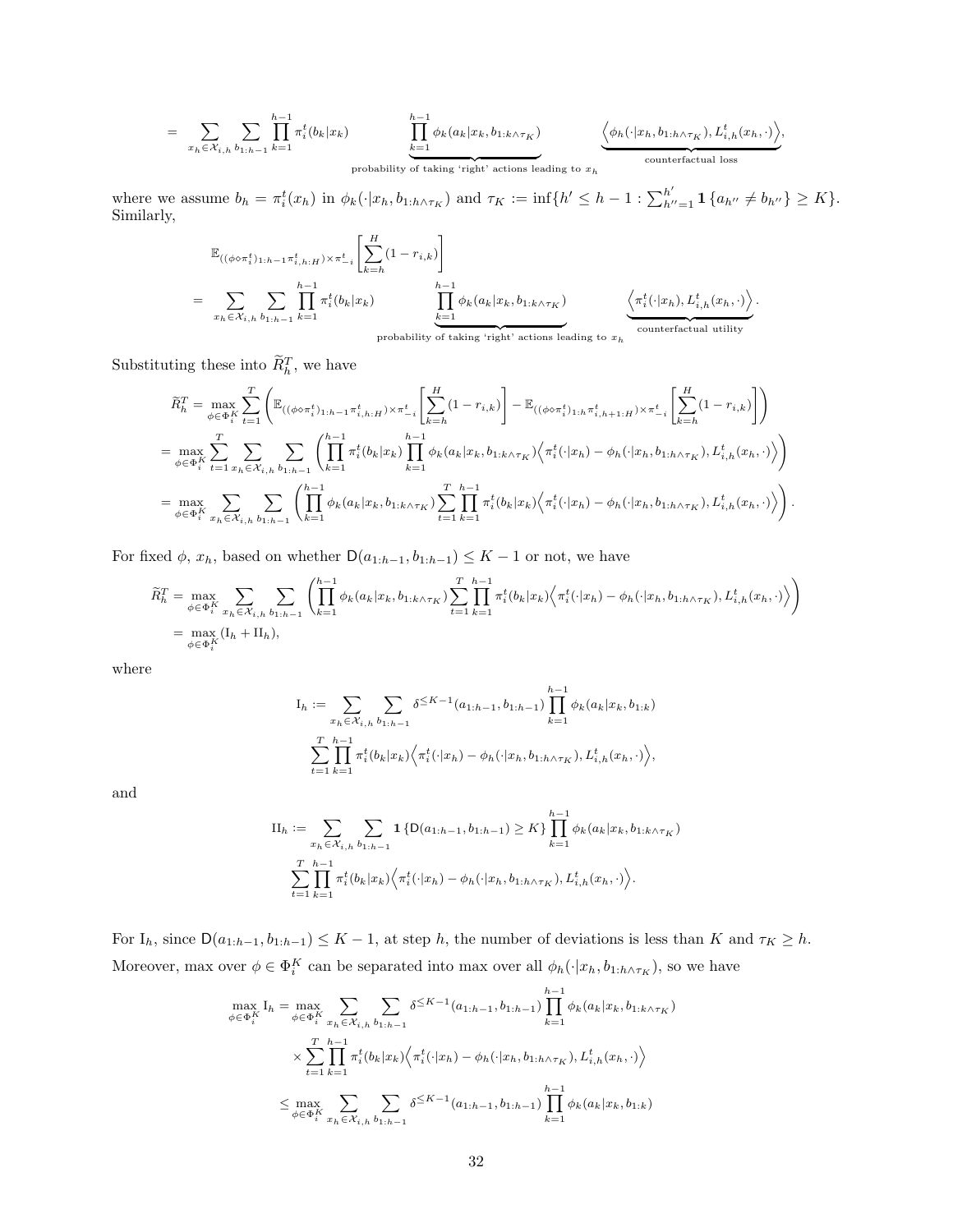$$
\times \max_{\varphi} \sum_{t=1}^{T} \prod_{k=1}^{h-1} \pi_{i}^{t}(b_{k}|x_{k}) \Big\langle \pi_{i}^{t}(\cdot|x_{h}) - (\varphi \diamond \pi_{i}^{t})(\cdot|x_{h}), L_{i,h}^{t}(x_{h}, \cdot) \Big\rangle
$$
  
\n
$$
\stackrel{(i)}{=} \max_{\phi \in \Phi_{i}^{K}} \sum_{x_{h} \in \mathcal{X}_{i,h}} \sum_{b_{1:h-1}} \delta^{\leq K-1}(a_{1:h-1}, b_{1:h-1}) \prod_{k=1}^{h-1} \phi_{k}(a_{k}|x_{k}, b_{1:k}) \widehat{R}_{(x_{h}, b_{1:h-1})}^{T, \text{swap}}
$$
  
\n
$$
= \max_{\phi \in \Phi_{i}^{K}} \sum_{x_{h} \in \mathcal{X}_{i,h}} G_{h}^{T, \text{swap}}(x_{h}).
$$

Above, (i) follows by the definition of the local swap regret in [\(25\)](#page-29-2). For  $\text{II}_h$ , since  $\text{D}(a_{1:h-1}, b_{1:h-1}) \geq K$ , at some step  $h' \in [K, h-1]$ , the number of deviations was already K. In fact, such  $h'$  is  $\tau_K$ . In this case,  $\pi_i^t(x_h)$  cannot be observed. for  $\text{II}_h$ , we have

$$
\max_{\phi \in \Phi_{i}^{K}} \Pi_{h} = \max_{\phi \in \Phi_{i}^{K}} \sum_{x_{h} \in \mathcal{X}_{i,h}} \sum_{b_{1:h-1}} 1 \{D(a_{1:h-1}, b_{1:h-1}) \geq K\} \prod_{k=1}^{h-1} \phi_{k}(a_{k}|x_{k}, b_{1:k \wedge \tau_{K}})
$$
\n
$$
\times \sum_{t=1}^{T} \sum_{k=1}^{h-1} \pi_{i}^{t}(b_{k}|x_{k}) \Big\langle \pi_{i}^{t}(\cdot|x_{h}) - \phi_{h}(\cdot|x_{h}, b_{1:h \wedge \tau_{K}}), L_{i,h}^{t}(x_{h}, \cdot) \Big\rangle
$$
\n
$$
= \max_{\phi \in \Phi_{i}^{K}} \sum_{x_{h} \in \mathcal{X}_{i,h}} \sum_{b_{1:h-1}} \sum_{h'=K}^{h-1} 1 \{ \tau_{K} = h' \} \prod_{k=1}^{h-1} \phi_{k}(a_{k}|x_{k}, b_{1:k \wedge h'})
$$
\n
$$
\times \sum_{t=1}^{T} \prod_{k=1}^{h-1} \pi_{i}^{t}(b_{k}|x_{k}) \Big\langle \pi_{i}^{t}(\cdot|x_{h}) - \phi_{h}(\cdot|x_{h}, b_{1:h \wedge h'}), L_{i,h}^{t}(x_{h}, \cdot) \Big\rangle
$$
\n
$$
= \max_{\phi \in \Phi_{i}^{K}} \sum_{x_{h} \in \mathcal{X}_{i,h}} \sum_{h'=K} \sum_{b_{1:h-1}} 1 \{ \tau_{K} = h' \} \prod_{k=1}^{h-1} \phi_{k}(a_{k}|x_{k}, b_{1:k \wedge h'})
$$
\n
$$
\times \sum_{t=1}^{T} \prod_{k=1}^{h-1} \pi_{i}^{t}(b_{k}|x_{k}) \Big\langle \pi_{i}^{t}(\cdot|x_{h}) - \phi_{h}(\cdot|x_{h}, b_{1:h \wedge h'}), L_{i,h}^{t}(x_{h}, \cdot) \Big\rangle
$$
\n
$$
\stackrel{\text{(i)}{\leq}}{\leq} \max_{\phi \in \Phi_{i}^{K}} \sum_{x_{h} \in \mathcal{X}_{i,h}} \sum_{h'=K} \sum_{b_{1:h'}} 1 \{ \tau_{K} = h
$$

Here, (i) uses the fact that for fixed  $x_h$ , h' and  $b_{1:h'}$  with  $\tau_K = h'$ , there is only one and only one  $b_{h'+1:h-1}$ satisfying  $\tau_K = h$  and  $\sum_{b_{h'+1:h-1}} \prod_{k=h'+1}^{h-1} \pi_i^t(b_k|x_k) = 1$ ; (ii) follows by definition of the local external regret in [\(26\)](#page-29-3). Furthermore, for fixed  $x_h$ , we can expand  $b_{1:h'}$  to  $b_{1:h} := (b_{1:h'}, a_{h^*+1}, \dots, a_{h-1})$  such that  $D(a_{1:h-1}, b_{1:h-1}) = K$ , then we can rewrite

$$
\sum_{h'=K}^{h-1} \sum_{b_{1:h'}} \mathbf{1}\left\{\tau_K = h'\right\} \prod_{k=1}^{h-1} \phi_k(a_k|x_k,b_{1:k\wedge h'}) \widehat{R}^{T,\text{ext}}_{(x_h,b_{1:h'}) , x_h}
$$

$$
\sum_{h'=K}^{h-1} \sum_{b_{1:h'}} \mathbf{1} \left\{ \tau_K = h' \right\} \prod_{k=1}^{h-1} \phi_k(a_k | x_k, b_{1:k \wedge h'}) \widehat{R}_{(x_h, b_{1:h'}), x_h}^{T, \text{ext}}
$$
  
= 
$$
\sum_{h'=K}^{h-1} \sum_{b_{1:h-1}} \mathbf{1} \left\{ \tau_K = h', \mathsf{D}(a_{1:h-1}, b_{1:h-1}) = K \right\} \prod_{k=1}^{h-1} \phi_k(a_k | x_k, b_{1:k \wedge h'}) \widehat{R}_{(x_h, b_{1:h'}), x_h}^{T, \text{ext}}
$$

as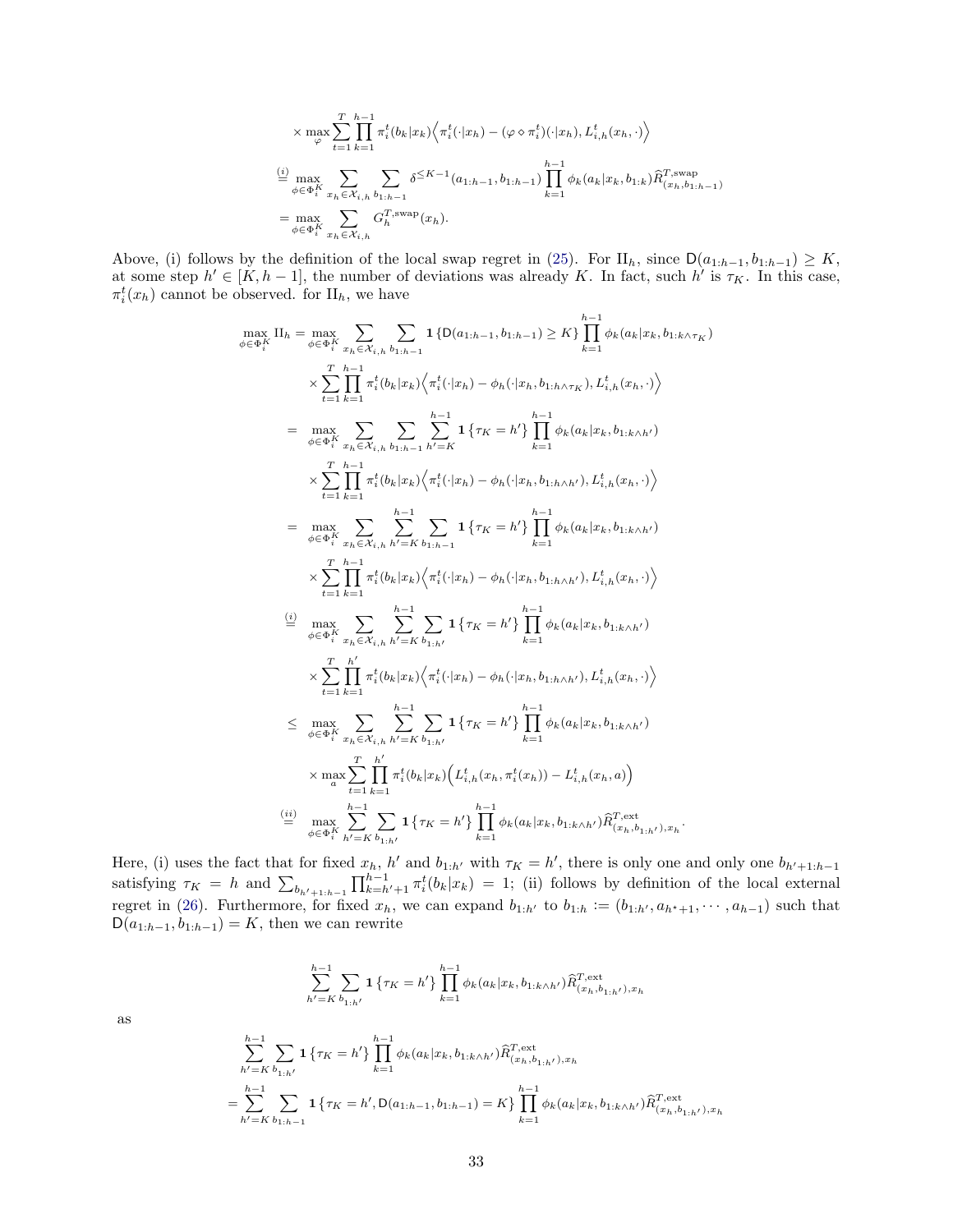$$
= \sum_{b_{1:h-1}} \delta^K(a_{1:h-1}, b_{1:h-1}) \prod_{k=1}^{h-1} \phi_k(a_k | x_k, b_{1:k \wedge \tau_K}) \widehat{R}_{(x_h, b_{1:\tau_K}), x_h}^{T, \text{ext}} = G_h^{T, \text{ext}}(x_h).
$$

Consequently,

$$
\max_{\phi \in \Phi_i^K} \Pi_h \leq \max_{\phi \in \Phi_i^K} \sum_{x_h \in \mathcal{X}_{i,h}} G_h^{T,\text{ext}}(x_h).
$$

Finally, combining the above bounds for  $\max_{\phi \in \Phi_i^K} I_h$  and  $\max_{\phi \in \Phi_i^K} II_h$  gives the desired result:

$$
\widetilde{R}_h^T = \max_{\phi \in \Phi_i^K} (\mathbf{I}_h + \mathbf{II}_h) \le \max_{\phi \in \Phi_i^K} \sum_{x_h \in \mathcal{X}_{i,h}} G_h^{T, \text{swap}}(x_h) + \max_{\phi \in \Phi_i^K} \sum_{x_h \in \mathcal{X}_{i,h}} G_h^{T, \text{ext}}(x_h) = R_h^T.
$$

 $\Box$ 

## <span id="page-33-3"></span>F Proofs for Section [4](#page-6-0)

<span id="page-33-2"></span>The rest of this section is devoted to proving Theorem [5.](#page-7-6)

#### F.1 Proof of Theorem [5](#page-7-6)

**Proof of Theorem [5](#page-7-6)** The proof follows by bounding the K-EFCE regret

$$
R_{i,K}^T = \max_{\phi \in \Phi_i^K} \sum_{t=1}^T \left( V_i^{\phi \diamond \pi_i^t \times \pi_{-i}^t} - V_i^{\pi^t} \right)
$$

for all players  $i \in [m]$ , and then converting to a bound on K-EFCEGap( $\overline{\pi}$ ) by the online-to-batch conversion (Lemma [E.1\)](#page-29-0).

By the regret decomposition for  $R_{i,K}^T$  (Lemma [E.2\)](#page-30-0), we have  $R_{i,K}^T \leq \sum_{h=1}^H R_h^T$ , where

$$
R_h^T := \max_{\phi \in \Phi_i^K} \sum_{x_h \in \mathcal{X}_{i,h}} G_h^{T,\text{swap}}(x_h;\phi) + \max_{\phi \in \Phi_i^K} \sum_{x_h \in \mathcal{X}_{i,h}} G_h^{T,\text{ext}}(x_h;\phi).
$$

The following two lemmas bound two terms

$$
\sum_{h=1}^{H} \max_{\phi \in \Phi_i^K} \sum_{x_h \in \mathcal{X}_{i,h}} G_h^{T, \text{swap}}(x_h; \phi) \text{ and } \sum_{h=1}^{H} \max_{\phi \in \Phi_i^K} \sum_{x_h \in \mathcal{X}_{i,h}} G_h^{T, \text{ext}}(x_h; \phi).
$$

Their proofs are presented in Section [F.2](#page-34-1) & [F.3](#page-36-0) respectively.

<span id="page-33-0"></span>**Lemma F.1** (Bound on summation of  $G_h^{T,\text{swap}}(x_{i,h})$  with full feedback). If we choose learning rates as

$$
\eta_{x_h} = \sqrt{\binom{H}{K \wedge H}} X_i A_i^{K \wedge H} \log A_i / (H^2 T)
$$

for all  $x_h \in \mathcal{X}_{i,h}$  (same with [\(9\)](#page-7-5)). Then we have

$$
\sum_{h=1}^H \max_{\phi \in \Phi_i^K} \sum_{x_h \in \mathcal{X}_{i,h}} G_h^{T, \text{swap}}(x_h; \phi) \le \sqrt{H^4 \binom{H}{K \wedge H} X_i A_i^{K \wedge H} T \log A_i}.
$$

<span id="page-33-1"></span>**Lemma F.2** (Bound on summation of  $G_h^{T,\text{ext}}(x_{i,h})$  with full feedback). If we choose learning rates as

$$
\eta_{x_h} = \sqrt{\binom{H}{K \wedge H} X_i A_i^{K \wedge h} \log A_i / (H^2 T)}
$$

for all  $x_h \in \mathcal{X}_{i,h}$  (same with [\(9\)](#page-7-5)). Then we have

$$
\sum_{h=1}^H \max_{\phi \in \Phi_i^K} \sum_{x_h \in \mathcal{X}_{i,h}} G_h^{T,\textnormal{ext}}(x_h;\phi) \leq \mathcal{O}\Bigg(\sqrt{H^4\binom{H}{K \wedge H} X_iA_i^{K \wedge H} T \log A_i}\Bigg).
$$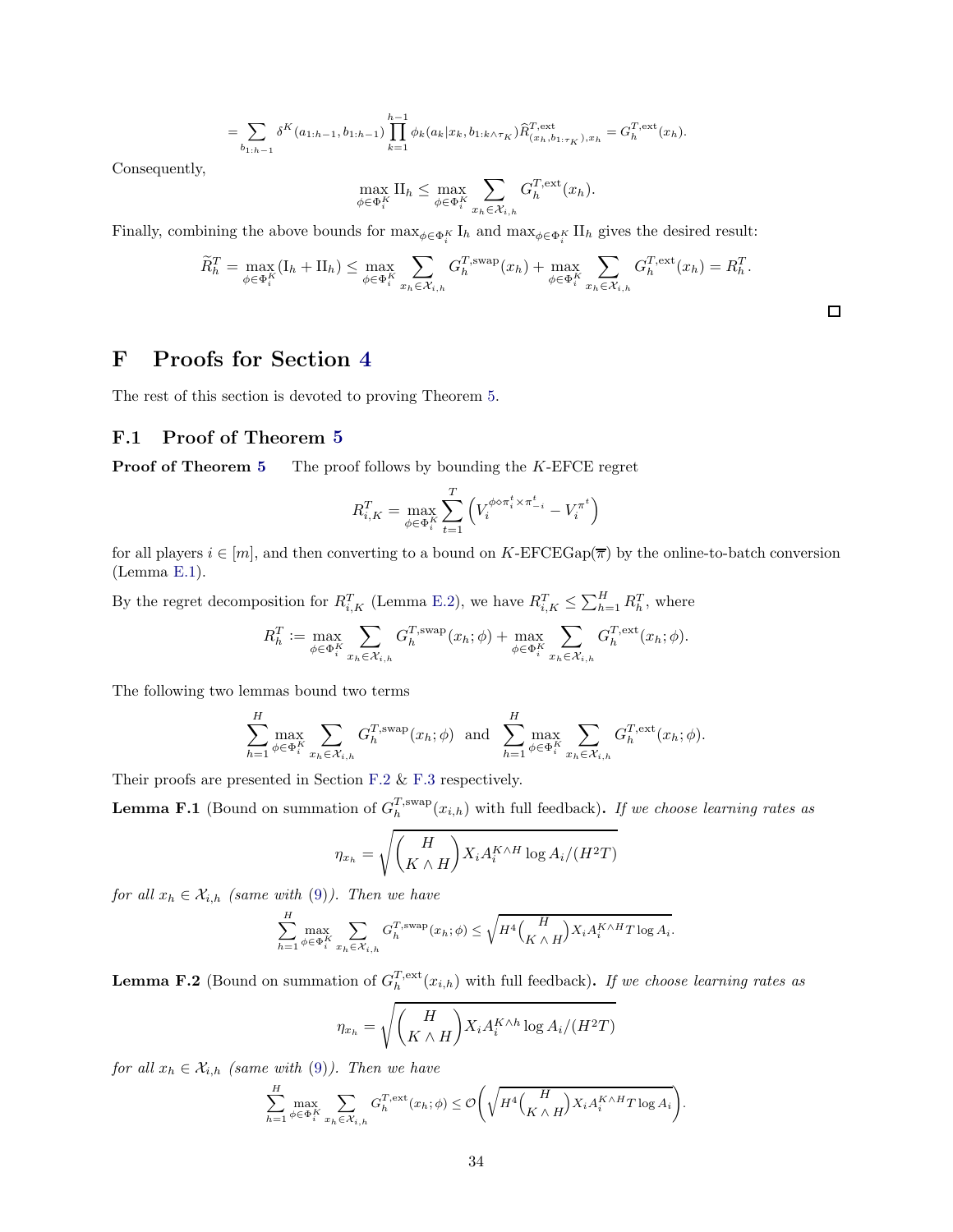So by Lemma [F.1,](#page-33-0) [F.2,](#page-33-1) we get

$$
R_{i,K}^T \leq \sum_{h=1}^H R_h^T
$$
  
\n
$$
\leq \sum_{h=1}^H \left( \max_{\phi \in \Phi_i^K} \sum_{x_h \in \mathcal{X}_{i,h}} G_h^{T,\text{swap}}(x_h; \phi) + \max_{\phi \in \Phi_i^K} \sum_{x_h \in \mathcal{X}_{i,h}} G_h^{T,\text{ext}}(x_h; \phi) \right)
$$
  
\n
$$
\leq \mathcal{O}\left(\sqrt{H^4 \left(\frac{H}{K \wedge H}\right) X_i A_i^{K \wedge H} T \log A_i}\right) + \mathcal{O}\left(\sqrt{H^4 \left(\frac{H}{K \wedge H}\right) X_i A_i^{K \wedge H} T \log A_i}\right)
$$
  
\n
$$
= \mathcal{O}\left(\sqrt{H^4 \left(\frac{H}{K \wedge H}\right) A_i^{K \wedge H} X_i T \log A_i}\right).
$$

Therefore, we have the regret bound

$$
R_{i,K}^T \le \mathcal{O}\left(\sqrt{H^4 \left(\frac{H}{K \wedge H}\right) A_i^{K \wedge H} X_i T \log A_i}\right). \tag{29}
$$

As long as

<span id="page-34-2"></span>
$$
T \geq \mathcal{O}\bigg(H^4\binom{H}{K\wedge H}\bigg(\max_{i\in[m]} X_iA_i^{K\wedge H}\bigg)\log A_i/\varepsilon^2\bigg),
$$

we have by the online-to-batch lemma (Lemma [E.1\)](#page-29-0) that the average policy  $\bar{\pi} = \text{Unif}(\{\pi^t\}_{t=1}^T)$  satisfies

$$
K\text{-EFCEGap}(\overline{\pi}) = \frac{\max_{i \in [m]} R_{i,K}^T}{T} \le \max_{i \in [m]} \mathcal{O}\sqrt{H^4\binom{H}{K \wedge H}\binom{\max_{i \in [m]} X_i A_i^{K \wedge H}}{\max_{i \in [m]} X_i A_i^{K \wedge H}} \log A_i / T} \le \varepsilon.
$$
\n(30)

This proves Theorem [5.](#page-7-6)

We remark that the above proof does not depend on the particular choice of  $\pi_{-i}^t$ , and thus the regret we remark that the above proof does not depend on the particular choice of  $\pi_{-i}$ , and thus the regret bound [\(29\)](#page-34-2) also holds even if we control the *i*<sup>th</sup> player only, and  $\pi_{-i}^t$  are arbitrary (potentially adversar depending on all information before iteration  $t$  starts). This directly gives the following corollary.

<span id="page-34-0"></span>**Corollary F.3** (K-EFCE regret bound for K-EFR). For any  $0 \le K \le \infty$ ,  $\varepsilon \in (0, H]$ , suppose the i<sup>th</sup> player runs Algorithm [2](#page-7-0) togethe against arbitrary (potentially adversarial) opponents  $\{\pi_{-i}^t\}_{t=1}^T$ , where REGALG is instantiated as Algorithm [5](#page-15-0) with learning rates specified in  $(9)$ . Then the i<sup>th</sup> player achieves K-EFCE regret bound:

$$
R_{i,K}^T = \max_{\phi \in \Phi_i^K} \sum_{t=1}^T \left( V_i^{\phi \diamond \pi_i^t \times \pi_{-i}^t} - V_i^{\pi^t} \right) \leq \mathcal{O}\left(\sqrt{H^4 \left( \frac{H}{K \wedge H} \right) X_i A_i^{K \wedge H} T \log A_i} \right).
$$

#### <span id="page-34-1"></span>F.2 Proof of Lemma [F.1](#page-33-0)

*Proof.* Recall that  $G_h^{T,\text{swap}}(x_h; \phi)$  is defined as

$$
G_h^{T,\text{swap}}(x_h;\phi) := \sum_{b_{1:h-1}} \delta^{\leq K-1}(a_{1:h-1}, b_{1:h-1}) \prod_{k=1}^{h-1} \phi_k(a_k|x_k, b_{1:k}) \widehat{R}_{(x_h, b_{1:h-1})}^{T,\text{swap}}.
$$

For each  $h \in [H]$  and  $(x_h, b_{1:h-1}) \in \Omega_i^{(I), K}$ , we have

$$
\widehat{R}_{(x_h,b_{1:h-1})}^{T,\text{swap}} = \max_{\varphi} \sum_{t=1}^T \prod_{k=1}^{h-1} \pi_i^t(b_k|x_k) \Big( \left\langle \pi_{i,h}^t(\cdot|x_{i,h}) - \varphi \diamond \pi_{i,h}^t(\cdot|x_{i,h}), L_{i,h}^t(x_{i,h}, \cdot) \right\rangle \Big).
$$

For  $x_h \in \mathcal{X}_{i,h}$ , we first apply regret minimization lemma (Lemma [A.2\)](#page-15-3) on  $\mathcal{R}_{x_h}$  to give an upper bound of  $\widehat{R}_{(x_h,b_1,h-1)}^{T,\text{swap}}$ . The regret minimizer  $\mathcal{R}_{x_h}$  observes time selection functions  $S_{b_1,h-1}^t = \prod_{k=1}^{h-1} \pi_i^t(b_k|x_k)$  for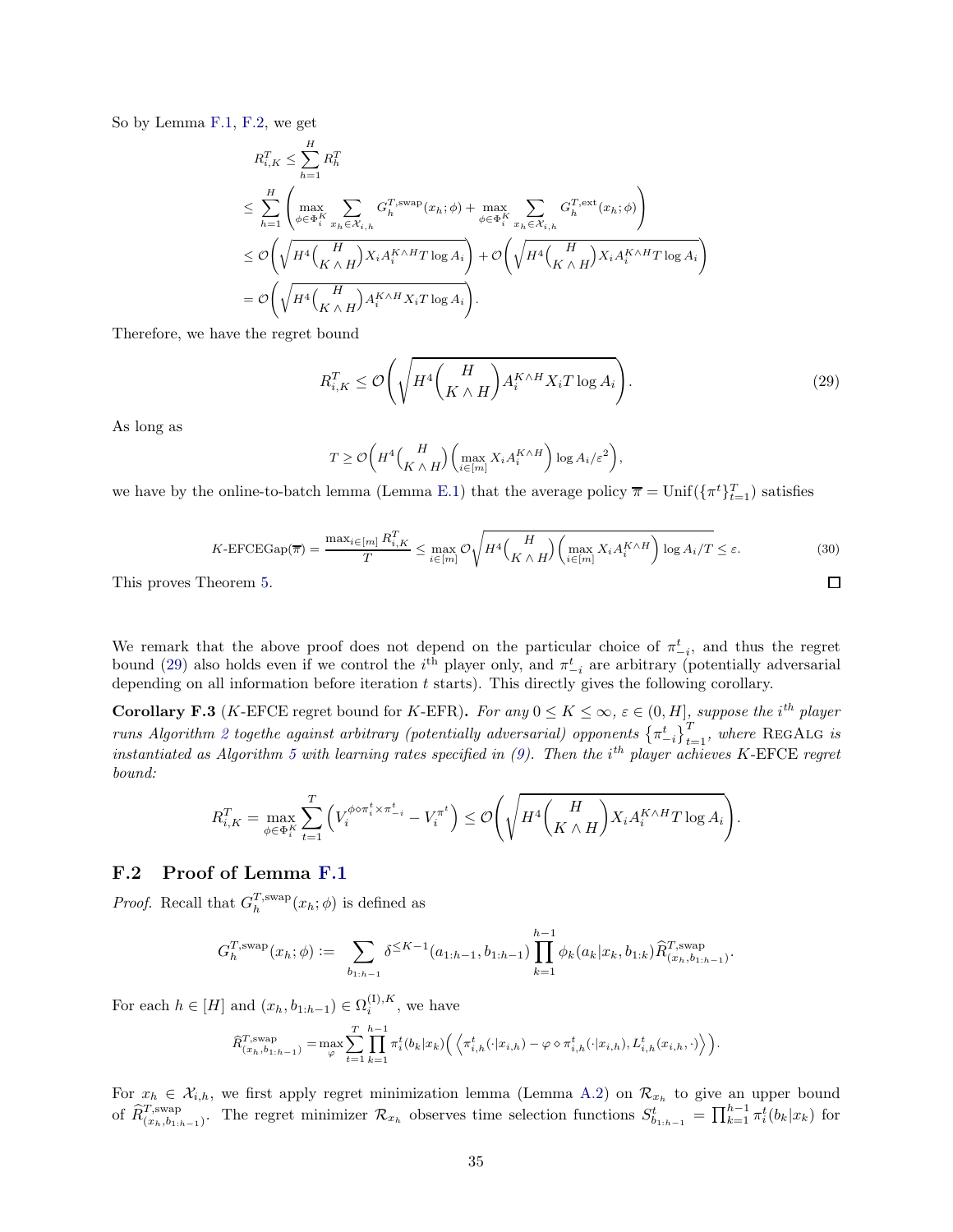$(x_h, b_{1:h-1}) \in \Omega_i^{(1), K}$  and losses  $L_{i,h}^t(x_h, \cdot)$ . Suppose  $\mathcal{R}_{x_h}$  uses the learning rate  $\eta_{x_h}$ , by the bound on regret with respect to a time selection function index and strategy modification pair (Lemma [A.2\)](#page-15-3), we have

$$
\max_{\varphi} \sum_{t=1}^{T} \prod_{k=1}^{h-1} \pi_{i}^{t}(b_{k}|x_{k}) \Big( \Big\langle \pi_{i,h}^{t}(\cdot|x_{i,h}) - \varphi \diamond \pi_{i,h}^{t}(\cdot|x_{i,h}), L_{i,h}^{t}(x_{i,h}, \cdot) \Big\rangle \Big) \n\leq \eta \sum_{t=1}^{T} \prod_{k=1}^{h-1} \pi_{i}^{t}(b_{k}|x_{k}) \|L_{i,h}^{t}(x_{h}, \cdot)\|_{\infty} \Big\langle \pi_{i}^{t}(\cdot|x_{h}), L_{i,h}^{t}(x_{h}, \cdot) \Big\rangle + \frac{(A_{i} + H) \log A_{i}}{\eta} \n\leq \eta H^{2} \sum_{t=1}^{T} \prod_{k=1}^{h-1} \pi_{i}^{t}(b_{k}|x_{k}) p_{1,h}^{\pi_{i}^{t}}(x_{h}) + \frac{(A_{i} + H) \log A_{i}}{\eta}.
$$

Here, we use (i)  $||L_{i,h}^t(x_h,\cdot)||_{\infty} \leq Hp_{1:h}^{\pi_{-i}^t}(x_h)$ , and (ii)  $(|\mathcal{B}^s| + |\mathcal{B}^e|)|\Psi^s| \leq A_i^{H+A_i}$  since the number of rechistories is no more than  $A_i^H$ . Then we can get

$$
\max_{\phi \in \Phi_{i}^{K}} \sum_{x_{h} \in \mathcal{X}_{i,h}} G_{h}^{T, \text{swap}}(x_{h}; \phi)
$$
\n
$$
= \max_{\phi \in \Phi_{i}^{K}} \sum_{x_{h} \in \mathcal{X}_{i,h}} \sum_{b_{1:h-1}} \delta^{\leq K-1}(a_{1:h-1}, b_{1:h-1}) \prod_{k=1}^{h-1} \phi_{k}(a_{k}|x_{k}, b_{1:k})
$$
\n
$$
\times \max_{\varphi} \sum_{t=1}^{T} \prod_{k=1}^{h-1} \pi_{i}^{t}(b_{k}|x_{k}) \Big( L_{i,h}^{t}(x_{h}, \pi_{i}^{t}(x_{h})) - L_{i,h}^{t}(x_{h}, \varphi \diamond \pi_{i}^{t}(x_{h})) \Big)
$$
\n
$$
\leq \eta H^{2} \max_{\phi \in \Phi_{i}^{K}} \sum_{x_{h} \in \mathcal{X}_{i,h}} \sum_{b_{1:h-1}} \delta^{\leq K-1}(a_{1:h-1}, b_{1:h-1}) \prod_{k=1}^{h-1} \phi_{k}(a_{k}|x_{k}, b_{1:k}) \sum_{t=1}^{T} \prod_{k=1}^{h-1} \pi_{i}^{t}(b_{k}|x_{k}) p_{1:h}^{\pi_{i}^{t}}(x_{h})
$$
\n
$$
+ \frac{(A_{i} + H) \log A_{i}}{\eta} \max_{\phi \in \Phi_{i}^{K}} \sum_{x_{h} \in \mathcal{X}_{i,h}} \sum_{b_{1:h-1}} \delta^{\leq K-1}(a_{1:h-1}, b_{1:h-1}) \prod_{k=1}^{h-1} \phi_{k}(a_{k}|x_{k}, b_{1:k}).
$$

Letting

$$
I_h = \max_{\phi \in \Phi_i^K} \sum_{x_h \in \mathcal{X}_{i,h}} \sum_{b_{1:h-1}} \delta^{\leq K-1}(a_{1:h-1}, b_{1:h-1}) \prod_{k=1}^{h-1} \phi_k(a_k | x_k, b_{1:k});
$$
  
\n
$$
II_h = \max_{\phi \in \Phi_i^K} \sum_{x_h \in \mathcal{X}_{i,h}} \sum_{b_{1:h-1}} \delta^{\leq K-1}(a_{1:h-1}, b_{1:h-1}) \prod_{k=1}^{h-1} \phi_k(a_k | x_k, b_{1:k}) \sum_{t=1}^T \prod_{k=1}^{h-1} \pi_i^t(b_k | x_k) p_{1:h}^{\pi_{-i}^t}(x_h).
$$

For fixed  $\phi \in \Phi_i^K$  and  $x_h \in \mathcal{X}_{i,h}$ , by counting the number of  $b_{1:h-1}$  such that  $\mathsf{D}(a_{1:h-1}, b_{1:h-1}) \leq K - 1$ , we have

$$
\sum_{b_{1:h-1}} \delta^{\leq K-1}(a_{1:h-1}, b_{1:h-1}) \prod_{k=1}^{h-1} \phi_k(a_k | x_k, b_{1:k})
$$
\n
$$
\leq \sum_{b_{1:h-1}} \delta^{\leq K-1}(a_{1:h-1}, b_{1:h-1}) \leq {h-1 \choose (K-1) \land (h-1)} A^{(K-1) \land (h-1)}.
$$

Consequently,

$$
I_h \le X_{i,h} \binom{h-1}{(K-1)\wedge(h-1)} A_i^{K\wedge h-1}.
$$
\n
$$
(31)
$$

Note that by Corollary [D.3,](#page-28-0) for fixed  $t$ ,

 $\boldsymbol{x}$ 

$$
\sum_{h \in \mathcal{X}_{i,h}} \sum_{b_1 h = 1} \delta^{\leq K-1}(a_{1:h-1}, b_{1:h-1}) \prod_{k=1}^{h-1} \phi_k(a_k | x_k, b_{1:k}) \prod_{k=1}^{h-1} \pi_i^t(b_k | x_k) p_{1:h}^{\pi_{i}^t}(x_{i,h}) \leq 1.
$$

Consequently, we have

$$
\max_{\phi \in \Phi_i^K} \sum_{x_h \in \mathcal{X}_{i,h}} \sum_{b_{1:h-1}} \delta^{\leq K-1}(a_{1:h-1}, b_{1:h-1}) \prod_{k=1}^{h-1} \phi_k(a_k | x_k, b_{1:k}) \sum_{t=1}^T \prod_{k=1}^{h-1} \pi_i^t(b_k | x_k) p_{1:h}^{\pi_{L_i}^t}(x_{i,h}) \leq T.
$$

This yields that

$$
\Pi_h \le T. \tag{32}
$$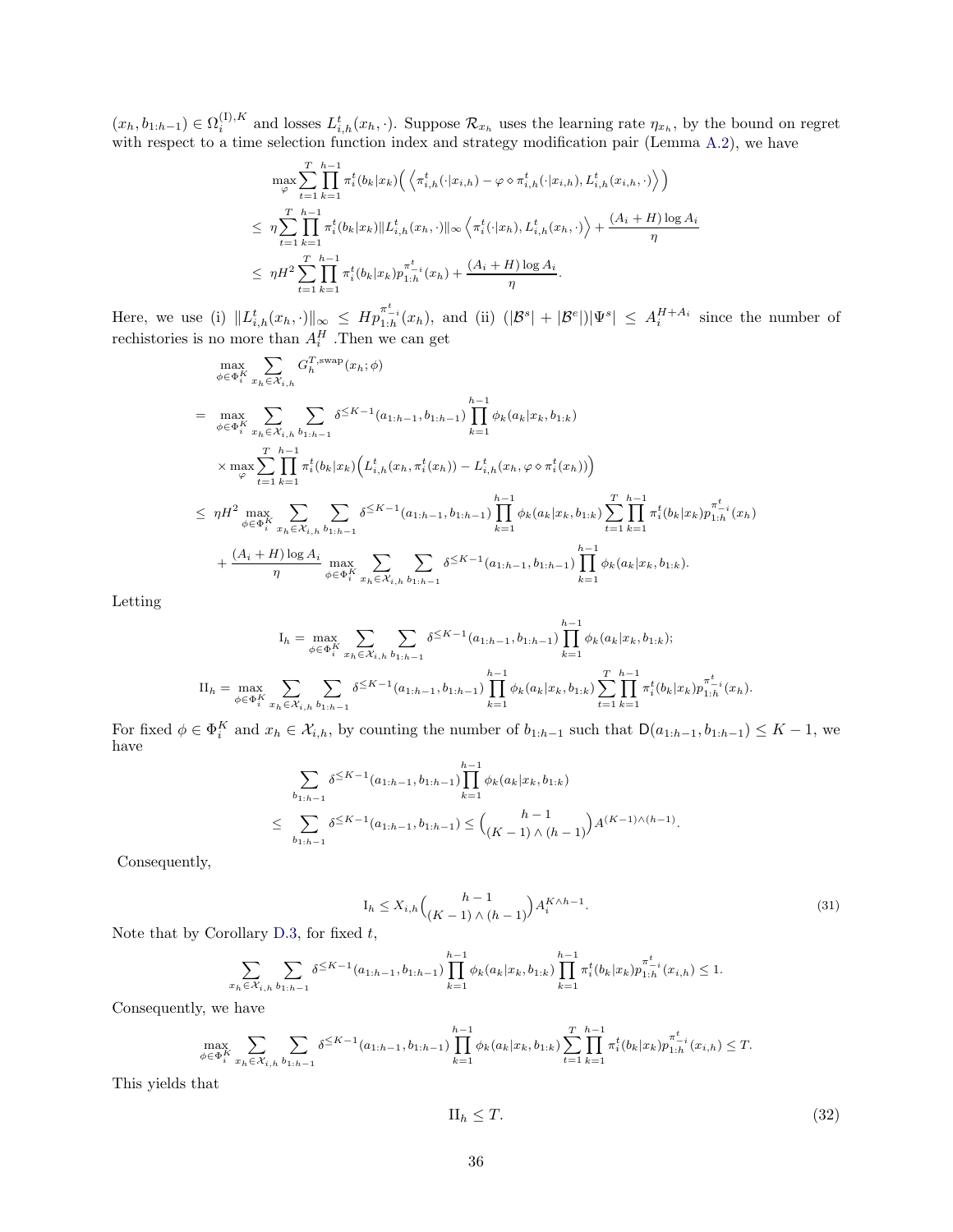Taking summation over  $h \in [H]$ , we have

$$
\sum_{h=1}^{H} \max_{\phi \in \Phi_i^K} \sum_{x_h \in \mathcal{X}_{i,h}} G_h^{T, \text{swap}}(x_h; \phi) \le \sum_{h=1}^{H} \left( \frac{(A_i + H) \log A_i}{\eta} I_h + H^2 \eta I I_h \right)
$$
\n
$$
\le H^3 \eta T + \sum_{h=1}^{H} \frac{(A_i + H) \log A_i}{\eta} X_{i,h} {h-1 \choose (K-1) \land (h-1)} A_i^{K \land h-1}
$$
\n
$$
\le H^3 \eta T + \frac{(A_i + H) \log A_i}{\eta} X_i {H-1 \choose K \land H-1} A_i^{K \land H-1}
$$
\n
$$
\le H^3 \eta T + \frac{H \log A_i}{\eta} X_i {H \choose K \land H} A_i^{K \land H}.
$$

As we chose  $\eta = \sqrt{\binom{H}{K \wedge H} X_i A_i^{K \wedge H} \log A_i / (H^2 T)}$  per [\(9\)](#page-7-5), we have  $\stackrel{H}{\nabla}$  $h=1$  $\max_{\phi\in\Phi^K_i}$  $\sqrt{}$  $x_h \in \mathcal{X}_{i,h}$  $G_h^{T,\text{swap}}(x_h;\phi) \leq$  $\sqrt{H^4\left(\frac{H}{\mu}\right)}$  $K \wedge H$  $X_i A_i^{K \wedge H} T \log A_i.$ 

#### <span id="page-36-0"></span>F.3 Proof of Lemma [F.2](#page-33-1)

*Proof.* Recall that  $G_h^{T,\text{ext}}(x_h; \phi)$  is defined as

$$
G_h^{T,\text{ext}}(x_h;\phi) := \sum_{b_{1:h-1}} \delta^K(a_{1:h-1}, b_{1:h-1}) \prod_{k=1}^{h-1} \phi_k(a_k|x_k, b_{1:k \wedge \tau_K}) \widehat{R}_{(x_h, b_{1:\tau_K})}^{T,\text{ext}}
$$

.

 $\Box$ 

Since  $(x_h, b_{1,\tau_K}) \in \Omega_i^{\text{(II)},K}$  $i^{(11),\Lambda}$ , we have

$$
\widehat{R}_{(x_h, b_{1, \tau_K})}^{T, \text{ext}} = \max_{a} \sum_{t=1}^{T} \prod_{k=1}^{\tau_K} \pi_i^t(b_k | x_k) \Big( \Big\langle \pi_{i,h}^t(\cdot | x_{i,h}), L_{i,h}^t(x_{i,h}, \cdot) \Big\rangle - L_{i,h}^t(x_{i,h}, a) \Big).
$$

For  $x_h \in \mathcal{X}_{i,h}$ , we can apply regret minimization lemma (Lemma [A.2\)](#page-15-3) on  $\mathcal{R}_{x_h}$  to give an upper bound of  $\widehat{R}_{(x_h,b_{1:h\tau_K})}^{T,\text{ext}}$ . The regret minimizer  $\mathcal{R}_{x_h}$  observes time selection functions  $S_{b_{1:h\tau_K}}^t = \prod_{k=1}^{h_{\tau_K}} \pi_i^t(b_k|x_k)$  for  $(x_h, b_{1:h_{\tau_K}}) \in \Omega_i^{\text{(II)}, K}$  $i^{(11), K}_{i}$  and losses  $L_{i,h}^{t}(x_h, \cdot)$ . Suppose all  $\mathcal{R}_{x_h}$  use the same learning rate  $\eta$ , by the bound on regret with respect to a time selection function index and strategy modification pair (Lemma [A.2\)](#page-15-3), we have

$$
\max_{a} \sum_{t=1}^{T} \prod_{k=1}^{\tau_K} \pi_i^t(b_k|x_k) \Big( \Big\langle \pi_{i,h}^t(\cdot|x_{i,h}), L_{i,h}^t(x_{i,h}, \cdot) \Big\rangle - L_{i,h}^t(x_{i,h}, a) \Big) \n\leq \eta \sum_{t=1}^{T} \prod_{k=1}^{\tau_K} \pi_i^t(b_k|x_k) \| L_{i,h}^t(x_h, \cdot) \|_{\infty} \Big\langle \pi_i^t(\cdot|x_h), L_{i,h}^t(x_h, \cdot) \Big\rangle + \frac{2H \log A_i}{\eta} \n\leq \eta H^2 \sum_{t=1}^{T} \prod_{k=1}^{\tau_K} \pi_i^t(b_k|x_k) p_{1,h}^{\pi_{t,h}^t}(x_h) + \frac{2H \log A_i}{\eta}.
$$

Here, we use (i)  $||L_{i,h}^t(x_h, \cdot)||_{\infty} \leq Hp_{1:h}^{\pi_{-i}^t}(x_h)$ , and (ii)  $(|\mathcal{B}^s| + |\mathcal{B}^e|) |\Psi^e| \leq A_i^{H+1}$  since the number of rechistories is no more than  $A_i^H$ . Then we can get

$$
\max_{\phi \in \Phi_{i}^{K}} G_{h}^{T,\text{ext}}(x_{h};\phi)
$$
\n
$$
= \max_{\phi \in \Phi_{i}^{K}} \sum_{x_{h} \in \mathcal{X}_{i,h}} \sum_{b_{1:h-1}} \delta^{K}(a_{1:h-1}, b_{1:h-1}) \prod_{k=1}^{h-1} \phi_{k}(a_{k}|x_{k}, b_{1:k \wedge \tau_{K}})
$$
\n
$$
\times \max_{a} \sum_{t=1}^{T} \prod_{k=1}^{\tau_{K}} \pi_{i}^{t}(b_{k}|x_{k}) \Big( \Big\langle \pi_{i,h}^{t}(\cdot|x_{i,h}), L_{i,h}^{t}(x_{i,h}, \cdot) \Big\rangle - L_{i,h}^{t}(x_{i,h}, a) \Big)
$$
\n
$$
\leq \eta H^{2} \max_{\phi \in \Phi_{i}^{K}} \sum_{x_{h} \in \mathcal{X}_{i,h}} \sum_{b_{1:h-1}} \delta^{K}(a_{1:h-1}, b_{1:h-1}) \prod_{k=1}^{h-1} \phi_{k}(a_{k}|x_{k}, b_{1:k \wedge \tau_{K}}) \cdot \sum_{t=1}^{T} \prod_{k=1}^{\tau_{K}} \pi_{i}^{t}(b_{k}|x_{k}) p_{1:h}^{\pi_{t,i}^{t}}(x_{h})
$$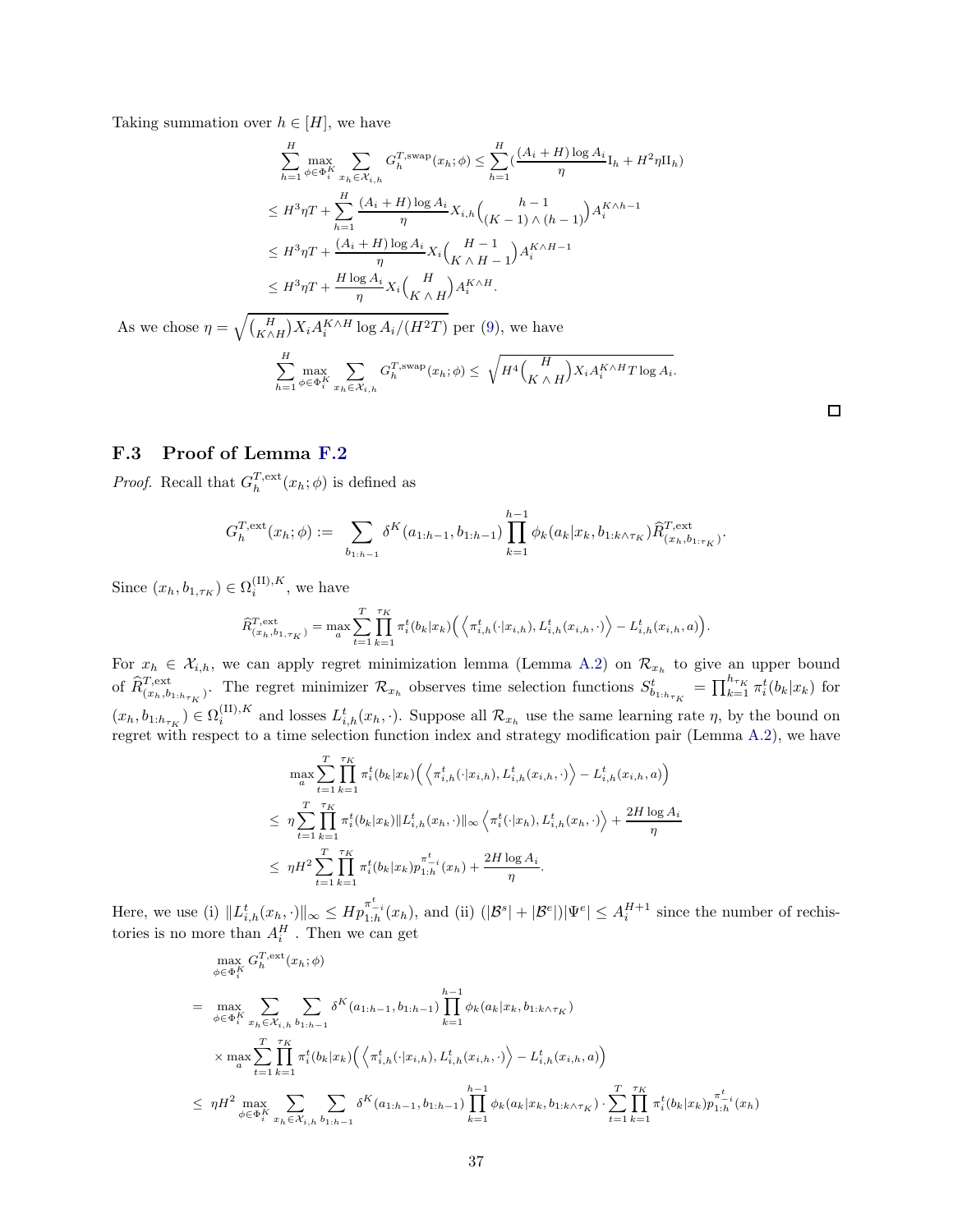$$
+\frac{2H\log A_i}{\eta}\max_{\phi\in\Phi_i^K}\sum_{x_h\in\mathcal{X}_{i,h}}\sum_{b_{1:h-1}}\delta^K(a_{1:h-1},b_{1:h-1})\prod_{k=1}^{h-1}\phi_k(a_k|x_k,b_{1:k\wedge\tau_K}).
$$

Similarly to the proof of Lemma [F.1,](#page-33-0) letting

$$
I_h := \max_{\phi \in \Phi_i^K} \sum_{x_h \in \mathcal{X}_{i,h}} \sum_{b_{1:h-1}} \delta^K(a_{1:h-1}, b_{1:h-1}) \prod_{k=1}^{h-1} \phi_k(a_k | x_k, b_{1:k \wedge h'});
$$
  
\n
$$
II_h := \max_{\phi \in \Phi_i^K} \sum_{x_h \in \mathcal{X}_{i,h}} \sum_{b_{1:h-1}} \delta^K(a_{1:h-1}, b_{1:h-1}) \prod_{k=1}^{h-1} \phi_k(a_k | x_k, b_{1:k \wedge h'}) \cdot \sum_{t=1}^T \prod_{k=1}^{h'} \pi_i^t(b_k | x_k) p_{1:h}^{\pi^t_{t,i}}(x_h).
$$

For fixed  $\phi \in \Phi_i^K$  and  $x_h \in \mathcal{X}_{i,h}$ , by counting the number of  $b_{1:h-1}$  such that  $\mathsf{D}(a_{1:h-1}, b_{1:h-1}) = K$ , we have

$$
\sum_{b_{1:h-1}} \delta^K(a_{1:h-1}, b_{1:h-1}) \prod_{k=1}^{h-1} \phi_k(a_k | x_k, b_{1:k \wedge h'}) \leq \sum_{b_{1:h-1}} \delta^K(a_{1:h-1}, b_{1:h-1}) \leq {h-1 \choose K \wedge H} A^{K \wedge H}.
$$

Consequently,

$$
I_h \le X_{i,h} \binom{h-1}{K \wedge H} A_i^{K \wedge H}.\tag{33}
$$

Note that for fixed  $t$ , by Corollary [D.3,](#page-28-0)

$$
\sum_{x_h \in \mathcal{X}_{i,h}} \sum_{b_{1:h-1}} \delta^K(a_{1:h-1}, b_{1:h-1}) \prod_{k=1}^{h-1} \phi_k(a_k | x_k, b_{1:k \wedge h'}) \prod_{k=1}^{h'} \pi_i^t(b_k | x_k) p_{1:h}^{\pi_{-i}^t}(x_{i,h}) \le 1.
$$

Consequently, we have

$$
\max_{\phi \in \Phi_i^K} \sum_{x_h \in \mathcal{X}_{i,h}} \sum_{b_1 h_1 = 1} \delta^K(a_{1:h-1}, b_{1:h-1}) \prod_{k=1}^{h-1} \phi_k(a_k | x_k, b_{1:k \wedge h'}) \sum_{t=1}^T \prod_{k=1}^{h'} \pi_i^t(b_k | x_k) p_{1:h}^{\pi_{-i}^t}(x_{i,h}) \le T.
$$

This yields that

$$
\Pi_h \le T. \tag{34}
$$

Taking summation over  $h \in [H]$ , we have

$$
\sum_{h=1}^{H} \max_{\phi \in \Phi_i^K} G_h^{\text{T,ext}}(x_h; \phi) \leq \sum_{h=1}^{H} \left(\frac{2H \log A_i}{\eta} \mathbf{I}_h + H^2 \eta \mathbf{II}_h\right)
$$
  
\n
$$
\leq H^3 \eta T + \sum_{h=1}^{H} \frac{2H \log A_i}{\eta} X_{i,h} {h-1 \choose K \wedge H} A_i^{K \wedge H}
$$
  
\n
$$
\leq H^3 \eta T + \frac{2H \log A_i}{\eta} X_i {H-1 \choose K \wedge H} A_i^{K \wedge H}
$$
  
\n
$$
\leq H^3 \eta T + \frac{2H \log A_i}{\eta} X_i {H \choose K \wedge H} A_i^{K \wedge H}.
$$
  
\nAs we choose  $\eta = \sqrt{\left(\frac{H}{K \wedge H}\right) A_i^{K \wedge H} X_i \log A_i / (H^2 T)}$  per (9), we have  
\n
$$
\sum_{h=1}^{H} \max_{\phi \in \Phi_i^K} G_h^{\text{T,ext}}(x_h; \phi) \leq 3\sqrt{H^4 \left(\frac{H}{K \wedge H}\right) X_i A_i^{K \wedge H} T \log A_i}.
$$

 $\Box$ 

## <span id="page-37-0"></span>G Proofs for Section [5](#page-8-0)

This section is devoted to proving Theorem [7.](#page-10-3) The additional notation presented at the beginning of Section [F](#page-33-3) is also used in this section.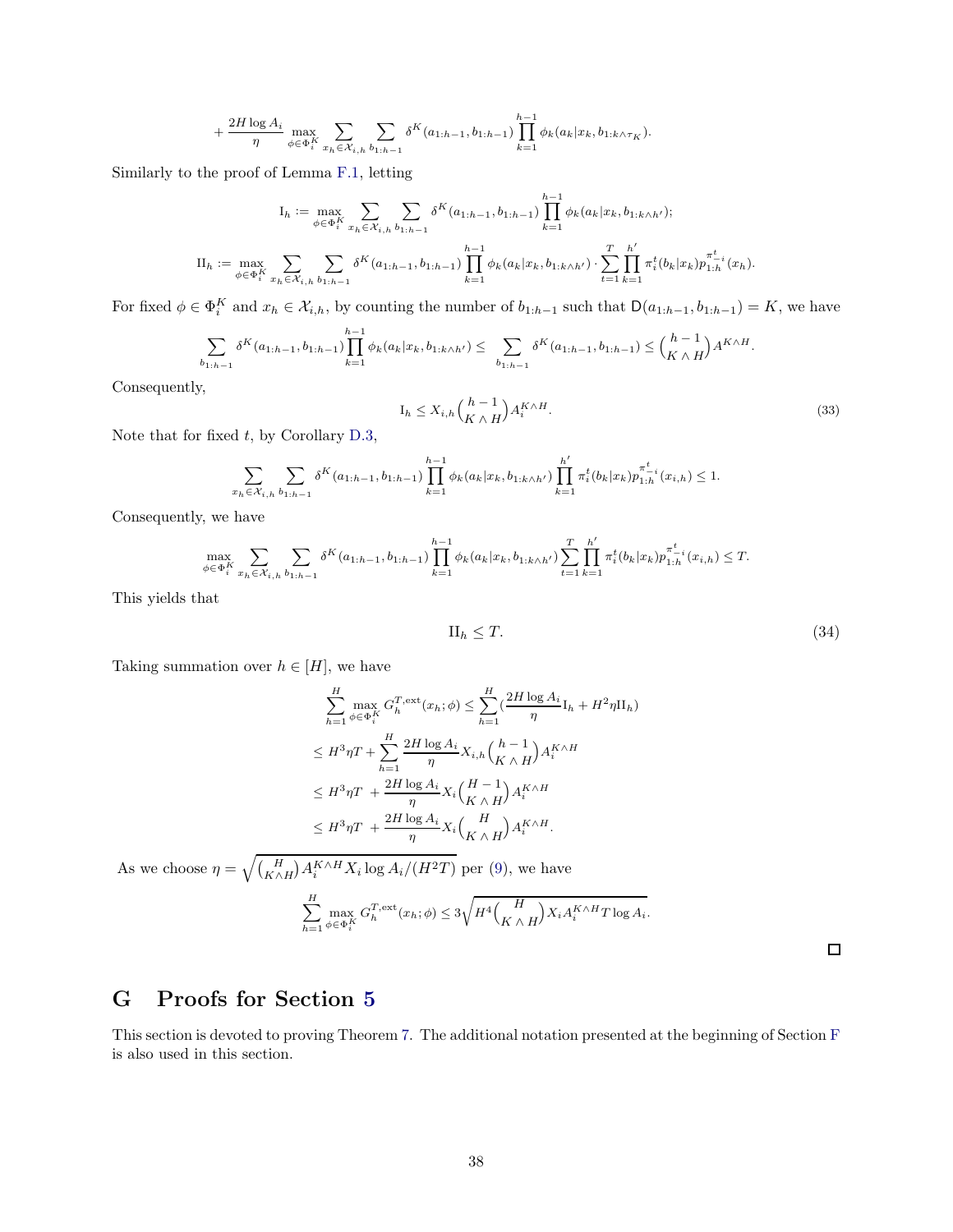- <span id="page-38-0"></span>**Input:** Policy  $\pi_i^t$ ,  $\pi_{-i}^t$ . Balanced exploration policies  $\{\pi_i^{*,h}\}_{h\in[H]}$ . 1: for  $1 \le h \le H$ ,  $W \subseteq [h-1]$  with  $|W| = (K-1) \wedge (h-1)$  do
- 
- 2: Set policy  $\pi_i^{t,(h,W)} \leftarrow (\pi_{i,k}^{\star,h})_{k \in \overline{W} \cup \{h\}} \cdot (\pi_{i,k}^t)_{k \in [h-1] \setminus \overline{W}} \cdot \pi_{i,(h+1):H}^t$ .
- 3: Play  $\pi_i^{t,(h,W)} \times \pi_{-i}^t$  for one episode, observe trajectory

<span id="page-38-6"></span><span id="page-38-3"></span>
$$
(x_{i,1}^{t,(h,\overline{W})},a_{i,1}^{t,(h,\overline{W})},r_{i,1}^{t,(h,\overline{W})},\ldots,x_{i,H}^{t,(h,\overline{W})},a_{i,H}^{t,(h,\overline{W})},r_{i,H}^{t,(h,\overline{W})}).
$$

- 4: for all  $(x_{i,h}, b_{1:h-1}) \in \Omega_i^{(1), K}$  do
- 5: Find  $(x_{i,1}, a_1) \prec \cdots \prec (x_{i,h-1}, a_{h-1}) \prec x_{i,h}$ .
- 6: Set  $\overline{W} \leftarrow \text{fill}(\{k \in [h-1] : b_k \neq a_k\}, (K-1) \wedge (h-1)).$
- 7: Construct loss estimator for all  $a \in \mathcal{A}_i$  (below  $a_h \in \mathcal{A}_i$  is arbitrary):

$$
\widetilde{L}_{(x_{i,h},b_{1:h-1})}^{t}(a) \leftarrow \frac{\mathbf{1}\left\{(x_{i,h}^{t,(h,\overline{W})}, a_{i,h}^{t,(h,\overline{W})}) = (x_{i,h},a)\right\}}{\pi_{i,1:h}^{t,(h,\overline{W})}(x_{i,h},a)} \cdot \sum_{h''=h}^{H} \left(1 - r_{i,h''}^{t,(h,\overline{W})}\right).
$$
\n(36)

Output: Loss estimators  $\left\{ \widetilde{L}^t_{(x_{i,h},b_{1:h-1})}(\cdot) \right\}$  $(x_{i,h},b_{1:h-1}){\in}\Omega^{({\rm I}),K}_{i}$  .

#### <span id="page-38-2"></span>G.1 Sample-based loss estimator for Type-I rechistories

We first present the sample-based loss estimator for Type-I rechistories in Algorithm [7,](#page-38-0) complementary to the Type-II case presented in the main text (Algorithm [4\)](#page-10-0). Here, Line [6](#page-38-6) uses the "fill operator" defined as follows: For any index set  $I \subset \mathbb{Z}_{\geq 1}$  and  $n' \geq |I|$ , fill $(I, n')$  is defined as the unique superset of I with size  $n'$ and the smallest possible additional elements, i.e.

<span id="page-38-1"></span>
$$
fill(I, n') := I \cup \{I_{(1)}^c, \dots, I_{(n'-|I|)}^c\},
$$
\n(35)

where  $I^c := \mathbb{Z}_{\geq 1} \setminus I$  with sorted elements  $I_{(1)}^c < I_{(2)}^c < \cdots$ . For example, fill $(\{1,3,8\},5) = \{1,3,8\} \cup \{2,4\} =$  ${1, 2, 3, 4, 8}.$ 

#### <span id="page-38-5"></span>G.2 Full description of sample-based K-EFR

Algorithm [8](#page-40-0) presents the detailed description of sample-based K-EFR (sketched in Algorithm [3\)](#page-9-0).

Self-play protocol Here we explain the protocol of how we let all players play Algorithm [8](#page-40-0) for T rounds via self-play in Theorem [7.](#page-10-3) Within each round, each player first determines her own policy  $\pi_i^t$  by Line [3](#page-40-3)[-8.](#page-40-4) Then, we let all players compute their sample-based loss estimators in a round-robin fashion: The first player obtains her loss estimators first (Line [9\)](#page-40-5) by playing the sampling policies within Algorithm [7](#page-38-0)  $\&$  [4,](#page-10-0) in which case all other players keep playing  $\pi_{-1}^t$ . Then the same procedure goes on for players  $2, \ldots, m$ . Note that overall, each round plays  $m$  times the number of episodes required for each player (specified by Algorithm  $7$ & [4\)](#page-10-0). The following Lemma gives a bound on this number of episodes.

<span id="page-38-4"></span>**Lemma G.1** (Number of episodes played by sampling algorithms). One call of Algorithm [7](#page-38-0) and Algorithm [4](#page-10-0) plays (combinedly)  $\binom{H+1}{K \wedge H+1} + K \wedge H-1 \leq 3H \binom{H}{K \wedge H}$  episodes.

*Proof.* The proof follows by counting the number of  $\overline{W}$ 's and W's in the sampling algorithms, i.e. the cardinalities of

$$
\mathcal{W}_{1,h} := \left\{ \overline{W} : \overline{W} \subseteq [h-1] \text{ with } |\overline{W}| = (K-1) \land (h-1) \right\}
$$

for  $1 \leq h \leq H$  $1 \leq h \leq H$ , which comes from Line 1 in Algorithm [7,](#page-38-0) and

 $\mathcal{W}_{2,h',h} := \{W : K \leq h' < h, W \subseteq [h'] \text{ with } |W| = K \text{ and ending in } h'\}$ 

for  $K \leq h \leq H$ , which comes from line [1](#page-10-5) in Algorithm [4.](#page-10-0)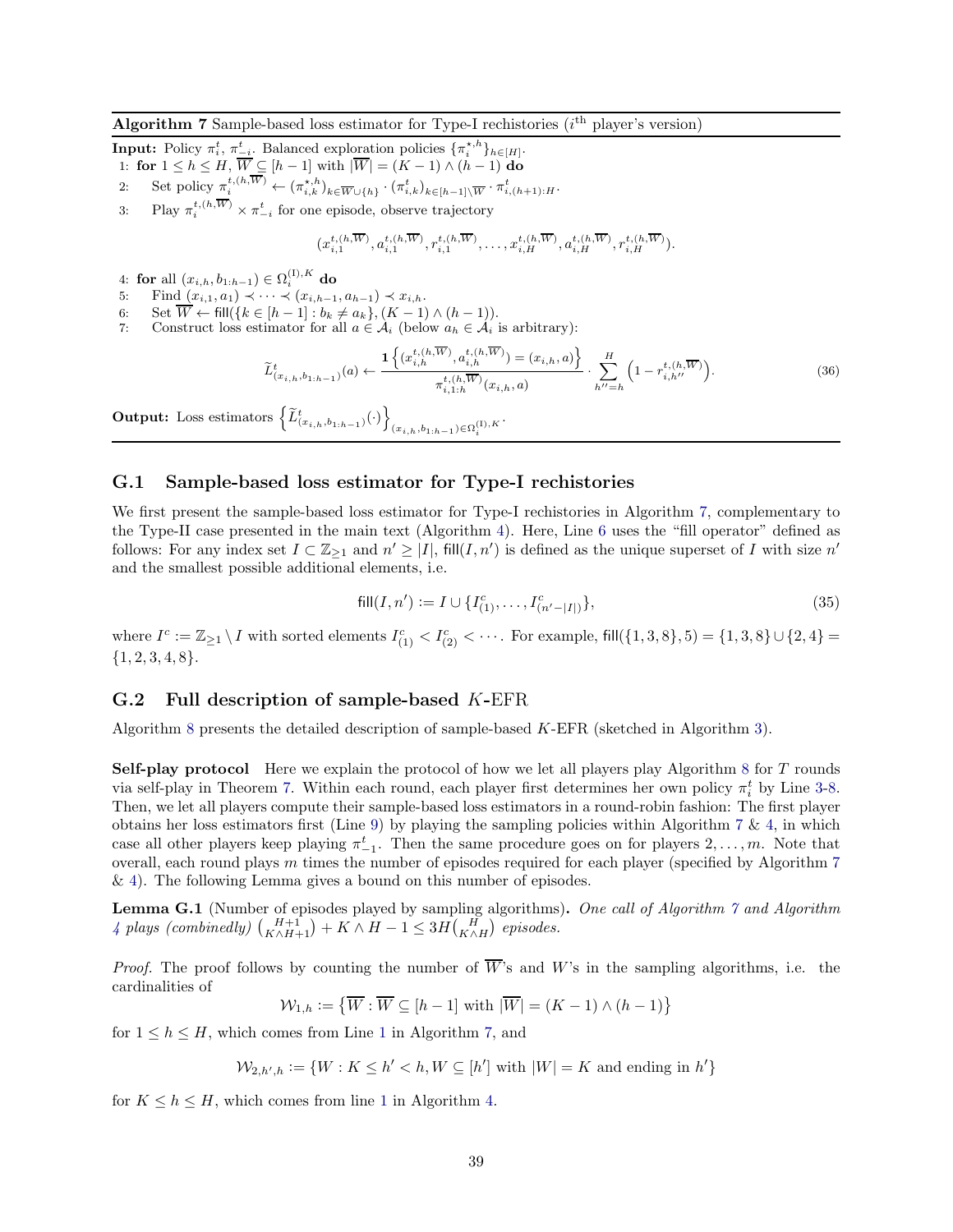For the first kind of sets , we have

$$
\sum_{h=1}^{H} |\mathcal{W}_{1,h}| = \sum_{h=1}^{K \wedge H - 1} {h - 1 \choose (K - 1) \wedge (h - 1)} + \sum_{h=K \wedge H}^{H} {h - 1 \choose (K - 1) \wedge (h - 1)}
$$
  
=  $K \wedge H - 1 + \sum_{h=K}^{H} {h - 1 \choose K \wedge H - 1}$   
=  $K \wedge H - 1 + {H \choose K \wedge H}.$ 

For the second kind of sets , we have

$$
\sum_{K \le h' < h \le H} |\mathcal{W}_{2,h',h}| = \sum_{K \le h' < h \le H} \binom{h'-1}{K-1}
$$
\n
$$
= \sum_{h=K}^{H} \sum_{h'=K}^{h-1} \binom{h'-1}{K-1} = \sum_{h=K}^{H} \binom{h-1}{K}
$$
\n
$$
= \binom{H}{K+1} = \binom{H}{K \wedge H+1}.
$$

Taking summation gives that the number of episodes equals

$$
\sum_{h=1}^{H} |\mathcal{W}_{1,h}| + \sum_{K \le h' < h \le H} |\mathcal{W}_{2,h',h}| = \binom{H+1}{K \wedge H+1} + K \wedge H-1.
$$

Finally, we show the above quantity can be upper bounded by  $3H\binom{H}{K\wedge H}$ . For  $K\geq H$ , we have  $K\wedge H=H$ and the above quantity is  $1 + H - 1 = H \leq 3H = 3H {H \choose K \wedge H}$ . For  $K < H$ , we have  $K \wedge H = K$ , and thus

$$
\begin{aligned} & \binom{H+1}{K \wedge H+1} + K \wedge H - 1 = \binom{H+1}{K+1} + K - 1 = \binom{H}{K} \cdot \frac{H+1}{K+1} + K - 1 \\ &\leq 2H \cdot \binom{H}{K} + H \leq 3H \cdot \binom{H}{K}, \end{aligned}
$$

where the last inequality follows from the fact that  $\binom{H}{K} \geq 1$ . This is the desired bound.

#### $\Box$

#### <span id="page-39-0"></span>G.3 Proof of Theorem [7](#page-10-3)

The proof follows a similar structure as the proof of Theorem [5](#page-7-6) (cf. Section [F\)](#page-33-3), with different bounds on the regret terms and bounds on additional concentration terms.

Proof. The proof follows by bounding the K-EFCE regret

$$
R_{i,K}^T = \max_{\phi \in \Phi_i^K} \sum_{t=1}^T \left( V_i^{\phi \diamond \pi_i^t \times \pi_{-i}^t} - V_i^{\pi^t} \right)
$$

for all players  $i \in [m]$ , and then converting to a bound on K-EFCEGap( $\overline{\pi}$ ) by the online-to-batch conversion (Lemma [E.1\)](#page-29-0).

By the regret decomposition for  $R_{i,K}^T$  (Lemma [E.2\)](#page-30-0), we have  $R_{i,K}^T \leq \sum_{h=1}^H R_h^T$ , where

$$
R_h^T := \max_{\phi \in \Phi_i^K} \sum_{x_h \in \mathcal{X}_{i,h}} G_h^{T, \text{swap}}(x_h; \phi) + \max_{\phi \in \Phi_i^K} \sum_{x_h \in \mathcal{X}_{i,h}} G_h^{T, \text{ext}}(x_h; \phi).
$$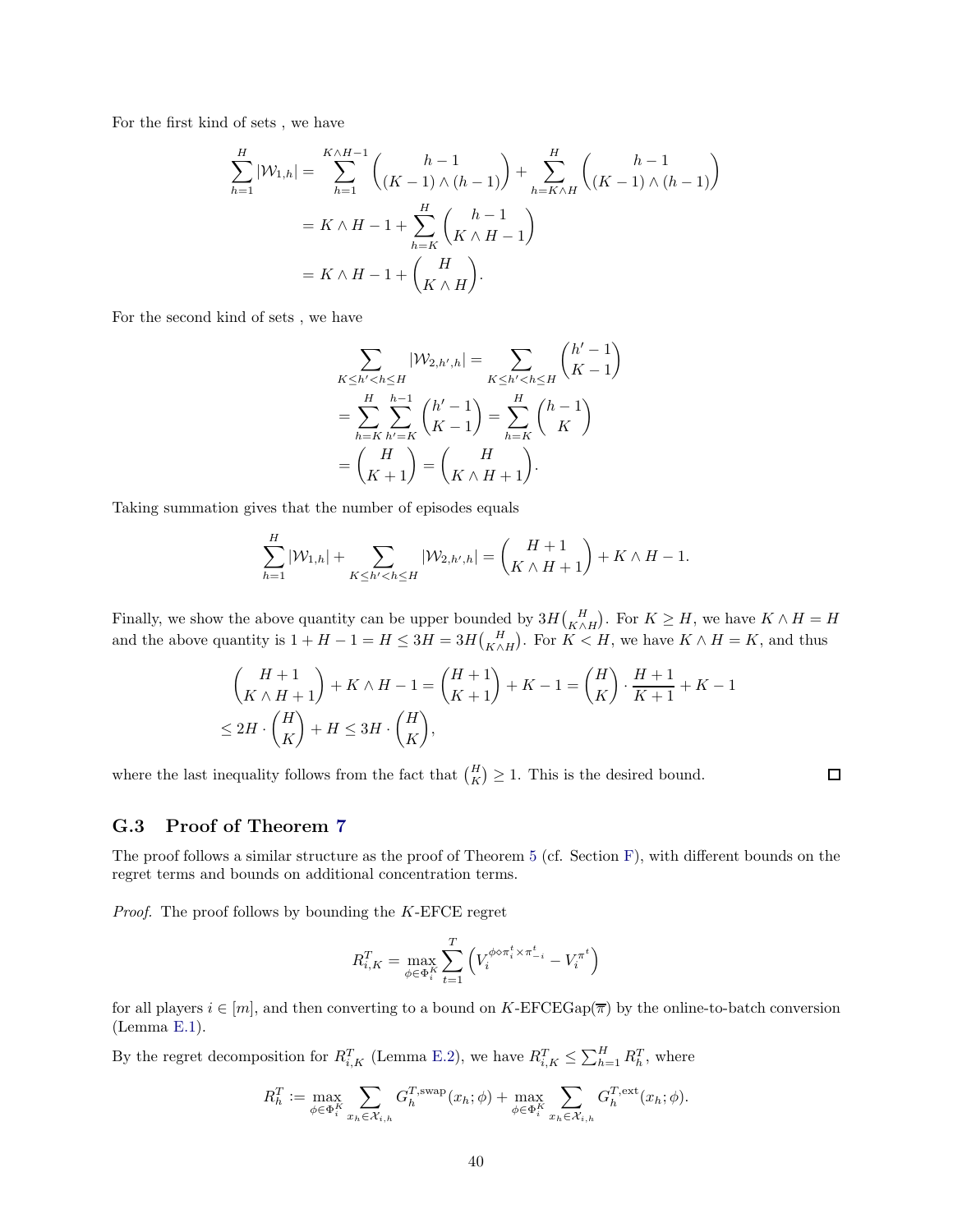#### <span id="page-40-0"></span>Algorithm 8 Sample-based  $K$ -EFR ( $i$ <sup>th</sup> player's version)

**Input:** Weights  ${w_{b_{1:h-1}}(x_{i,h})}_{x_{i,h},b_{1:h-1} \in \Omega_i^{(1),K}(x_{i,h})}$  and  ${w_{b_{1:h'}}(x_{i,h})}_{x_{i,h},b_{1:h'} \in \Omega_i^{(II),K}(x_{i,h})}$  defined in [\(11\)](#page-9-3), [\(12\)](#page-9-4), learning rates  $\{\eta_{x_{i,h}}\}_{x_{i,h}\in\mathcal{X}_i}$ , loss upper bound  $L>0$ .

1: Initialize regret minimizers  $\{R_{x_{i,h}}\}_{x_{i,h}\in\mathcal{X}_i}$  with REGALG, learning rate  $\eta_{x_{i,h}}$ , and loss upper bound  $\overline{L}$ .

- <span id="page-40-3"></span>2: for iteration  $t = 1, \ldots, T$  do
- 3: for  $h = 1, \ldots, H$  do
- 4: for  $x_{i,h} \in \mathcal{X}_{i,h}$  do

5:  $S_{b_{1:h-1}}^t := M_{b_{1:h-1}}^t w_{b_{1:h-1}}(x_{i,h})$  where  $M_{b_{1:h-1}}^t := \prod_{k=1}^{h-1} \pi_{i,k}^t (b_k | x_k)$ .

6:  $S_{b_{1:h'}}^t := M_{b_{1:h'}}^t w_{b_{1:h'}}(x_{i,h})$  where  $M_{b_{1:h'}}^t := \prod_{k=1}^{h'} \pi_{i,k}^t (b_k | x_k)$ .

7:  $\mathcal{R}_{x_{i,h}}$ . Observe Time Selection $(\{S_{b_{1:h-1}}^{t} \}_{b_{1:h-1} \in \Omega_i^{(I), K}(x_{i,h})} \cup \{S_{b_{1:h'}}^{t} \}_{b_{1:h'} \in \Omega_i^{(II), K}(x_{i,h})})$ .

- <span id="page-40-5"></span>8: Set policy  $\pi_i^t(\cdot|x_{i,h}) \leftarrow \mathcal{R}_{x_{i,h}}$ . RECOMMEND().
- 9: Obtaining sample-based loss estimators  $\left\{ \widetilde{L}_{(x_{i,h},b_{1:h-1})}^t\right\}$ o  $_{b_{1:h-1}\in\Omega_{i}^{(\text{I}),K}(x_{i,h})}$  and  $\Big\{\widetilde{L}_{(x_{i,h},b_{1:h'})}^{t}$ o  $b_{1:h'} \in \Omega_i^{(\text{II}),K}(x_{i,h})$ from Algorithm [4](#page-10-0) & [7](#page-38-0) respectively. 10: **for** all  $x_{i,h} \in \mathcal{X}_i$  do
- 11:  $\mathcal{R}_{x_{i,h}}.\text{OBSERVE}\_\text{LOS}(\{\tilde{L}^t_{(x_{i,h},b_{1:h-1})}\}_{b_{1:h-1}\in\Omega_i^{(1),K}(x_{i,h})}\cup\{\tilde{L}^t_{(x_{i,h},b_{1:h'})}\}_{b_{1:h'}\in\Omega_i^{(II),K}(x_{i,h})}).$ **Output:** Policies  $\{\pi_i^t\}_{t \in [T]}.$

We bound the terms  $\sum_{h=1}^H \max_{\phi \in \Phi_i^K} \sum_{x_h \in \mathcal{X}_{i,h}} G_h^{T, \text{swap}}(x_h; \phi)$  and  $\sum_{h=1}^H \max_{\phi \in \Phi_i^K} \sum_{x_h \in \mathcal{X}_{i,h}} G_h^{T, \text{ext}}(x_h; \phi)$ when we play Sample-based K-EFR (Algorithm [8\)](#page-40-0) in the following two lemmas. Their proofs are presented in Section [G.4](#page-41-0) & [G.5](#page-51-0) respectively.

<span id="page-40-1"></span>**Lemma G.2** (Bound on summation of  $G_h^{T,\text{swap}}(x_{i,h})$  with bandit feedback). If we choose learning rates as

<span id="page-40-4"></span>
$$
\eta_{x_h} = \sqrt{\binom{H}{K \wedge H}} X_i A_i^{K \wedge H+1} \log(8X_i A_i/p)/(H^3 T)
$$

for all  $x_h \in \mathcal{X}_i$  (same with [\(14\)](#page-9-5)). With probability at least  $1 - p/2$ , we have

$$
\begin{split} \sum_{h=1}^{H} \max_{\phi \in \Phi_{i}^{K}} \sum_{x_{h} \in \mathcal{X}_{i,h}} G_{h}^{T, \mathrm{swap}}(x_{h}; \phi) & \leq \mathcal{O}\Bigg(\sqrt{H^{3}\Big(\frac{H}{K \wedge H}\Big)A_{i}^{K \wedge H + 1}X_{i}T_{t}}\Bigg) + \mathcal{O}\Bigg(H\Big(\frac{H}{K \wedge H}\Big)A_{i}^{K \wedge H + 1}X_{i}t\Bigg)\\ & + \mathcal{O}\Bigg(\Big(\frac{H}{K \wedge H}\Big)A_{i}^{K \wedge H + 1}X_{i}t\sqrt{\frac{H\big(\frac{H}{K \wedge H}\big)A_{i}^{K \wedge H + 1}X_{i}t}{T}}\Bigg), \end{split}
$$

where  $\iota = \log(8X_i A_i/p)$  is a log factor.

<span id="page-40-2"></span>**Lemma G.3** (Bound on summation of  $G_h^{T,\text{ext}}(x_{i,h})$  with bandit feedback). If we choose learning rates as

$$
\eta_{x_h} = \sqrt{\binom{H}{K \wedge H}} X_i A_i^{K \wedge H+1} \log(8X_i A_i/p)/(H^3 T)
$$

for all  $x_h \in \mathcal{X}_i$  (same with [\(14\)](#page-9-5)). With probability at least  $1 - p/2$ , we have

$$
\begin{split} \sum_{h=1}^{H} \max_{\phi \in \Phi_{i}^{K}} \sum_{x_{h} \in \mathcal{X}_{i,h}} G_{h}^{T,\text{ext}}(x_{h};\phi) & \leq \mathcal{O}\Bigg(\sqrt{H^{3}\Big(\frac{H}{K \wedge H}\Big)A_{i}^{K \wedge H+1}X_{i}T\iota}\Bigg) + \mathcal{O}\Bigg(H\Big(\frac{H}{K \wedge H}\Big)A_{i}^{K \wedge H+1}X_{i}\iota\Bigg)\\ & + \mathcal{O}\Bigg(\Big(\frac{H}{K \wedge H}\Big)A_{i}^{K \wedge H+1}X_{i}\iota\sqrt{\frac{H\big(\frac{H}{K \wedge H}\big)A_{i}^{K \wedge H+1}X_{i}\iota}{T}}\Bigg), \end{split}
$$

where  $\iota = \log(8X_i A_i/p)$  is a log factor.

By Lemma [G.2,](#page-40-1) [G.3,](#page-40-2) and a union bound for all  $i \in [m]$ , we get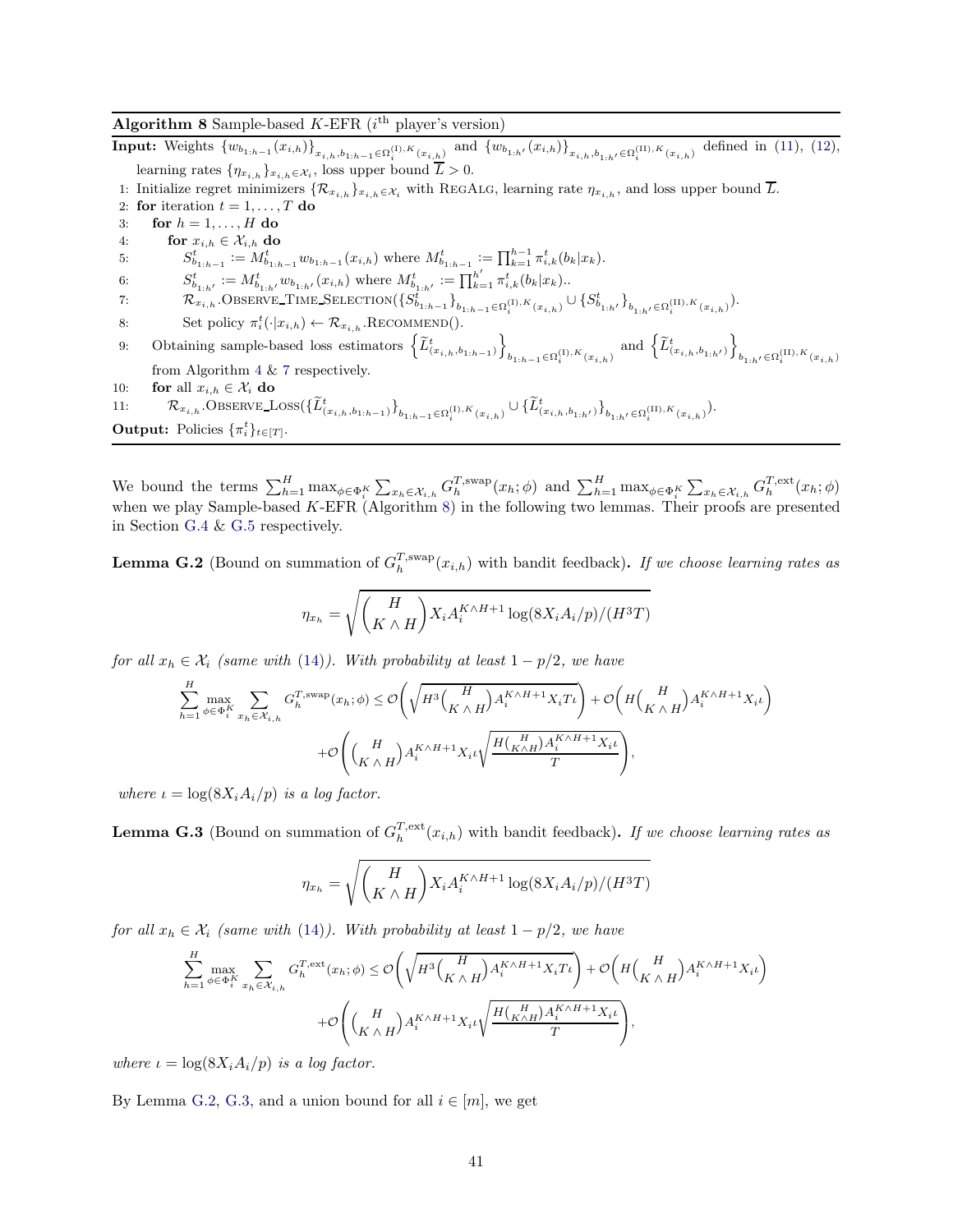$$
R_{i,K}^T \leq \sum_{h=1}^H R_h^T
$$
  
\n
$$
\leq \sum_{h=1}^H \left( \max_{\phi \in \Phi_i^K} \sum_{x_h \in \mathcal{X}_{i,h}} G_h^{T,\text{swap}}(x_h; \phi) + \max_{\phi \in \Phi_i^K} \sum_{x_h \in \mathcal{X}_{i,h}} G_h^{T,\text{ext}}(x_h; \phi) \right)
$$
  
\n
$$
\leq \mathcal{O}\left( \sqrt{H^3 \left( \frac{H}{K \wedge H} \right) A_i^{K \wedge H+1} X_i T_{\iota}} + H \left( \frac{H}{K \wedge H} \right) A_i^{K \wedge H+1} X_{i\iota} + \left( \frac{H}{K \wedge H} \right) A_i^{K \wedge H+1} X_{i\iota} \sqrt{\frac{H \left( \frac{H}{K \wedge H} \right) A_i^{K \wedge H+1} X_{i\iota}}{T}} \right)
$$

with probability at least  $1 - p$  for all  $i \in [m]$  simultaneously, where  $\iota = \log(8 \sum_{j \in [m]} X_j A_j / p)$ .

Further using the "trivial" bound  $R_{i,K}^T \le HT$  (by the fact that  $V_i^{\pi} \in [0, H]$  for any joint policy  $\pi$ ) gives

$$
\begin{aligned} R_{i,K}^T &\overset{(i)}{\leq} H T \cdot \min\left\{1, \mathcal{O}\bigg(\sqrt{H\binom{H}{K\wedge H}}X_i A_i^{K\wedge H+1} \iota / T\bigg)\right\} \\ &\leq \mathcal{O}\bigg(\sqrt{H^3\binom{H}{K\wedge H}}A_i^{K\wedge H+1} X_i T \iota\bigg), \end{aligned}
$$

where (i) follows by noticing that:

\n- \n
$$
\text{if } T < H\left(\frac{H}{K\wedge H}\right)X_i A_i^{K\wedge H+1} \iota, \ R_{i,K}^T \leq HT = HT \min\left\{1, \mathcal{O}\left(\sqrt{H\left(\frac{H}{K\wedge H}\right)X_i A_i^{K\wedge H+1} \iota/T}\right)\right\};
$$
\n
\n- \n
$$
\text{if } T \geq H\left(\frac{H}{K\wedge H}\right)X_i A_i^{K\wedge H+1} \iota, \ R_{i,K}^T \leq HT \cdot \mathcal{O}\left(\sqrt{H\left(\frac{H}{K\wedge H}\right)X_i A_i^{K\wedge H+1} \iota/T}\right).
$$
\n
\n

Therefore, as long as

$$
T \geq \mathcal{O}\bigg(H^3\binom{H}{K \wedge H}\bigg(\max_{i \in [m]} X_i A_i^{K \wedge H + 1}\bigg)\iota/\varepsilon^2\bigg),
$$

we have by the online-to-batch lemma (Lemma [E.1\)](#page-29-0) that the average policy  $\bar{\pi} = \text{Unif}(\{\pi^t\}_{t=1}^T)$  satisfies

$$
K\text{-EFCEGap}(\overline{\pi})=\frac{\max_{i\in[m]}R_{i,K}^T}{T}\leq \max_{i\in[m]}\mathcal{O}\sqrt{H^3\Big(\frac{H}{K\wedge H}\Big)\Big(\max_{i\in[m]}X_iA_i^{K\wedge H+1}\Big)\iota/T}\leq\varepsilon.
$$

This proves the first part of Theorem [7.](#page-10-3)

Finally, we count how many episodes are played at each iteration. By our self-play protocol (cf. Section [G.2\)](#page-38-5) and Lemma [G.1,](#page-38-4) each iteration involves m rounds of sampling (one for each player), where each round plays at most  $3H\left(\frac{H}{K\wedge H}\right)$  episodes. Therefore, each iteration plays at most  $3mH\left(\frac{H}{K\wedge H}\right)$  episodes, and so the total number of episodes played by Algorithm [8](#page-40-0) is

$$
3mH\binom{H}{K\wedge H}\cdot T=\mathcal{O}\Bigg(mH^4\binom{H}{K\wedge H}^2\binom{\max\limits_{i\in [m]}X_iA_i^{K\wedge H+1}}{\ell\in [m]}t/\varepsilon^2}\Bigg).
$$

This is the desired result.

#### <span id="page-41-0"></span>G.4 Proof of Lemma [G.2](#page-40-1)

*Proof.* Recall that  $G_h^{T,\text{swap}}(x_h; \phi)$  is defined as (eq. [\(25\)](#page-29-2))

$$
G_h^{T,\text{swap}}(x_h;\phi) := \sum_{b_{1:h-1}} \delta^{\leq K-1}(a_{1:h-1}, b_{1:h-1}) \prod_{k=1}^{h-1} \phi_k(a_k|x_k, b_{1:k}) \widehat{R}_{(x_h, b_{1:h-1})}^{T,\text{swap}}.
$$

42

 $\Box$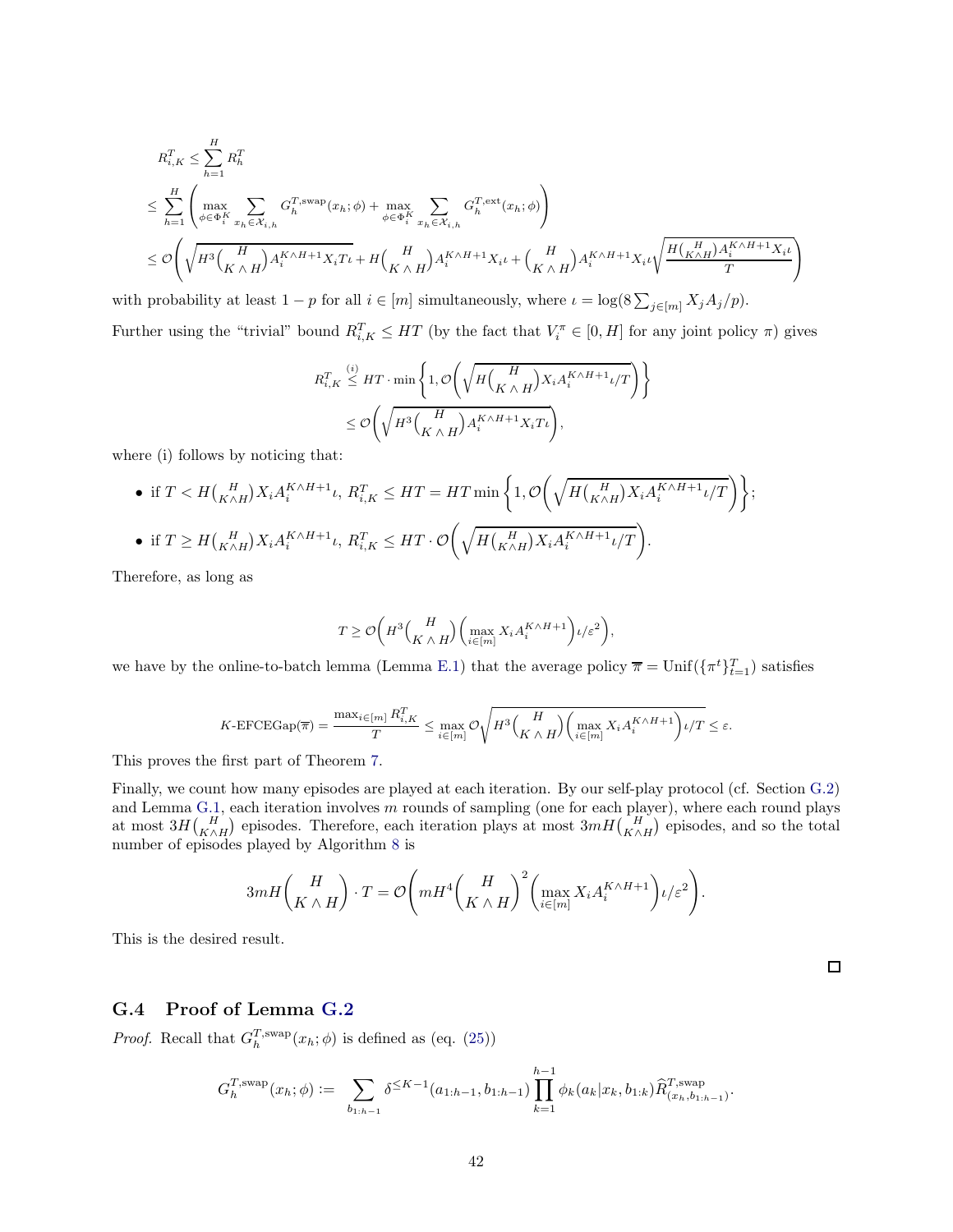For each  $h \in [H]$  and  $(x_h, b_{1:h-1}) \in \Omega_i^{(I), K}$ , we have

$$
\begin{split} \widehat{R}_{(x_h, b_{1:h-1})}^{T, \text{swap}} &= \max_{\varphi} \sum_{t=1}^{T} \prod_{k=1}^{h-1} \pi_i^t(b_k|x_k) \Big( \Big\langle \pi_{i,h}^t(\cdot|x_{i,h}) - \varphi \diamond \pi_{i,h}^t(\cdot|x_{i,h}), L_{i,h}^t(x_{i,h}, \cdot) \Big\rangle \Big) \\ &\leq \max_{\varphi} \sum_{t=1}^{T} \prod_{k=1}^{h-1} \pi_i^t(b_k|x_k) \Big\langle \pi_{i,h}^t(\cdot|x_{i,h}) - \varphi \diamond \pi_{i,h}^t(\cdot|x_{i,h}), \widetilde{L}_{(x_h, b_{1:h-1})}^t \Big\rangle \\ &\quad + \sum_{t=1}^{T} \prod_{k=1}^{h-1} \pi_i^t(b_k|x_k) \Big\langle \pi_{i,h}^t(\cdot|x_{i,h}), L_{i,h}^t(x_{i,h}, \cdot) - \widetilde{L}_{(x_h, b_{1:h-1})}^t \Big\rangle \\ &\quad + \max_{\varphi} \sum_{t=1}^{T} \prod_{k=1}^{h-1} \pi_i^t(b_k|x_k) \Big\langle \varphi \diamond \pi_{i,h}^t(\cdot|x_{i,h}), \widetilde{L}_{(x_h, b_{1:h-1})}^t - L_{i,h}^t(x_{i,h}, \cdot) \Big\rangle. \end{split}
$$

Substituting this into  $\max_{\phi \in \Phi_i^K} \sum_{x_h \in \mathcal{X}_{i,h}} G_h^{T,\text{swap}}(x_h; \phi)$  yields that

$$
\max_{\phi \in \Phi_{i}^{K}} \sum_{x_{h} \in \mathcal{X}_{i,h}} G_{h}^{T,\text{swap}}(x_{h};\phi)
$$
\n
$$
= \sum_{x_{h} \atop{b_{1:h-1}}} \sum_{y_{h-1} \in \mathcal{X}_{i,h}} \delta^{\leq K-1}(a_{1:h-1}, b_{1:h-1}) \prod_{k=1}^{h-1} \phi_{k}(a_{k}|x_{k}, b_{1:k}) \widehat{R}_{(x_{h}, b_{1:h-1})}^{T,\text{swap}}
$$
\n
$$
\leq \underbrace{\max_{\phi \in \Phi_{i}^{K}} \sum_{x_{h} \in \mathcal{X}_{i,h}} \sum_{b_{1:h-1}} \delta^{\leq K-1}(a_{1:h-1}, b_{1:h-1}) \prod_{k=1}^{h-1} \phi_{k}(a_{k}|x_{k}, b_{1:k}) \max_{\varphi} \sum_{t=1}^{T} \prod_{k=1}^{h-1} \pi_{i}^{t}(b_{k}|x_{k}) \Big\langle \pi_{i,h}^{t}(\cdot|x_{i,h}) - \varphi \circ \pi_{i,h}^{t}(\cdot|x_{i,h}), \widetilde{L}_{(x_{h}, b_{1:h-1})}^{t}(x_{h}, b_{1:h-1}) \Big\rangle}_{:=\text{REGREF}_{1}^{T,\text{swap}}} + \underbrace{\max_{\phi \in \Phi_{i}^{K}} \sum_{x_{h} \in \mathcal{X}_{i,h}} \sum_{b_{1:h-1}} \delta^{\leq K-1}(a_{1:h-1}, b_{1:h-1}) \prod_{k=1}^{h-1} \phi_{k}(a_{k}|x_{k}, b_{1:k}) \sum_{t=1}^{T} \prod_{k=1}^{h-1} \pi_{i}^{t}(b_{k}|x_{k}) \Big\langle \pi_{i,h}^{t}(\cdot|x_{i,h}), L_{i,h}^{t}(x_{i,h}, \cdot) - \widetilde{L}_{(x_{h}, b_{1:h-1})}^{t}(x_{h}, b_{1:h-1}) \Big\rangle}_{:=\text{BIAS}_{1,h}^{T,\text{swap}}} + \underbrace{\max_{\phi \in \Phi_{i}^{K}} \sum_{x_{h} \in \mathcal{X}_{i,h}} \sum_{b_{1:h-1}} \delta^{\leq K-1}(a_{1:h-1}, b_{1:h-1}) \prod_{k=1}^{h-1} \phi_{k}(a_{k}|x_{k
$$

.

The bounds for  $\sum_{h=1}^H \widetilde{\text{REGRET}}_h^{\text{T,swap}}$ ,  $\sum_{h=1}^H \text{BIAS}_{1,h}^{\text{T,swap}}$ , and  $\sum_{h=1}^H \text{BIAS}_{2,h}^{\text{T,swap}}$  are given in the following three lemmas (proofs deferred to Appendix [G.4.1,](#page-43-0) [G.4.2,](#page-46-0) and [G.4.3\)](#page-48-0) respectively.

<span id="page-42-0"></span>**Lemma G.4** (Bound on  $\widetilde{\mathrm{REGRET}}_h^{T, \mathrm{swap}}$ ). If we choose learning rates as

$$
\eta_{x_h} = \sqrt{\binom{H}{K \wedge H}} X_i A_i^{K \wedge H+1} \log(X_i A_i / p) / (H^3 T).
$$

for all  $x_h \in \mathcal{X}_i$  (same with [\(14\)](#page-9-5)). Then with probability at least  $1 - p/4$ , we have

$$
\sum_{h=1}^{H} \widetilde{\text{REGRET}}_h^{T, \text{swap}} \le \sqrt{H^3 \binom{H}{K \wedge H} A_i^{K \wedge H+1} X_i T_l}
$$

$$
+ \mathcal{O}\left(\binom{H}{K \wedge H} A_i^{K \wedge H} X_i \iota \sqrt{\frac{H \binom{H}{K \wedge H} A_i^{K \wedge H+1} X_i \iota}{T}}\right)
$$

where  $\iota = \log(8X_i A_i/p)$  is a log factor.

<span id="page-42-1"></span>**Lemma G.5** (Bound on BIAS<sup>T,swap</sup>). With probability at least  $1-\frac{p}{8}$ , we have  $\stackrel{H}{\nabla}$  $h=1$  $\text{BIAS}_{1,h}^{T,\text{swap}} \leq \mathcal{O}\left(\sqrt{H^3\Big(\frac{H}{K\ \wedge\ \mathcal{O}_H}\Big)^2}\right)$  $K \wedge H$  $\int A_i^{K\wedge H} X_i T_i + H \left( \frac{H}{K \wedge H} \right)$  $K \wedge H - 1$  $A_i^{K \wedge H} X_i \iota$ 

where  $\iota = \log(8X_i A_i/p)$  is a log factor.

! ,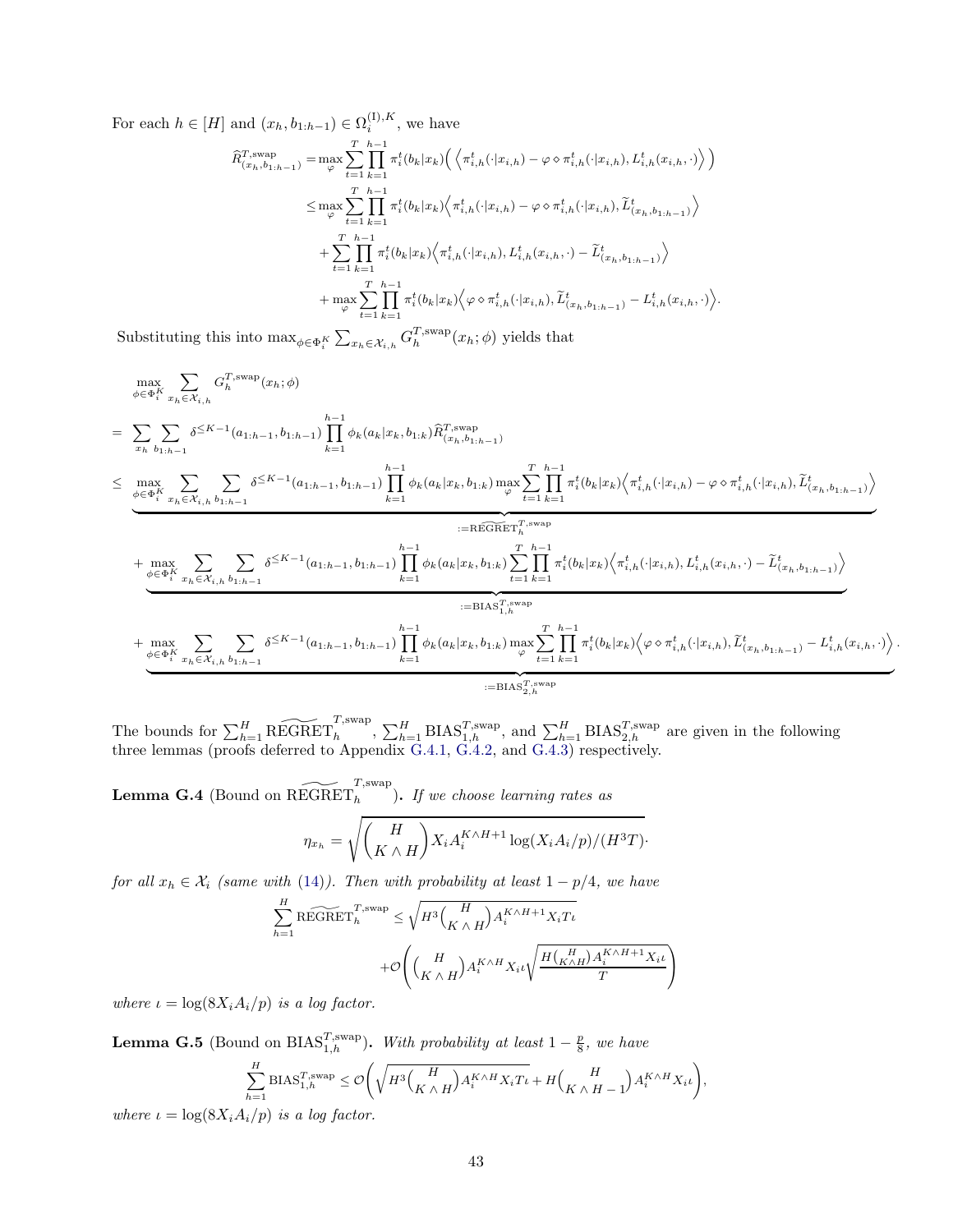<span id="page-43-1"></span>**Lemma G.6** (Bound on BIAS<sup>T,swap</sup>). With probability at least  $1-\frac{p}{8}$ , we have

$$
\sum_{h=1}^{H} \text{BIAS}_{2,h}^{T,\text{swap}} \leq \mathcal{O}\Bigg(\sqrt{H^3 \Big(\frac{H}{K \wedge H}\Big) A_i^{K \wedge H+1} X_i T_{\iota}} + H \Big(\frac{H}{K \wedge H}\Big) A_i^{K \wedge H+1} X_i \iota \Bigg),\Bigg|_{\mathcal{H}^1}.
$$

where  $\iota = \log(8X_i A_i/p)$  is a log factor.

Combining Lemma [G.4,](#page-42-0) [G.5,](#page-42-1) and [G.6,](#page-43-1) we have with probability at least  $1 - p/2$  that

$$
\sum_{h=1}^{H} \max_{\phi \in \Phi_i^K} \sum_{x_h \in \mathcal{X}_{i,h}} G_h^{T, \text{swap}}(x_h; \phi) \le \sum_{h=1}^{H} \widetilde{\text{REGRET}}_h^{T, \text{swap}} + \sum_{h=1}^{H} \text{BIAS}_{1,h}^{T, \text{swap}} + \sum_{h=1}^{H} \text{BIAS}_{2,h}^{T, \text{swap}}
$$

$$
\le O\left(\sqrt{H^3 \left(\frac{H}{K \wedge H}\right) A_i^{K \wedge H+1} X_i T_t}\right) + O\left(\frac{H}{K \wedge H}\right) A_i^{K \wedge H} X_i \iota \sqrt{\frac{H \left(\frac{H}{K \wedge H}\right) A_i^{K \wedge H+1} X_i \iota}{T}} + O\left(H \left(\frac{H}{K \wedge H}\right) A_i^{K \wedge H+1} X_i \iota\right).
$$

 $\Box$ 

<span id="page-43-0"></span> $\textbf{G.4.1} \quad \textbf{Proof of Lemma G.4: } \textbf{Bound on }\widetilde{\text{REGRET}}_{h}^{T, \text{swap}}$  $\textbf{G.4.1} \quad \textbf{Proof of Lemma G.4: } \textbf{Bound on }\widetilde{\text{REGRET}}_{h}^{T, \text{swap}}$  $\textbf{G.4.1} \quad \textbf{Proof of Lemma G.4: } \textbf{Bound on }\widetilde{\text{REGRET}}_{h}^{T, \text{swap}}$ 

*Proof.* Recall that  $\widetilde{\mathrm{REGRET}}_h^{T, \mathrm{swap}}$  is defined as

$$
\max_{\phi \in \Phi_i^K} \sum_{x_h \in \mathcal{X}_{i,h}} \sum_{b_{1:h-1}} \delta^{\leq K-1}(a_{1:h-1}, b_{1:h-1}) \prod_{k=1}^{h-1} \phi_k(a_k | x_k, b_{1:k}) \max_{\varphi} \sum_{t=1}^T \prod_{k=1}^{h-1} \pi_i^t(b_k | x_k) \Big\langle \pi_i^t(\cdot | x_h) - \varphi \diamond \pi_i^t(\cdot | x_h), \widetilde{L}_{(x_h, b_{1:h-1})}^t \Big\rangle.
$$

We first apply regret minimization lemma (Lemma [A.3\)](#page-17-0) on  $\mathcal{R}_{x_h}$  to give an upper bound of

$$
\max_{\varphi} \sum_{t=1}^T \prod_{k=1}^{h-1} \pi_i^t(b_k|x_k) \Big\langle \pi_i^t(\cdot|x_h) - \varphi \diamond \pi_i^t(\cdot|x_h), \widetilde{L}_{(x_h, b_{1:h-1})}^t \Big\rangle.
$$

For  $\mathcal{R}_{x_h}$ , Algorithm [8](#page-40-0) gives that  $M_{b_{1:h-1}}^t = \prod_{k=1}^{h-1} \pi_i^t(b_k|x_k)$  and  $w_{b_{1:h-1}} = \prod_{k \in \text{fill}(W,(h-1) \wedge (K-1)) \cup \{h\}} \pi_{i,k}^{*,h}(a_k|x_k)$ for any  $b_{1:h-1} \in \Omega_i^{(1), K}(x_h)$ , where  $W = \{k \in [h-1] : b_k \neq a_k\}$ . Letting  $\overline{W} = \text{fill}(W, (h-1) \wedge (K-1)), \eta$  be the learning rate of  $\mathcal{R}_{x_h}$  and  $\overline{L} = H$ . Since regret minimizers  $\mathcal{R}_{x_h}$  observe  $\left\{ \widetilde{L}_{(x_{i,h},b_{1:h'})}^t(\cdot) \right\}$  $(x_{i,h},b_{1:h'}) \in \Omega_i^{(\text{II}),K}$ and  $\left\{ \widetilde{L}_{(x_{i,h},b_{1:h-1})}^{t}(\cdot)\right\}$  $(x_{i,h}, b_{1:h-1}) \in \Omega_i^{(1), K}$  from Algorithm [4](#page-10-0) & [7](#page-38-0) as its loss vector at round t, we have

$$
M_{b_{1:h-1}}^{t} w_{b_{1:h-1}} \widetilde{L}_{(x_{i,h},b_{1:h-1})}^{t}(\cdot)
$$
\n
$$
= M_{b_{1:h-1}}^{t} w_{b_{1:h-1}} \frac{1\left\{ (x_{i,h}^{t,(h,\overline{W})}, a_{i,h}^{t,(h,\overline{W})}) = (x_{i,h}, \cdot) \right\}}{\prod_{k \in \overline{W} \cup \{h\}} \pi_{i,k}^{\star,h}(a_k | x_{i,k}) \prod_{k \in [h-1] \setminus \overline{W}} \pi_i^t(b_k | x_{i,k})} \cdot \sum_{h''=h}^H \left( 1 - r_{i,h''}^{t,(h,\overline{W})} \right)
$$
\n
$$
= \prod_{k \in \overline{W}} \pi_i^t(b_k | x_{i,k}) \mathbf{1} \left\{ (x_{i,h}^{t,(h,\overline{W})}, a_{i,h}^{t,(h,\overline{W})}) = (x_{i,h}, \cdot) \right\} \sum_{h''=h}^H \left( 1 - r_{i,h''}^{t,(h,\overline{W})} \right)
$$
\n
$$
\in [0, H] = [0, \overline{L}].
$$

Similarly, we have  $M_{b_{1:h'}}^t w_{b_{1:h-1}} \tilde{L}_{(x_{i,h},b_{1:h'})}(\cdot) \in [0,\overline{L}]$ . Moreover, let  $\mathcal{F}_{t-1}$  be the  $\sigma$ -algebra containing all the information after  $\pi^t$  is sampled, by the sampling algorithm, we have

$$
\mathbb{E}\Big[\widetilde{L}^t_{(x_{i,h},b_{1:h-1})}(\cdot)|\mathcal{F}_{t-1}\Big]=\mathbb{E}\Big[\widetilde{L}^t_{(x_{i,h},b_{1:h'})}(\cdot)|\mathcal{F}_{t-1}\Big]=L^t_h(x_{i,h},\cdot),
$$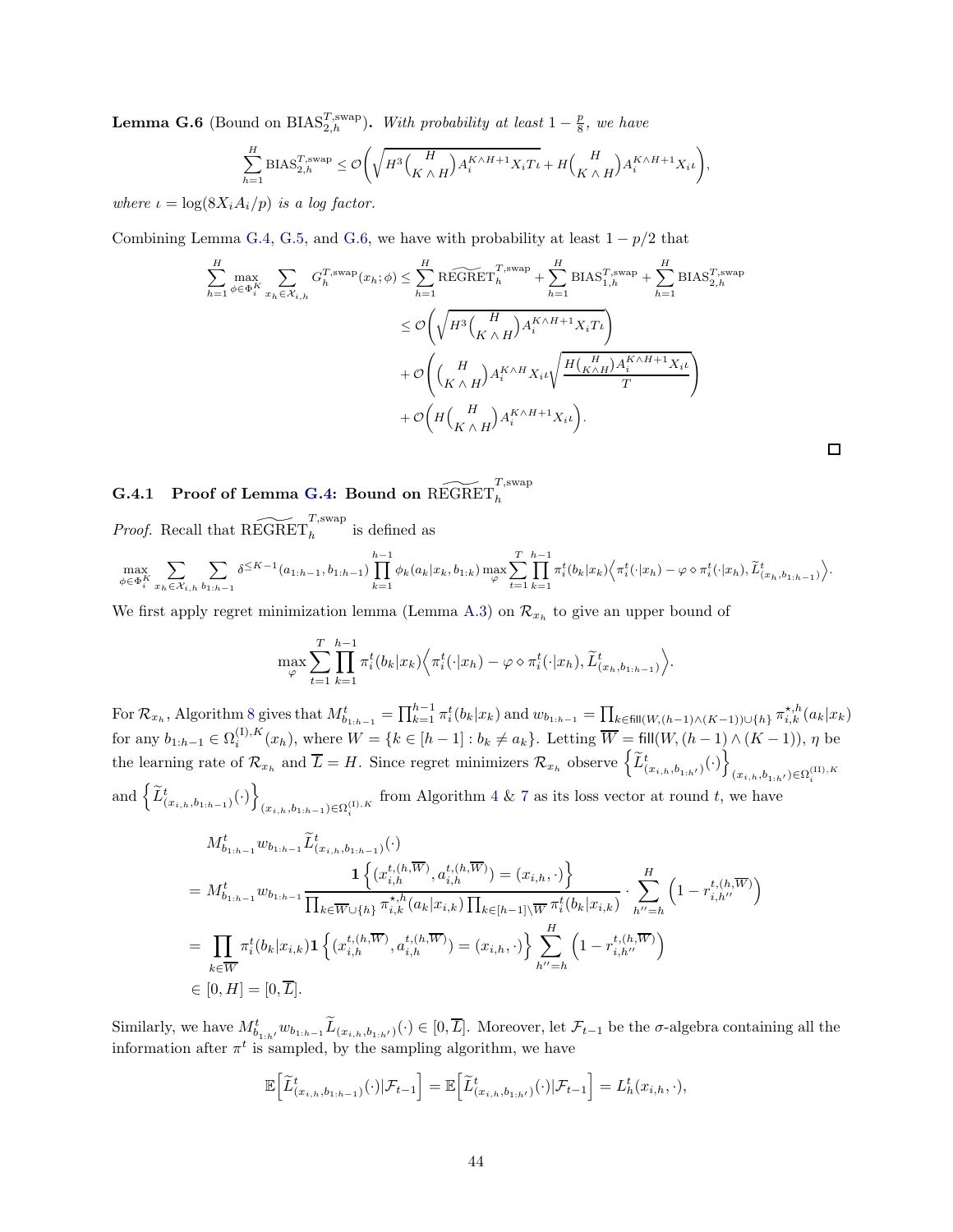for all  $(x_{i,h}, b_{1:h-1}) \in \Omega_i^{(1),K}$  and all  $(x_{i,h}, b_{1:h'}) \in \Omega_i^{(II),K}$ . So the assumptions in Lemma [A.3](#page-17-0) are satisfied. By Lemma [A.3,](#page-17-0) with probability at least  $1 - p/8$ , for all  $x_h \in \mathcal{X}_i$ , we have

$$
\max_{\varphi} \sum_{t=1}^{T} \prod_{k=1}^{h-1} \pi_{i}^{t}(b_{k}|x_{k}) \Big\langle \pi_{i}^{t}(\cdot|x_{h}) - \varphi \circ \pi_{i}^{t}(\cdot|x_{h}), \widetilde{L}_{(x_{h},b_{1:h-1})}^{t}\Big\rangle.
$$
\n
$$
\leq \frac{2A_{i} \log(8X_{i}A_{i}/p)}{\eta w_{b_{1:h-1}}} + \eta \sum_{t=1}^{T} M_{b_{1:h-1}}^{t} \overline{L} \Big\langle \pi_{i}^{t}(\cdot|x_{k}), \widetilde{L}_{(x_{h},b_{1:h-1})}^{t}(\cdot) \Big\rangle
$$
\n
$$
= \frac{2A_{i} \log(8X_{i}A_{i}/p)}{\eta \prod_{k \in \overline{W}\cup\{h\}} \pi_{i,k}^{\star,h}(a_{k}|x_{k})} + H\eta \prod_{k \in [h-1]} \pi_{i,k}^{t}(b_{k}|x_{k})
$$
\n
$$
\times \sum_{t=1}^{T} \Big\langle \pi_{i}^{t}(\cdot|x_{k}), \frac{1\Big\{(x_{h}, \cdot) = (x_{h}^{t,(h,\overline{W})}, a_{h}^{t,(h,\overline{W})}\Big\}}{\prod_{k \in \overline{W}\cup\{h\}} \pi_{i,k}^{\star,h}(a_{k}|x_{k}) \prod_{k \in [h-1]} \overline{W}^{\star,h}_{i,k}(b_{k}|x_{k})} \Big\rangle
$$
\n
$$
\leq \frac{2A_{i} \log(8X_{i}A_{i}/p)}{\eta \prod_{k \in \overline{W}\cup\{h\}} \pi_{i,k}^{\star,h}(a_{k}|x_{k})} + H^{2}\eta \sum_{t=1}^{T} \Big\langle \pi_{i}^{t}(\cdot|x_{k}), \frac{\prod_{k \in \overline{W}} \pi_{i,k}^{t}(b_{k}|x_{k}) \mathbf{1}\Big\{(x_{h}, \cdot) = (x_{h}^{t,(h,\overline{W})}, a_{h}^{t,(h,\overline{W})}\Big\}}{\prod_{k \in \overline{W}\cup\{h\}} \pi_{i,k}^{\star,h}(a_{k}|x_{k})} \Big\rangle.
$$

Here, we use (*i*) our choices of  $M_{b_{1:h-1}}^t$  and  $w_{b_{1:h-1}}$ ; (*ii*)  $(|\mathcal{B}^s| + |\mathcal{B}^e|)|\Psi^s| \leq A_i^{H+A_i} \leq X_i A_i^{A_i}$  and (*iii*) taking union bound over all infosets. Plugging this into  $\widetilde{\mathrm{REGRET}}_h^{T, \mathrm{swap}}$ , we have  $\widetilde{\text{PPCD}}$ <sub>reg</sub> $T$ ,swap

$$
\begin{split}\n\text{REGRE}^{\text{H}}(\mathbf{H}_{h}^{\text{H}}) &= \max_{\phi \in \Phi_{i}^{K}} \sum_{x_{h} \in \mathcal{X}_{i,h}} \sum_{b_{1:h-1}} \delta^{\leq K-1}(a_{1:h-1}, b_{1:h-1}) \prod_{k=1}^{h-1} \phi_{k}(a_{k} | x_{k}, b_{1:k}) \\
&\times \max_{\varphi} \sum_{t=1}^{T} \prod_{k=1}^{h-1} \pi_{i}^{t}(b_{k} | x_{k}) \Big\langle \pi_{i}^{t}(\cdot | x_{h}) - \varphi \diamond \pi_{i}^{t}(\cdot | x_{h}), \widetilde{L}_{(x_{h}, b_{1:h-1})}^{t} \Big\rangle. \\
&\leq \frac{2A_{i} \log(8X_{i} A_{i}/p)}{\eta} \max_{\phi \in \Phi_{i}^{K}} \sum_{x_{h} \in \mathcal{X}_{i,h}} \sum_{b_{1:h-1}} \delta^{\leq K-1}(a_{1:h-1}, b_{1:h-1}) \frac{\prod_{k=1}^{h-1} \phi_{k}(a_{k} | x_{k}, b_{1:k})}{\prod_{k \in W \cup \{h\}} \pi_{i,k}^{*,h}(a_{k} | x_{k})} \\
&+ H^{2} \eta \max_{\phi \in \Phi_{i}^{K}} \sum_{x_{h} \in \mathcal{X}_{i,h}} \sum_{b_{1:h-1}} \delta^{\leq K-1}(a_{1:h-1}, b_{1:h-1}) \frac{\prod_{k=1}^{h-1} \phi_{k}(a_{k} | x_{k}, b_{1:k})}{\prod_{k \in W \cup \{h\}} \pi_{i,k}^{*,h}(a_{k} | x_{k})} \\
&\times \sum_{t=1}^{T} \prod_{k \in \overline{W}} \pi_{i,k}^{t}(b_{k} | x_{k}) \Big\langle \pi_{i}^{t}(\cdot | x_{k}), 1 \Big\{(x_{h}, \cdot) = (x_{h}^{t, (h, \overline{W})}, a_{h}^{t, (h, \overline{W})}\Big\}\Big\rangle. \\
&\times \sum_{i=1}^{T} \prod_{b \in \overline{W}} \pi_{i,k}^{t}(b_{k} | x_{k}) \Big\langle \pi_{i}^{t}(\cdot | x_{k}), 1 \Big\{(x_{h}, \cdot) = (
$$

Letting

$$
I_h := \frac{2A_i \log(8X_i A_i/p)}{\eta} \max_{\phi \in \Phi_i^K} \sum_{x_h \in \mathcal{X}_{i,h}} \sum_{b_1: h-1} \delta^{\leq K-1}(a_{1:h-1}, b_{1:h-1}) \frac{\prod_{k=1}^{h-1} \phi_k(a_k | x_k, b_{1:k})}{\prod_{k \in \overline{W} \cup \{h\}} \pi_{i,k}^{\star, h}(a_k | x_k)},
$$
  
\n
$$
II_h := H^2 \eta \max_{\phi \in \Phi_i^K} \sum_{x_h \in \mathcal{X}_{i,h}} \sum_{b_1: h-1} \delta^{\leq K-1}(a_{1:h-1}, b_{1:h-1}) \frac{\prod_{k=1}^{h-1} \phi_k(a_k | x_k, b_{1:k})}{\prod_{k \in \overline{W} \cup \{h\}} \pi_{i,k}^{\star, h}(a_k | x_k)} \sum_{t=1}^T \overline{\Delta}_t^{x_h, b_{1:h-1}}.
$$

Using Lemma [B.5,](#page-22-1) we have

$$
\sum_{x_h \in \mathcal{X}_{i,h}} \sum_{b_{1:h-1}} \delta^{\leq K-1}(a_{1:h-1}, b_{1:h-1}) \frac{\prod_{k=1}^{h-1} \phi_k(a_k | x_k, b_{1:k})}{\prod_{k \in \overline{W} \cup \{h\}} \pi_{i,k}^{*,h}(a_k | x_k)}
$$
\n
$$
= \sum_{x_h \in \mathcal{X}_{i,h}} \sum_{b_{1:h-1}} \delta^{\leq K-1}(a_{1:h-1}, b_{1:h-1}) \frac{\prod_{k=1}^{h-1} \phi_k(a_k | x_k, b_{1:k}) \prod_{k \in [h-1] \setminus \overline{W}} \pi_{i,k}^{*,h}(a_k | x_k)}{\prod_{k \in [h]} \pi_{i,k}^{*,h}(a_k | x_k)}
$$
\n
$$
\stackrel{(i)}{=} \sum_{x_h \in \mathcal{X}_{i,h}} \sum_{a_h} \frac{\sum_{b_{1:h-1}} \delta^{\leq K-1}(a_{1:h-1}, b_{1:h-1}) \prod_{k=1}^{h-1} \phi_k(a_k | x_k, b_{1:k}) \prod_{k \in [h-1] \setminus \overline{W}} \pi_{i,k}^{*,h}(b_k | x_k) \cdot \pi_{i,h}^{*,h}(a_h | x_h)}{\prod_{k \in [h]} \pi_{i,k}^{*,h}(a_k | x_k)}
$$
\n
$$
\stackrel{(ii)}{=} \sum_{\overline{W} \subset [h-1], |\overline{W}| = (h-1) \land (K-1)} A_i^{|\overline{W}|}
$$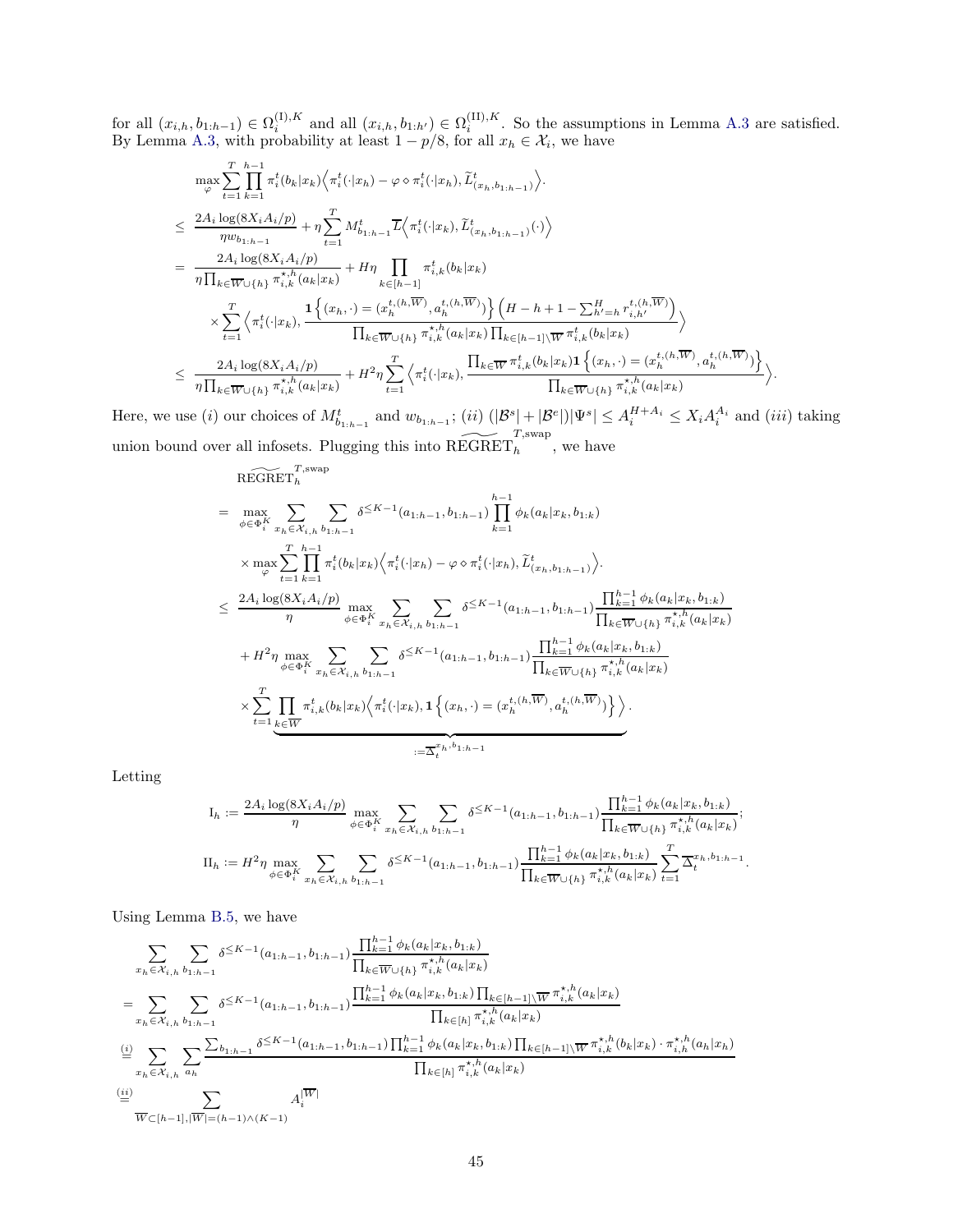$$
\times \sum_{x_h, a_h} \frac{\sum_{b_{1:h-1}:W=\text{fill}(\{k \in [h-1]:a_k \neq b_k\}, K \wedge H-1)} \prod_{k=1}^{h-1} \phi_k(a_k | x_k, b_{1:k}) \prod_{k \in [h-1] \setminus \overline{W}} \pi_{i,k}^{*,h}(b_k | x_k) \prod_{k \in \overline{W}} \pi_{i,k}^{\text{unif}}(b_k | x_k) \pi_{i,h}^{*,h}(a_h | x_h)}{\prod_{k \in [h]} \pi_{i,k}^{*,h}(a_k | x_k)} \frac{\prod_{k \in [h]} \pi_{i,k}^{*,h}(a_k | x_k)}{\overline{W}_{\sqsubset [h-1], |\overline{W}| = (K-1) \wedge (h-1)}} A_i^{|\overline{W}|} X_{i,h} A_i
$$
\n
$$
= X_{i,h} \binom{h-1}{(K-1) \wedge (h-1)} A_i^{K \wedge h}.
$$

Here, (i) uses that  $\pi^{*,h}_{i,h}(\cdot|x_h)$  is uniform distribution on  $\mathcal{A}_i$  and that for  $k \in [h-1] \setminus \overline{W}$ , we have  $a_k = b_k$ ; (ii) follows from grouping  $x_h$  and  $b_{1:h}$  by  $|\overline{W}|$ , where  $\pi_{i,k}^{\text{unif}}$  is the uniform distribution on  $\mathcal{A}_i$ ; (iii) uses Lemma [B.5](#page-22-1) and that the numerator is no more than the sequence-form probability of some policy. This policy can be understand as:

- Sample recommended action  $b_k$  from  $\pi_{i,k}^{\star,h}(\cdot|x_k)$  if step  $k \in \overline{W}$ . Otherwise, sample recommended action  $b_k$  from  $\pi_{i,k}^{\text{unif}}(\cdot|x_k)$ .
- "True" actions are sampled from  $\phi_k(a_k|x_k, b_{1:k})$  for  $k \in [h-1]$ . At step h, take action  $a_h$ .

Consequently,

<span id="page-45-0"></span>
$$
\sum_{x_h \in \mathcal{X}_{i,h}} \sum_{b_{1:h-1}} \delta^{\leq K-1}(a_{1:h-1}, b_{1:h-1}) \frac{\prod_{k=1}^{h-1} \phi_k(a_k | x_k, b_{1:k})}{\prod_{k \in \mathcal{W} \cup \{h\}} \pi_{i,k}^{\star, h}(a_k | x_k)} \leq X_{i,h} \binom{h-1}{K \wedge h-1} A_i^{K \wedge h}.
$$
\n(37)

So we have

$$
I_h \leq \frac{2A_i \log(8X_i A_i/p)}{\eta} X_{i,h} \binom{h-1}{(K-1) \wedge (h-1)} A_i^{K \wedge h}.
$$

For II<sub>h</sub>, obvserve that the random variables  $\overline{\Delta}_t^{x_h, b_{1:h-1}}$  $t^{n, \sigma_{1:n-1}}$  satisfy the following:

$$
\bullet \ \overline{\Delta}_t^{x_h, b_{1:h-1}} = \prod_{k \in \overline{W}} \pi_{i,k}^t(b_k|x_k) \Big\langle \pi_i^t(\cdot|x_k), \mathbf{1} \left\{ (x_h, \cdot) = (x_h^{t,(h,\overline{W})}, a_h^{t,(h,\overline{W})}) \right\} \Big\rangle \in [0,1];
$$

• Let  $\mathcal{F}_{t-1}$  be the  $\sigma$ -algebra containing all information after  $\pi^t$  is sampled, then

$$
\mathbb{E}\Big[\overline{\Delta}^{x_h,b_{1:h-1}}_t|\mathcal{F}_{t-1}\Big]
$$
\n
$$
= \prod_{k \in \overline{W}} \pi^t_{i,k}(b_k|x_k)\mathbb{E}\Bigg[\sum_{a \in \mathcal{A}_i} \pi^t_i(a|x_k)\mathbf{1}\left\{(x_h, a) = (x_h^{t,(h,\overline{W})}, a_h^{t,(h,\overline{W})})\right\} \Big|\mathcal{F}_{t-1}\Bigg]
$$
\n
$$
= \prod_{k \in \overline{W}} \pi^t_{i,k}(b_k|x_k)\sum_{a \in \mathcal{A}_i} \pi^t_i(a|x_k)\mathbb{P}^{((\pi^{\star,h}_{i,k})_{k \in \overline{W}\cup\{h\}}(\pi^t_{i,k})_{k \in [h-1]\setminus\overline{W}})\times \pi^t_{-i}}(x_h^{t,(h,\overline{W})} = x_h, a_h^{t,(h,\overline{W})} = a)
$$
\n
$$
= \prod_{k \in \overline{W}} \pi^t_{i,k}(b_k|x_k)\sum_{a \in \mathcal{A}_i} \pi^t_i(a|x_k)\Bigg(\prod_{k \in \overline{W}} \pi^{\star,h}_{i,k}(a_k|x_k)\cdot \prod_{k \in [h-1]\setminus\overline{W}} \pi^t_{i,k}(a_k|x_k)\cdot \pi^{\star,h}_{i,h}(a|x_h)p_{1:h}^{\pi^t_{-i}}(x_h)\Bigg)
$$
\n
$$
= \prod_{k \in [h-1]} \pi^t_{i,k}(b_k|x_k)\cdot \prod_{k \in \overline{W}\cup\{h\}} \pi^{\star,h}_{i,k}(a_k|x_k)\cdot p_{1:h}^{\pi^t_{-i}}(x_h),
$$

where the last equation is because  $\prod_{k\in\overline{W}} \pi_{i,k}^t(b_k|x_k) \cdot \prod_{k\in[h-1]\setminus\overline{W}} \pi_{i,k}^t(a_k|x_k) = \prod_{k\in[h-1]} \pi_{i,k}^t(b_k|x_k);$ 

• The conditional variance  $\mathbb{E}[(\overline{\Delta}_t^{x_h,b_{1:h-1}})]$  $(t^{x_h, 0_{1:h-1}}_t)^2|\mathcal{F}_{t-1}]$  can be bounded as

$$
\mathbb{E}\bigg[\Big(\overline{\Delta}_t^{x_h, b_{1:h-1}}\Big)^2\Big|\mathcal{F}_{t-1}\bigg] \leq \mathbb{E}\big[\overline{\Delta}_t^{x_h, b_{1:h-1}}\Big|\mathcal{F}_{t-1}\bigg]
$$
  
= 
$$
\prod_{k \in [h-1]} \pi_{i,k}^t(b_k|x_k) \prod_{k \in \overline{W} \cup \{h\}} \pi_{i,k}^{\star, h}(a_k|x_k) p_{1:h}^{\pi_{-i}^t}(x_h).
$$

Here, the inequality comes from that  $\overline{\Delta}_t^{x_h, b_{1:h-1}} \in [0, 1].$ 

Therefore, we can apply Freedman's inequality and union bound to get that for any fixed  $\lambda \in (0,1]$ , with probability at least  $1 - p/8$ , the following holds simultaneously for all  $(h, x_{i,h}, b_{1:h-1})$ :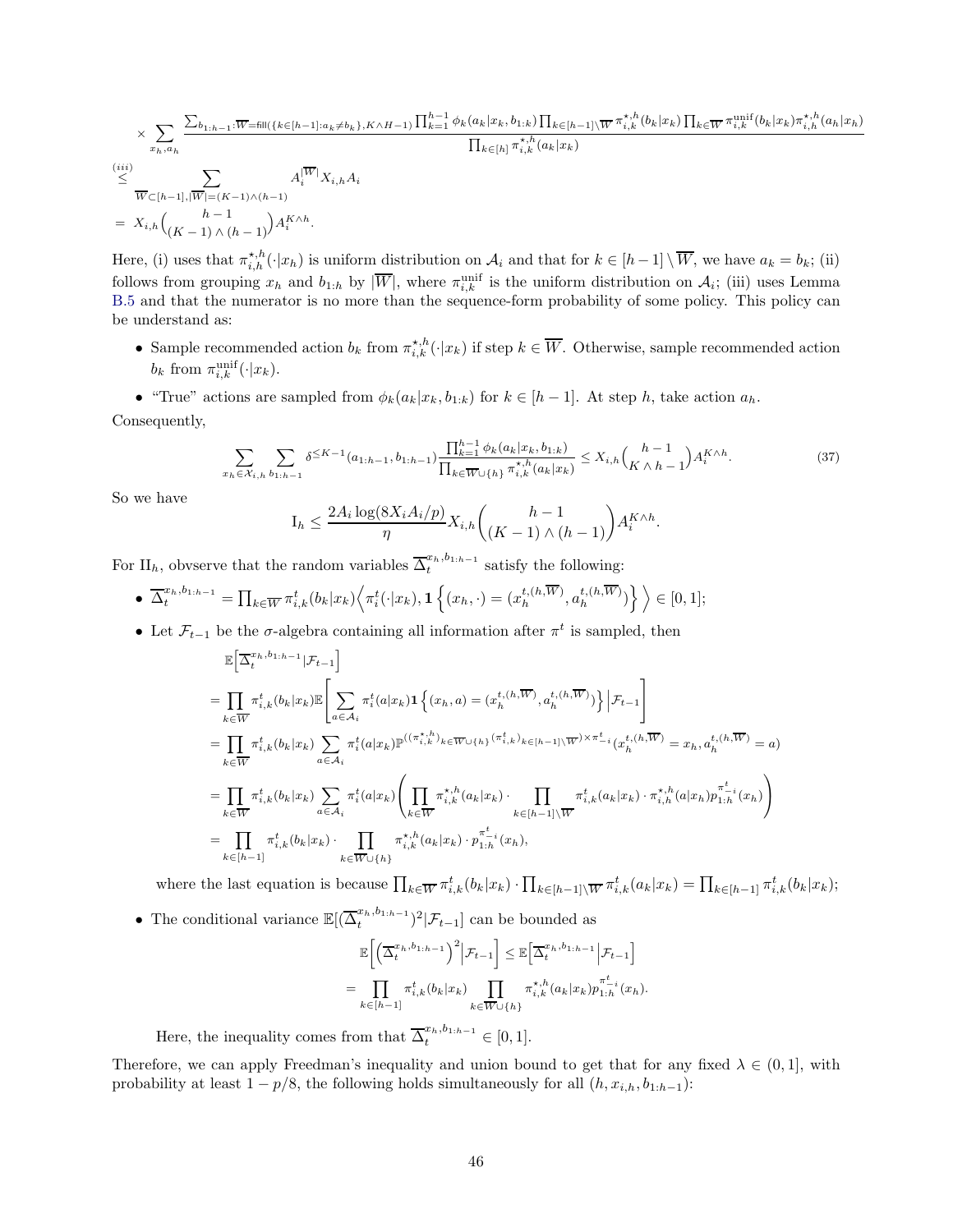$$
\sum_{t=1}^T\overline{\Delta}_t^{x_h,b_{1:h-1}}\leq (\lambda+1)\prod_{k\in [h-1]}\pi_{i,k}^t(b_k|x_k)\prod_{k\in \overline{W}\cup\{h\}}\pi_{i,k}^{\star,h}(a_k|x_k)p_{1:h}^{\pi_{-i}^t}(x_h)+\frac{C\log(X_iA_i/p)}{\lambda},
$$

where  $C > 0$  is some absolute constant. Plugging this bound into  $\text{II}_h$  yields that,

$$
\Pi_{h} \leq H^{2} \eta \max_{\phi \in \Phi_{i}^{K}} \sum_{x_{h} \in \mathcal{X}_{i,h}} \sum_{b_{1:h-1}} \delta^{\leq K-1}(a_{1:h-1}, b_{1:h-1}) \frac{\prod_{k=1}^{h-1} \phi_{k}(a_{k}|x_{k}, b_{1:k})}{\prod_{k \in \overline{W} \cup \{h\}} \pi_{i,k}^{\star, h}(a_{k}|x_{k})}
$$
\n
$$
\left[ (\lambda+1) \prod_{k \in [h-1]} \pi_{i,k}^{t}(b_{k}|x_{k}) \prod_{k \in \overline{W} \cup \{h\}} \pi_{i,k}^{\star, h}(a_{k}|x_{k}) \cdot p_{1:h}^{\pi^{t-i}}(x_{h}) + \frac{C \log(X_{i} A_{i}/p)}{\lambda} \right].
$$

Note that by Corollary [D.3,](#page-28-0) for fixed  $t$ ,

$$
\sum_{x_h \in \mathcal{X}_{i,h}} \sum_{b_1 h_1 h_2} \delta^{\leq K-1}(a_{1:h-1}, b_{1:h-1}) \prod_{k=1}^{h-1} \phi_k(a_k | x_k, b_{1:k}) \prod_{k \in [h-1]} \pi_{i,k}^t(b_k | x_k) \cdot p_{1:h}^{\pi_{i,k}^t}(x_{i,h}) \leq 1.
$$

so we have

$$
\max_{\phi \in \Phi_i^K} \sum_{x_h \in \mathcal{X}_{i,h}} \sum_{b_{1:h-1}} \delta^{\leq K-1}(a_{1:h-1}, b_{1:h-1}) \prod_{k=1}^{h-1} \phi_k(a_k | x_k, b_{1:k}) \sum_{t=1}^T \prod_{k \in [h-1]} \pi_{i,k}^t(b_k | x_k) \cdot p_{1:h}^{\pi_{-i}^t}(x_{i,h}) \leq T.
$$

Moreover, by the previous bound [\(37\)](#page-45-0),

$$
\sum_{x_h \in \mathcal{X}_{i,h}} \sum_{b_{1:h-1}} \delta^{\leq K-1}(a_{1:h-1}, b_{1:h-1}) \frac{\prod_{k=1}^{h-1} \phi_k(a_k | x_k, b_{1:k})}{\prod_{k \in \overline{W}} \pi_{i,k}^{\star, h}(a_k | x_k)} \leq X_{i,h} \binom{h-1}{K \wedge H-1} A_i^{K \wedge h}.
$$

Using these two inequalities, we can get that

$$
\Pi_h \leq H^2 \eta(\lambda + 1)T + \frac{CH^2 \eta \log(X_i A_i / p)}{\lambda} X_{i,h} {h-1 \choose K \wedge H-1} A_i^{K \wedge h}.
$$

Taking summation over  $h \in [H]$ , we have

$$
\sum_{h=1}^{H} \widetilde{\text{REGRET}}_h^{T,\text{swap}} = \sum_{h=1}^{H} (\mathbf{I}_h + \mathbf{II}_h)
$$
\n
$$
\leq H^3 \eta(\lambda + 1)T + \left(\frac{2A_i \log(8X_i A_i/p)}{\eta} + \frac{CH^2 \eta \log(X_i A_i/p)}{\lambda}\right) \sum_{h=1}^{H} X_{i,h} \binom{h-1}{(K-1) \wedge (h-1)} A_i^{K \wedge h}
$$
\n
$$
\leq H^3 \eta(\lambda + 1)T + \left(\frac{2A_i \log(8X_i A_i/p)}{\eta} + \frac{CH^2 \eta \log(X_i A_i/p)}{\lambda}\right) X_i \binom{H-1}{K \wedge H-1} A_i^{K \wedge H},
$$

for all  $\lambda \in (0, 1]$ . Choosing  $\lambda = 1$ , we have,

$$
\sum_{h=1}^{H} \widetilde{\text{REGRET}}_h^{T,\text{swap}} \leq 2H^3\eta T + \left(\frac{2A_i \log(8X_i A_i/p)}{\eta} + CH^2 \eta \log(X_i A_i/p)\right) X_i \binom{H-1}{K \wedge H-1} A_i^{K \wedge H}.
$$

Then, choosing  $\eta = \sqrt{\binom{H}{K \wedge H} A_i^{K \wedge H+1} X_i \iota/(H^3T)}$  and using  $\binom{H-1}{K \wedge H-1} \leq \binom{H}{K \wedge H}$  we have  $\stackrel{H}{\nabla}$  $h=1$  $\widetilde{\text{REGRET}}^{T,\text{swap}}_h \leq 2$  $\sqrt{H^3\left(\frac{H}{H}\right)}$  $K \wedge H$  $A_i^{K \wedge H+1} X_i T_k$  $+O$  $\sqrt{ }$  $\left(\begin{smallmatrix} H \\ K & A \end{smallmatrix}\right)$  $K \wedge H$  $A_i^{K \wedge H} X_i \iota$  $\sqrt{\frac{H\left(\frac{H}{K\wedge H}\right)A_i^{K\wedge H+1}X_i\iota}{H}}$ T  $\setminus$  $\overline{1}$ 

<span id="page-46-0"></span>with probability at least  $1 - p/8$ , where  $\iota = \log(8X_i A_i/p)$  is a log factor.

## $\rm{{\bf G}.4.2} \quad$  Proof of Lemma [G.5:](#page-42-1) Bound on  $\operatorname{BIAS}_{1,h}^{T, \operatorname{swap}}$

*Proof.* We can rewrite  $BIAS_{1,h}^{T,\text{swap}}$  as

$$
\mathrm{BIAS}_{1,h}^{T,\mathrm{swap}}
$$

 $\Box$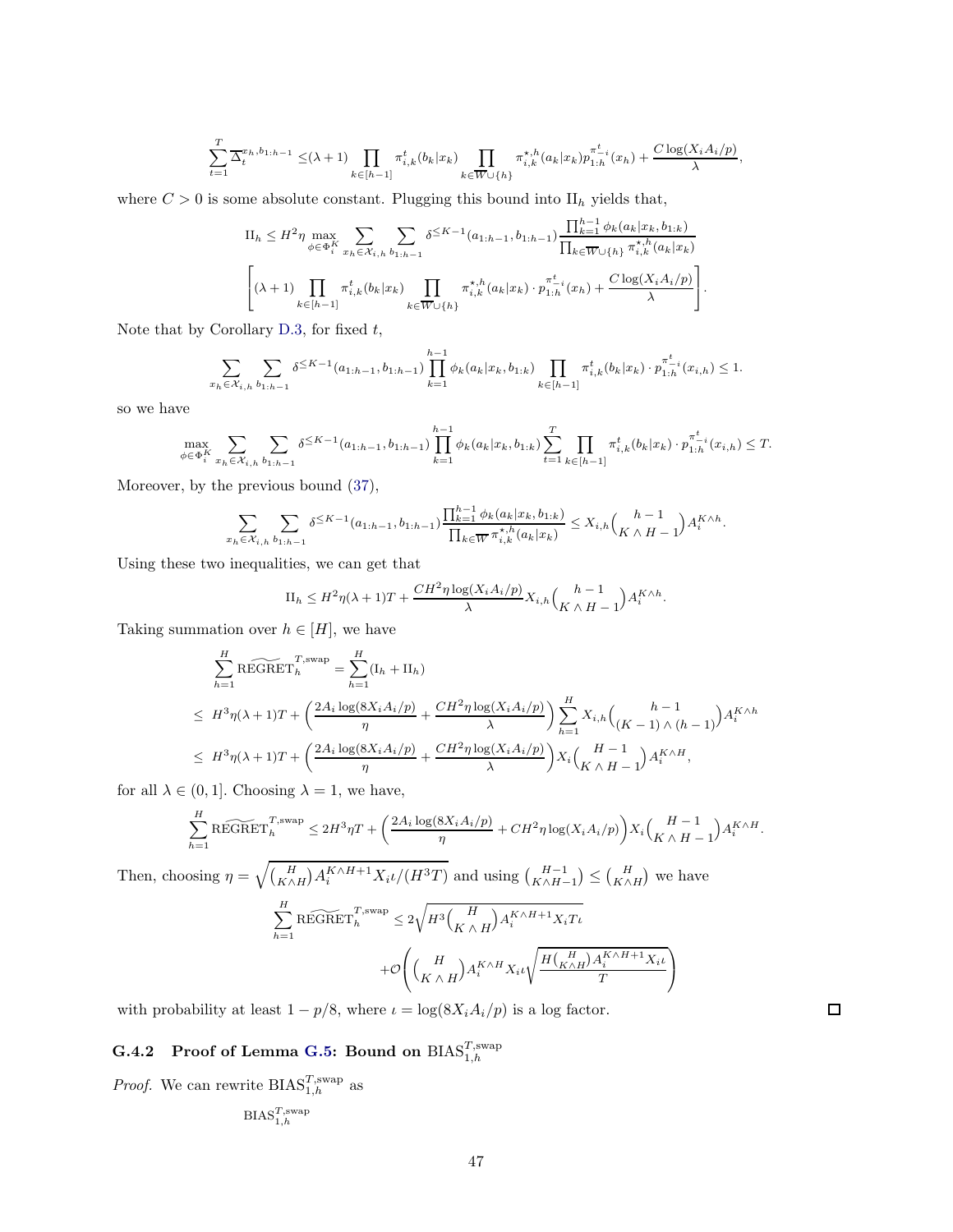$$
= \max_{\phi \in \Phi_i^K} \sum_{x_h \in \mathcal{X}_{i,h}} \sum_{b_{1:h-1}} \delta^{\leq K-1}(a_{1:h-1}, b_{1:h-1}) \frac{\prod_{k=1}^{h-1} \phi_k(a_k | x_k, b_{1:k})}{\prod_{k \in \overline{W} \cup \{h\}} \pi_{i,k}^{\star, h}(a_k | x_k)} \times \sum_{t=1}^T \prod_{\substack{k \in \overline{W} \cup \{h\}}}\pi_{i,k}^{\star, h}(a_k | x_k) \prod_{k=1}^{h-1} \pi_i^t(b_k | x_k) \left\langle \pi_{i,h}^t(\cdot | x_{i,h}), L_{i,h}^t(x_{i,h}, \cdot) - \tilde{L}_{(x_h, b_{1:h-1})}^t \right\rangle}{\prod_{i=1}^{h-1} \pi_{i,k}^t(b_k | x_k) \left\langle \pi_{i,h}^t(\cdot | x_{i,h}), L_{i,h}^t(x_{i,h}, \cdot) - \tilde{L}_{(x_h, b_{1:h-1})}^t \right\rangle}.
$$

Here, for fixed  $x_h \in \mathcal{X}_i$  and  $b_{1:h-1}$ , let  $W = \{k \in [h-1] : b_k \neq a_k\}$  and  $W = \text{fill}(W, (h-1) \wedge (K-1))$ . Observe that the random variable  $\tilde{\Delta}_t^{x_h, b_{1:h-1}}$  satisfy the following:

• By the definition of  $\widetilde{L}$  in Algorithm [7,](#page-38-0) we can rewrite  $\widetilde{\Delta}_t^{x_h, b_{1:h-1}}$  as

$$
\tilde{\Delta}_{t}^{x_h, b_{1:h-1}} = \prod_{k \in \overline{W} \cup \{h\}} \pi_{i,k}^{\star, h}(a_k | x_k) \prod_{k=1}^{h-1} \pi_i^t(b_k | x_k) \Big\langle \pi_{i,h}^t(\cdot | x_{i,h}), L_{i,h}^t(x_{i,h}, \cdot) \Big\rangle
$$

$$
- \prod_{k \in \overline{W}} \pi_{i,k}^t(b_k | x_k) \Big\langle \pi_{i,h}^t(\cdot | x_{i,h}), 1 \Big\{ (x_h, \cdot) = (x_h^{t,(h,\overline{W})}, a_h^{t,(h,\overline{W})}) \Big\} \cdot \left( H - h + 1 - \sum_{h'=h}^H r_{i,h'}^{t,(h,\overline{W})} \right) \Big\rangle;
$$

• 
$$
\widetilde{\Delta}^{x_h, b_{1:h-1}}_t \leq \left\langle \pi^t_{i,h}(\cdot|x_{i,h}), L^t_{i,h}(x_{i,h}, \cdot) \right\rangle \leq H;
$$

- $\mathbb{E}[\tilde{\Delta}_t^{x_h, b_{1:h-1}} | \mathcal{F}_{t-1}] = 0$ , where  $\mathcal{F}_{t-1}$  is the  $\sigma$ -algebra containing all information after  $\pi^t$  is sampled. This also can be seen from the unbiasedness of  $\tilde{L}$ ;
- The conditional variance  $\mathbb{E}[(\tilde{\Delta}_t^{x_h,b_{1:h-1}})^2 | \mathcal{F}_{t-1}]$  can be bounded as

$$
\begin{split} &\mathbb{E}\bigg[\Big(\widetilde{\Delta}^{x_h,b_{1:h-1}}_t\Big)^2\Big|\mathcal{F}_{t-1}\bigg]\\ &\leq \mathbb{E}\bigg[\bigg(H-h+1-\sum_{h'=h}^H r_{i,h'}^{t,(h,\overline{W})}\bigg)^2\bigg(\prod_{k\in\overline{W}}\pi_{i,k}^t(b_k|x_k)\Big\langle\pi_{i,h}^t(\cdot|x_{i,h}),\mathbf{1}\left\{(x_h,\cdot)=(x_h^{t,(h,\overline{W})},a_h^{t,(h,\overline{W})}\right\}\Big\rangle\bigg)^2\Big|\mathcal{F}_{t-1}\bigg]\\ &\stackrel{(i)}{\leq} H^2\prod_{k\in\overline{W}}\pi_{i,k}^t(b_k|x_k)\cdot\mathbb{E}\Big[\Big\langle\pi_{i,h}^t(\cdot|x_{i,h}),\mathbf{1}\left\{(x_h,\cdot)=(x_h^{t,(h,\overline{W})},a_h^{t,(h,\overline{W})}\right\}\Big\rangle\Big|\mathcal{F}_{t-1}\bigg]\\ &=H^2\prod_{k\in\overline{W}}\pi_{i,k}^t(b_k|x_k)\cdot\mathbb{E}\Bigg[\sum_{a\in\mathcal{A}_i}\pi_i^t(a|x_k)\mathbf{1}\left\{(x_h,a)=(x_h^{t,(h,\overline{W})},a_h^{t,(h,\overline{W})})\right\}\Big|\mathcal{F}_{t-1}\bigg]\\ &=H^2\prod_{k\in\overline{W}}\pi_{i,k}^t(b_k|x_k)\cdot\sum_{a\in\mathcal{A}_i}\pi_i^t(a|x_k)\mathbb{P}^{((\pi_{i,h}^{*h})_k\in\overline{W}\cup\{h\}}(\pi_{i,k}^t)_k)_k\in\{h-1\}\setminus\overline{W})^{\times\pi_{-i}^t}(x_h^{t,(h,\overline{W})}=x_h,a_h^{t,(h,\overline{W})}=a)\\ &=H^2\prod_{k\in\overline{W}}\pi_{i,k}^t(b_k|x_k)\cdot\sum_{a\in\mathcal{A}_i}\pi_i^t(a|x_k)\bigg(\prod_{k\in\overline{W}}\pi_{i,k}^{*,h}(a_k|x_k)\cdot\prod_{k\in[n-1]\setminus\overline{W}}\pi_{i,k}^t(a_k|x_k)\cdot\pi_{i,h}^{*,h}(a|x_h)p_{1:h}^{\pi_{-i}^t}(x_h)\big
$$

Therefore, we can apply Freedman's inequality and union bound to get that for any fixed  $\lambda \in (0, 1/H]$ , with probability at least  $1 - p/8$ , the following holds simultaneously for all  $(h, x_{i,h}, b_{1:h-1})$ :

$$
\sum_{t=1}^{T} \tilde{\Delta}_{t}^{x_h, b_{1:h-1}} \leq \lambda H^2 \prod_{k \in \overline{W} \cup \{h\}} \pi_{i,k}^{\star, h}(a_k | x_k) \sum_{t=1}^{T} \prod_{k \in [h-1]} \pi_{i,k}^t(b_k | x_k) p_{1:h}^{\pi_{-i}^t}(x_{i,h}) + \frac{C \log(X_i A_i/p)}{\lambda}
$$

,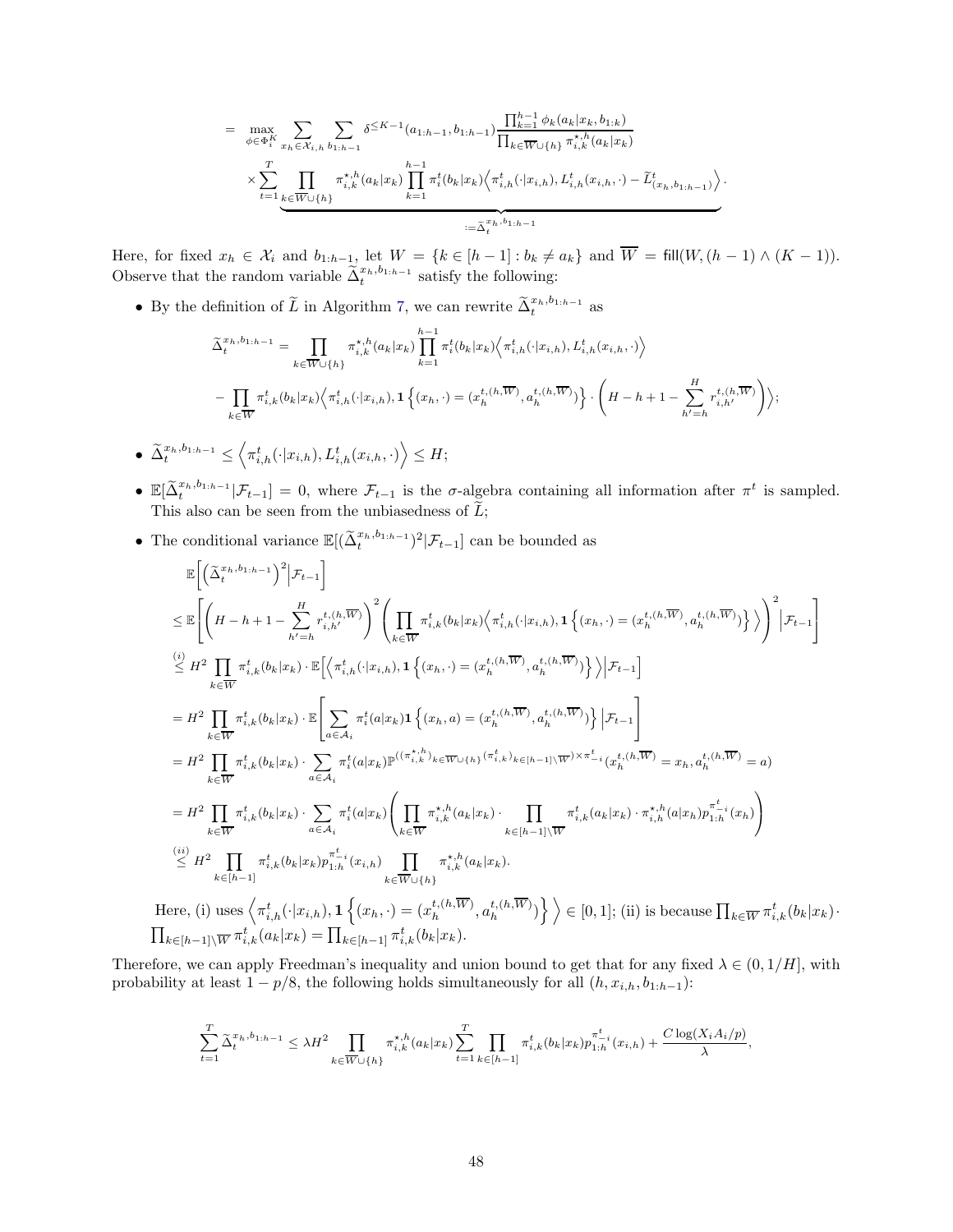where  $C > 0$  is some absolute constant. Plugging this bound into  $BIAS_{1,h}^{T,\text{swap}}$  yields that, for all  $h \in [H]$ ,

$$
\begin{split} \text{BIAS}_{1,h}^{T,\text{swap}} &\leq \max_{\phi \in \Phi_i^K} \sum_{x_h \in \mathcal{X}_{i,h}} \sum_{b_{1:h-1}} \delta^{\leq K-1}(a_{1:h-1}, b_{1:h-1}) \frac{\prod_{k=1}^{h-1} \phi_k(a_k | x_k, b_{1:k})}{\prod_{k \in \overline{W} \cup \{h\}} \pi_{i,k}^{*,h}(a_k | x_k)} \\ &\times \left[ \lambda H^2 \prod_{k \in \overline{W} \cup \{h\}} \pi_{i,k}^{*,h}(a_k | x_k) \sum_{t=1}^T \prod_{k \in [h-1]} \pi_{i,k}^t(b_k | x_k) p_{1:h}^{\pi_{-i}^t}(x_{i,h}) + \frac{C \log(X_i A_i / p)}{\lambda} \right] \\ &\leq \lambda H^2 \max_{\phi \in \Phi_i^K} \sum_{x_h \in \mathcal{X}_{i,h}} \sum_{b_{1:h-1}} \delta^{\leq K-1}(a_{1:h-1}, b_{1:h-1}) \prod_{k=1}^{h-1} \phi_k(a_k | x_k, b_{1:k}) \sum_{t=1}^T \prod_{k \in [h-1]} \pi_{i,k}^t(b_k | x_k) p_{1:h}^{\pi_{-i}^t}(x_{i,h}) \\ &+ \frac{C \log(X_i A_i / p)}{\lambda} \max_{\phi \in \Phi_i^K} \sum_{x_h \in \mathcal{X}_{i,h}} \sum_{b_{1:h-1}} \delta^{\leq K-1}(a_{1:h-1}, b_{1:h-1}) \frac{\prod_{k=1}^{h-1} \phi_k(a_k | x_k, b_{1:k})}{\prod_{k \in \overline{W} \cup \{h\}} \pi_{i,k}^{*,h}(a_k | x_k)} .\end{split}
$$

By Corollary  $D.3$ , for fixed  $t$ ,

$$
\sum_{x_h \in \mathcal{X}_{i,h}} \sum_{b_1 h_1 h_2} \delta^{\leq K-1}(a_{1:h-1}, b_{1:h-1}) \prod_{k=1}^{h-1} \phi_k(a_k | x_k, b_{1:k}) \prod_{k \in [h-1]} \pi_{i,k}^t(b_k | x_k) p_{1:h}^{\pi_{-i}^t}(x_{i,h}) \leq 1.
$$

So we have

$$
\lambda H^{2} \max_{\phi \in \Phi_{i}^{K}} \sum_{x_{h} \in \mathcal{X}_{i,h}} \sum_{b_{1:h-1}} \delta^{\leq K-1}(a_{1:h-1}, b_{1:h-1}) \prod_{k=1}^{h-1} \phi_{k}(a_{k}|x_{k}, b_{1:k}) \sum_{t=1}^{T} \prod_{k \in [h-1]} \pi_{i,k}^{t}(b_{k}|x_{k}) p_{1:h}^{\pi_{i}^{t}}(x_{i,h}) \leq \lambda H^{2} T.
$$

Moreover, by the inequality [\(37\)](#page-45-0) in the proof of Lemma [G.4,](#page-42-0) we have

$$
\sum_{x_h \in \mathcal{X}_{i,h}} \sum_{b_{1:h-1}} \delta^{\leq K-1}(a_{1:h-1}, b_{1:h-1}) \frac{\prod_{k=1}^{h-1} \phi_k(a_k | x_k, b_{1:k})}{\prod_{k \in \overline{W} \cup \{h\}} \pi_{i,k}^{\star, h}(a_k | x_k)} \leq X_{i,h} \binom{h-1}{(K-1) \wedge (h-1)} A_i^{K \wedge h}.
$$

Plugging these bounds into  $BIAS_{1,h}^{T,\text{swap}}$  yields that, with probability at least  $1 - p/8$ , for all  $h \in [H]$ ,

$$
\text{BIAS}_{1,h}^{T,\text{swap}} \leq \lambda H^2 T + \frac{C \log(X_i A_i / p)}{\lambda} X_{i,h} {h-1 \choose (K-1) \land (h-1)} A_i^{K \land h}.
$$

Taking summation over  $h \in [H]$ , we have

$$
\sum_{h=1}^{H} \text{BIAS}_{1,h}^{T,\text{swap}} \leq \lambda H^{3}T + \frac{C \log(X_{i}A_{i}/p)}{\lambda} \sum_{h=1}^{H} X_{i,h} {h-1 \choose (K-1) \land (h-1)} A_{i}^{K \land h}
$$
\n
$$
\leq \lambda H^{3}T + \frac{C \log(X_{i}A_{i}/p)}{\lambda} X_{i} {K \land H-1 \choose K \land H-1} A_{i}^{K \land H}
$$
\n
$$
\leq \lambda H^{3}T + \frac{C \log(X_{i}A_{i}/p)}{\lambda} X_{i} {K \land H \choose K \land H} A_{i}^{K \land H},
$$
\n1. Choose  $\lambda = \min_{h \in \mathbb{N}} \frac{\int_{0}^{H} \lambda \left( \frac{H}{K \land H} \right) A_{i}^{K \land H} \log(X_{i}A_{i}/p)}{\lambda} {K \land H} \log(X_{i}A_{i}/p)}$ , we obtain the basis

for all 
$$
\lambda \in (0, 1/H]
$$
. Choose  $\lambda = \min \left\{ \frac{1}{H}, \sqrt{\frac{CX_i {K \choose K \wedge H} A_i^{K \wedge H} \log(X_i A_i / p)}{H^3 T}} \right\}$ , we obtain the bound  

$$
\sum_{t=1}^T \text{BIAS}_{1,h}^{T, \text{swap}} \leq \mathcal{O}\left(\sqrt{H^3 {H \choose K \wedge H} A_i^{K \wedge H} X_i T_i} + H {H \choose K \wedge H} A_i^{K \wedge H} X_i \iota \right),
$$

<span id="page-48-0"></span>where  $\iota = \log(8X_i A_i/p)$  is a log factor.

## $\rm G.4.3 \quad Proof \ of \ Lemma \ G.6 \colon Bound \ on \ BIAS_{2,h}^{T, \rm swap}$

*Proof.* For fixed  $x_h$  and  $b_{1:h-1}$ , let  $W = \{k \in [h-1] : b_k \neq a_k\}$  and  $W = \text{fill}(W, (K-1) \wedge (h-1))$  We can rewrite  $\text{BIAS}_{2,h}^{T,\text{swap}}$  as

 $\Box$ 

$$
BIAS_{2,h}^{T,swap} = \max_{\phi \in \Phi_i^K} \sum_{x_h \in \mathcal{X}_{i,h}} \sum_{b_{1:h-1}} \delta^{\leq K-1}(a_{1:h-1}, b_{1:h-1}) \prod_{k=1}^{h-1} \phi_k(a_k | x_k, b_{1:k})
$$

$$
\times \max_{\varphi} \sum_{t=1}^T \prod_{k=1}^{h-1} \pi_i^t(b_k | x_k) \Big\langle \varphi \diamond \pi_{i,h}^t(\cdot | x_{i,h}), \widetilde{L}_{(x_h, b_{1:h-1})}^t - L_{i,h}^t(x_{i,h}, \cdot) \Big\rangle
$$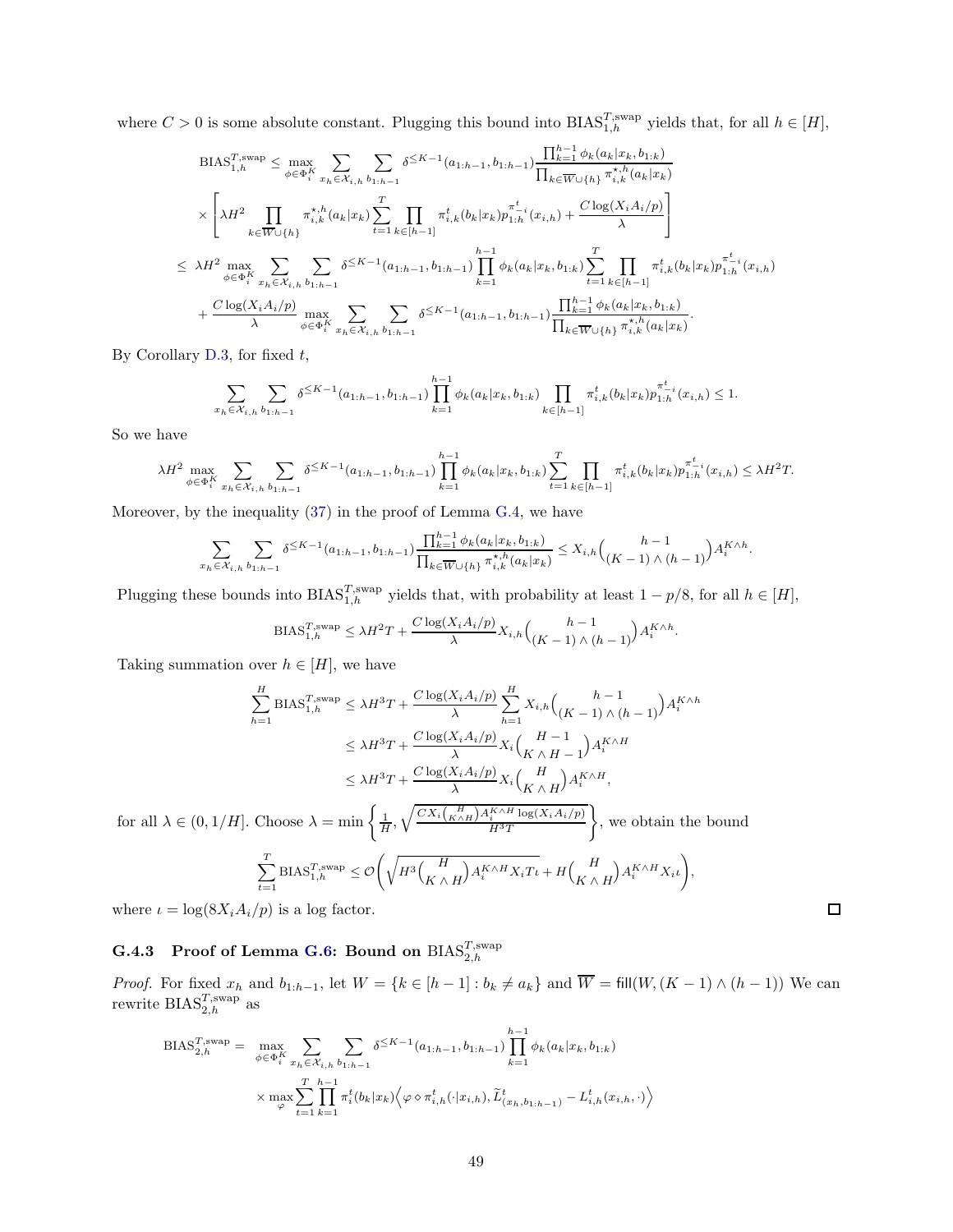$$
= \max_{\phi \in \Phi_{i}^{K}} \sum_{x_{h} \in \mathcal{X}_{i,h}} \sum_{b_{1:h-1}} \delta^{\leq K-1}(a_{1:h-1}, b_{1:h-1}) \prod_{k=1}^{h-1} \phi_{k}(a_{k}|x_{k}, b_{1:k})
$$
  
\n
$$
\times \max_{\varphi} \sum_{t=1}^{T} \prod_{k=1}^{h-1} \pi_{i}^{t}(b_{k}|x_{k}) \sum_{b_{h}} \pi_{i,h}^{t}(b_{h}|x_{h}) (\tilde{L}_{(x_{h}, b_{1:h-1})}^{t}( \varphi(b_{h})) - L_{i,h}^{t}(x_{i,h}, \varphi(b_{h})) )
$$
  
\n
$$
\leq \max_{\phi \in \Phi_{i}^{K}} \sum_{x_{h} \in \mathcal{X}_{i}} \sum_{b_{1:h-1}} \delta^{\leq K-1}(a_{1:h-1}, b_{1:h-1}) \prod_{k=1}^{h-1} \phi_{k}(a_{k}|x_{k}, b_{1:k})
$$
  
\n
$$
\times \max_{\phi_{h}^{t}} \sum_{t=1}^{T} \prod_{k=1}^{h-1} \pi_{i}^{t}(b_{k}|x_{k}) \sum_{b_{h}, a_{h}} \pi_{i,h}^{t}(b_{h}|x_{h}) \phi_{h}'(a_{h}|x_{h}, b_{1:h}) (\tilde{L}_{(x_{h}, b_{1:h-1})}^{t}(a_{h}) - L_{i,h}^{t}(x_{i,h}, a_{h}))
$$
  
\n
$$
\stackrel{(i)}{=} \max_{\phi \in \Phi_{i}^{K}} \sum_{x_{i,h}, a_{h}} \sum_{b_{1:h-1}} \sum_{b_{h}} \delta^{\leq K-1}(a_{1:h-1}, b_{1:h-1}) \prod_{k=1}^{h} \phi_{k}(a_{k}|x_{k}, b_{1:k})
$$
  
\n
$$
\times \sum_{t=1}^{T} \prod_{k=1}^{h} \pi_{i}^{t}(b_{k}|x_{k}) (\tilde{L}_{(x_{h}, b_{1:h-1})}^{t}(a_{h}) - L_{i,h}^{t}(x_{i,h}, a_{h}))
$$
  
\n
$$
= \max_{\phi \in \Phi_{i}^{K}} \sum_{x_{i,h}, a_{h}} \sum_{b_{1:h-1}} \delta^{\leq K
$$

Here, (i) comes from the fact that the inner max over  $\phi'_h$  and the outer max over  $\phi_{1:h-1}$  are separable and thus can be merged into a single max over  $\phi_{1:h}$ .

!

Observe that the random variable  $\tilde{\Delta}_t^{x_{i,h},b_{1:h},a_h}$  satisfy the following:

- By the definition of  $\widetilde{\pi L}$  in Algorithm [7,](#page-38-0) we can rewrite  $\widetilde{\Delta}_t^{x_h, b_{1:h}, a_h}$  as  $\tilde{\Delta}_t^{x_h,b_{1:h},a_h}$  $=$   $\Pi$  $k ∈ W ∪ \{h\}$  $\pi_{i,k}^{t}(b_k|x_k) \mathbf{1} \left\{ (x_h,a_h) = (x_h^{t,(h,\overline{W})},a_h^{t,(h,\overline{W})}) \right\}.$  $\sqrt{ }$  $H-h+1-\sum_{i=1}^{H}$  $h'=h$  $r_{i,h'}^{t,(h,W)}$ <sup>-</sup> Π  $k \in [h]$  $\pi_{i,k}^t(b_k|x_k)$   $\prod$  $k∈W∪{h}$  $\pi_{i,k}^{\star,h}(a_k|x_k)L_{i,h}^t(x_{i,h},a_h).$
- $\widetilde{\Delta}_t^{x_h, b_{1:h}, a_h} \in [-H, H].$
- $\mathbb{E}[\tilde{\Delta}_t^{x_h, b_{1:h}, a_h} | \mathcal{F}_{t-1}] = 0$ , where  $\mathcal{F}_{t-1}$  is the  $\sigma$ -algebra containing all information after  $\pi^t$  is sampled.
- The conditional variance  $\mathbb{E}[(\tilde{\Delta}_t^{x_h,b_{1:h},a_h})^2|\mathcal{F}_{t-1}]$  can be bounded as

$$
\mathbb{E}\Bigg[\Big(\widetilde{\Delta}_{t}^{x_{h},b_{1:h-1},a_{h}}\Big)^{2}\Big|\mathcal{F}_{t-1}\Bigg]
$$
\n
$$
\leq \mathbb{E}\Bigg[\Big(H-h+1-\sum_{h'=h}^{H}r_{i,h'}^{t,(h,\overline{W})}\Big)^{2}\Bigg(\prod_{k\in\overline{W}\cup\{h\}}\pi_{i,k}^{t}(b_{k}|x_{k})\mathbf{1}\Big\{(x_{h},a_{h})=(x_{h}^{t,(h,\overline{W})},a_{h}^{t,(h,\overline{W})})\Big\}\Bigg)^{2}\Big|\mathcal{F}_{t-1}\Bigg]
$$
\n
$$
\leq H^{2}\prod_{k\in\overline{W}\cup\{h\}}\pi_{i,k}^{t}(b_{k}|x_{k})\mathbb{P}^{((\pi_{i,k}^{*,h})_{k\in\overline{W}\cup\{h\}}(\pi_{i,k}^{t})_{k\in[-1]\setminus\overline{W}})\times\pi_{-i}^{t}\Big((x_{h}^{t,(h,\overline{W})},a_{h}^{t,(h,\overline{W})})=(x_{h},a_{h})\Big)
$$
\n
$$
=H^{2}\prod_{k\in\overline{W}\cup\{h\}}\pi_{i,k}^{t}(b_{k}|x_{k})\prod_{k\in\overline{W}}\pi_{i,k}^{*,h}(a_{k}|x_{k})\cdot\prod_{k\in[h-1]\setminus\overline{W}}\pi_{i,k}^{t}(a_{k}|x_{k})\cdot\pi_{i,h}^{*,h}(a_{h}|x_{h})p_{1:h}^{\pi_{-i}^{t}}(x_{i,h})
$$
\n
$$
\stackrel{(i)}{=}H^{2}\prod_{k\in[h]} \pi_{i,k}^{t}(b_{k}|x_{k})p_{1:h}^{\pi_{-i}^{t}}(x_{i,h})\prod_{k\in\overline{W}\cup\{h\}}\pi_{i,k}^{*,h}(a_{k}|x_{k}).
$$

Here, (i) is because  $\prod_{k\in \overline{W}\cup\{h\}} \pi_{i,k}^t(b_k|x_k) \cdot \prod_{k\in [h-1]\setminus \overline{W}} \pi_{i,k}^t(a_k|x_k) = \prod_{k\in [h]} \pi_{i,k}^t(b_k|x_k)$ .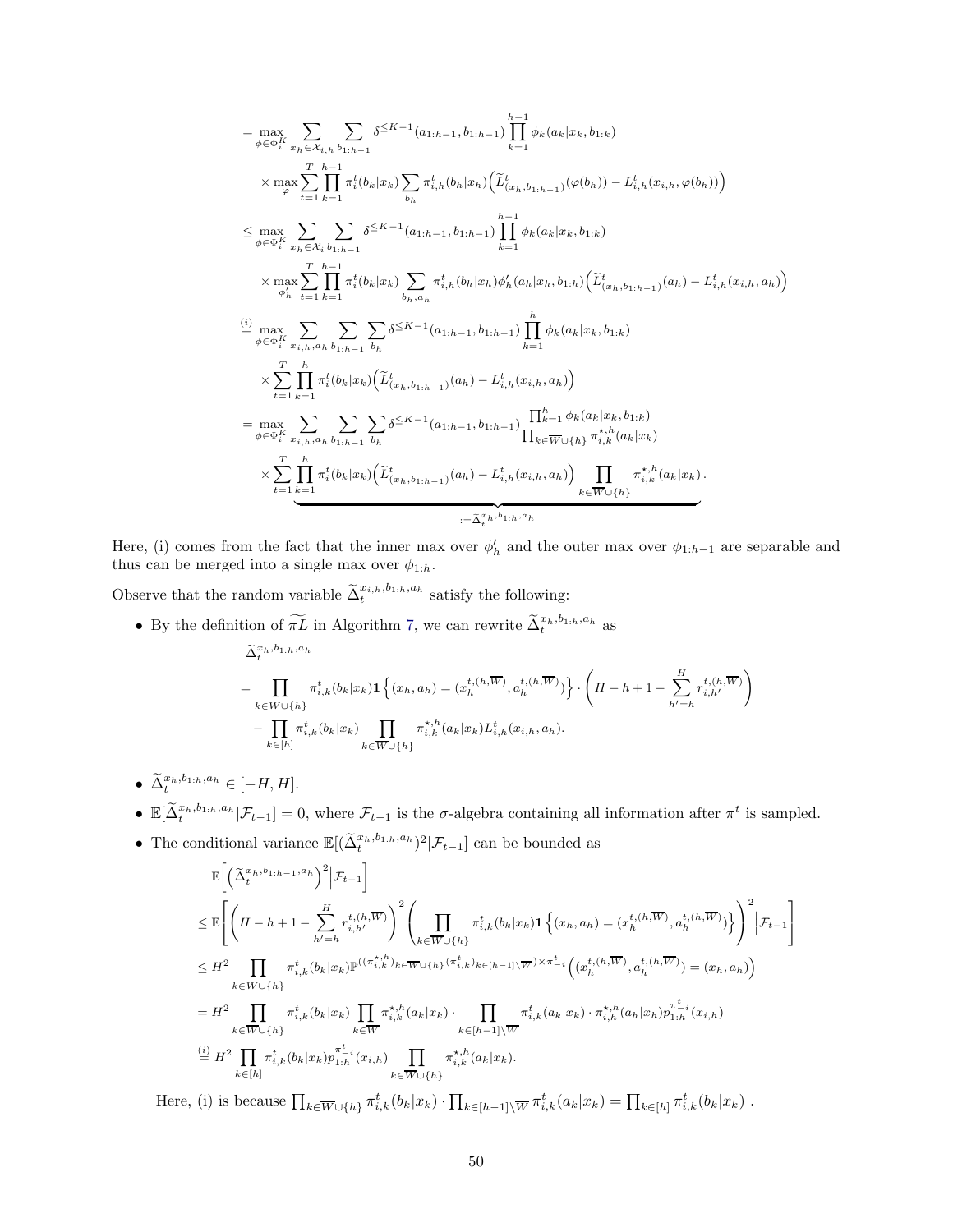Therefore, we can apply Freedman's inequality and union bound to get that for any fixed  $\lambda \in (0, 1/H]$ , with probability at least  $1 - p/8$ , the following holds simultaneously for all  $(h, x_{i,h}, b_{1:h}, a_h)$ :

$$
\sum_{t=1}^T \widetilde{\Delta}_t^{x_h, b_{1:h}, a_h} \leq \lambda H^2 \prod_{k \in \overline{W} \cup \{h\}} \pi_{i,k}^{\star, h}(a_k | x_k) \sum_{t=1}^T \prod_{k \in [h]} \pi_{i,k}^t(b_k | x_k) p_{1:h}^{\pi_{-i}^t}(x_{i,h}) + \frac{C \log(X_i A_i / p)}{\lambda},
$$

where  $C > 0$  is some absolute constant. Plugging this bound into  $BIAS_{2,h}^{T,\text{swap}}$  yields that, for all  $h \in [H]$ and  $\phi \in \Phi_i^K$ ,

$$
\begin{split} &\text{BIAS}_{2,h}^{T,\text{swap}} \leq \max_{\phi \in \Phi_i^K} \sum_{x_h, a_h} \sum_{b_{1:h}} \delta^{\leq K-1}(a_{1:h-1}, b_{1:h-1}) \frac{\prod_{k=1}^h \phi_k(a_k|x_k, b_{1:k})}{\prod_{k \in \overline{W} \cup \{h\}} \pi_{i,k}^{*,h}(a_k|x_k)} \\ & \times \left[ \lambda H^2 \prod_{k \in \overline{W} \cup \{h\}} \pi_{i,k}^{*,h}(a_k|x_k) \sum_{t=1}^T \prod_{k \in [h]} \pi_{i,k}^t(b_k|x_k) p_{1:h}^{\pi_{i,h}^t}(x_{i,h}) + \frac{C \log(X_i A_i/p)}{\lambda} \right] \\ & \leq \max_{\phi \in \Phi_i^K} \lambda H^2 \sum_{x_h, a_h} \sum_{b_{1:h}} \delta^{\leq K-1}(a_{1:h-1}, b_{1:h-1}) \prod_{k=1}^h \phi_k(a_k|x_k, b_{1:k}) \sum_{t=1}^T \prod_{k \in [h]} \pi_{i,k}^t(b_k|x_k) p_{1:h}^{\pi_{i,h}^t}(x_{i,h}) \\ & + \max_{\phi \in \Phi_i^K} \frac{C \log(X_i A_i/p)}{\lambda} \sum_{x_h, a_h} \sum_{b_{1:h}} \delta^{\leq K-1}(a_{1:h-1}, b_{1:h-1}) \frac{\prod_{k=1}^h \phi_k(a_k|x_k, b_{1:k})}{\prod_{k \in \overline{W} \cup \{h\}} \pi_{i,k}^{*,h}(a_k|x_k)} .\end{split}
$$

By Corollary [D.3,](#page-28-0) for fixed  $t$ ,

$$
\sum_{x_h \in \mathcal{X}_{i,h}} \sum_{b_1: h-1} \delta^{\leq K-1}(a_{1:h-1}, b_{1:h-1}) \prod_{k=1}^{h-1} \phi_k(a_k|x_k, b_{1:k}) \prod_{k \in [h-1]} \pi_{i,k}^t(b_k|x_k) p_{1:h}^{\pi_{-i}^t}(x_{i,h}) \leq 1.
$$

so we have

$$
\sum_{x_h, a_h} \sum_{b_{1:h}} \delta^{\leq K-1}(a_{1:h-1}, b_{1:h-1}) \prod_{k=1}^h \phi_k(a_k | x_k, b_{1:k}) \sum_{t=1}^T \prod_{k \in [h]} \pi_{i,k}^t(b_k | x_k) p_{1:h}^{\pi_{-i}^t}(x_{i,h})
$$
  
= 
$$
\sum_{x_h} \sum_{b_{1:h-1}} \delta^{\leq K-1}(a_{1:h-1}, b_{1:h-1}) \prod_{k=1}^h \phi_k(a_k | x_k, b_{1:k}) \sum_{t=1}^T \prod_{k \in [h-1]} \pi_{i,k}^t(b_k | x_k) p_{1:h}^{\pi_{-i}^t}(x_{i,h}) \leq T.
$$

Moreover, by the inequality [\(37\)](#page-45-0) in the proof of Lemma [G.4,](#page-42-0) we have

$$
\sum_{x_h, a_h} \sum_{b_{1:h}} \delta^{\leq K-1}(a_{1:h-1}, b_{1:h-1}) \frac{\prod_{k=1}^h \phi_k(a_k|x_k, b_{1:k})}{\prod_{k \in \overline{W} \cup \{h\}} \pi_{i,k}^{\star, h}(a_k|x_k)}
$$
  
\n
$$
\stackrel{(i)}{=} A_i \sum_{x_h \in \mathcal{X}_{i,h}} \sum_{b_{1:h-1}} \delta^{\leq K-1}(a_{1:h-1}, b_{1:h-1}) \frac{\prod_{k=1}^{h-1} \phi_k(a_k|x_k, b_{1:k})}{\prod_{k \in \overline{W} \cup \{h\}} \pi_{i,k}^{\star, h}(a_k|x_k)}
$$
  
\n
$$
\leq X_{i,h} {h-1 \choose K \wedge H-1} A_i^{K \wedge h+1}.
$$

Plugging these bounds into  $BIAS_{2,h}^{T,\text{swap}}$  yields that, with probability at least  $1 - p/8$ , for all  $h \in [H]$ ,  $\text{BIAS}_{2,h}^{T,\text{swap}} \leq \lambda H^2T + \frac{C \log(X_i A_i/p)}{\lambda}$  $\frac{X_i A_i/p)}{\lambda} X_{i,h} \binom{h-1}{K \wedge H-1}$  $A_i^{K \wedge h+1}$ .

Taking summation over  $h \in [H]$ , we have

$$
\sum_{h=1}^{H} \text{BIAS}_{2,h}^{T,\text{swap}} \le \lambda H^{3}T + \frac{C\log(X_{i}A_{i}/p)}{\lambda} \sum_{h=1}^{H} X_{i,h} {h-1 \choose (K-1) \land (h-1)} A_{i}^{K\land h+1}
$$

$$
\le \lambda H^{3}T + \frac{C\log(X_{i}A_{i}/p)}{\lambda} X_{i} {K \land H-1 \choose K \land H-1} A_{i}^{K\land H+1}
$$

$$
\le \lambda H^{3}T + \frac{C\log(X_{i}A_{i}/p)}{\lambda} X_{i} {K \land H} A_{i}^{K\land H+1},
$$
for all  $\lambda \in (0,1/H]$ . Choose  $\lambda = \min \left\{\frac{1}{H}, \sqrt{\frac{CX_{i} {K \land H} A_{i}^{K\land H+1} \log(X_{i}A_{i}/p)}{H^{3}T}}\right\}$ , we obtain the bound 
$$
\sum_{t=1}^{T} \text{BIAS}_{2,h}^{T,\text{swap}} \le \mathcal{O}\left(\sqrt{H^{3} {K \land H}}\right) A_{i}^{K\land H+1} X_{i} T_{t} + H {H \choose K \land H} A_{i}^{K\land H+1} X_{i} t \right),
$$
where  $t = \log(8X_{i}A_{i}/p)$  is a log factor.

where  $\iota = \log(8X_i A_i/p)$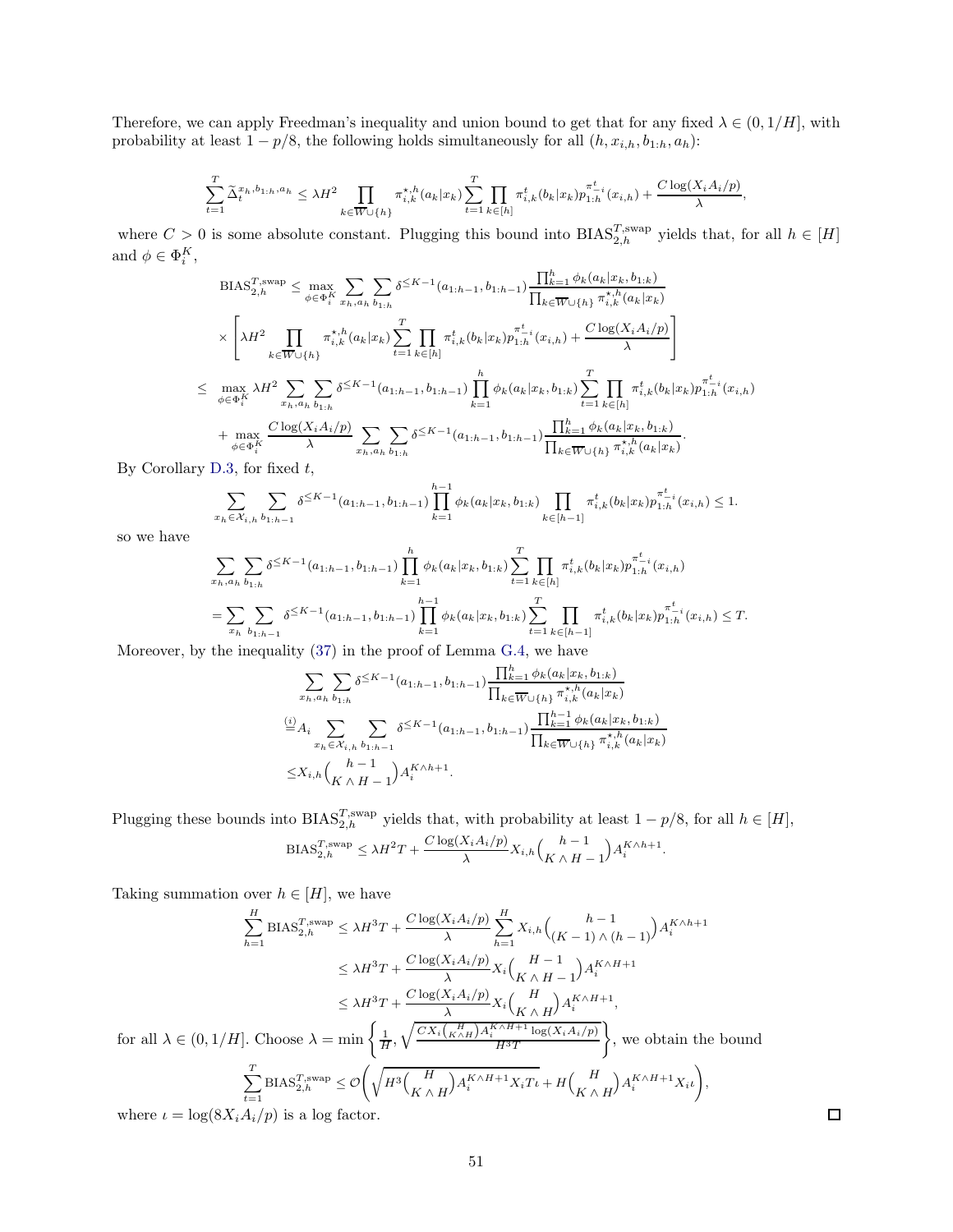#### <span id="page-51-0"></span>G.5 Proof of Lemma [G.3](#page-40-2)

*Proof.* Throughout the proof, for  $x_h$  and  $b_{1:h-1}$ , let  $W = \{k \in [h-1] : b_k \neq a_k\}$  and  $h'$  is the maximal element in W, so we have  $h' = \tau_K$ . Recall that  $G_h^{T,\text{ext}}(x_h; \phi)$  (eq. [\(26\)](#page-29-3)) is defined as

$$
G_h^{T,\text{ext}}(x_h;\phi) := \sum_{b_{1:h-1}} \delta^K(a_{1:h-1}, b_{1:h-1}) \prod_{k=1}^{h-1} \phi_k(a_k|x_k, b_{1:k \wedge \tau_K}) \widehat{R}_{(x_h, b_{1:\tau_K}), x_h}^{T,\text{ext}}.
$$

For each  $h \in [H]$  and  $(x_h, b_{1:h'}) \in \Omega_i^{(\text{II}), K}$  $i^{(11),\Lambda}$ , we have we have

$$
\begin{split} \widehat{R}^{T,\text{ext}}_{(x_h,b_{1,h'})} &= \max_a \sum_{t=1}^T \prod_{k=1}^{h'} \pi_i^t(b_k|x_k) \Big( \Big\langle \pi_{i,h}^t(\cdot|x_{i,h}), L_{i,h}^t(x_{i,h}, \cdot) \Big\rangle - L_{i,h}^t(x_{i,h}, a) \Big) \\ &\leq \max_a \sum_{t=1}^T \prod_{k=1}^{h'} \pi_i^t(b_k|x_k) \Big( \Big\langle \pi_{i,h}^t(\cdot|x_{i,h}), \widetilde{L}_{(x_h,b_{1:h'})}^t \Big\rangle - \widetilde{L}_{(x_h,b_{1:h'})}^t(a) \Big) \\ &\quad + \sum_{t=1}^T \prod_{k=1}^{h'} \pi_i^t(b_k|x_k) \Big\langle \pi_{i,h}^t(\cdot|x_{i,h}), L_{i,h}^t(x_{i,h}, \cdot) - \widetilde{L}_{(x_h,b_{1:h'})}^t \Big\rangle \\ &\quad + \max_a \sum_{t=1}^T \prod_{k=1}^{h'} \pi_i^t(b_k|x_k) \Big( \widetilde{L}_{(x_h,b_{1:h'})}^t(a) - L_{i,h}^t(x_{i,h}, a) \Big). \end{split}
$$

Substituting this into  $\max_{\phi \in \Phi_i^K} \sum_{x_h \in \mathcal{X}_{i,h}} G_h^{T,\text{ext}}(x_h; \phi)$  yields that

$$
\begin{split} & \max_{\phi \in \Phi_{i}^{K}} \sum_{x_{h} \in \mathcal{X}_{i,h}} G_{h}^{T,\text{ext}}(x_{h};\phi) \\ & = \max_{\phi \in \Phi_{i}^{K}} \sum_{x_{h} \in \mathcal{X}_{i,h}} \sum_{b_{1:h-1}} \delta^{K}(a_{1:h-1},b_{1:h-1}) \prod_{k=1}^{h-1} \phi_{k}(a_{k}|x_{k},b_{1:k \wedge \tau_{K}}) \widehat{R}_{(x_{h},b_{1:\tau_{K}}),x_{h}}^{T,\text{ext}} \\ & \leq \max_{\phi \in \Phi_{i}^{K}} \sum_{x_{h} \in \mathcal{X}_{i,h}} \sum_{b_{1:h-1}} \delta^{K}(a_{1:h-1},b_{1:h-1}) \prod_{k=1}^{h-1} \phi_{k}(a_{k}|x_{k},b_{1:k \wedge \tau_{K}}) \max_{a} \sum_{t=1}^{T} \prod_{k=1}^{\tau_{K}} \pi_{t}^{t}(b_{k}|x_{k}) \Big( \Big\langle \pi_{i,h}^{t}(\cdot|x_{i,h}), \widetilde{L}_{(x_{h},b_{1:\tau_{K}})}^{t} \Big\rangle - \widetilde{L}_{(x_{h},b_{1:\tau_{K}})}^{t}(a) \Big\rangle \\ & + \max_{\phi \in \Phi_{i}^{K}} \sum_{x_{h} \in \mathcal{X}_{i,h}} \sum_{b_{1:h-1}} \delta^{K}(a_{1:h-1},b_{1:h-1}) \prod_{k=1}^{h-1} \phi_{k}(a_{k}|x_{k},b_{1:k \wedge \tau_{K}}) \sum_{t=1}^{T} \prod_{k=1}^{\tau_{K}} \pi_{t}^{t}(b_{k}|x_{k}) \Big\langle \pi_{i,h}^{t}(\cdot|x_{i,h}), L_{i,h}^{t}(x_{i,h}, \cdot) - \widetilde{L}_{(x_{h},b_{1:\tau_{K}})}^{t}(a) \Big\rangle \\ & + \max_{\phi \in \Phi_{i}^{K}} \sum_{x_{h} \in \mathcal{X}_{i,h}} \sum_{b_{1:h-1}} \delta^{K}(a_{1:h-1},b_{1:h-1}) \prod_{k=1}^{h-1} \phi_{k}(a_{k}|x_{k},b_{1:k \wedge \tau_{K}}) \max_{a} \sum_{t=1}^{T} \prod_{k=1}^{\tau
$$

The bounds for  $\sum_{h=1}^H \widetilde{\text{REGRET}}_h^{\text{Text}}, \sum_{h=1}^H \text{BIAS}_{1,h}^{T,\text{ext}},$  and  $\sum_{h=1}^H \text{BIAS}_{2,h}^{T,\text{ext}}$  are given in the following three Lemmas (proofs deferred to Appendix [G.5.1,](#page-52-1) [G.5.2,](#page-55-0) and [G.5.3\)](#page-57-0) respectively.

<span id="page-51-1"></span>**Lemma G.7** (Bound on  $\widetilde{\mathrm{REGRET}}_h^{\mathcal{T},\mathrm{ext}}$ ). If we choose learning rates as

$$
\eta_{x_h} = \sqrt{\binom{H}{K \wedge H}} X_i A_i^{K \wedge H+1} \log(8X_i A_i/p)/(H^3 T)
$$

for all  $x_h \in \mathcal{X}_i$  (same with [\(14\)](#page-9-5)). Then with probability at least  $1 - p/4$ , we have

$$
\sum_{h=1}^{H} \widetilde{\text{REGRET}}_h^{T,\text{ext}} \le \sqrt{H^3 \binom{H}{K \wedge H} A_i^{K \wedge H+1} X_i T_l}
$$

$$
+ \mathcal{O}\left(\binom{H}{K \wedge H} A_i^{K \wedge H+1} X_i \iota \sqrt{\frac{H \binom{H}{K \wedge H} A_i^{K \wedge H+1} X_i \iota}{T}}\right),
$$

where  $\iota = \log(8X_i A_i/p)$  is a log factor.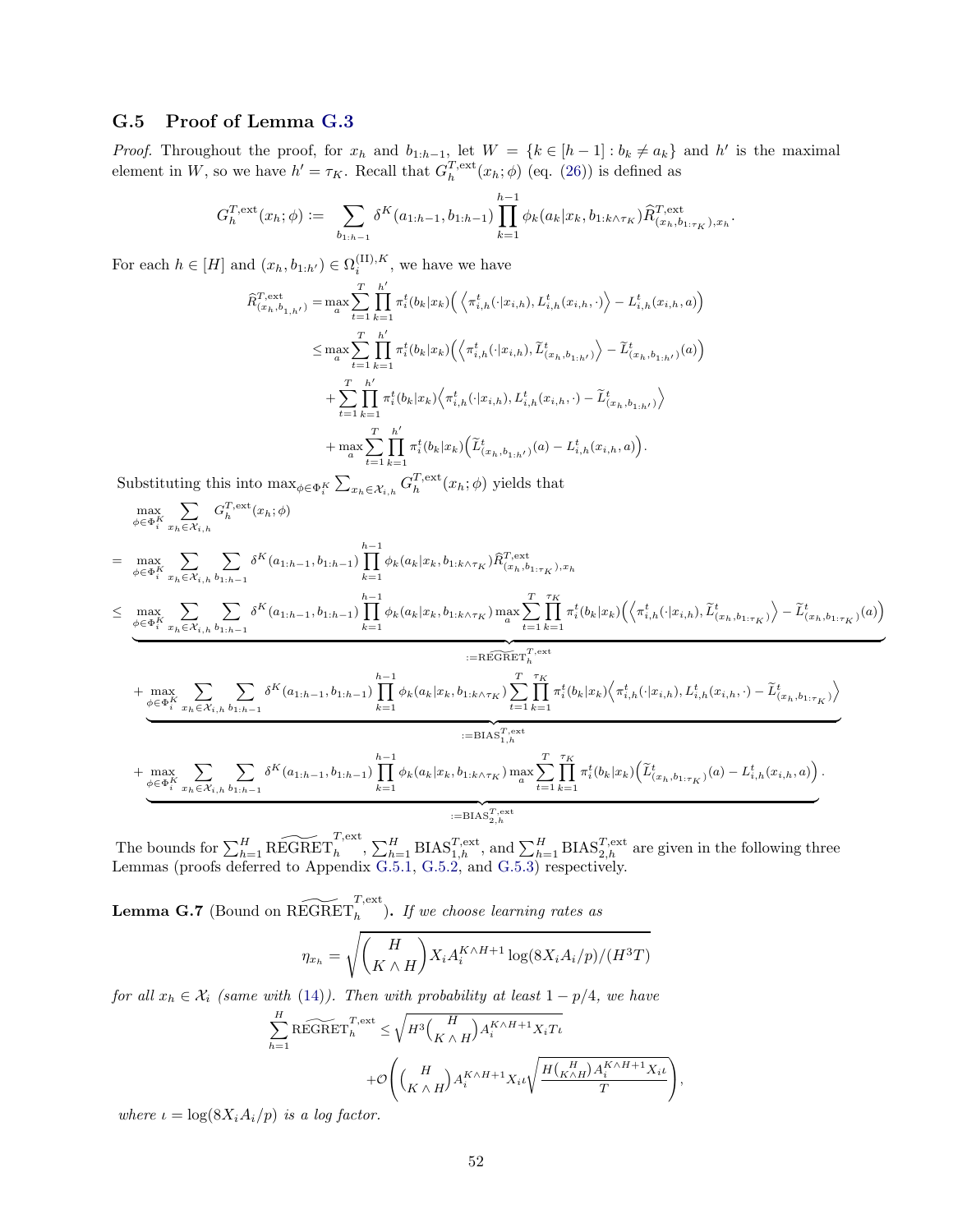<span id="page-52-2"></span>**Lemma G.8** (Bound on  $BIAS_{1,h}^{T,\text{ext}})$ . With probability at least  $1 - p/8$ , we have

$$
\sum_{h=1}^{H} \text{BIAS}_{1,h}^{T,\text{ext}} \leq \mathcal{O}\Bigg(\sqrt{H^3 \binom{H}{K \wedge H} A_i^{K \wedge H+1} X_i T\iota} + H\binom{H}{K \wedge H} A_i^{K \wedge H+1} X_i \iota \Bigg),
$$

where  $\iota = \log(8X_i A_i/p)$  is a log factor.

<span id="page-52-0"></span>**Lemma G.9** (Bound on BIAS<sup>T,ext</sup>). With probability at least  $1 - p/8$ , we have

$$
\sum_{h=1}^{H} \text{BIAS}_{2,h}^{T,\text{ext}} \leq \mathcal{O}\bigg(\sqrt{H^3 \binom{H}{K \wedge H} A_i^{K \wedge H} X_i T_l} + H \binom{H}{K \wedge H} A_i^{K \wedge H} X_i \iota \bigg),
$$
  
\n $\langle n \rangle$  is a log factor

where  $\iota = \log(8X_i A_i/p)$  is a log factor.

Combining Lemma [G.7,](#page-51-1) [G.8,](#page-52-2) and [G.9,](#page-52-0) we have with probability at least  $1 - p/2$  that

$$
\sum_{h=1}^{H} \max_{\phi \in \Phi_i^K} \sum_{x_h \in \mathcal{X}_{i,h}} G_h^{T,\text{ext}}(x_h; \phi) \le \sum_{h=1}^{H} \widetilde{\text{REGRET}}_h^{T,\text{ext}} + \sum_{h=1}^{H} \text{BIAS}_{1,h}^{T,\text{ext}} + \sum_{h=1}^{H} \text{BIAS}_{2,h}^{T,\text{ext}}
$$

$$
\le \sqrt{H^3 \binom{H}{K \wedge H} A_i^{K \wedge H+1} X_i T_\iota}
$$

$$
+ \mathcal{O}\left(\binom{H}{K \wedge H} A_i^{K \wedge H+1} X_i \iota \sqrt{\frac{H\binom{H}{K \wedge H} A_i^{K \wedge H+1} X_i \iota}{T}}\right)
$$

$$
+ \mathcal{O}\left(H\binom{H}{K \wedge H} A_i^{K \wedge H+1} X_i \iota\right).
$$

## <span id="page-52-1"></span> $\begin{array}{ll} \textbf{G.5.1} & \textbf{Proof of Lemma G.7: } \textbf{Bound on REGRET}_h^{T,\mathrm{ext}} \end{array}$  $\begin{array}{ll} \textbf{G.5.1} & \textbf{Proof of Lemma G.7: } \textbf{Bound on REGRET}_h^{T,\mathrm{ext}} \end{array}$  $\begin{array}{ll} \textbf{G.5.1} & \textbf{Proof of Lemma G.7: } \textbf{Bound on REGRET}_h^{T,\mathrm{ext}} \end{array}$

*Proof.* Recall that  $\widetilde{\mathrm{REGRET}}_h^{T,\mathrm{ext}}$  is defined as

$$
\max_{\phi \in \Phi_i^K} \sum_{x_h \in \mathcal{X}_{i,h}} \sum_{b_{1:h-1}} \delta^K(a_{1:h-1}, b_{1:h-1}) \prod_{k=1}^{h-1} \phi_k(a_k | x_k, b_{1:k \wedge \tau_K}) \max_a \sum_{t=1}^T \prod_{k=1}^{\tau_K} \pi_i^t(b_k | x_k) \Big( \Big\langle \pi_{i,h}^t(\cdot | x_{i,h}), \widetilde{L}_{(x_h, b_{1:\tau_K})}^t \Big\rangle - \widetilde{L}_{(x_h, b_{1:\tau_K})}^t(a) \Big).
$$

We first apply regret minimization lemma (Lemma [A.3\)](#page-17-0) on  $\mathcal{R}_{x_h}$  to give an upper bound of

$$
\max_{a} \sum_{t=1}^{T} \prod_{k=1}^{\tau_K} \pi_i^t(b_k|x_k) \Big( \Big\langle \pi_{i,h}^t(\cdot|x_{i,h}), \widetilde{L}_{(x_h,b_{1:\tau_K})}^t \Big\rangle - \widetilde{L}_{(x_h,b_{1:\tau_K})}^t(a) \Big).
$$

For  $\mathcal{R}_{x_h}$ , Algorithm [8](#page-40-0) gives that  $M_{b_{1:h'}}^t = \prod_{k=1}^{h'} \pi_i^t(b_k|x_k)$  and  $w_{b_{1:h'}} = \prod_{k \in W \cup \{h'+1,\dots,h\}} \pi_{i,k}^{\star,h}(a_k|x_k)$  for any  $b_{1:h'} \in \Omega_i^{\text{(II)},K}$  $\sum_{i=1}^{(n)} p_i(x_{i})$ , where  $W = \{k \in [h-1]: b_k \neq a_k\}$ . Letting  $W(h) = W \cup \{h'+1,\ldots,h\}$ ,  $\eta$  be the learning rate of  $\mathcal{R}_{x_h}$  and  $L = H$ . The assumptions in Lemma [A.3](#page-17-0) are verified in Section [G.4.1.](#page-43-0) So by Lemma [A.3,](#page-17-0) with probability at least  $1 - p/8$ , we have for all  $x_h \in cX_i$ ,

$$
\max_{a} \sum_{t=1}^{T} \prod_{k=1}^{\tau_{K}} \pi_{i}^{t}(b_{k}|x_{k}) \Big( \Big\langle \pi_{i,h}^{t}(\cdot|x_{i,h}), \widetilde{L}_{(x_{h},b_{1:\tau_{K}})}^{t} \Big\rangle - \widetilde{L}_{(x_{h},b_{1:\tau_{K}})}^{t}(a) \Big) \n\leq \frac{2 \log(8X_{i}A_{i}/p)}{\eta w_{b_{1:h'}}} + \eta \sum_{t=1}^{T} M_{b_{1:h'}}^{t} \overline{L} \Big\langle \pi_{i}^{t}(\cdot|x_{k}), \widetilde{L}_{(x_{h},b_{1,f'})}^{t}(\cdot) \Big\rangle \n= \frac{2 \log(8X_{i}A_{i}/p)}{\eta \prod_{k \in W(h)} \pi_{i,k}^{\star,h}(a_{k}|x_{k})} + H\eta \prod_{k=1}^{h'} \pi_{i}^{t}(b_{k}|x_{k}) \n\times \sum_{t=1}^{T} \Big\langle \pi_{i,h}^{t}(\cdot|x_{i,h}), \frac{1 \Big\{ (x_{h}, \cdot) = (x_{h}^{t,(h,h',W)}, a_{h}^{t,(h,h',W)}) \Big\} \sum_{h'=h}^{H} \sum_{t=1}^{h'} \Big\langle \pi_{i,h'}^{t}(\cdot|x_{i,h}), \frac{1 \Big\{ (x_{h}, \cdot) = (x_{h}^{t,(h,h',W)}, a_{h}^{t,(h,h',W)}) \Big\} \sum_{h'=h}^{H} \Big\langle 1 - r_{i,h'}^{t,(h,h',W)} \Big\rangle }{\prod_{k \in W(h)} \pi_{i,k}^{\star,h}(a_{k}|x_{k}) \prod_{k \in [h'] \setminus W} \pi_{i,k}^{t}(b_{k}|x_{k})} \Big\rangle
$$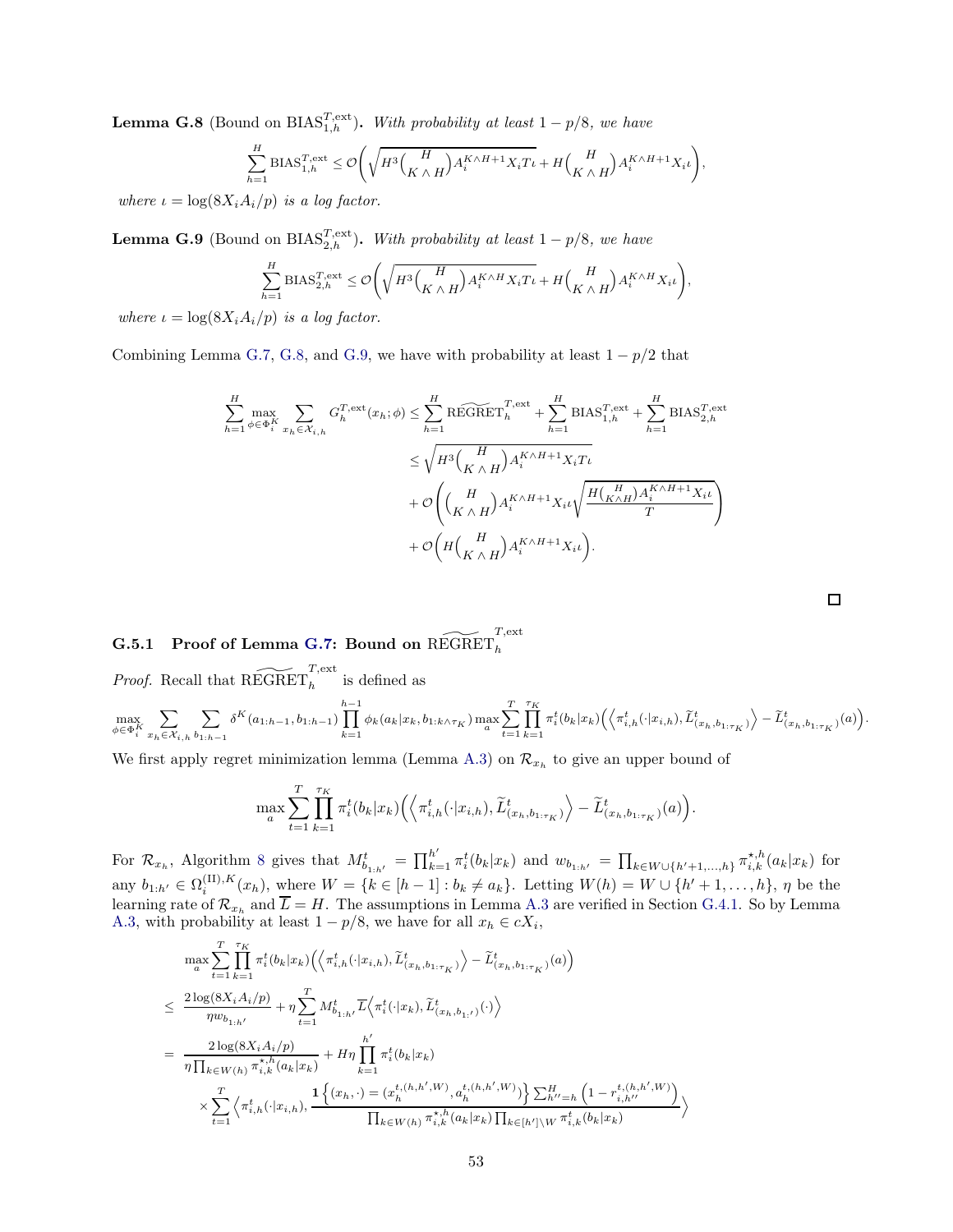$$
\leq \frac{2\log(8X_iA_i/p)}{\eta\prod_{k\in W(h)}\pi_{i,k}^{\star,h}(a_k|x_k)}+H^2\eta\sum_{t=1}^T\left\langle\pi_i^t(\cdot|x_k),\frac{\prod_{k\in W}\pi_{i,k}^t(b_k|x_k)\mathbf{1}\left\{(x_h,a)=(x_h^{t,(h,h',W)},a_h^{t,(h,h',W)})\right\}}{\prod_{k\in W(h)}\pi_{i,k}^{\star,h}(a_k|x_k)}\right\rangle.
$$

Here, we use (i) our choices of  $M_{b_{1:h'}}^t$  and  $w_{b_{1:h'}}$ ; (ii)  $(|\mathcal{B}^s| + |\mathcal{B}^e|)|\Psi^e| \leq A_i^{H+1} \leq X_iA_i$  and (iii) taking union bound over all infosets. Plugging this into  $\widetilde{\text{REGRET}}^{T,\text{ext}}_h$ , we have

$$
\begin{split}\n&\text{REGRET}_{h}^{T,\text{ext}} \\
&= \max_{\phi \in \Phi_{i}^{K}} \sum_{x_{h} \in \mathcal{X}_{i,h}} \sum_{b_{1:h-1}} \delta^{K}(a_{1:h-1}, b_{1:h-1}) \prod_{k=1}^{h-1} \phi_{k}(a_{k}|x_{k}, b_{1:k \wedge h'}) \\
&\times \max_{a} \sum_{t=1}^{T} \prod_{k=1}^{\tau_{K}} \pi_{i}^{t}(b_{k}|x_{k}) \Big( \Big\langle \pi_{i,h}^{t}(\cdot|x_{i,h}), \widetilde{L}_{(x_{h}, b_{1:\tau_{K}})}^{t} \Big\rangle - \widetilde{L}_{(x_{h}, b_{1:\tau_{K}})}^{t}(a) \Big) \\
&\leq \frac{2 \log(8X_{i}A_{i}/p)}{\eta} \max_{\phi \in \Phi_{i}^{K}} \sum_{x_{h} \in \mathcal{X}_{i,h}} \sum_{b_{1:h-1}} \delta^{K}(a_{1:h-1}, b_{1:h-1}) \frac{\prod_{k=1}^{h-1} \phi_{k}(a_{k}|x_{k}, b_{1:k \wedge h'})}{\prod_{k \in W(h)} \pi_{i,k}^{\star,h}(a_{k}|x_{k})} \\
&\quad + H^{2} \eta \max_{\phi \in \Phi_{i}^{K}} \sum_{x_{h} \in \mathcal{X}_{i,h}} \sum_{b_{1:h-1}} \delta^{K}(a_{1:h-1}, b_{1:h-1}) \frac{\prod_{k=1}^{h-1} \phi_{k}(a_{k}|x_{k}, b_{1:k \wedge h'})}{\prod_{k \in W(h)} \pi_{i,k}^{\star,h}(a_{k}|x_{k})} \\
&\times \sum_{t=1}^{T} \prod_{k \in W} \pi_{i,k}^{t}(b_{k}|x_{k}) \Big\langle \pi_{i,h}^{t}(\cdot|x_{i,h}), \mathbf{1} \Big\{ (x_{h}, \cdot) = (x_{h}^{t,(h,h',W)}, a_{h}^{t,(h,h',W)}) \Big\} \Big\rangle. \\
&\xrightarrow{\sum_{t=1}^{L} \sum_{k \in W} \pi_{i,k}^{t}(b_{k}|x_{k}|x_{k}| \Big\langle \pi_{i,h}^{t}(x_{i,h}), \mathbf{1} \Big\{ (x_{h}, \cdot) = (x_{h}^{t,(h,h',W)}, a_{h}^{t,(h,h',
$$

Letting

$$
I_h := \frac{2\log(8X_iA_i/p)}{\eta} \max_{\phi \in \Phi_i^K} \sum_{x_h \in \mathcal{X}_{i,h}} \sum_{b_{1:h-1}} \delta^K(a_{1:h-1}, b_{1:h-1}) \frac{\prod_{k=1}^{h-1} \phi_k(a_k|x_k, b_{1:k \wedge h'})}{\prod_{k \in W(h)} \pi_{i,k}^{*,h}(a_k|x_k)};
$$
  
\n
$$
II_h := H^2 \eta \max_{\phi \in \Phi_i^K} \sum_{x_h \in \mathcal{X}_{i,h}} \sum_{b_{1:h-1}} \delta^K(a_{1:h-1}, b_{1:h-1}) \frac{\prod_{k=1}^{h-1} \phi_k(a_k|x_k, b_{1:k \wedge h'})}{\prod_{k \in W(h)} \pi_{i,k}^{*,h}(a_k|x_k)} \sum_{t=1}^T \Delta_t^{(x_h, b_{1:h'})}.
$$

Using Lemma [B.5,](#page-22-1) we have

$$
\sum_{x_h \in \mathcal{X}_{i,h}} \sum_{b_{1:h-1}} \delta^{K}(a_{1:h-1}, b_{1:h-1}) \frac{\prod_{k=1}^{h-1} \phi_{k}(a_{k}|x_{k}, b_{1:k\wedge h'})}{\prod_{k \in W(h)} \pi_{i,k}^{*,h}(a_{k}|x_{k})}
$$
\n
$$
= \sum_{x_h \in \mathcal{X}_{i,h}} \sum_{b_{1:h-1}} \delta^{K}(a_{1:h-1}, b_{1:h-1}) \frac{\prod_{k=1}^{h-1} \phi_{k}(a_{k}|x_{k}, b_{1:k\wedge h'})}{\prod_{k \in [h]} \pi_{i,k}^{*,h}(a_{k}|x_{k})}
$$
\n
$$
\stackrel{(i)}{=} \sum_{x_h \in \mathcal{X}_{i,h}} \sum_{b_{1:h-1}} \frac{\sum_{b_{1:h-1}} \delta^{K}(a_{1:h-1}, b_{1:h-1}) \prod_{k=1}^{h-1} \phi_{k}(a_{k}|x_{k}, b_{1:k\wedge h'}) \prod_{k \in [h-1] \setminus W} \pi_{i,k}^{*,h}(a_{k}|x_{k})}{\prod_{k \in [h]} \pi_{i,k}^{*,h}(a_{k}|x_{k})}
$$
\n
$$
\stackrel{(ii)}{=} \sum_{W \subset [h-1], |W| = K} A_{i}^{|W|}
$$
\n
$$
\sum_{x_h, a_h} \frac{\sum_{b_{1:h-1}: W = \{k \in [h-1]: a_k \neq b_k\}} \prod_{k=1}^{h-1} \phi_{k}(a_{k}|x_{k}, b_{1:k\wedge h'}) \prod_{k \in [h-1] \setminus W} \pi_{i,k}^{*,h}(b_{k}|x_{k}) \prod_{k \in W} \pi_{i,k}^{*,h}(a_{k}|x_{k})}{\prod_{k \in [h]} \pi_{i,k}^{*,h}(a_{k}|x_{k})}
$$
\n
$$
\stackrel{(iii)}{\leq} \sum_{x_h, a_h} \sum_{W \subset [h-1], |W| = K} A_{i}^{|W|} X_{i,h} A_{i}
$$
\n
$$
= X_{i,h} \binom{h-1}{K} A_{i}^{KNH+1}.
$$

Here, (i) uses that  $\pi^{*,h}_{i,h}(\cdot|x_h)$  is uniform distribution on  $\mathcal{A}_i$  and that for  $k \in [h-1] \setminus W$ , we have  $a_k = b_k$ ; (ii) follows from grouping  $x_h$  and  $b_{1:h}$  by  $|W|$ , where  $\pi_{i,k}^{\text{unif}}$  is the uniform distribution on  $\mathcal{A}_i$ ; (iii) uses Lemma [B.5](#page-22-1) and that the numerator is no more than the sequence-form probability of some policy. This policy can be understand as:

• Sample recommended action  $b_k$  from  $\pi_{i,k}^{\star,h}(\cdot|x_k)$  if step  $k \in W$ . Otherwise, sample recommended action  $b_k$  from  $\pi_{i,k}^{\text{unif}}(\cdot|x_k)$ .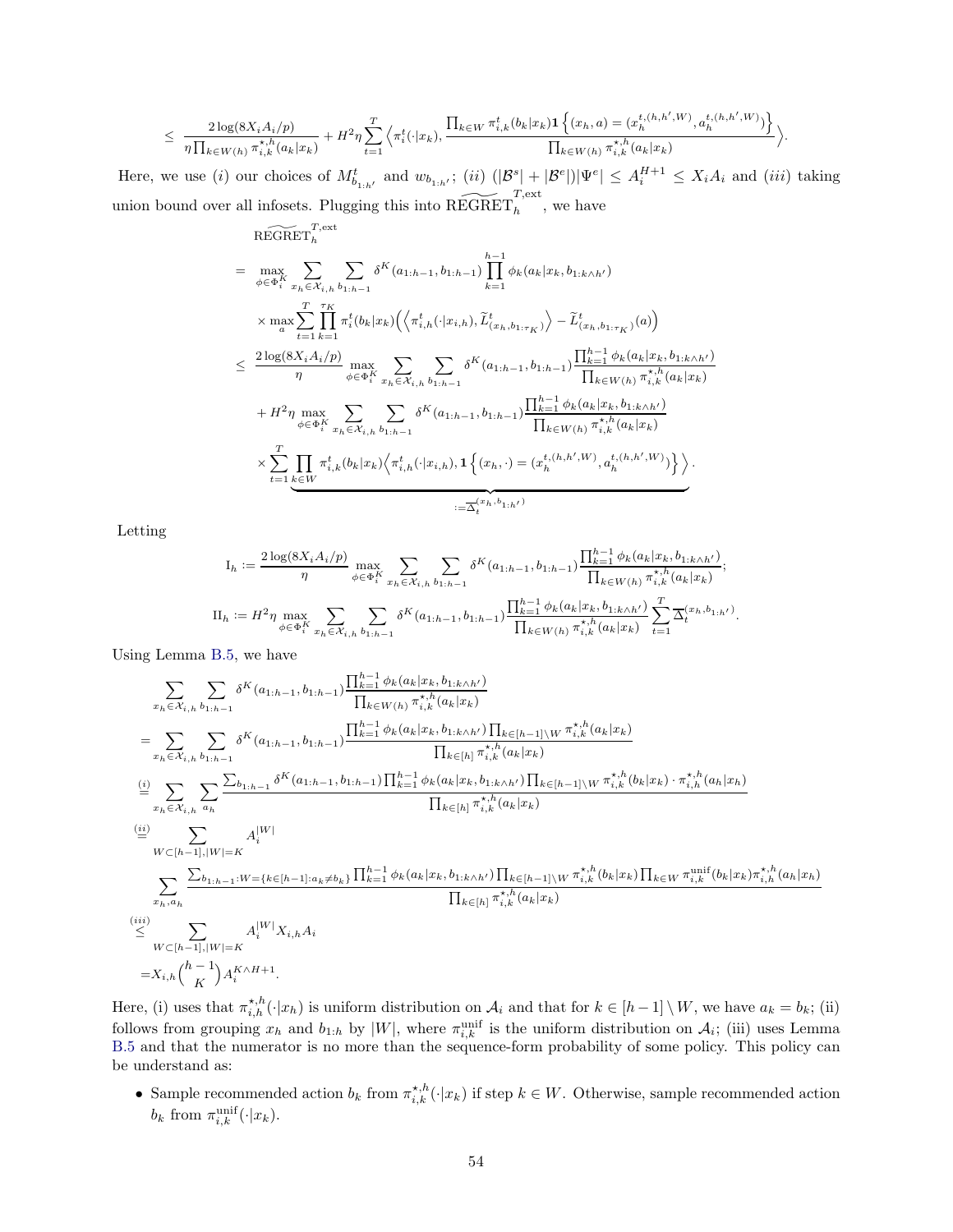• "True" actions are sampled from  $\phi_k(a_k|x_k, b_{1:k})$  for  $k \in [h-1]$ . At step h, "True" action is sampled from  $a_h$ .

Consequently,

<span id="page-54-0"></span>
$$
\sum_{x_h \in \mathcal{X}_{i,h}} \sum_{b_1 h_1 = 1} \delta^K(a_{1:h-1}, b_{1:h-1}) \frac{\prod_{k=1}^{h-1} \phi_k(a_k | x_k, b_{1:k \wedge h'})}{\prod_{k \in W(h)} \pi_{i,k}^{\star, h}(a_k | x_k)} \le X_{i,h} {h-1 \choose K} A_i^{K \wedge H+1}.
$$
\n(38)

So we have

$$
I_h \leq \frac{2\log(8X_iA_i/p)}{\eta} X_{i,h} \binom{h-1}{K} A_i^{K \wedge H+1}.
$$

To give an upper bound of  $I_h$ , obvserve that the random variables  $\overline{\Delta}_t^{(x_h,b_{1:h'})}$  satisfy the following:

• 
$$
\overline{\Delta}_{t}^{(x_h, b_{1:h'})} = \prod_{k \in W} \pi_{i,k}^{t}(b_k|x_k) \Big\langle \pi_{i,h}^{t}(\cdot|x_{i,h}), \mathbf{1} \Big\{ (x_h, \cdot) = (x_h^{t,(h,h',W)}, a_h^{t,(h,h',W)}) \Big\} \Big\rangle \in [0,1].
$$

• Let  $\mathcal{F}_{t-1}$  be the  $\sigma$ -algebra containing all information after  $\pi^t$  is sampled, then

$$
\mathbb{E}\Big[\overline{\Delta}_{t}^{(x_{h},b_{1:h'})}|\mathcal{F}_{t-1}\Big]
$$
\n
$$
=\prod_{k\in W} \pi_{i,k}^{t}(b_{k}|x_{k})\mathbb{E}\Big[\sum_{a} \pi_{i,h}^{t}(a|x_{i,h})\mathbf{1}\left\{(x_{h},a)=(x_{h}^{t,(h,h',W)},a_{h}^{t,(h,h',W)})\right\}|\mathcal{F}_{t-1}\Big]
$$
\n
$$
=\prod_{k\in W} \pi_{i,k}^{t}(b_{k}|x_{k})\sum_{a} \pi_{i,h}^{t}(a|x_{i,h})\mathbb{P}^{((\pi_{i,k}^{*,h})_{k\in W(h)}(\pi_{i,k}^{t})_{k\in [h']\setminus W})\times\pi_{-i}^{t}(x_{h}^{t,(h,h',W)}=x_{h},a_{h}^{t,(h,h',W)}=a)
$$
\n
$$
=\prod_{k\in W} \pi_{i,k}^{t}(b_{k}|x_{k})\sum_{a} \pi_{i,h}^{t}(a|x_{i,h})\Big(\prod_{k\in W(h)} \pi_{i,k}^{*,h}(a_{k}|x_{k})\cdot\prod_{k\in [h']\setminus W} \pi_{i,k}^{t}(a_{k}|x_{k})\cdot\pi_{i,h}^{*,h}(a|x_{h})p_{1:h}^{\pi_{-i}^{t}(x_{h})}\Big)
$$
\n
$$
=\prod_{k\in [h']} \pi_{i,k}^{t}(b_{k}|x_{k})\prod_{k\in W(h)} \pi_{i,k}^{*,h}(a_{k}|x_{k})p_{1:h}^{\pi_{-i}^{t}(x_{h})},
$$

where the last equation is because  $\prod_{k \in W} \pi_{i,k}^t(b_k|x_k) \cdot \prod_{k \in [h'] \setminus W} \pi_{i,k}^t(a_k|x_k) = \prod_{k \in [h']} \pi_{i,k}^t(b_k|x_k);$ 

• The conditional variance  $\mathbb{E}[(\overline{\Delta}_t^{(x_h, b_{1:h'})})^2 | \mathcal{F}_{t-1}]$  can be bounded as

$$
\mathbb{E}\bigg[\Big(\overline{\Delta}_t^{(x_h, b_{1:h'})}\Big)^2\Big|\mathcal{F}_{t-1}\bigg] \leq \mathbb{E}\big[\overline{\Delta}_t^{(x_h, b_{1:h'})}\Big|\mathcal{F}_{t-1}\bigg]
$$

$$
= \prod_{k \in [h']} \pi_{i,k}^t(b_k|x_k) \prod_{k \in W(h)} \pi_{i,k}^{\star, h}(a_k|x_k) p_{1:h}^{\pi_{-i}^t}(x_h).
$$

Here, the inequality comes from that  $\overline{\Delta}_t^{(x_h,b_{1:h'})} \in [0,1].$ 

Therefore, we can apply Freedman's inequality and union bound to get that for any fixed  $\lambda \in (0,1]$ , with probability at least  $1 - p/8$ , the following holds simultaneously for all  $(h, x_{i,h}, b_{1:h-1})$ :

$$
\sum_{t=1}^T \overline{\Delta}_t^{(x_h, b_{1:h'})} \leq (\lambda + 1) \prod_{k \in [h']} \pi_{i,k}^t(b_k|x_k) \prod_{k \in W(h)} \pi_{i,k}^{\star, h}(a_k|x_k) p_{1:h}^{\pi_{-i}^t}(x_h) + \frac{C \log(X_i A_i/p)}{\lambda},
$$

where  $C > 0$  is some absolute constant. Plugging this bound into  $II<sub>h</sub>$  yields that,

$$
\Pi_{h} \leq H^{2} \eta \max_{\phi \in \Phi_{i}^{K}} \sum_{x_{h} \in \mathcal{X}_{i,h}} \sum_{b_{1:h-1}} \delta^{K}(a_{1:h-1}, b_{1:h-1}) \frac{\prod_{k=1}^{h-1} \phi_{k}(a_{k}|x_{k}, b_{1:k \wedge h'})}{\prod_{k \in W(h)} \pi_{i,k}^{\star, h}(a_{k}|x_{k})} \times \left[ (\lambda+1) \prod_{k \in [h']} \pi_{i,k}^{\star}(b_{k}|x_{k}) \prod_{k \in W(h)} \pi_{i,k}^{\star, h}(a_{k}|x_{k}) p_{1:h}^{\pi_{i}^{L}}(x_{h}) + \frac{C \log(X_{i} A_{i}/p)}{\lambda} \right].
$$

Note that for fixed  $t$ , by Corollary [D.3,](#page-28-0)

$$
\sum_{x_h \in \mathcal{X}_{i,h}} \sum_{b_1, h_1 = 1} \delta^K(a_{1:h-1}, b_{1:h-1}) \prod_{k=1}^{h-1} \phi_k(a_k | x_k, b_{1:k \wedge h'}) \prod_{k \in [h']} \pi_{i,k}^t(b_k | x_k) p_{1:h}^{\pi_{-i}^t}(x_{i,h}) \le 1.
$$

So we have

$$
\max_{\phi \in \Phi_i^K} \sum_{x_h \in \mathcal{X}_{i,h}} \sum_{b_{1:h-1}} \delta^K(a_{1:h-1}, b_{1:h-1}) \prod_{k=1}^{h-1} \phi_k(a_k | x_k, b_{1:k \wedge h'}) \sum_{t=1}^T \prod_{k \in [h']} \pi_{i,k}^t(b_k | x_k) p_{1:h}^{\pi_{-i}^t}(x_{i,h}) \le T.
$$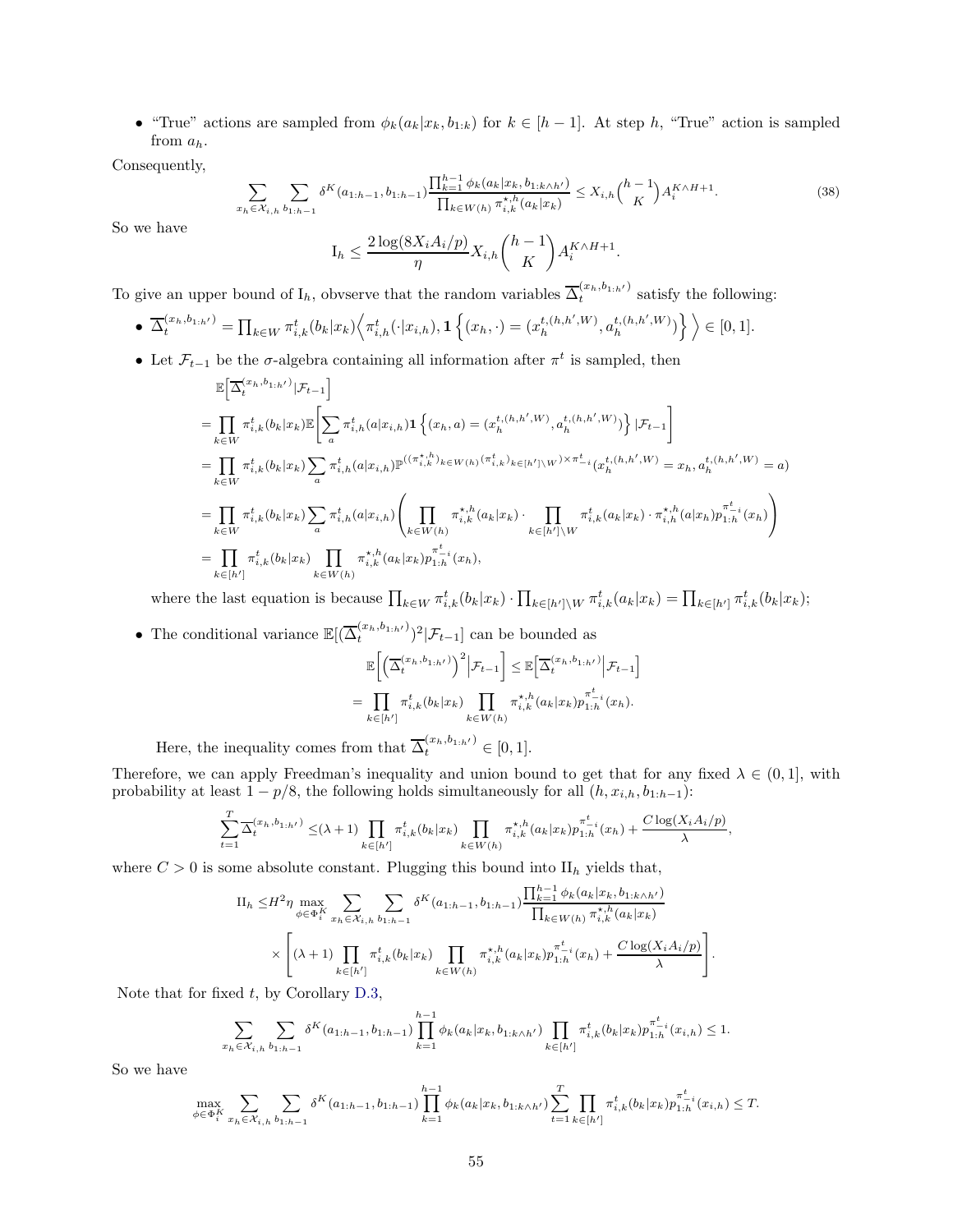Moreover, by the previous bound [\(38\)](#page-54-0),

$$
\sum_{x_h \in \mathcal{X}_{i,h}} \sum_{b_1 h_1 h_2} \delta^K(a_{1:h-1}, b_{1:h-1}) \frac{\prod_{k=1}^{h-1} \phi_k(a_k | x_k, b_{1:k \wedge h'})}{\prod_{k \in W(h)} \pi_{i,k}^{\star, h}(a_k | x_k)} \leq X_{i,h} {h-1 \choose K} A_i^{K \wedge H+1}.
$$

Using these two inequalities, we can get that

$$
\Pi_h \leq H^2 \eta(\lambda+1)T + \frac{CH^2 \eta \log(X_i A_i/p)}{\lambda} X_{i,h} {h-1 \choose K} A_i^{K \wedge H+1}.
$$

Taking summation over  $h \in [H]$ , we have

$$
\sum_{h=1}^{H} \widetilde{\text{REGRET}}_h^{T,\text{ext}} = \sum_{h=1}^{H} (\mathbf{I}_h + \mathbf{II}_h)
$$
\n
$$
\leq H^3 \eta(\lambda + 1)T + \left(\frac{2\log(8X_i A_i/p)}{\eta} + \frac{CH^2 \eta \log(X_i A_i/p)}{\lambda}\right) \sum_{h=1}^{H} X_{i,h} {h-1 \choose K} A_i^{K \wedge H+1}
$$
\n
$$
\leq H^3 \eta(\lambda + 1)T + \left(\frac{2\log(8X_i A_i/p)}{\eta} + \frac{CH^2 \eta \log(X_i A_i/p)}{\lambda}\right) X_i \left(\frac{H-1}{K \wedge H}\right) A_i^{K \wedge H+1}
$$
\n
$$
\leq H^3 \eta(\lambda + 1)T + \left(\frac{2\log(8X_i A_i/p)}{\eta} + \frac{CH^2 \eta \log(X_i A_i/p)}{\lambda}\right) X_i \left(\frac{H}{K \wedge H}\right) A_i^{K \wedge H+1},
$$

for all  $\lambda \in (0, 1]$ . Choosing  $\lambda = 1$ , we have,

$$
\sum_{h=1}^{H} \widetilde{\text{REGRET}}_h^{T,\text{ext}} \leq 2H^3\eta T + \left(\frac{2\log(8X_i A_i/p)}{\eta} + CH^2 \eta \log(X_i A_i/p)\right) X_i\binom{H-1}{K \wedge H} A_i^{K \wedge H+1}.
$$

Then, choosing  $\eta = \sqrt{\binom{H}{K \wedge H} A_i^{K \wedge H+1} X_i \iota/(H^3T)}$ , we have  $\stackrel{H}{\nabla}$  $h=1$  $\widetilde{\text{REGRET}}^{T,\text{ext}}_h \leq$  $\sqrt{H^3\left(\frac{H}{H}\right)}$  $K \wedge H$  $A_i^{K\wedge H+1}X_iT_i$  $+O$  $\sqrt{ }$  $\left(\begin{smallmatrix} H \\ K & A \end{smallmatrix}\right)$  $K \wedge H$  $A_i^{K\wedge H+1}X_i\iota$  $\sqrt{\frac{H\left(\frac{H}{K\wedge H}\right)A_i^{K\wedge H+1}X_i\iota}{H}}}$ T  $\setminus$  $\vert$ ,

<span id="page-55-0"></span>where  $\iota = \log(8X_i A_i/p)$  is a log factor.

## $\rm G.5.2 \quad Proof \ of \ Lemma \ G.8: \ Bound \ on \ BIAS_{1,h}^{T,\rm ext}$  $\rm G.5.2 \quad Proof \ of \ Lemma \ G.8: \ Bound \ on \ BIAS_{1,h}^{T,\rm ext}$  $\rm G.5.2 \quad Proof \ of \ Lemma \ G.8: \ Bound \ on \ BIAS_{1,h}^{T,\rm ext}$

*Proof.* For fixed  $x_h$  and  $b_{1:h-1}$ , let  $W = \{k \in [h-1] : b_k \neq a_k\}$  and  $h'$  is the maximal element in W, so we have  $h' = \tau_K$ . We define  $W(h)$  as the set  $W \cup \{h'+1,\ldots,h\}$ . We can rewrite  $BIAS_{1,h}^{T,\text{ext}}$  as

$$
BIAS_{1,h}^{T,\text{ext}}
$$
\n
$$
= \max_{\phi \in \Phi_{i}^{K}} \sum_{x_{h} \in \mathcal{X}_{i,h}} \sum_{b_{1:h-1}} \delta^{K}(a_{1:h-1}, b_{1:h-1}) \frac{\prod_{k=1}^{h-1} \phi_{k}(a_{k}|x_{k}, b_{1:k \wedge h'})}{\prod_{k \in W(h)} \pi_{i,k}^{*,h}(a_{k}|x_{k})}
$$
\n
$$
\times \sum_{t=1}^{T} \prod_{k \in W(h)} \pi_{i,k}^{*,h}(a_{k}|x_{k}) \prod_{k=1}^{h'} \pi_{i,k}^{t}(b_{k}|x_{k}) \Big\langle \pi_{i,h}^{t}(\cdot|x_{i,h}), L_{i,h}^{t}(x_{i,h}, \cdot) - \tilde{L}_{(x_{h}, b_{1:h'})}^{t} \Big\rangle
$$
\n
$$
:= \tilde{\Delta}_{t}^{(x_{h}, b_{1:h'})}
$$

Observe that the random variable  $\tilde{\Delta}_{t}^{(x_h, b_{1:h'})}$  satisfy the following:

• By the definition of  $\widetilde{L}$ , we can rewrite  $\widetilde{\Delta}_{t}^{(x_h,b_{1:h'})}$  as

$$
\tilde{\Delta}_{t}^{(x_h, b_{1:h'})} = \prod_{k=1}^{h'} \pi_{i,k}^{t}(b_k|x_k) \left\langle \pi_{i,h}^{t}(\cdot|x_h), L_{(x_h, b_{1:h'})}^{t} \right\rangle \prod_{k \in W(h)} \pi_{i,k}^{\star, h}(a_k|x_k)
$$
\n
$$
- \prod_{k \in W} \pi_{i,k}^{t}(b_k|x_k) \left\langle \pi_{i,h}^{t}(\cdot|x_h), 1 \left\{ (x_h, \cdot) = (x_h^{t,(h,h',W)}, a_h^{t,(h,h',W)}) \right\} \cdot \left( H - h + 1 - \sum_{h''=h}^{H} r_{i,h''}^{t,(h,h',W)} \right) \right\rangle;
$$

.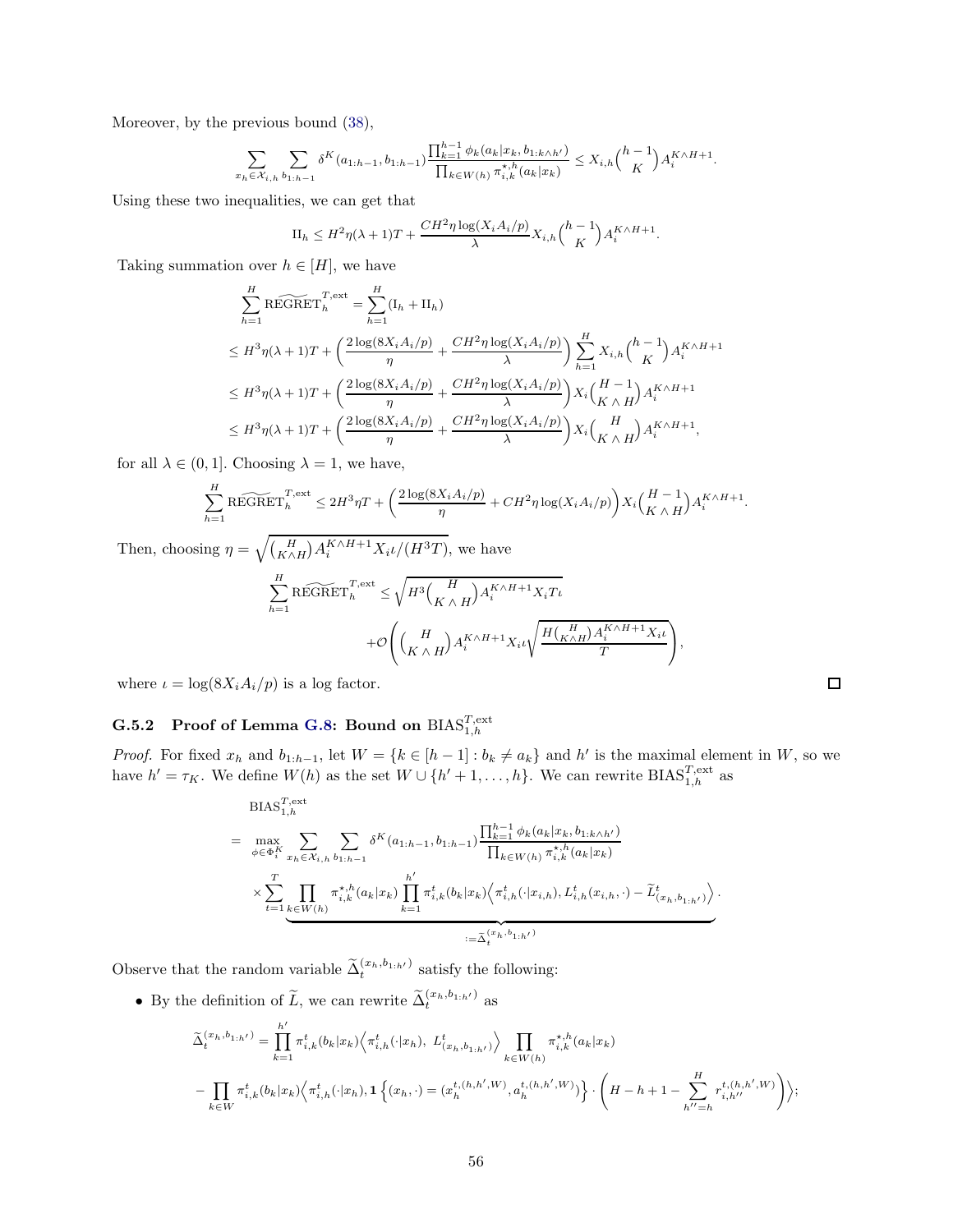- $\widetilde{\Delta}_{t}^{(x_h, b_{1:h'})} \leq$  $\left\langle \pi_i^t(\cdot|x_h),\ L_{(x_h,b_{1:h'})}^t\right\rangle$  $\Big\rangle \leq H$ ;
- $\mathbb{E}[\tilde{\Delta}_t^{(x_h, b_{1:h'})} | \mathcal{F}_{t-1}] = 0$ , where  $\mathcal{F}_{t-1}$  is the  $\sigma$ -algebra containing all information after  $\pi^t$  is sampled. This also can be seen from the unbiasedness of  $\widetilde{\pi L}$ ;
- The conditional variance  $\mathbb{E}[(\widetilde{\Delta}_{t}^{(x_h,b_{1:h'})})^2 | \mathcal{F}_{t-1}]$  can be bounded as

$$
\begin{split} &\mathbb{E}\bigg[\Big(\widetilde{\Delta}^{(x_h,b_{1;h'})}_t\Big)^2\Big|\mathcal{F}_{t-1}\bigg]\\ &\leq \mathbb{E}\Bigg[\bigg(H-h+1-\sum_{h''=h}^{H}r_{i,h'}^{t,(h,h',W)}\bigg)^2\bigg(\Big\langle\pi_{i,h}^t(\cdot|x_h),\prod_{k\in W}\pi_{i,k}^t(b_k|x_k)\mathbf{1}\left\{(x_h,\cdot)=(x_h^{t,(h,h',W)},a_h^{t,(h,h',W)})\right\}\Big\rangle\bigg)^2\Big|\mathcal{F}_{t-1}\bigg]\\ &\stackrel{(i)}{\leq}H^2\prod_{k\in W}\pi_{i,k}^t(b_k|x_k)\mathbb{E}\Big[\Big\langle\pi_{i,h}^t(\cdot|x_h),\mathbf{1}\left\{(x_h,\cdot)=(x_h^{t,(h,h',W)},a_h^{t,(h,h',W)})\right\}\Big\rangle\Big|\mathcal{F}_{t-1}\bigg]\\ &=H^2\prod_{k\in W}\pi_{i,k}^t(b_k|x_k)\mathbb{E}\Bigg[\sum_{a\in\mathcal{A}_i}\pi_{i,h}^t(a|x_h),\mathbf{1}\left\{(x_h,a)=(x_h^{t,(h,h',W)},a_h^{t,(h,h',W)})\right\}\Big|\mathcal{F}_{t-1}\Bigg]\\ &=H^2\prod_{k\in W}\pi_{i,k}^t(b_k|x_k)\cdot\sum_{a\in\mathcal{A}_i}\pi_{i,h}^t(a|x_h)\mathbb{P}^{((\pi_{i,h}^{*,h})_{k\in W(h)}(\pi_{i,k}^t)_{k\in[h']\setminus W})\times\pi_{-i}^t\Big((x_h^{t,(h,h',W)},a_h^{t,(h,h',W)})=(x_h,a)\Big)\\ &=H^2\prod_{k\in W}\pi_{i,k}^t(b_k|x_k)\cdot\sum_{a\in\mathcal{A}_i}\pi_{i,h}^t(a|x_h)\prod_{k\in W(h)}\pi_{i,k}^{*,h}(a_k|x_k)\cdot\prod_{k\in[h']\setminus W}\pi_{i,k}^t(a_k|x_k)\cdot p_{1:h}^{\pi_{-i}^t}(x_{i,h})\\ &\stackrel{(ii)}{\leq}H^2\prod_{k\in W}\pi_{i,k}^t(b_k|x_k)\cdot\prod_{k\in W(h)}\pi_{i,k}^t(a_k|x_k)\cdot p_{1:h}^{\pi_{-i}^t}(x_{i,h}). \end{split
$$

Therefore, we can apply Freedman's inequality and union bound to get that for any fixed  $\lambda \in (0, 1/H]$ , with probability at least  $1 - p/8$ , the following holds simultaneously for all  $(h, x_{i,h}, b_{1:h-1})$ :

$$
\sum_{t=1}^T \tilde{\Delta}_t^{(x_h, b_{1:h'})} \leq \lambda H^2 \prod_{k \in W(h)} \pi_{i,k}^{\star, h}(a_k|x_k) \sum_{t=1}^T \prod_{k \in [h']} \pi_{i,k}^t(b_k|x_k) p_{1:h}^{\pi_{-i}^t}(x_{i,h}) + \frac{C \log(X_i A_i/p)}{\lambda},
$$

where  $C > 0$  is some absolute constant. Plugging this bound into  $BIAS_{1,h}^{T,\text{ext}}$  yields that, for all  $h \in [H]$ ,

$$
\begin{split} \text{BIAS}_{1,h}^{T,\text{ext}} &\leq \max_{\phi\in\Phi_{i}^{K}} \sum_{x_{h}\in\mathcal{X}_{i,h}} \sum_{b_{1:h-1}} \delta^{K}(a_{1:h-1}, b_{1:h-1}) \frac{\prod_{k=1}^{h-1} \phi_{k}(a_{k}|x_{k}, b_{1:k\wedge h'})}{\prod_{k\in W(h)} \pi_{i,k}^{\star,h}(a_{k}|x_{k})} \\ &\times \left[\lambda H^{2} \prod_{k\in W(h)} \pi_{i,k}^{\star,h}(a_{k}|x_{k}) \sum_{t=1}^{T} \prod_{k\in[h']} \pi_{i,k}^{t}(b_{k}|x_{k}) p_{1:h}^{\pi_{i,i}}(x_{i,h}) + \frac{C\log(X_{i}A_{i}/p)}{\lambda} \right] \\ &\leq \lambda H^{2} \max_{\phi\in\Phi_{i}^{K}} \sum_{x_{h}\in\mathcal{X}_{i,h}} \sum_{b_{1:h-1}} \delta^{K}(a_{1:h-1}, b_{1:h-1}) \prod_{k=1}^{h-1} \phi_{k}(a_{k}|x_{k}, b_{1:k\wedge h'}) \sum_{t=1}^{T} \prod_{k\in[h']} \pi_{i,k}^{t}(b_{k}|x_{k}) p_{1:h}^{\pi_{i,i}^{t}}(x_{i,h}) \\ &+ \frac{C\log(X_{i}A_{i}/p)}{\lambda} \max_{\phi\in\Phi_{i}^{K}} \sum_{x_{h}\in\mathcal{X}_{i,h}} \sum_{b_{1:h-1}} \delta^{K}(a_{1:h-1}, b_{1:h-1}) \frac{\prod_{k=1}^{h-1} \phi_{k}(a_{k}|x_{k}, b_{1:k\wedge h'})}{\prod_{k\in W(h)} \pi_{i,k}^{\star,h}(a_{k}|x_{k})} .\end{split}
$$

Note that for fixed  $t$ , by Corollary [D.3,](#page-28-0)

$$
\sum_{x_h \in \mathcal{X}_{i,h}} \sum_{b_1 h_1 = 1} \delta^K(a_{1:h-1}, b_{1:h-1}) \prod_{k=1}^{h-1} \phi_k(a_k | x_k, b_{1:k \wedge h'}) \prod_{k \in [h']} \pi^t_{i,k} (b_k | x_k) p_{1:h}^{\pi^t_{-i}}(x_{i,h}) \le 1.
$$

So we have

$$
\lambda H^{2} \max_{\phi \in \Phi_{i}^{K}} \sum_{x_{h} \in \mathcal{X}_{i,h}} \sum_{b_{1:h-1}} \delta^{K}(a_{1:h-1}, b_{1:h-1}) \prod_{k=1}^{h-1} \phi_{k}(a_{k} | x_{k}, b_{1:k \wedge h'}) \sum_{t=1}^{T} \prod_{k \in [h']} \pi_{i,k}^{t}(b_{k} | x_{k}) p_{1:h}^{\pi_{i}^{t}}(x_{i,h}) \leq \lambda H^{2} T.
$$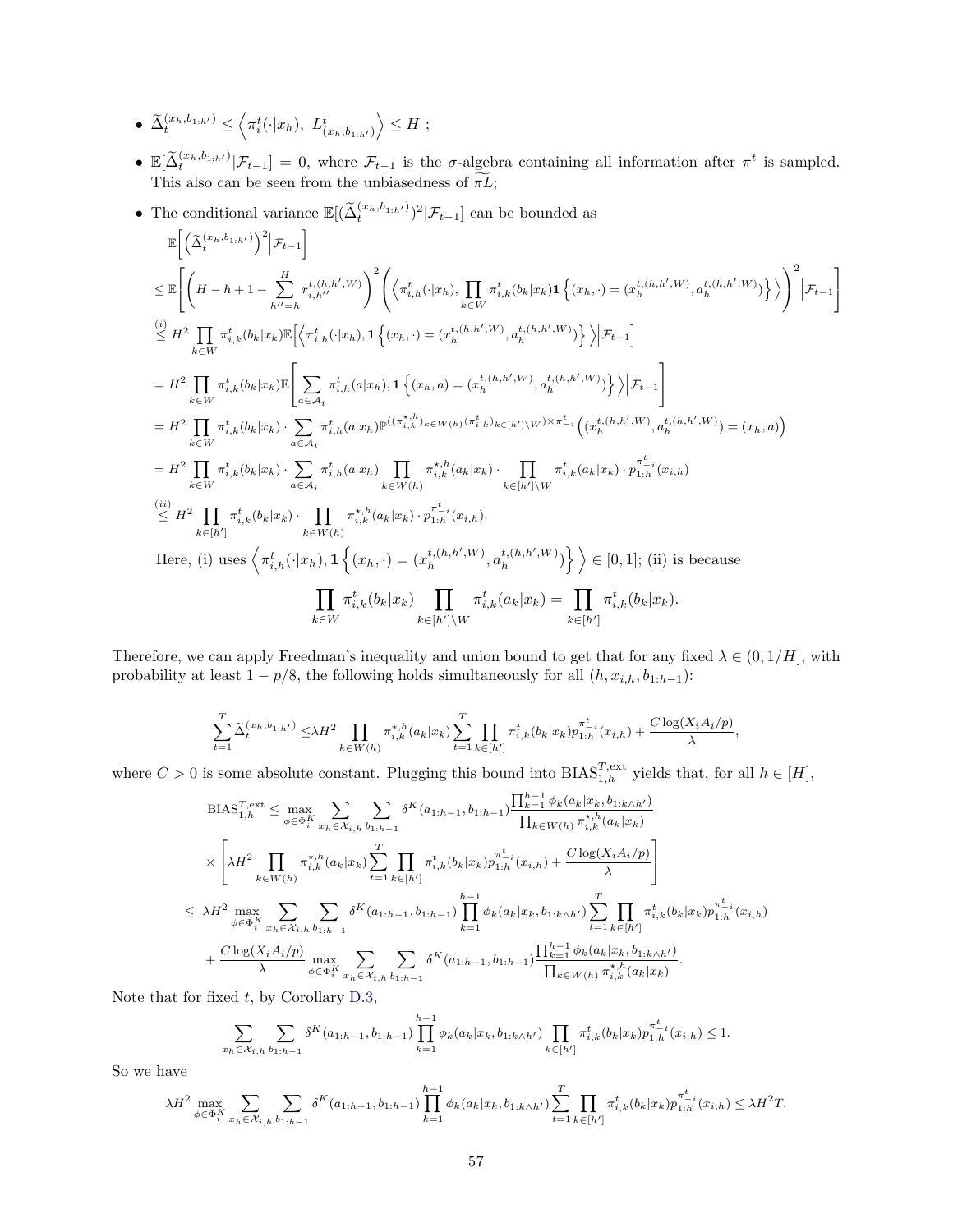Moreover, by the inequality [\(38\)](#page-54-0) in the proof of Lemma [G.7,](#page-51-1) we have

$$
\sum_{x_h \in \mathcal{X}_{i,h}} \sum_{b_1, h_{-1}} \delta^K(a_{1:h-1}, b_{1:h-1}) \frac{\prod_{k=1}^{h-1} \phi_k(a_k | x_k, b_{1:k \wedge h'})}{\prod_{k \in W(h)} \pi_{i,k}^{\star, h}(a_k | x_k)} \leq X_{i,h} {h-1 \choose K} A_i^{K \wedge H+1}.
$$

Plugging these bounds into  $BIAS_{1,h}^{T,\text{ext}}$  yields that, with probability at least  $1 - p/8$ , for all  $h \in [H]$ ,

$$
\text{BIAS}_{1,h}^{T,\text{ext}} \leq \lambda H^2 T + \frac{C \log(X_i A_i / p)}{\lambda} X_{i,h} {h-1 \choose K} A_i^{K \wedge H+1}
$$

.

,

Taking summation over  $h \in [H]$ , we have

$$
\sum_{h=1}^{H} \text{BIAS}_{1,h}^{T,\text{ext}} \leq \lambda H^{3}T + \frac{C \log(X_{i}A_{i}/p)}{\lambda} \sum_{h=1}^{H} X_{i,h} {h-1 \choose K} A_{i}^{K \wedge H+1}
$$

$$
\leq \lambda H^{3}T + \frac{C \log(X_{i}A_{i}/p)}{\lambda} X_{i} {H \choose K \wedge H} A_{i}^{K \wedge H+1},
$$

for all  $\lambda \in (0, 1/H]$ . Choose  $\lambda = \min \left\{ \frac{1}{H}, \sqrt{\frac{CX_{i,h}\left(\frac{H}{K \wedge H}\right)A_i^{K \wedge H+1} \log(X_i A_i/p)}{H^3 T}} \right\}$  $_{H^3T}$  $\mathcal{L}$ , we obtain

$$
\sum_{t=1}^T \text{BIAS}_{1,h}^{T,\text{ext}} \leq \mathcal{O}\Bigg(\sqrt{H^3\Big(\frac{H}{K \wedge H}\Big)A_i^{K \wedge H + 1}X_iT\iota} + H\Big(\frac{H}{K \wedge H}\Big)A_i^{K \wedge H + 1}X_i\iota\Bigg)
$$

<span id="page-57-0"></span>where  $\iota = \log(8X_i A_i/p)$  is a log factor.

## $\rm G.5.3 \quad Proof \ of \ Lemma \ G.9: \ Bound \ on \ BIAS_{2,h}^{T,\rm ext}$  $\rm G.5.3 \quad Proof \ of \ Lemma \ G.9: \ Bound \ on \ BIAS_{2,h}^{T,\rm ext}$  $\rm G.5.3 \quad Proof \ of \ Lemma \ G.9: \ Bound \ on \ BIAS_{2,h}^{T,\rm ext}$

*Proof.* For fixed  $x_h$  and  $b_{1:h-1}$ , let  $W = \{k \in [h-1] : b_k \neq a_k\}$  and  $h'$  is the maximal element in W, so we have  $h' = \tau_K$ . We define  $W(h)$  as the set  $W \cup \{h'+1,\ldots,h\}$ . We can rewrite  $BIAS_{2,h}^{T,\text{ext}}$  as

$$
BIAS_{2,h}^{T,ext} = \max_{\phi \in \Phi_{i}^{K}} \sum_{x_{h} \in \mathcal{X}_{i,h}} \sum_{b_{1:h-1}} \delta^{K}(a_{1:h-1}, b_{1:h-1}) \prod_{k=1}^{h-1} \phi_{k}(a_{k}|x_{k}, b_{1:k \wedge h'})
$$
\n
$$
\times \max_{a} \sum_{t=1}^{T} \sum_{k=1}^{h'} \pi_{i}^{t}(b_{k}|x_{k}) (\tilde{L}_{(x_{h}, b_{1:\tau_{K}})}^{t}(a) - L_{i,h}^{t}(x_{i,h}, a))
$$
\n
$$
\leq \max_{\phi \in \Phi_{i}^{K}} \sum_{x_{h} \in \mathcal{X}_{i,h}} \delta^{K}(a_{1:h-1}, b_{1:h-1}) \prod_{k=1}^{h-1} \phi_{k}(a_{k}|x_{k}, b_{1:k \wedge h'})
$$
\n
$$
\times \max_{\phi_{h}^{'} \in \Phi_{i}^{K}} \sum_{x_{h} \in \mathcal{X}_{i,h}} \phi_{h}^{'}(a_{h}|x_{h}, b_{1:k \wedge h'}) \sum_{t=1}^{T} \prod_{k=1}^{h'} \pi_{i}^{t}(b_{k}|x_{k}) (\tilde{L}_{(x_{h}, b_{1:h'})}^{t}(a_{h}) - L_{(x_{h}, b_{1:h'})}^{t}(a_{h}))
$$
\n
$$
= \max_{\phi \in \Phi_{i}^{K}} \sum_{x_{i,h}, a_{h}} \sum_{b_{1:h-1}} \delta^{K}(a_{1:h-1}, b_{1:h-1}) \prod_{k=1}^{h} \phi_{k}(a_{k}|x_{k}, b_{1:k \wedge h'})
$$
\n
$$
\times \sum_{t=1}^{T} \prod_{k=1}^{h'} \pi_{i}^{t}(b_{k}|x_{k}) (\tilde{L}_{(x_{h}, b_{1:h'})}^{t}(a_{h}) - L_{(x_{h}, b_{1:h'})}^{t}(a_{h}))
$$
\n
$$
= \max_{\phi \in \Phi_{i}^{K}} \sum_{x_{i,h}, a_{h}} \sum_{b_{1:h-1}} \delta^{K}(a_{1:h-1}, b_{1:h-1}) \frac{\prod_{k=1}^{h} \phi_{k}(a_{k}|x_{k}, b_{1:k \wedge h'})}{\prod_{k \in W(h)} \pi_{
$$

Here, (i) comes from the fact that the inner max over  $\phi'_h$  and the outer max over  $\phi_{1:h-1}$  are separable and thus can be merged into a single max over  $\phi_{1:h}$ .

Observe that the random variable  $\tilde{\Delta}_t^{x_h, b_{1:h'}, a_h}$  satisfy the following: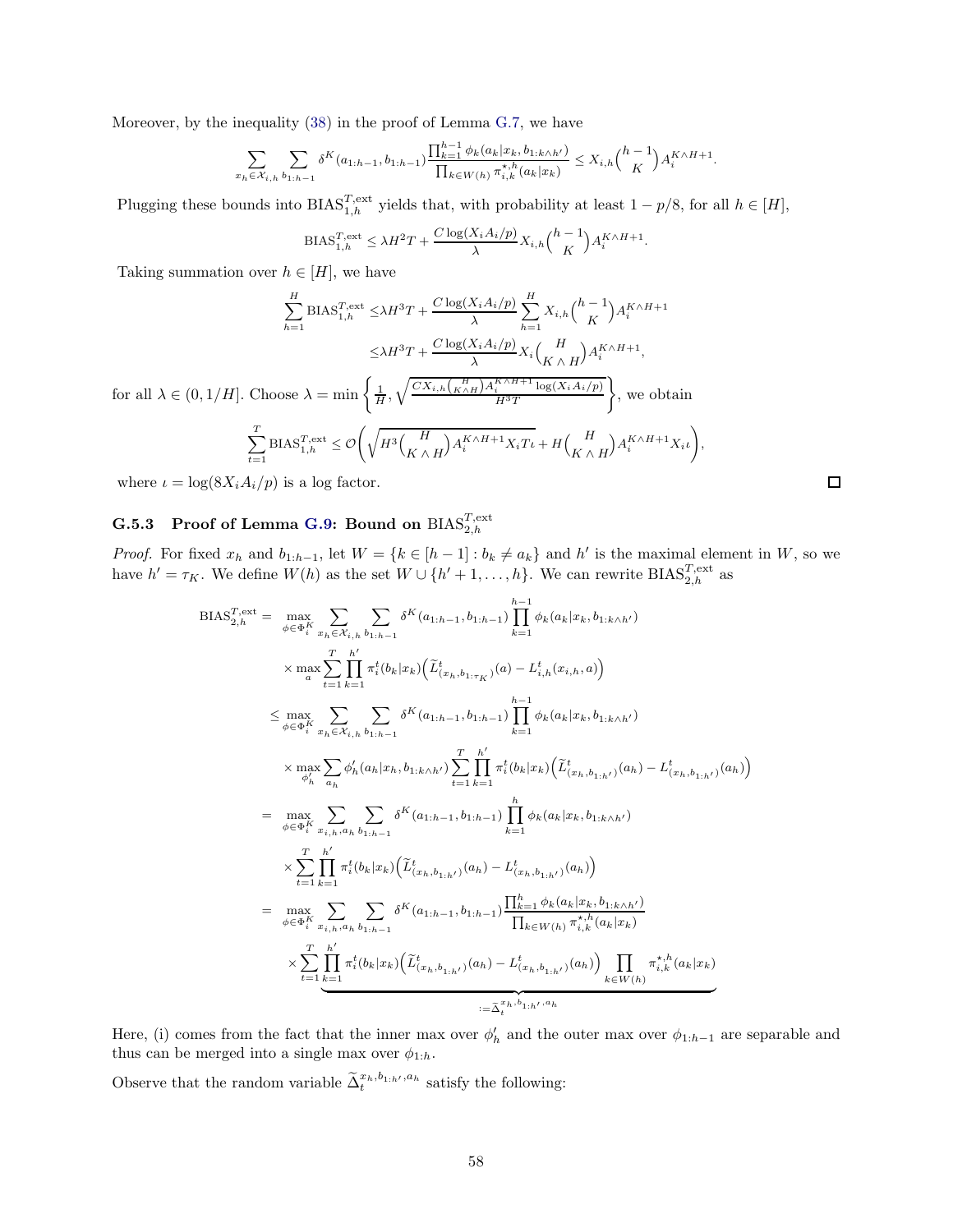• By the definition of  $\widetilde{\pi L}$ , we can rewrite  $\widetilde{\Delta}_t^{x_h, b_{1:h'}, a_h}$  as

$$
\tilde{\Delta}_{t}^{x_h, b_{1:h'}, a_h}
$$
\n
$$
= \prod_{k \in W} \pi_{i,k}^{t}(b_k|x_k) \mathbf{1} \left\{ (x_h, a_h) = (x_h^{t,(h,h',W)}, a_h^{t,(h,h',W)}) \right\} \cdot \left( H - h + 1 - \sum_{h''=h}^H r_{i,h''}^{t,(h,h',W)} \right)
$$
\n
$$
- \prod_{k \in [h']}\pi_{i,k}^{t}(b_k|x_k) L_{(x_h, b_{1:h'})}^{t}(a_h) \prod_{k \in W(h)} \pi_{i,k}^{\star,h}(a_k|x_k).
$$

- $\widetilde{\Delta}_t^{x_h, b_{1:h'}, a_h} \leq H.$
- $\mathbb{E}[\tilde{\Delta}_t^{x_h, b_{1:h'}, a_h} | \mathcal{F}_{t-1}] = 0$ , where  $\mathcal{F}_{t-1}$  is the  $\sigma$ -algebra containing all information after  $\pi^t$  is sampled.
- The conditional variance  $\mathbb{E}[(\tilde{\Delta}_t^{x_h, b_{1:h'}, a_h})^2 | \mathcal{F}_{t-1}]$  can be bounded as

$$
\mathbb{E}\left[\left(\tilde{\Delta}_{t}^{x_{h},b_{1:h'},a_{h}}\right)^{2}\Big|\mathcal{F}_{t-1}\right]
$$
\n
$$
\leq \mathbb{E}\left[\left(H-h+1-\sum_{h''=h}^{H}r_{i,h''}^{t,(h,h',W)}\right)^{2}\left(\prod_{k\in W}\pi_{i,k}^{t}(b_{k}|x_{k})\mathbf{1}\left\{(x_{h},a_{h})=(x_{h}^{t,(h,h',W)},a_{h}^{t,(h,h',W)})\right\}\right)^{2}\Big|\mathcal{F}_{t-1}\right]
$$
\n
$$
\leq H^{2}\prod_{k\in W}\pi_{i,k}^{t}(b_{k}|x_{k})\mathbb{P}^{((\pi_{i,k}^{*,h})_{k\in W(h)}(\pi_{i,k}^{t})_{k\in[h']\setminus W})\times\pi_{-i}^{t}}\left((x_{h}^{t,(h,h',W)},a_{h}^{t,(h,h',W)})=(x_{h},a_{h})\right)
$$
\n
$$
=H^{2}\prod_{k\in W}\pi_{i,k}^{t}(b_{k}|x_{k})\prod_{k\in W}\pi_{i,k}^{\star,h}(a_{k}|x_{k})\cdot\prod_{k\in[h']\setminus W}\pi_{i,k}^{t}(a_{k}|x_{k})\cdot\pi_{i,h}^{\star,h}(a_{h}|x_{h})p_{1:h}^{\pi_{-i}^{t}}(x_{i,h})
$$
\n
$$
\stackrel{\text{(i)}{=}H^{2}\prod_{k\in[h']}\pi_{i,k}^{t}(b_{k}|x_{k})p_{1:h}^{\pi_{-i}^{t}}(x_{i,h})\prod_{k\in W(h)}\pi_{i,k}^{\star,h}(a_{k}|x_{k}).
$$
\nHere, (i) is because  $\prod_{k\in[h']\setminus W}\pi_{i,k}^{t}(a_{k}|x_{k})=\prod_{k\in[h']\setminus W}\pi_{i,k}^{t}(b_{k}|x_{k})$ .

Therefore, we can apply Freedman's inequality and union bound to get that for any fixed  $\lambda \in (0, 1/H]$ , with probability at least  $1 - p/8$ , the following holds simultaneously for all  $(h, x_{i,h}, b_{1:h}, a_h)$ :

$$
\sum_{t=1}^T \widetilde{\Delta}_t^{x_h, b_{1:h'}, a_h} \leq \lambda H^2 \prod_{k \in W(h)} \pi_{i,k}^{\star, h}(a_k | x_k) \sum_{t=1}^T \prod_{k \in [h']} \pi_{i,k}^t(b_k | x_k) p_{1:h}^{\pi_{i,k}^t}(x_{i,h}) + \frac{C \log(X_i A_i / p)}{\lambda},
$$

where  $C > 0$  is some absolute constant. Plugging this bound into  $BIAS_{2,h}^{T,\text{ext}}$  yields that, for all  $h \in [H]$  and  $\phi \in \Phi_i^K$ ,

$$
\begin{split} &\text{BIAS}_{2,h}^{T,\text{ext}} \leq \max_{\phi \in \Phi_{i}^{K}} \sum_{x_{h}, a_{h}} \sum_{b_{1:h-1}} \delta^{K}(a_{1:h-1}, b_{1:h-1}) \frac{\prod_{k=1}^{h} \phi_{k}(a_{k}|x_{k}, b_{1:k \wedge h'})}{\prod_{k \in W(h)} \pi_{i,k}^{\star, h}(a_{k}|x_{k})} \\ &\left[\lambda H^{2} \prod_{k \in W(h)} \pi_{i,k}^{\star, h}(a_{k}|x_{k}) \sum_{t=1}^{T} \prod_{k \in [h']} \pi_{i,k}^{t}(b_{k}|x_{k}) p_{1:h}^{\pi_{i,i}}(x_{i,h}) + \frac{C \log(X_{i} A_{i}/p)}{\lambda} \right] \\ &\leq \max_{\phi \in \Phi_{i}^{K}} \lambda H^{2} \sum_{x_{h}, a_{h}} \sum_{b_{1:h-1}} \delta^{K}(a_{1:h-1}, b_{1:h-1}) \prod_{k=1}^{h} \phi_{k}(a_{k}|x_{k}, b_{1:k \wedge h'}) \sum_{t=1}^{T} \prod_{k \in [h']} \pi_{i,k}^{t}(b_{k}|x_{k}) p_{1:h}^{\pi_{i,i}}(x_{i,h}) \\ &+ \max_{\phi \in \Phi_{i}^{K}} \frac{C \log(X_{i} A_{i}/p)}{\lambda} \sum_{x_{h}, a_{h}} \sum_{b_{1:h-1}} \delta^{K}(a_{1:h-1}, b_{1:h-1}) \frac{\prod_{k=1}^{h} \phi_{k}(a_{k}|x_{k}, b_{1:k \wedge h'})}{\prod_{k \in W(h)} \pi_{i,k}^{\star, h}(a_{k}|x_{k})} .\end{split}
$$

Note that for fixed  $t$ , by Corollary [D.3,](#page-28-0)

$$
\sum_{x_h \in \mathcal{X}_{i,h}} \sum_{b_1: h-1} \delta^K(a_{1:h-1}, b_{1:h-1}) \prod_{k=1}^{h-1} \phi_k(a_k | x_k, b_{1:k \wedge h'}) \prod_{k \in [h']} \pi_{i,k}^t(b_k | x_k) p_{1:h}^{\pi_{-i}^t}(x_{i,h}) \le 1.
$$

So we have

$$
\sum_{x_h, a_h} \sum_{b_1, b_1, b_1} \delta^K(a_{1:h-1}, b_{1:h-1}) \prod_{k=1}^h \phi_k(a_k | x_k, b_{1:k \wedge h'}) \sum_{t=1}^T \prod_{k \in [h']} \pi_{i,k}^t(b_k | x_k) p_{1:h}^{\pi_{-i}^t}(x_{i,h}) \leq T.
$$